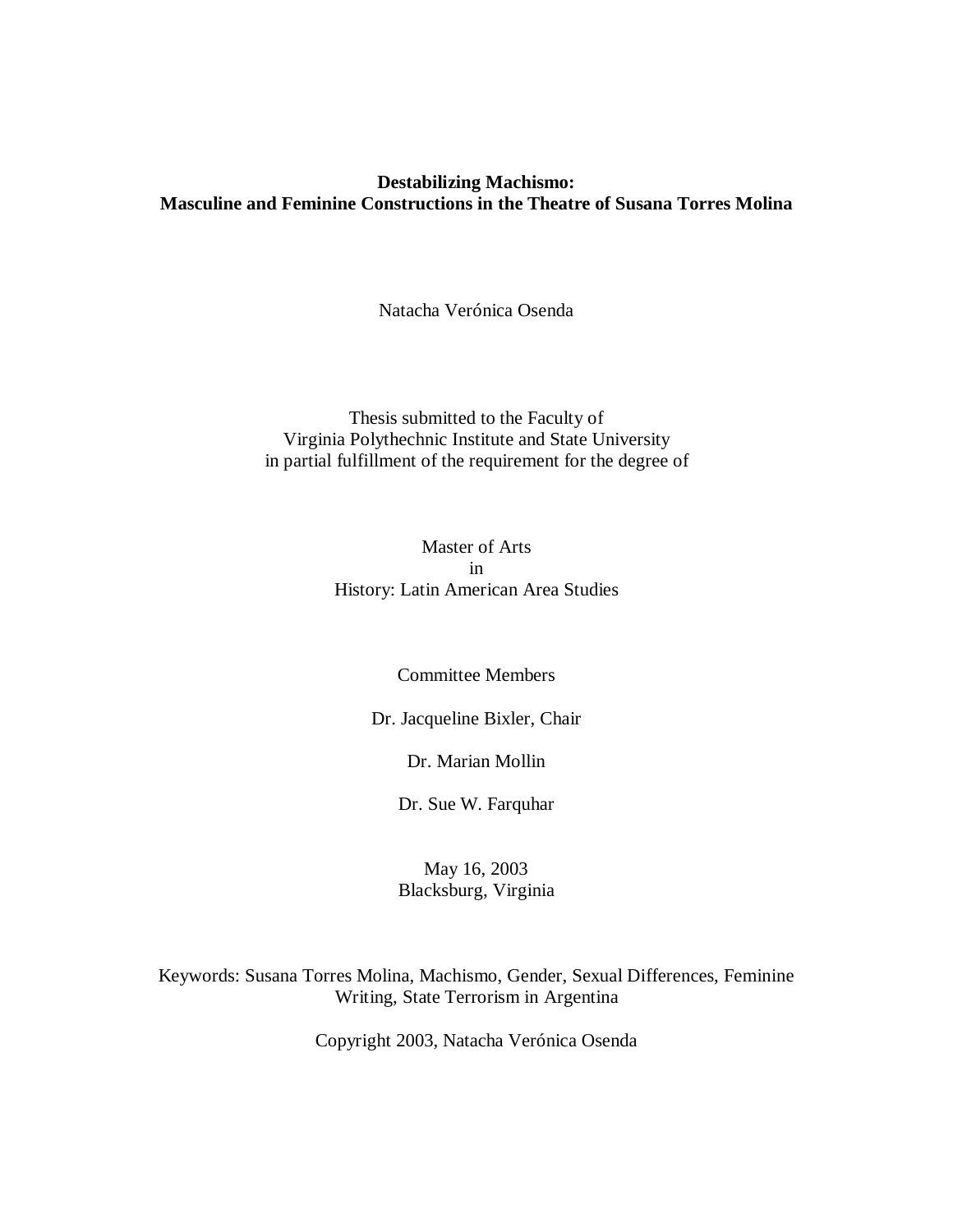# **Destabilizing Machismo: Masculine and Feminine Constructions in the Theatre of Susana Torres Molina**

Natacha Verónica Osenda

#### (ABSTRACT)

This thesis explores the construction of masculinity in Argentina, as represented in two plays by Susana Torres Molina, ... Y a otra cosa mariposa (1981) and Una noche cualquiera (1999). In these two plays, the construction of sexual difference is portrayed as occurring within a masculine point of view, wherein it is explicit that men have the power to define, from a self-referential standpoint, their masculine identity, through contrast with a construction of the female. Rather than consider masculine and feminine as two parts of the same whole, gender, Torres Molina's works represent *machismo* as a two-part system, with masculine and female as distinct wholes, fundamentally different. The self-referentiality of *machismo* rejects the participation of women, subordinating and reducing them to the level of the *object* of conversation, characterized by biological essentialisms, instead of a constructed, subjective identity.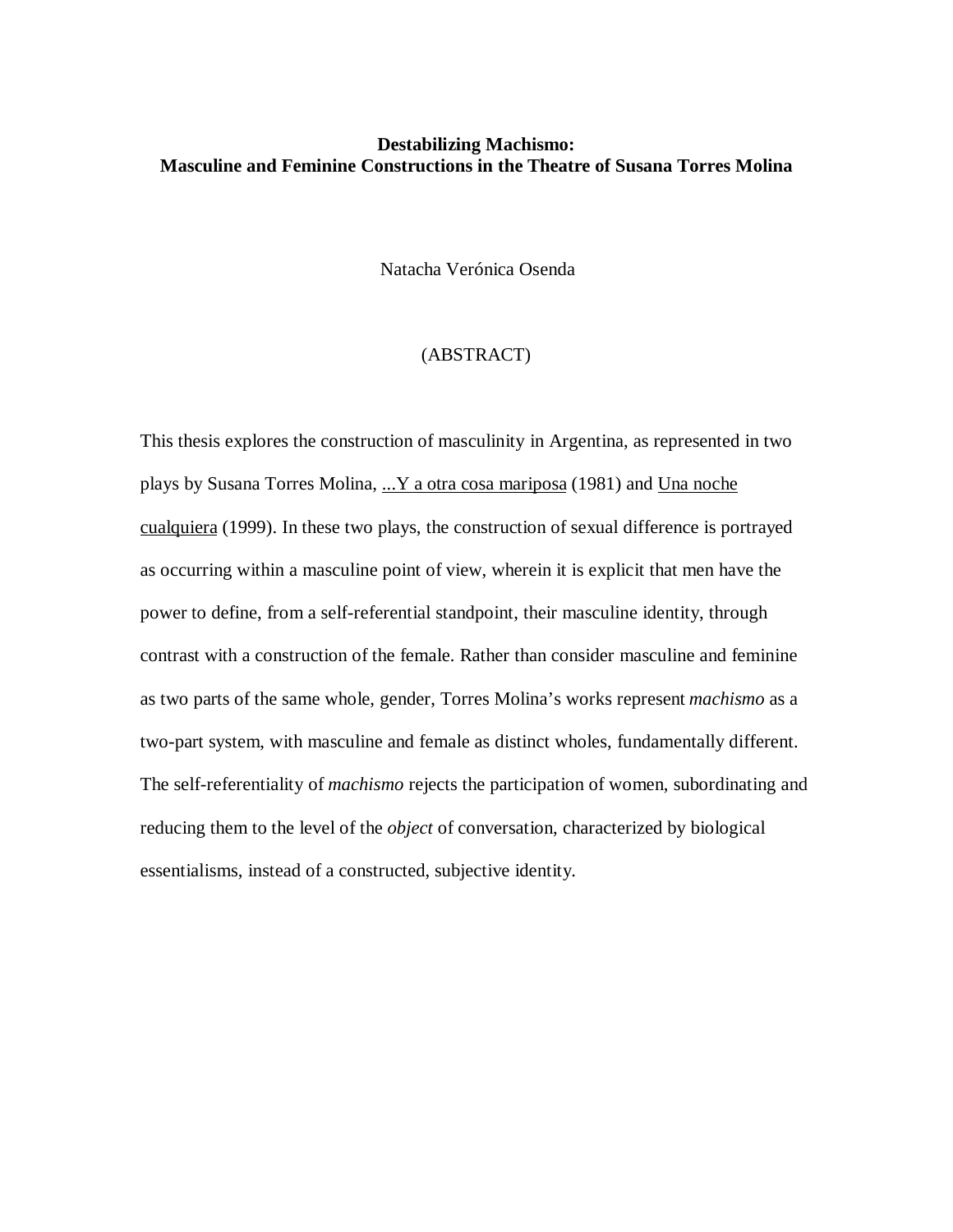In the theatre, every correspondence between things of the earth and the sky, and between gods and men, is focused like a burning glass in the relations between individuals before us here and now on the stage. In the relationships between children and parents, for example, is compressed the symbolic power of relationships between servants and kings, or between persons and gods. Any disturbance in these relationships shakes the society at its foundations. -Bruce Wilshire, *Role Playing and Identity*.

Theatre... is deeply implicated in the construction of gender and nation-ness. Social hierarchies, gender roles, and national values become visible (and are challenged) not only in the content of the plays or in the racial and sexual makeup of the cast and audience, but also in the spatial layout of the theatrical event. -Diana Taylor, *Disappearing Acts*.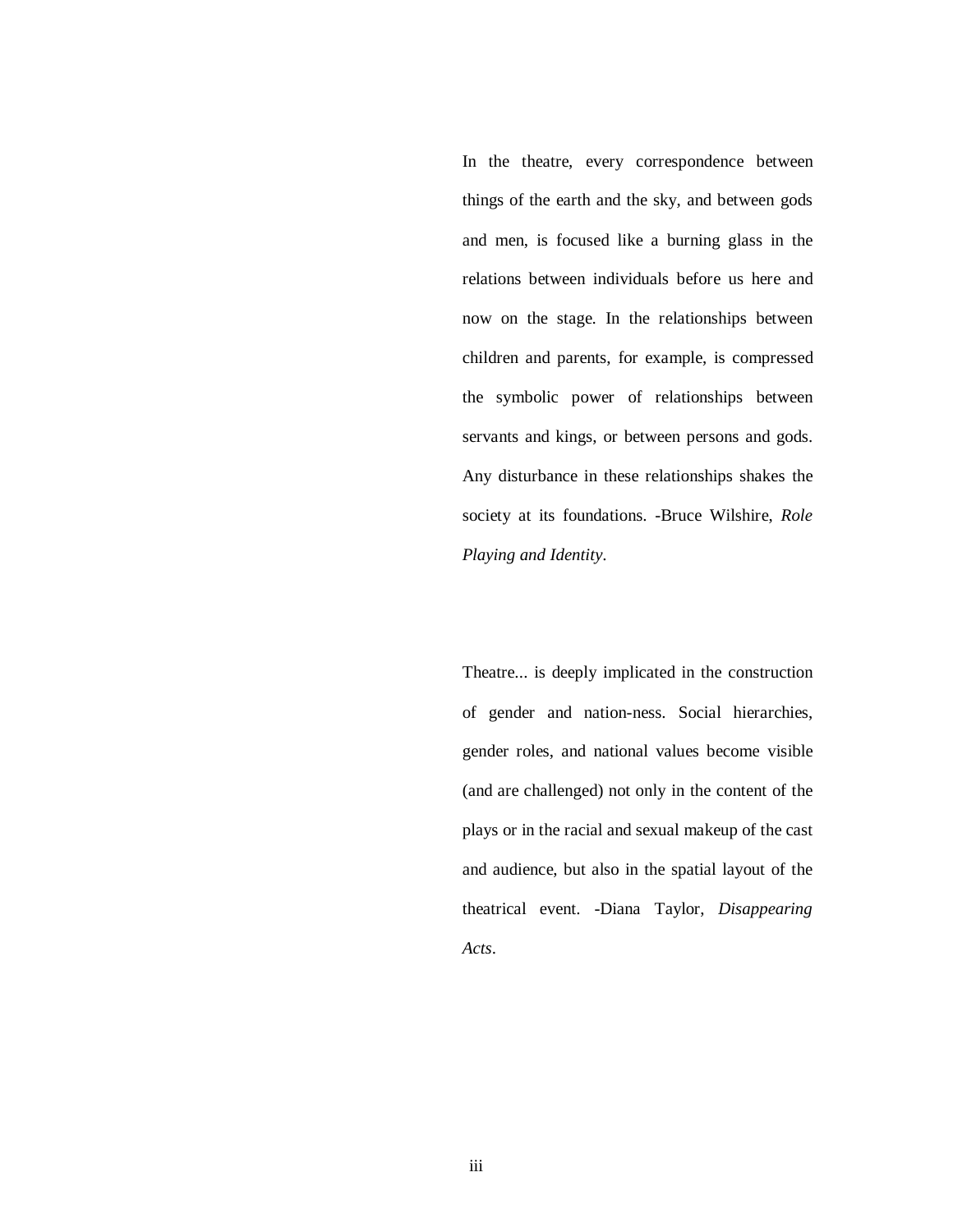# **Table of Contents**

| <b>Introduction</b>                                                          | $\mathbf{1}$ |
|------------------------------------------------------------------------------|--------------|
| Part I Gender as Perceived Sexual Difference                                 | 12           |
| 1.1. Cross-Dressing and Feminine Writing                                     | 13           |
| 1.1.1 "Wearing Gender:" The Disconnected Contingency of Cross-Dressing       | 14           |
| 1.1.2. Feminine Text / Masculine Script                                      | 18           |
| 1.2.  Y a otra cosa mariposa: Women's Place from Men Space (with Women's     |              |
| Face)                                                                        | 22           |
| 1.3. Argentine Masculine Constructions and Female Hysterization              | 31           |
| 1.3.1 Masculine Constructions of Female-ness: Putting Together the Pieces of |              |
| the Masculine Universe Inhabited by Women                                    | 36           |
| 1.4. Conclusion                                                              | 47           |
| Part II Disciplining the Body: Gender, Power and Social Regeneration         | 52           |
| 2.1 State Terrorism and Violence: A Brief but Necessary Discussion           | 52           |
| 2.2. Social Contract: Civil Freedom for Whom?                                | 58           |
| 2.3. Una noche cualquiera: Coming to Terms with the Military's Gender Script |              |
| Legacy                                                                       | 61           |
| 2.4. Sexual Contract: On How Woman Lost Her Body                             | 63           |
| 2.5. Recreating the Political Community: Gendered Military Discourses        | 68           |
| 2.5.1. New Wine in Old Bottles: Masculine Re-Constructions                   | 69           |
| 2.5.2. Feminine Re-Constructions                                             | 76           |
| 2.6 Conclusion                                                               | 83           |
| Conclusion                                                                   | 89           |
| Bibliography                                                                 | 95           |
| Appendix, Interview with Susana Torres Molina                                | 99           |
| Curriculum Vitae                                                             | 134          |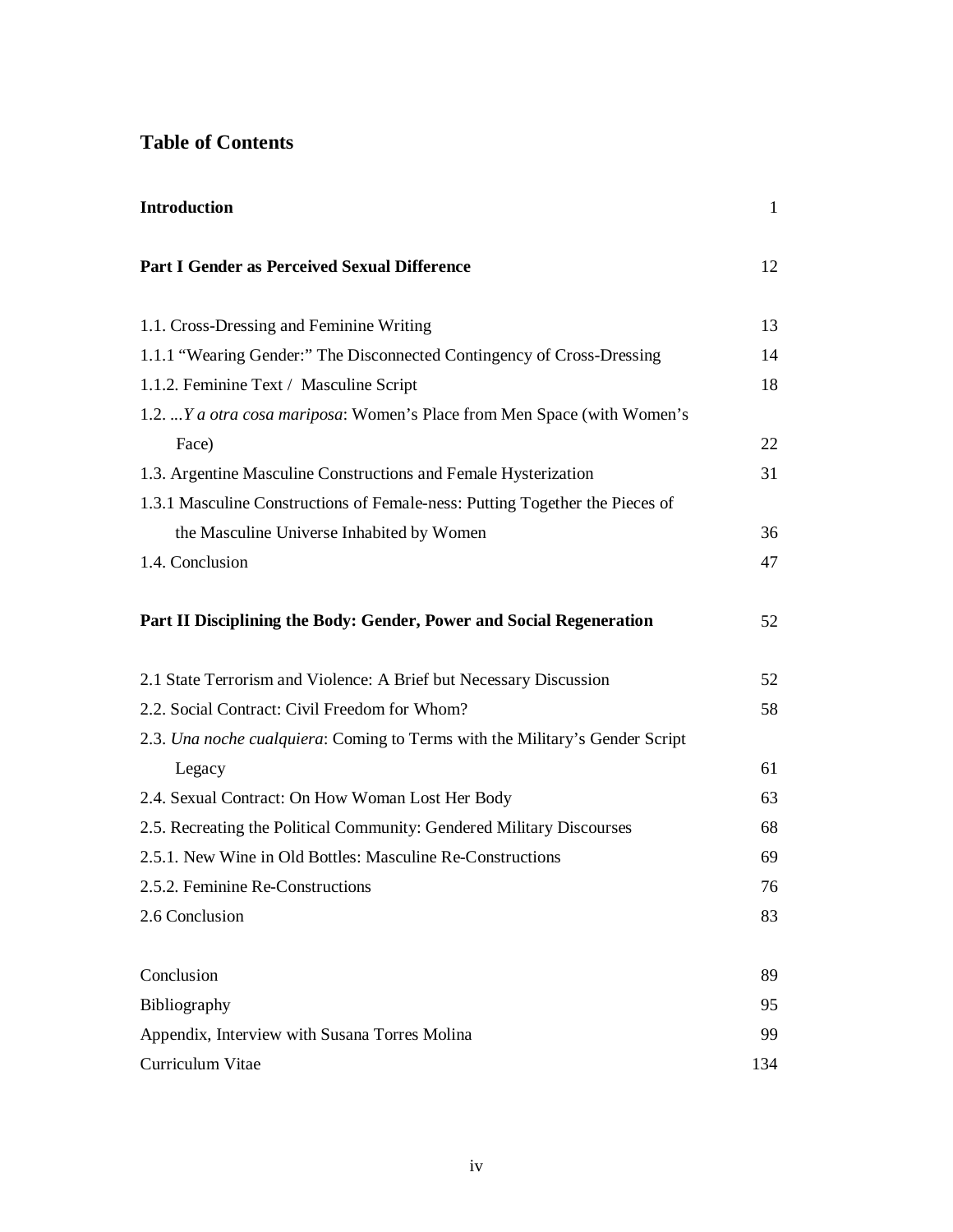### **Introduction**

The present study has as its main purpose the construction and utilization of a multidisciplinary gender framework to discuss the construction of masculinity in Argentina, as demonstrated in two plays by Susana Torres Molina, ... Y a otra cosa mariposa (1981) and Una noche cualquiera (1999). In these two plays, the construction of sexual difference is portrayed as occurring within a masculine point of view, wherein it is explicit that men have the power to define, from a self-referential standpoint, their masculine identity, through contrast with a construction of the female. That selfreferentiality rejects the participation of women, subordinating and reducing them to the level of the *object* of conversation. Masculinity is a discursive act, and *machismo* as a particular masculine construction, one of the central tenets of which is the rejection of female subjectivity. Rather than consider masculine and feminine as two parts of the same whole, gender, Torres Molina's works represent *machismo* as a two-part system, with masculine and female as distinct wholes, fundamentally different.

Gender constructions are the basis of social organization, and therefore, related to the reproduction of society. In order to understand the importance of gender constructions to society, it is essential to consider gender as a primary analytical concept, as the point at which, through social construction, society at large (the public sphere) invades interpersonal relationships (the private sphere). For the purposes of this study, I follow Joan Scott's concept of gender as a field in which socially constructed ideas, power relationships, and political negotiations are put into motion. In other words, what I propose to do is to bring the discussion of women and men's relationships into a broader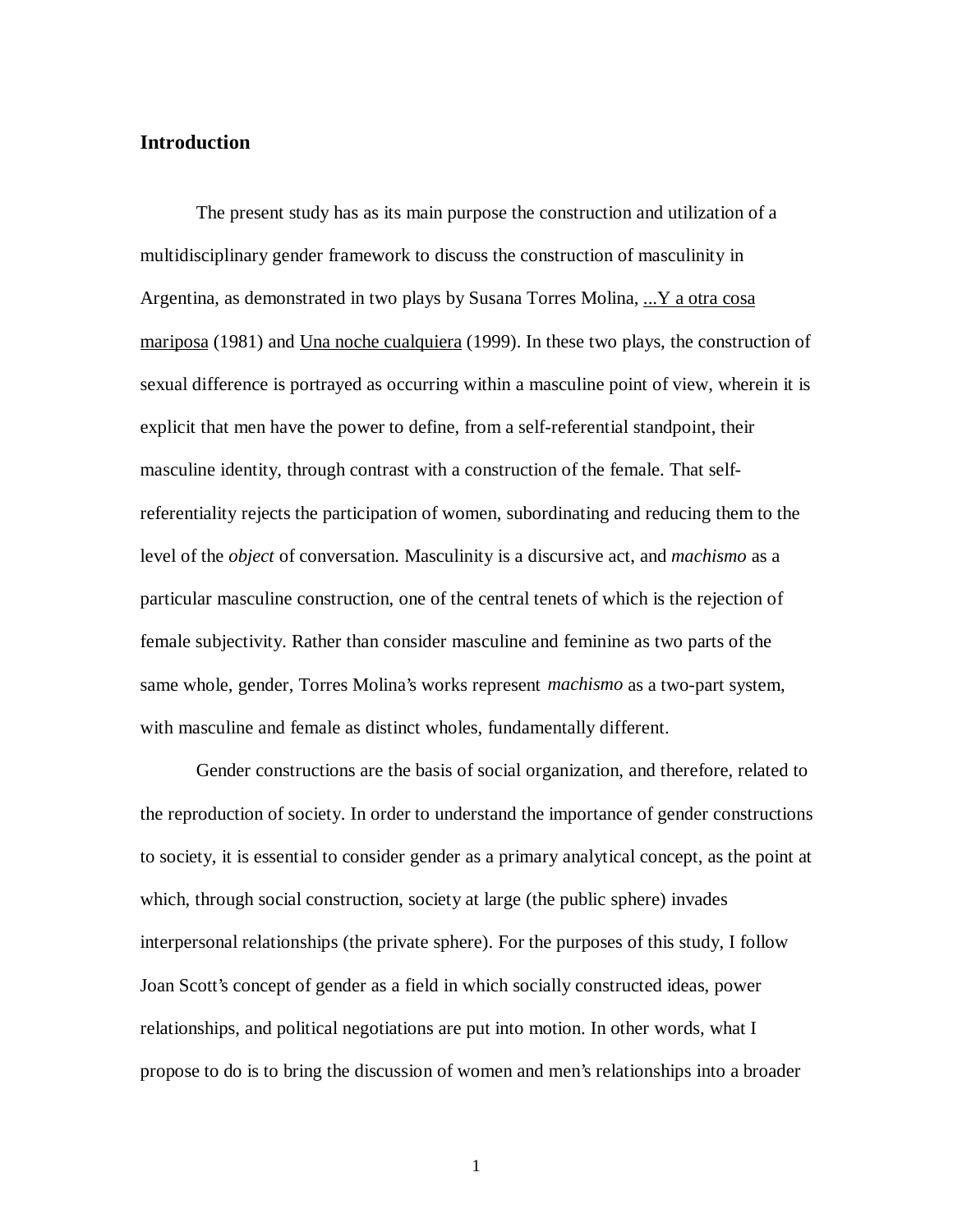framework that understands them as gendered social constructions. Gender as a key analytical concept makes it possible to understand the construction of subjective identities, as well as the construction of objectivities (understandings of the other).

Specifically, Joan Scott's definition of gender is as follows: "gender is a constitutive element of social relationships based on perceived differences between the sexes and gender is a primary way of signifying relationships of power" (1067). Later, she breaks the first part of her definition into four interrelated elements basing gender on:

culturally available symbols that evoke multiple (and often contradictory) representations [...] normative concepts that set forth interpretation of the meaning of the symbols that attempt to limit and contain their metaphoric possibilities [... inscription within a context of] politics as well as [...] social institutions and organization [... and finally,] subjective identity. (1067)

This system of gender as differentiation is well demonstrated in Torres Molina's play ...Y a otra cosa mariposa, wherein the four elements of the construction of perceived difference between the sexes can be observed in their operation on the characters of the play. Since the play has only four characters, and they are all male, the spectator receives a one-sided representation of Argentine gender constructions. Furthermore, since all the action occurs entirely among the same four characters and focuses on their perceptions of women, the audience gain extensive insight into masculine subjective identity construction (*machismo*) and the way in which the four characters impose the first three elements of gender differentiation (cultural symbols, normative concepts, and social institutions) on the female personages of the play (the objects of *machista* discourse).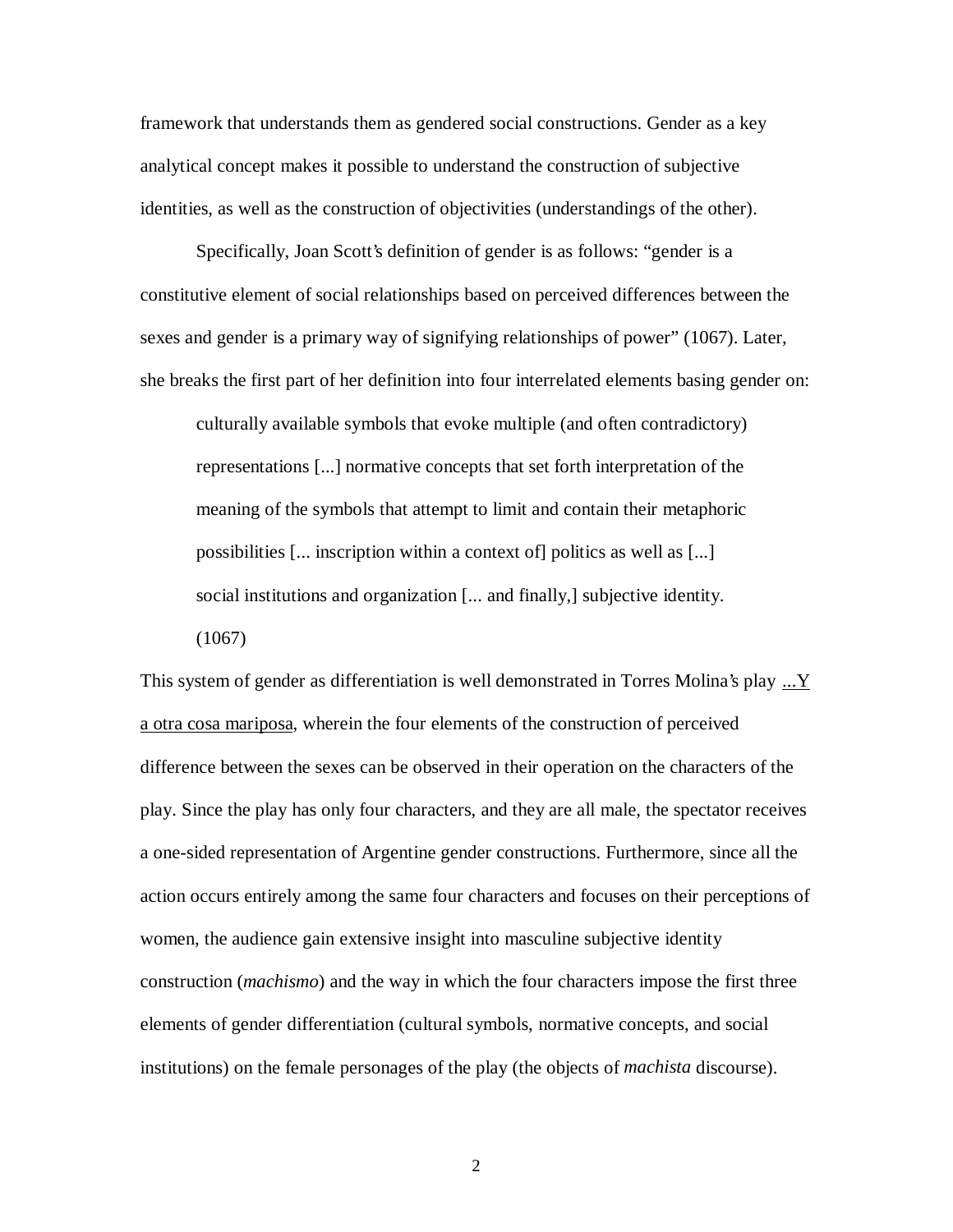Because the play does not range beyond these four characters' relationship, we gain almost no insight into the way culture imposes gender on men, nor into feminine subjectivity, a possibility that is rejected by the characters in any case, as their construction of women never gets beyond biological essentialist constructions; hence the expression I use to delineate the gender dichotomy in the play, "masculine-*female* constructions."

The second half of Scott's definition of gender as "a primary way of signifying relationships of power," is well exemplified in the other Torres Molina play Una noche cualquiera. This play demonstrates the operation of gender as an articulation of power in two ways: in terms of the power relationship between men and women (in both society at large and interpersonal relationships) and in terms of the use of gendering discourses to empower/disempower in the interest of specific political goals. In the former instance, the relationship of power between men and women is set forth in a sort of *sexual contract*. This contract is a variation on the idea of social contract as an unwritten, unspoken (and in this case, unequal) agreement between women and men, through which men gain access to and control of women's bodies, their *property in person*, which women exchange for protection and subsistence.

The use of gendering discourses to create power differentials is accomplished in the play primarily through the use of culturally available gender symbols such as homosexuality and female sexual impropriety (whores). That is, during their programmed torture of the other four characters, Sandro and Musetti, the two main characters, reduce the masculinity of their male victims by calling into question their sexuality and place the women in a position requiring absolution by calling into question their sexual propriety.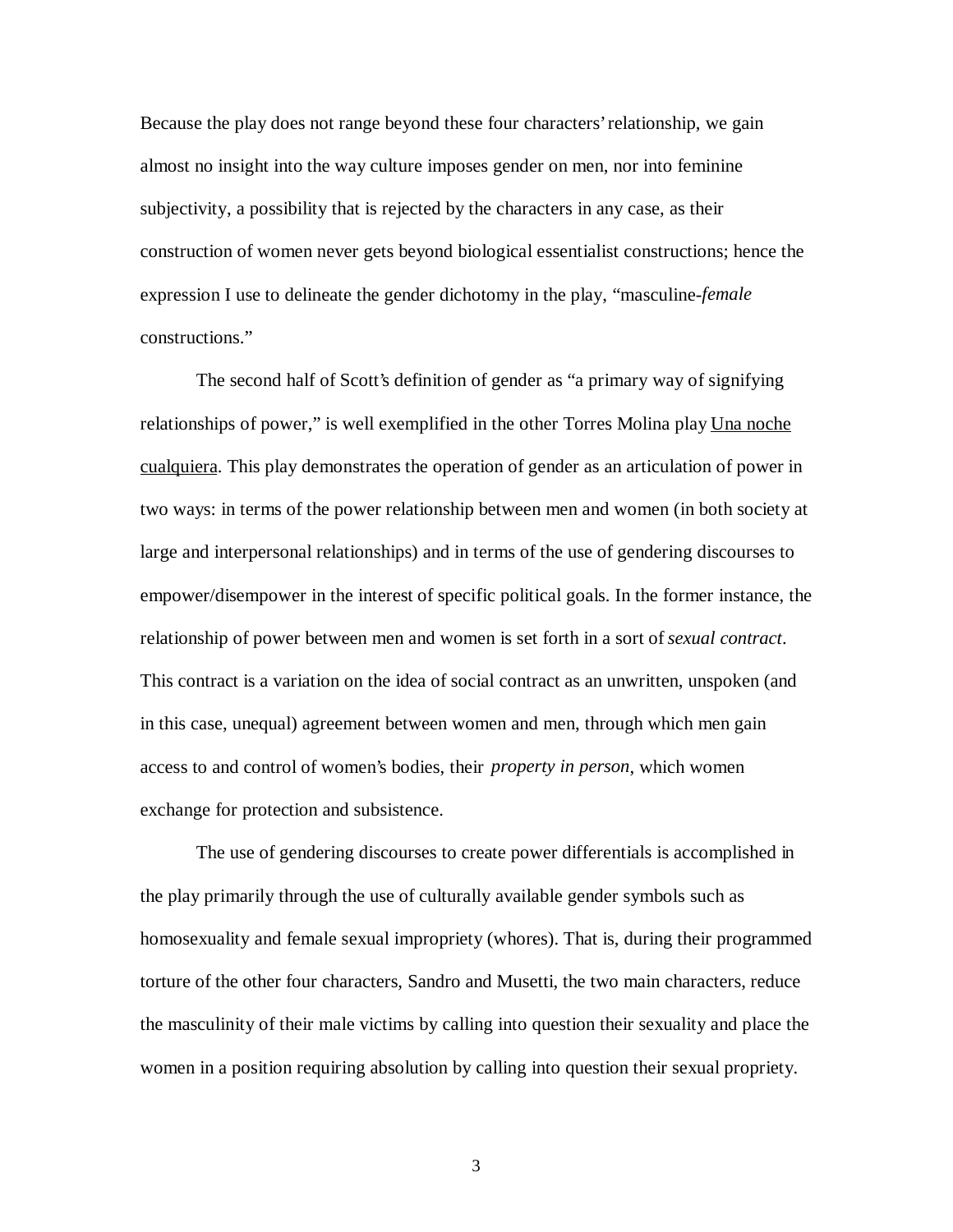All four torture subjects are pushed (through various gendered tactics) to the point of begging forgiveness for their crimes against Argentine society, and thereby re-inscribed in appropriate gender performances.

One goal of my thesis is to contribute to the discussion of gender as a primary analytical concept for understanding fundamental aspects of social life, a concern that is no longer exclusive to feminists, cultural historians or literary scholars. However, as Scott observes, gender, as a primary level of study, was absent from the major bodies of social theory until the late twentieth century, and, despite a good reception in the humanities, it does not constitute a coherent or comprehensive body of theory. Although there is no agreement about what gender is or how it works through individual practices, scholars agree that the dualistic and hierarchical oppositions of public/private, society/individual, and production/reproduction that order social life are deeply related to the opposition of men and women, which, as Hélène Cixous points out, are sustained by gender discourses that portray sex differences as natural.

Researchers, however, have understood the problem of gender in very distinct ways. To be exact, during the 1960s and 1970s the general trend in gender studies in Latin America was that of framing the "problem of gender to one of women, and the problem of women to one of class."<sup>1</sup> That is, class was the main analytical category and research on women presented women's subordination as a product of capitalist society, rather than of gender constructions. Many of these efforts were put together in three main collections of essays: Female and Male in Latin America (Ann Pescatello, ed., 1973), Sex

<sup>1</sup> Marit Melhuus and Kristi Anne Stølen, Machos, Mistresses, Madonnas; Contesting the Power of Latin American Gender Imagery, (New York: Verso, 1996) 10.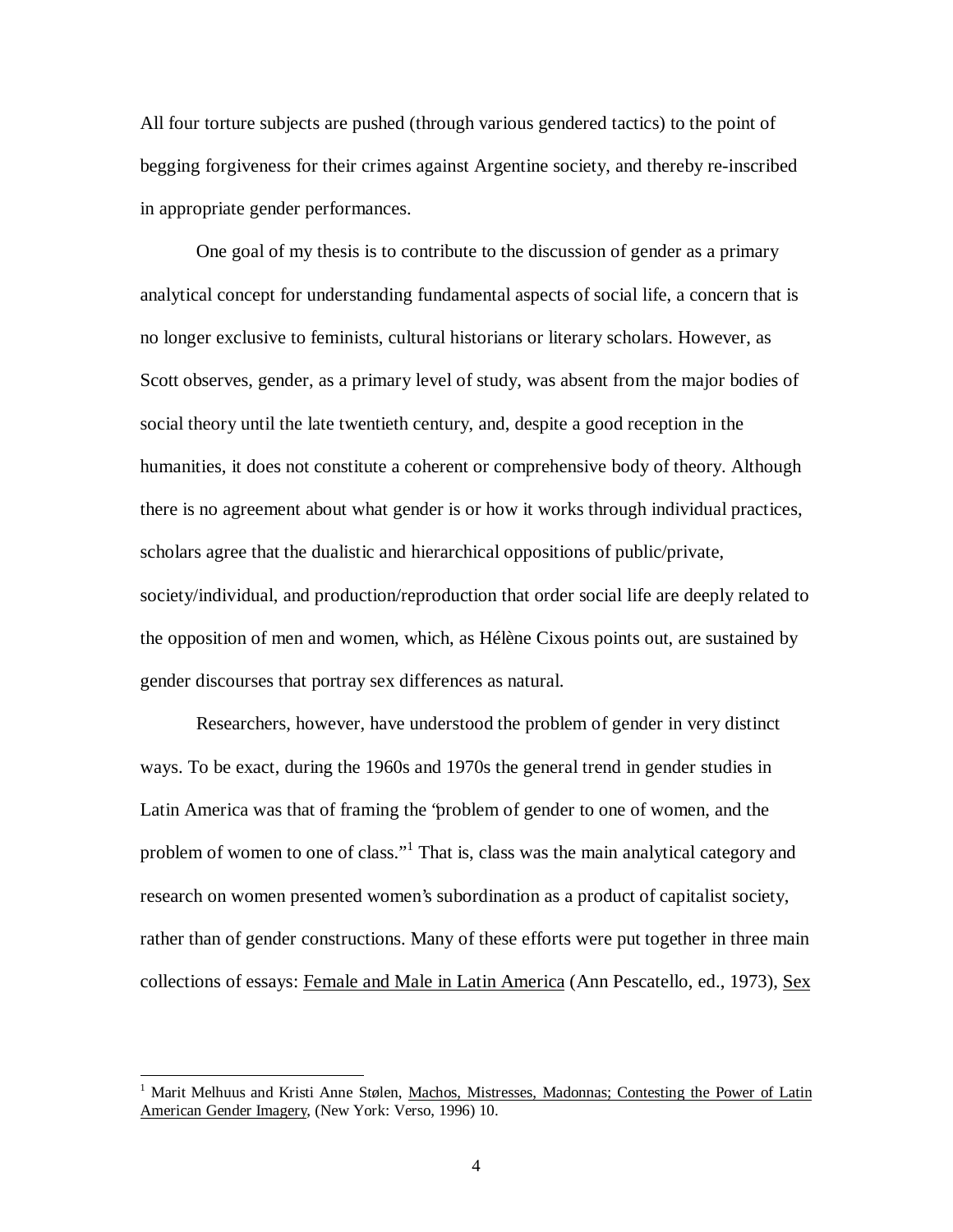and Class in Latin America (June Nash and Helen Icken Safa, ed., 1980) and Women and Change in Latin America (June Nash and Helen Icken Safa, ed., 1986).

Although these works succeed in showing the connections between class, *women*, and ethnicity, mainly in the workplace, June Nash, co-editor of and contributing author to the third collection, points out that a decade of research was not enough to develop a research agenda focused on the interplay of cultural factors and the material conditions of existence particular to the capitalist accumulation system.<sup>2</sup> Recently, the proliferation of empirical studies on gender imagery has succeeded in understanding gender representations as a system of maintaining inequality, in conjunction with social class. My contribution to this body of theory is to analyze how sexual difference works as a system of inequality between men and women, regardless of class.<sup>3</sup> Furthermore, my investigation into gender operations reveals that it can be used to create inequality among men, in the sense that gender is not only a system of differentiation between the sexes, but also constitutes a system of gradation within each sex (specifically in terms of degrees of masculinity, as evidenced in both plays). This use of gender to creates hierarchies of empowerment is particularly involved in the military government's program of gendering Argentine society during the late 1970s and early 80s, which I discuss, elucidating the ways in which the military justified their domination of society by constructing themselves as the epitome of masculinity. Finally, these two specific plays offer, in my opinion, an original framing of *machismo.* Namely, they portray *machismo* as a socially inscribed, discursive act that, in essence, involves little more than

<sup>&</sup>lt;sup>2</sup> June Nash, Helen Icken Safa et al. Women and Change in Latin America. (Boston: J.F Bergin Publishers 1985) 14. I call the reader's attention to the use of *women* in this work as an ontological category, which serves to paint the problem of gender as a female problem, rather than a system that affects both men and women.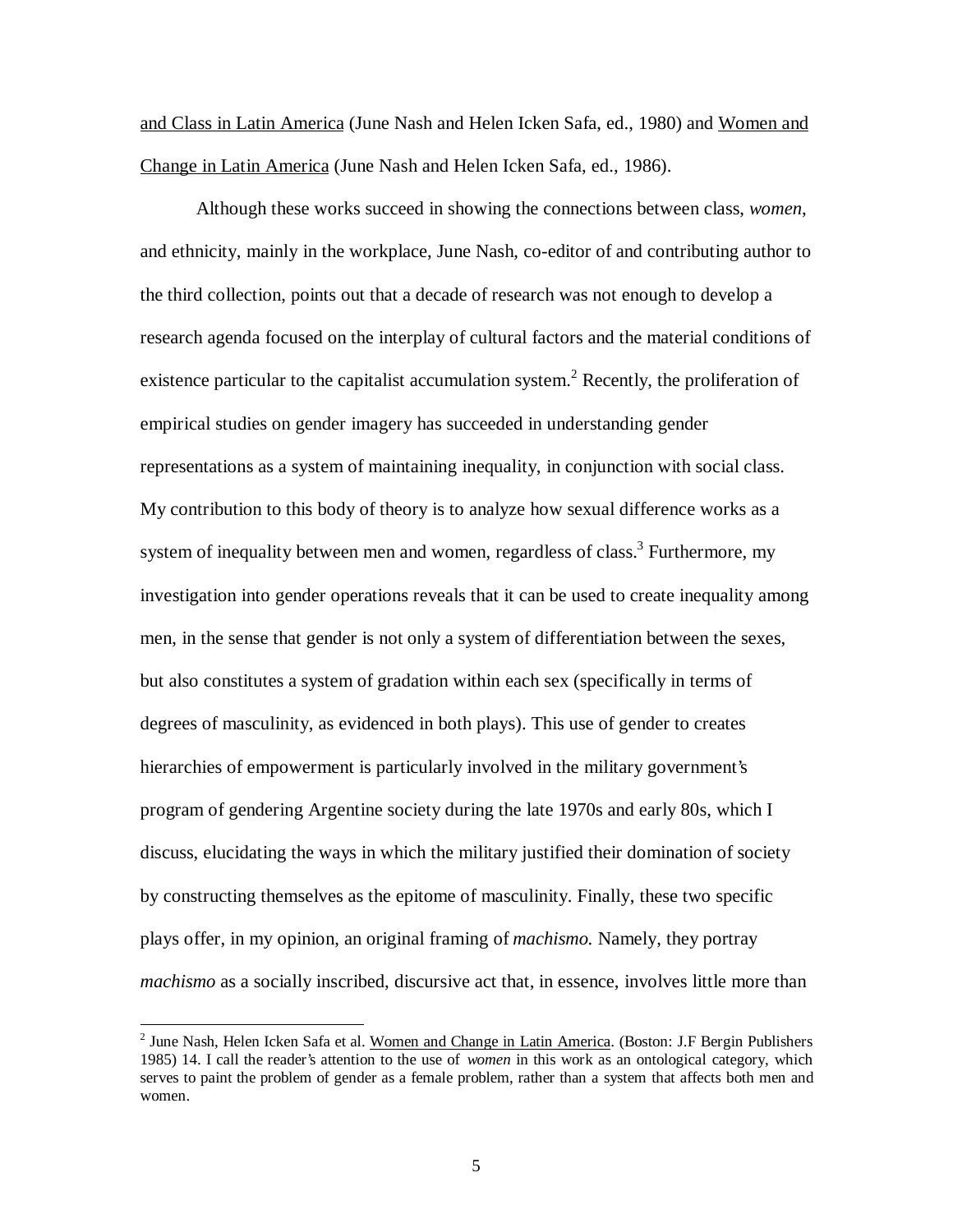*talking about women*. The interpretations of womanhood that *machismo* arrives at involve little or no reference to femininity itself and are constructed from without. In this sense, the plays' project of *talking about* masculine subjective identity is a way to effectively destabilize *machismo*'s discursive hegemony.

# **Susana Torres Molina's Play Writing: Contesting the Constructed Nature of Experience**

Much of my work in this thesis originates with the texts as such. That is, while the plays come from a very specific ideological and political motivation, that genesis affects an interpretation of them only in certain ways. For the most part, my study simply takes Susana Torres Molina's plays as cultural texts, meaning that it is of utmost importance to recognize from the beginning that they are embedded in a cultural, historical, and geographical context, which should shape any reading of those plays. The analysis here takes the almost tautological form of understanding the plays from a culturally informed viewpoint and in turn exploring what aspects of the plays' contexts are brought to life as the plays unfold. Although I do not focus on the forces involved in the creation of these plays, accepting them "as are" for the bulk of my work, some discussion of Torres Molina's life and the historical events that helped to shape her point of view bears inclusion here.

The issue that needs to be addressed at this point relates to the relevance of Torres Molina as a play writer to her play writing as production of cultural texts. What matters to the present discussion is neither Susana Torres Molina, the individual, nor her writing

<sup>3</sup> This does not means that social class is not a factor, but my analysis will focus on *machismo* as a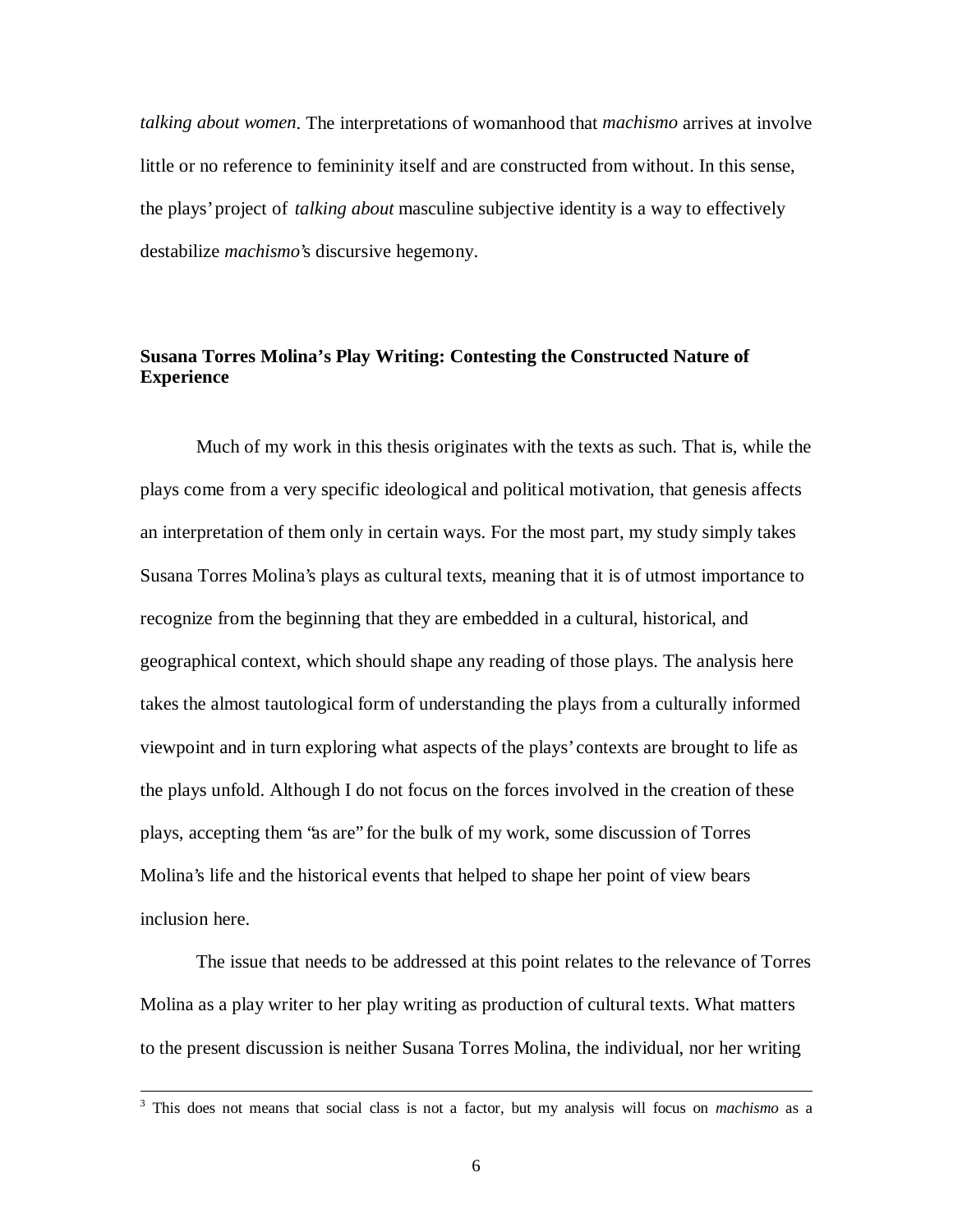to provide some sort of "historical and cultural evidence." Rather, I am interested specifically in *her experience*, as Scott uses the term, in two ways. First, Torres Molina's experience shaped, in some way, her attempt to make heard *machismo*, which had been allowed to hide in the domain of "sanctioned public silence" (Scott "The Evidence of Experience," 780). Second, I am interested in seeking to understand her experience as a *subject* positioned in some specific, local history, with a particular identity, and within the boundaries of a language. In other words, it is not my main purpose to document the experience of Susana Torres Molina in order to confirm some cultural 'reality' by relating a historical pattern to the text as evidence, but rather to offer an understanding of her experience – how she came to have that perspective and how that perspective makes sense culturally.

Torres Molina's increasing interest in "bringing [ *machismo*] to light, making it more visible," and questioning why it had been taken for granted is closely related with a desire to understand women and men's relationships and her flight to Madrid between 1978 and 1980 (Interview, 90). During the time when Torres Molina was beginning to write, Argentina was reaching one of the most remarkable turning points in its political history, a military process of "social and political reorganization" that consisted of the mass murder of citizens, which was known as the "Dirty War." In reaction to this tumultuous time in Argentine society, Torres Molina found her desire to write about certain topics incompatible with the system of terror that the military regime imposed. Specifically, she was interested in relating *machismo* to certain aspects of Argentine social organization, connecting it to interpersonal relationships and to the paternalistic

mechanism of power articulation/legitimation between woman and men and between the state and citizens.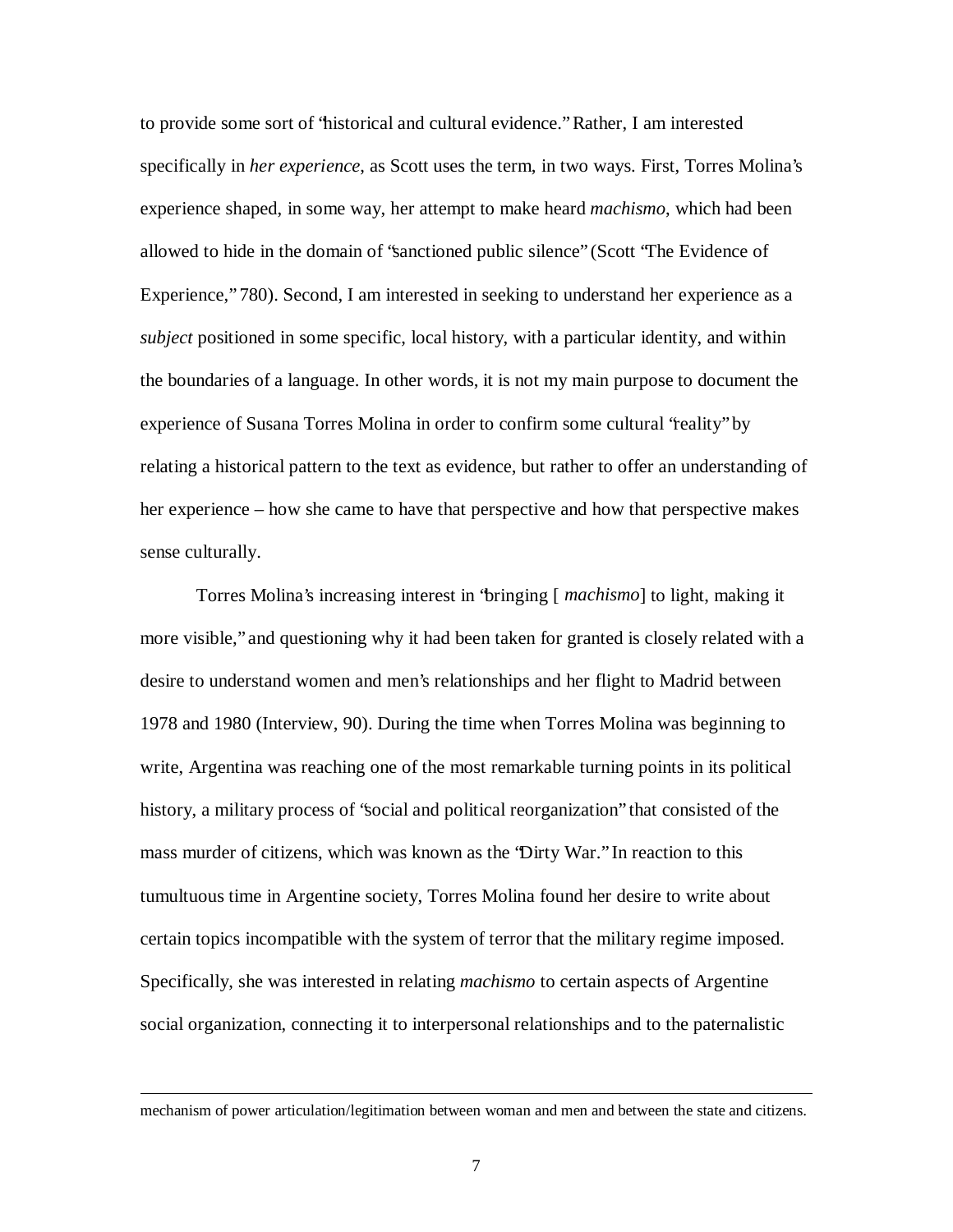structure of the military government. Her interest in writing about these connections was encouraged in Madrid, where she no longer had to fear losing her life.

The spectacles of terror staged by the military regime in Argentina had made it impossible, according to the author, to put her energies into anything more than surviving. The fact that she belonged to the "círculos más peligrosos" (the most dangerous social circles – artists, among others), resulted "in closing off various aspects of life such as art, creativity, sexuality, pleasure, feeling of happiness" (Interview, 115). That closing off is related with what Diana Taylor observes about the way that the military government made Argentines show their "adherence...not only by behaving in an orderly, obedient manner but by looking a certain way" (both of which were organized around a well-constructed masculinist gender system) (107). In other words, Argentines not only underwent changes in their bodily presentations, they also learned to close off several aspects of their lives and to be alert for their own and other people's bodily signs or codes. Thus, going into exile was, for Torres Molina, to stop worrying for her life and to live in a country such as Spain at that time was to take advantage of what she describes as the society's *destape* (taking off of the cover). This flourishing of themes such as eroticism resulted in an environment that was favorable and stimulating to writing her collection of erotic short stories  $Dueña y señora$  (1981), which came exactly as a response to her regained contact with the love of life and no longer feeling the looming threat of death or the constrictions of the military regime.

Written in Spain during 1981, ...  $Y$  a otra cosa mariposa (1991), which shares many of the themes present in her first play Extraño Juguete (1977), was first published and performed in Argentina for a few months in 1982, but then stopped, not because of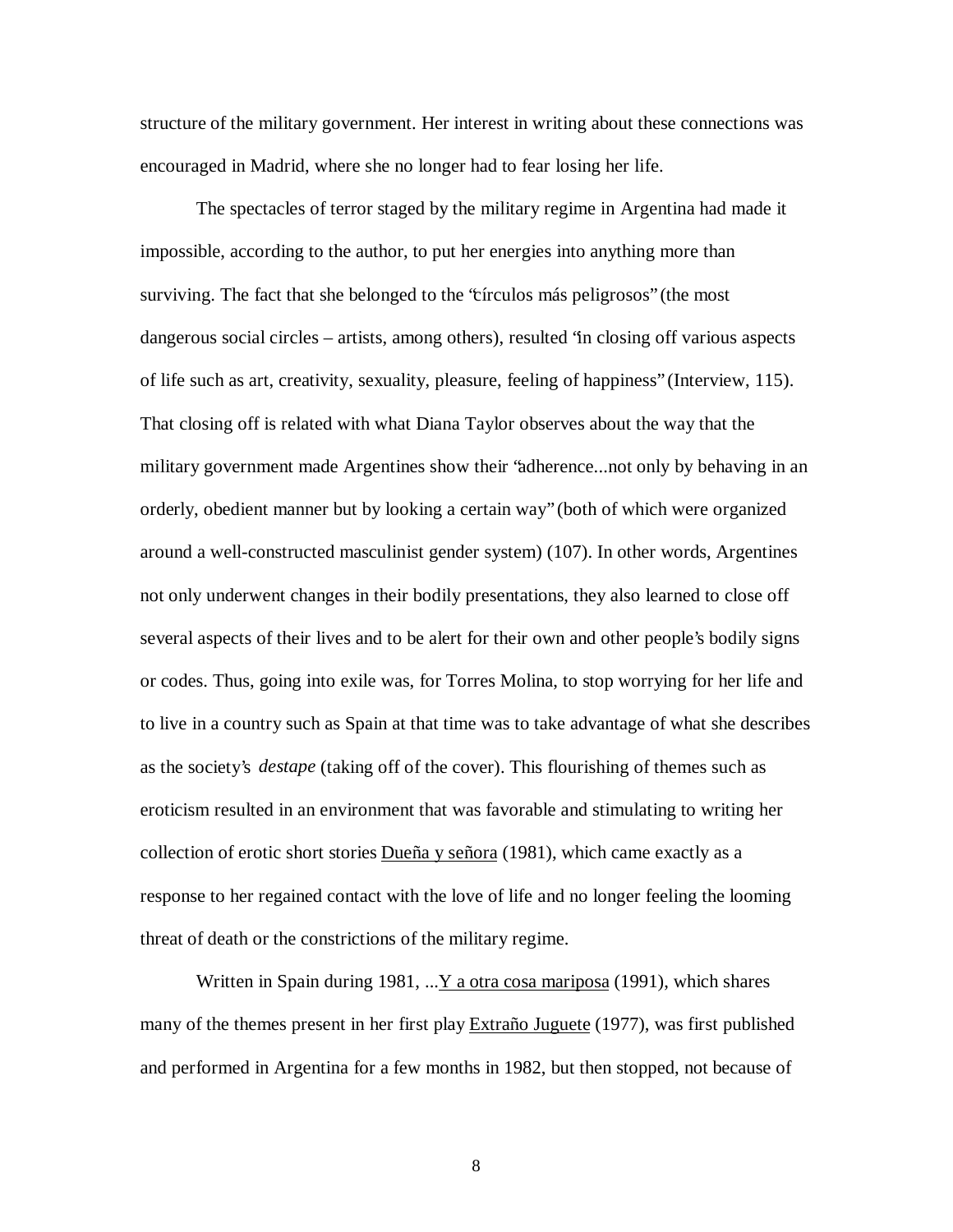military censorship but mainly because of the buildup to the Falklands/Malvinas War with Great Britain. As Taylor observes:

There was not an obvious break down between "the pre- *processo* and *proceso* cultures: plays were staged, television programs ran their usual hours, newspapers announced the same number of films [...] But the content changed radically as more as artists were gagged." (11)

Indeed, the general atmosphere of War portrayed by the Argentine mass media as the masculine enterprise par excellence of the military government was unfavorable to any questioning of masculinity that at the end, would result in questioning the "fetishized male virility" around which they constructed the regenerating/regendering program of the Argentine society (Taylor, 62).

Although the military government fell in 1983, its effects are felt even today. The government of President Menem (1989-1999) effectively robbed the Argentine population of its coming-to-terms by pardoning some of the primary actors of the military government, who had been imprisoned following the fall of that government. Thus, Torres Molina's writing of Una noche cualquiera in 1999 can be seen as a direct reaction to the widely held sentiments of betrayal and impotence after the release of the prisoners. Her goal was twofold: to voice the feelings of injustice at Menem's decision and to demonstrate that the people's business of reclaiming Argentine society was unfinished. The play shows characters that had been directly involved in the military regime still holding influence in Argentina as members of the *clase poderosa*, the "power-holding" class, a phenomenon evident throughout Argentina in the 1990s.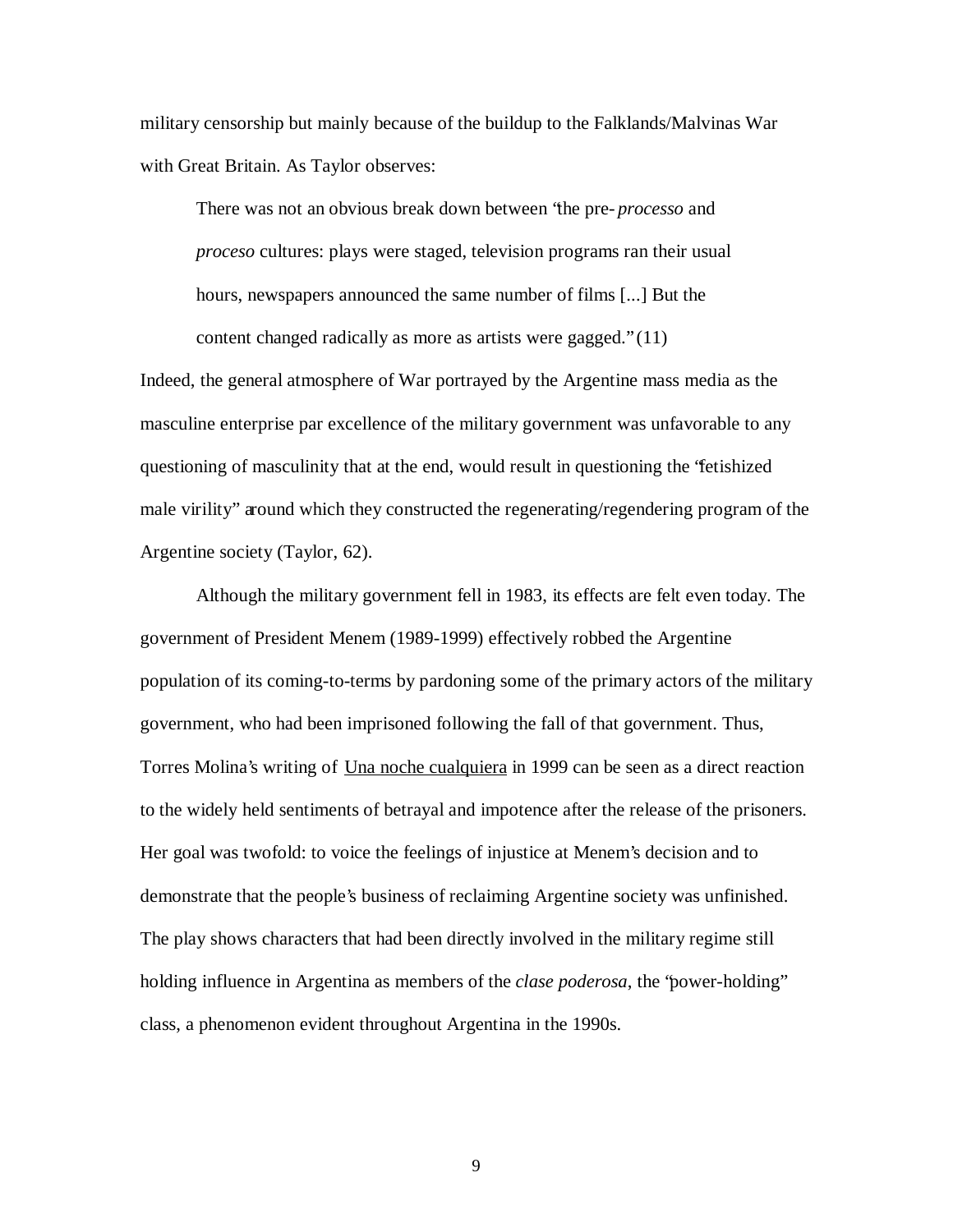During my interview with her, Susana Torres Molina expressed that, although there were certain themes on which she wanted to work, the connections between social characteristics that appear in her work are not necessarily intentional. Rather, since her writing is culturally embedded, parallels and significances that become apparent in an analysis of her work are simply to be found in society itself. ...Y a otra cosa mariposa was intended to focus on *machismo* as a cultural phenomenon, and not specifically as an articulation of power in Argentine society, even though this analytical link can be drawn. Una noche cualquiera, written two decades later, was not about *machismo*, although that gender system is readily apparent. That these thematic connections appear in both works is telling of the enduring link between gender and power in Argentina, as well as of the fundamental connection between literature and culture. Exploring these connections forms an essential aspect of my thesis.

To that end, in Part I I employ Torres Molina's ...Y a otra cosa mariposa in order to examine a particular construction of sexual difference, machismo, as a system of differentiation between women and men. Specifically, I refer to a self-referential masculine gender system that uses culturally available symbols and norms to represent women as different *from* men. In Part II, I use <u>Una noche cualquiera</u>, seeking to show sexual difference as a specific articulation / legitimation of the power relationships between women and men as well as between the state and the citizenry in Argentina. In brief, both plays highlight the main argument that gender, as Scott points out, is a primary signifier of power relationships, and because of the operation of those discourses of difference, individuals and groups of individuals find themselves variously empowered or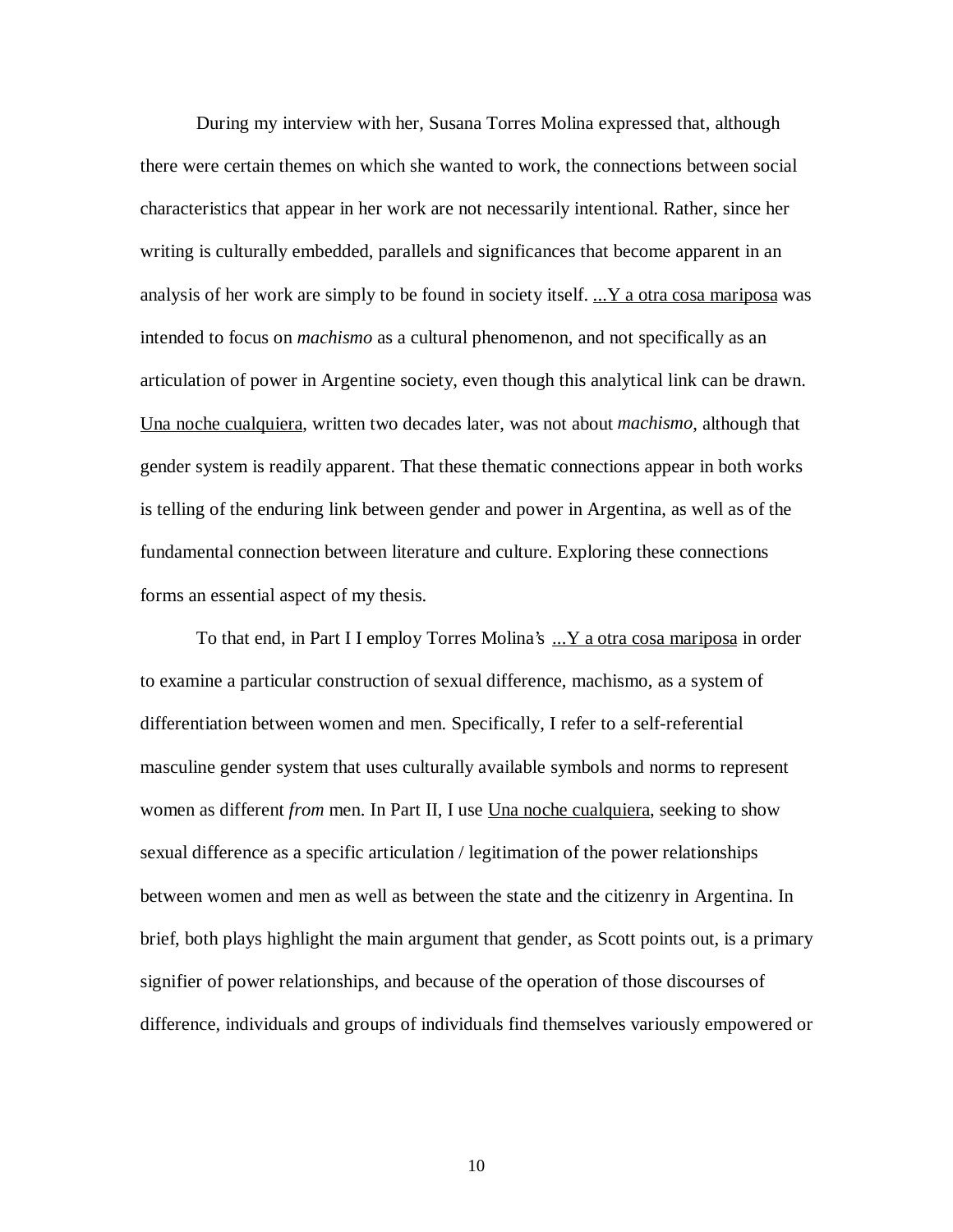disempowered, and manipulate these culturally available symbols to maintain or improve their social position.

The successful completion of this thesis would be not possible with the help and support of several people and institutions that enriched my work in several ways. I thank Virginia Tech for the funding that helped me take a trip to Argentina and let me interview Susana Torres Molina. The interview is included as an appendix and it is in Spanish because I plan to publish it in the Latin American Theater Review (a bilingual journal). I also wish to thank the people of the Interlibrary Loan for providing an excellent service (before the budget cuts). I send thanks to Susana Torres Molina for her time and because our discussions taught me about putting the plays in a more culturally embedded context. I would not have survived this process without the Tuesday meetings and encouragement (prodding) I had with Jackie Bixler, my thesis chair. I thank my husband Hugo for encouraging me to start together this enterprise of studying in the U. S. and making me keep trying despite all the obstacles. Thanks also go to my friends in the Area Studies Program; in particular I am deeply indebted to Daniel Russell, who has always been patiently ready to read, discuss, proofread, and argue with me about my study.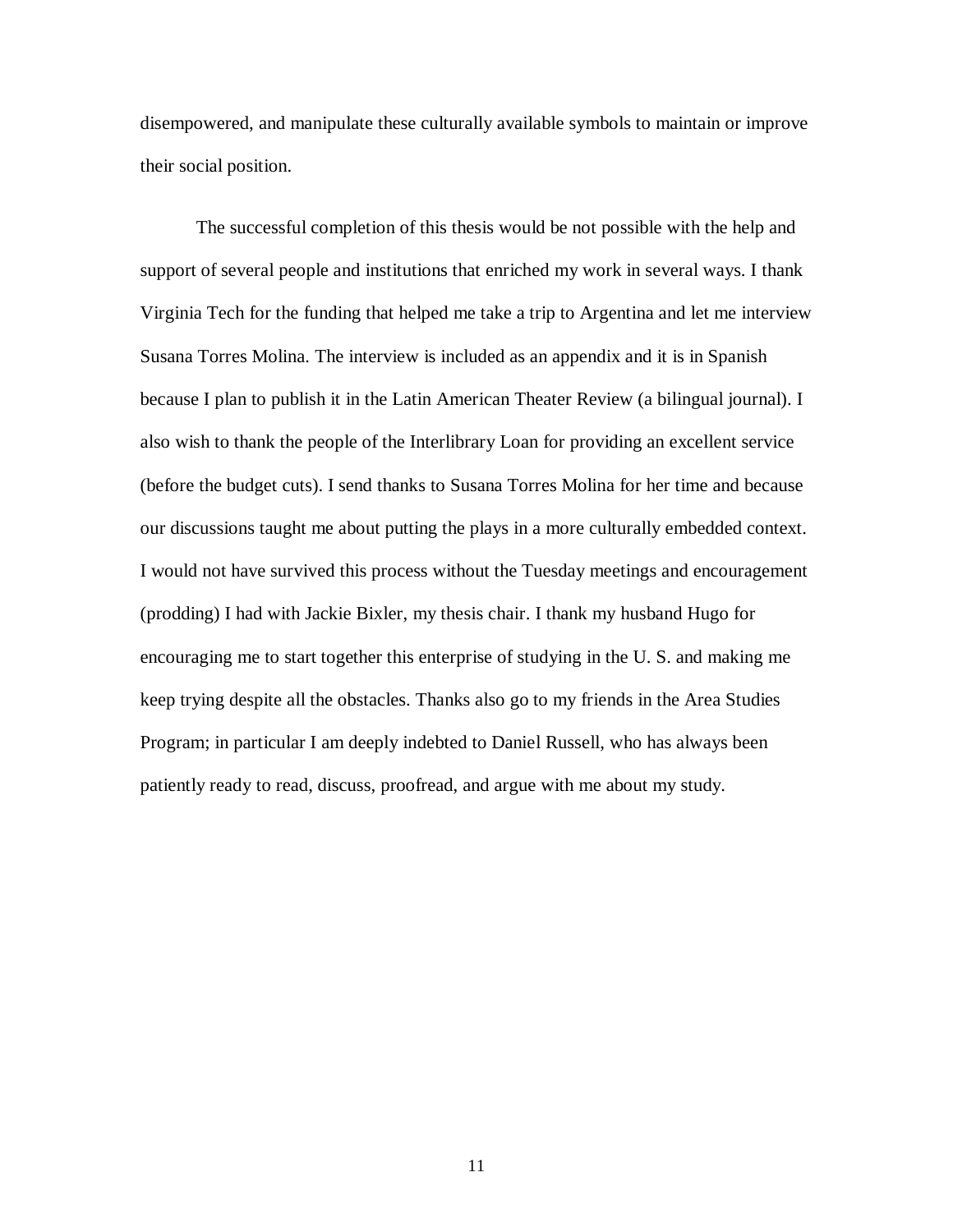#### **Part I. Gender as Perceived Sexual Difference**

My goal in the present study is to develop the argument that gender is a way to signify and create the existence of perceived sexual differences, which serves in the end as a source of legitimization of the power differences between women and men. In this part of the thesis, I focus on gender as construction of sexual differences and leave for the second part the topic of sexual differences as a specific articulation of power relationships. Inspired by Joan Scott's essay, "Gender: A Useful Category of Historical Analysis," I organize my argument around the first part of her definition of gender as "a constitutive element of social relationships based on perceived differences between the sexes"(1067). Scott further points out that the constitution of social relationships, based on perceived differences between the sexes, in turn involves four intertwined elements: symbolic representations, normative concepts, institutions and subjective identity. With respect to these four components, I focus mainly on several symbolic representations highlighted in the play  $\ldots$  Y a otra cosa mariposa (the frigid or easy woman, the psychologically unstable spinster, and the female-cousin incest taboo/fantasy) and some of the normative concepts (medico-scientific, religious, educational discourses) that the characters use to comprehend those symbols (the idle woman, the crazy hysteric, and the incestuous woman). First, I conduct a brief discussion of the cross-dressing called for by the script and consider the theoretical implications of having on-stage actresses dressed (and dressing) up as men. I argue that cross-dressing problematizes the differences between women and men precisely by exaggerating the oppositional character of that construction and thereby jarring the spectator's gender binary. Second, I propose the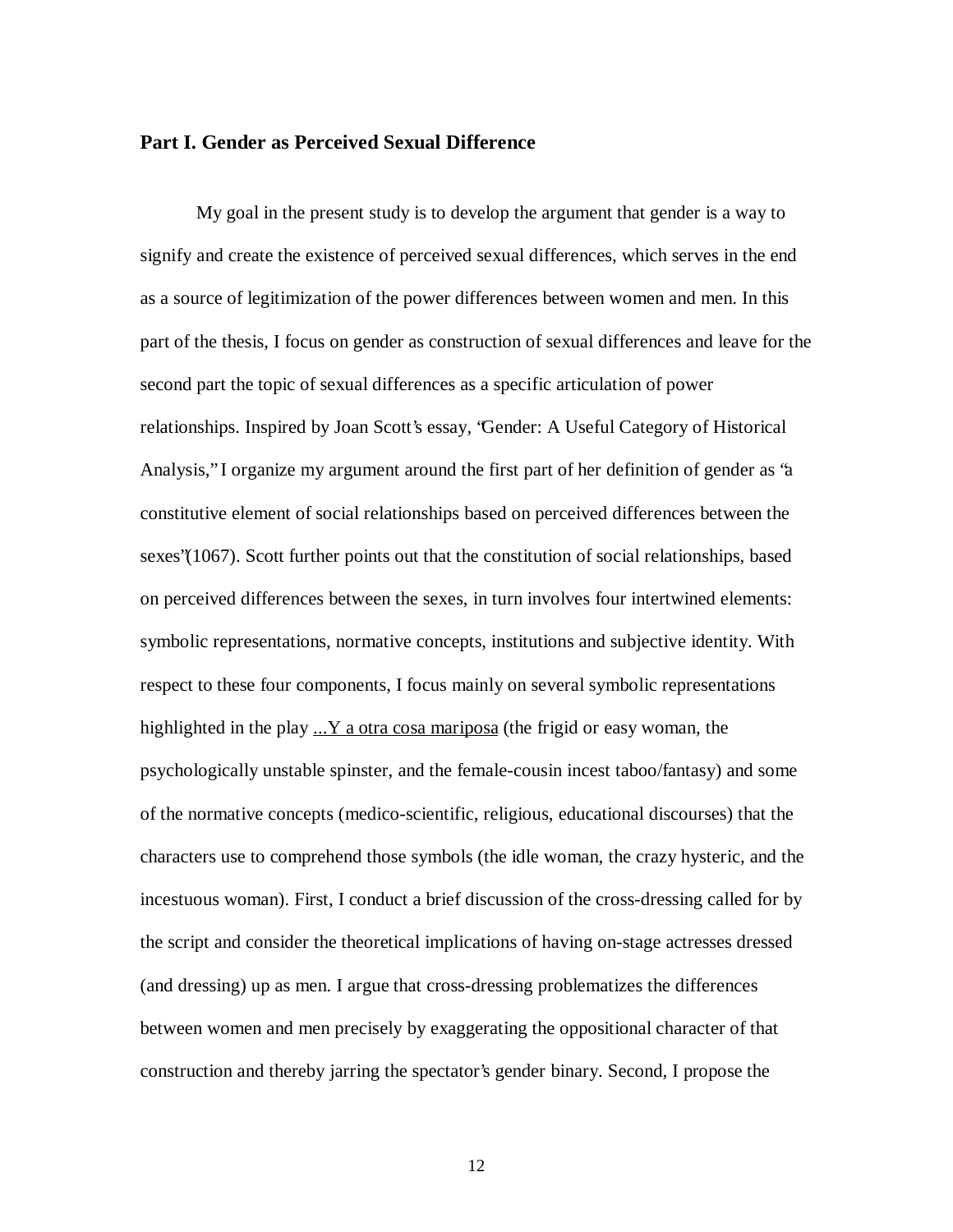possibility of a feminine writing, even though that possibility depends on a (femininemasculine) distinction that this thesis is directly calling into question. Finally, I analyze several symbols and interpretations of the Argentine masculine construction of femaleness. Connections with social construction and gender theories of Michel Foucault and Hélène Cixous inform my analysis of ...Y a otra cosa mariposa and the significance of the gendered portrayals within. Finally, I arrive at the conclusion that the play represents masculinity as a process of subjectivity construction that operates without real reference to femininity, and furthermore, that masculine discourses construct femininity as an ontological form of *female-ness*, biologically determined and static in its imperfection.

#### **1. 1. Cross-Dressing and Feminine Writing**

 $\overline{a}$ 

Since writing, acting, etc., were unproblematic ideas until some time ago, there was no need to attach any adjective such as 'feminine," 'female," or woman" to these activities because it was widely accepted that the production of knowledge was independent of any cultural or social marker such as gender, class or ethnicity; that is, that 'neutral' knowledge (as all authorized knowledge was) did not come from a cultural and social background.<sup>4</sup> The predominance of European upper class, white, male knowledge, being both the product and the genesis of its own "officiality," reigned until it

<sup>&</sup>lt;sup>4</sup> Marcela Del Río treats the exclusion of feminine works (textos dramáticos escritos por mano femenina) in terms, first, of the Europeanizing aesthetic hegemony and, second, of the masculine hegemony, under both of which feminine writing's value was minimized (41). Kati Röttger also discusses this process of marginalization through discourses of the "theatrical sciences" (las ciencias teatrales) (10). In both cases, the exclusion of feminine writing was achieved through its "failure" to meet ostensibly objective criteria for the literary craft.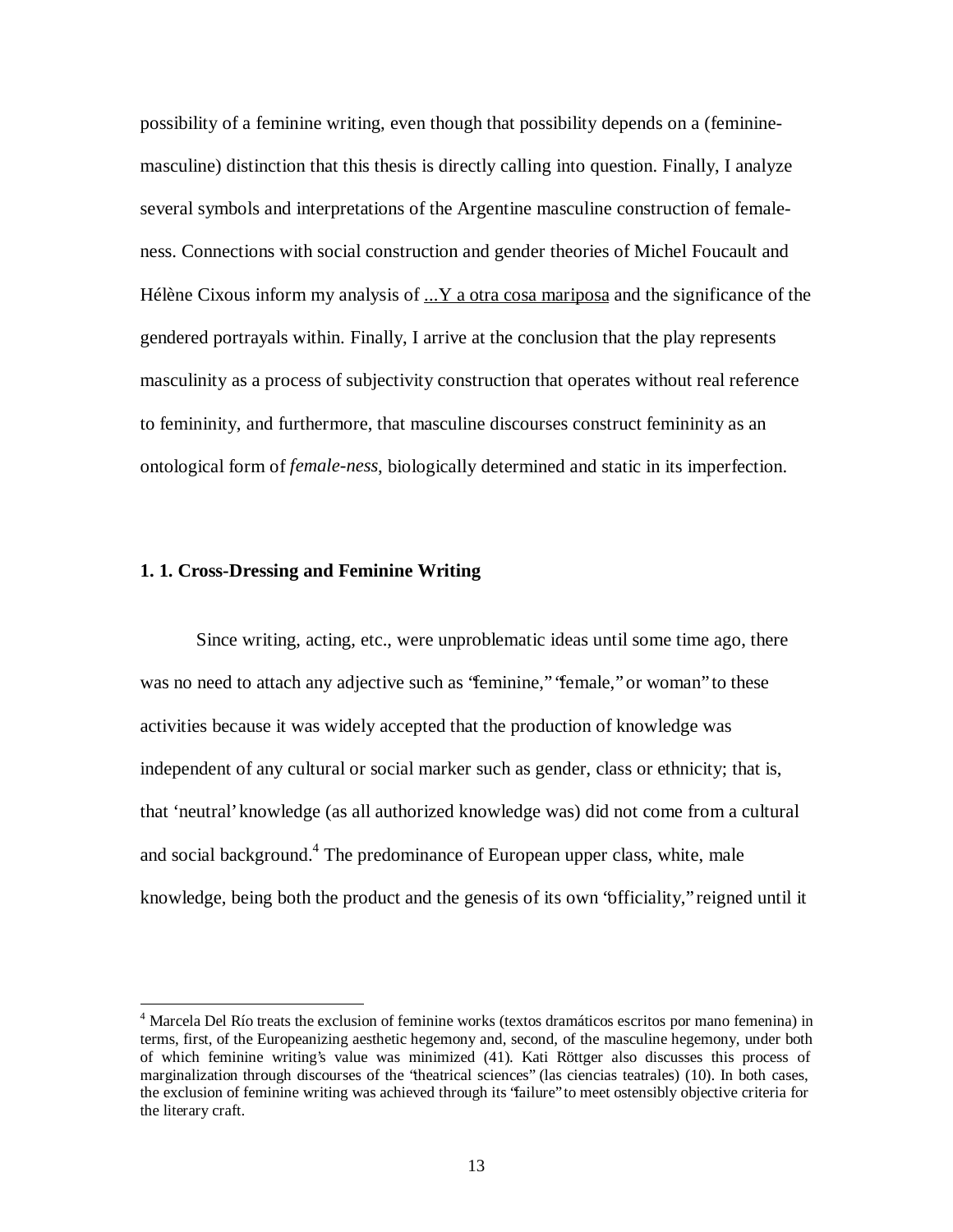was called into question by the Post-Structuralist idea of power-knowledge.<sup>5</sup> Once scholars called into question the connections between power and the production of knowledge, it was possible to inquire of the mechanisms that produce and reproduce the exclusion of certain stories, narratives, experiences, and interpretations from the process of knowledge production. <sup>6</sup> To reformulate Foucault's idea, where there is knowledge, the power relation is already present. "Whoever stands in the place of knowledge is always getting a dividend of power" (Cixous, 51).

If the way that we understand and signify perceived differences between women and men is inextricable from power distribution, then it is understandable that the goal of feminine writing, as well as the goal in using cross-dressing, is to manipulate sexual difference in order to destabilize gender ontology.

#### **1.1.1. "Wearing Gender:" The Disconnected Contingency of Cross-Dressing**

In the opening stage directions of Torres Molina's ...Y a otra cosa mariposa, the author frames the dramatic situation by introducing a disruptive element that as Marjorie Garber points out, "intervenes, not just a category crisis of male and female, but the crisis of the category itself" (11). In other words, the fact that "women" play "men" implies that, rather than simply producing a strict inversion – and therefore a reinforcement, in

<sup>&</sup>lt;sup>5</sup> Although I use Foucault's term here, because his idea fits so well, I do not wish to suggest that Foucault was the first to challenge the neutrality of knowledge. On the contrary, the Post-Structuralist idea of the relation between power and knowledge appeared in works earlier than Foucault's, and in practice even earlier. In short, any work that rejected the norms of white, masculine, bourgeois writing can be said to have called into question the hegemony of those norms, expressing an understanding of power-knowledge long before the first articulation of the term.

<sup>&</sup>lt;sup>6</sup> Scott's 'The Evidence of Experience'' offers a good delineation of the operation of this process, showing how the *understanding of experience* in a discipline such as history, leads to legitimize the historian's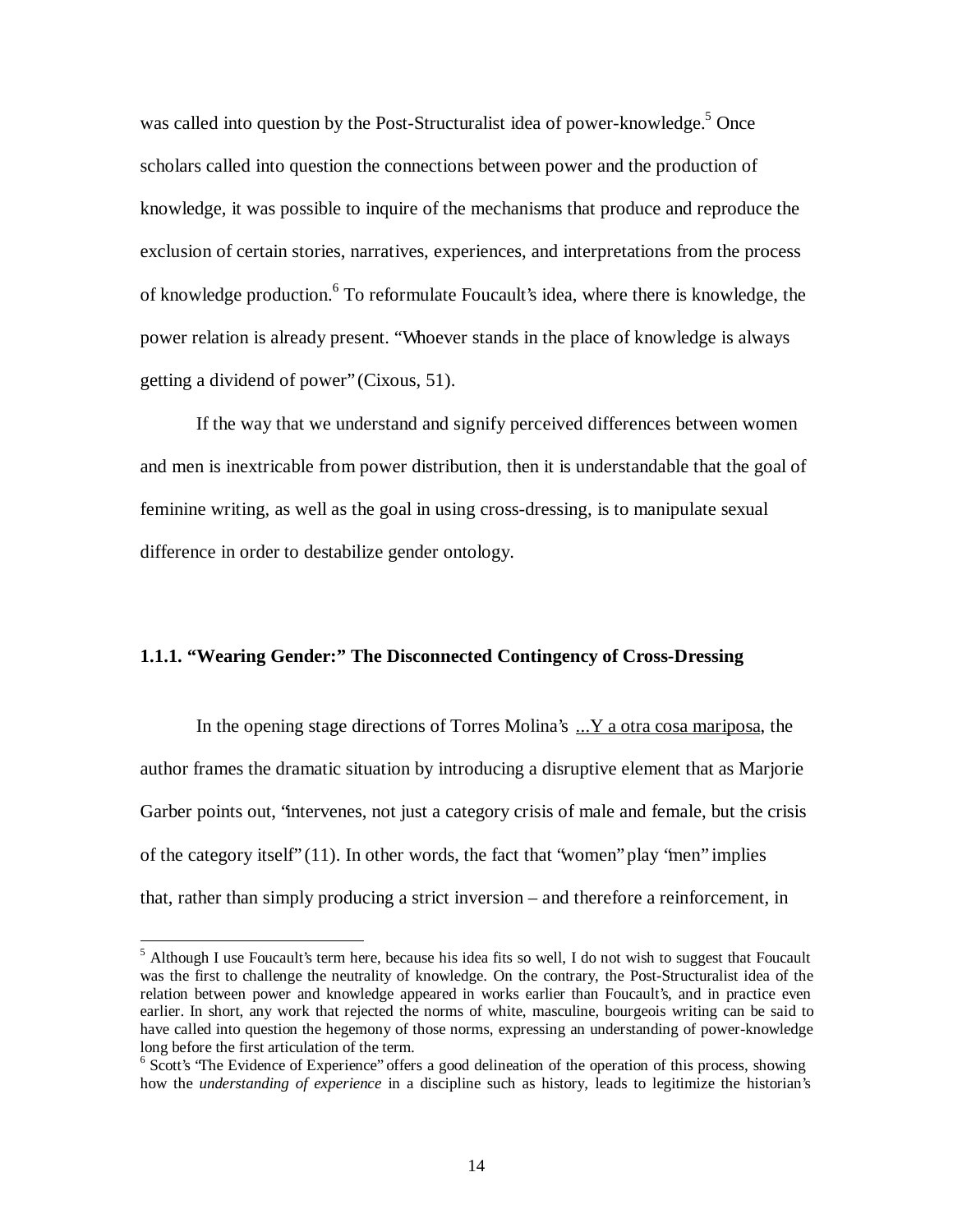the sense that inverting categories is just another means of reifying the existence of those categories – of a fixed sexual differentiation, instead problematizes the oppositional, stable, absolute construction of *difference* between women and men, or more precisely in Teresa de Lauretis' terms, "of women from men, of female from male" (1). The play text reads:

Esta obra tiene como única condición para su representación, que los cuatro protagonistas deben ser representados por actrices La obra comienza cuando una luz muy tenue ilumina a las cuatro actrices que lentamente comienzan a desvertirse de mujeres y vestirse como chicos.

 $(335)^7$ 

 $\overline{a}$ 

In the play, it is sex role-playing – players that initially appear as women, who dress up and enact some representation of men, then return to their appearance as women – that problematizes the constructed nature of gender. Because of the illusory nature of theater, the spectator must trust in nothing other than the appearance and behavior of the players, as the latter are what constructs the play's reality – a reality composed of both the events on the stage and the audience's larger reality. However, it is the players who easily change back and forth between (socially-contingent) gender performances during the play. Thus, the play conveys the idea that gender performance is not biologically determined, but most importantly, as Butler points out, that "gender itself becomes a freefloating artifice, with the consequence that *man* and *masculine* might just as easily signify a female body as a male one, and *woman* and *feminine* a male body as easily as a female

<sup>&</sup>quot;selection" of stories to tell, and as a consequence, how the "scientific veil" represents some stories as important to be recalled, thereby excluding others.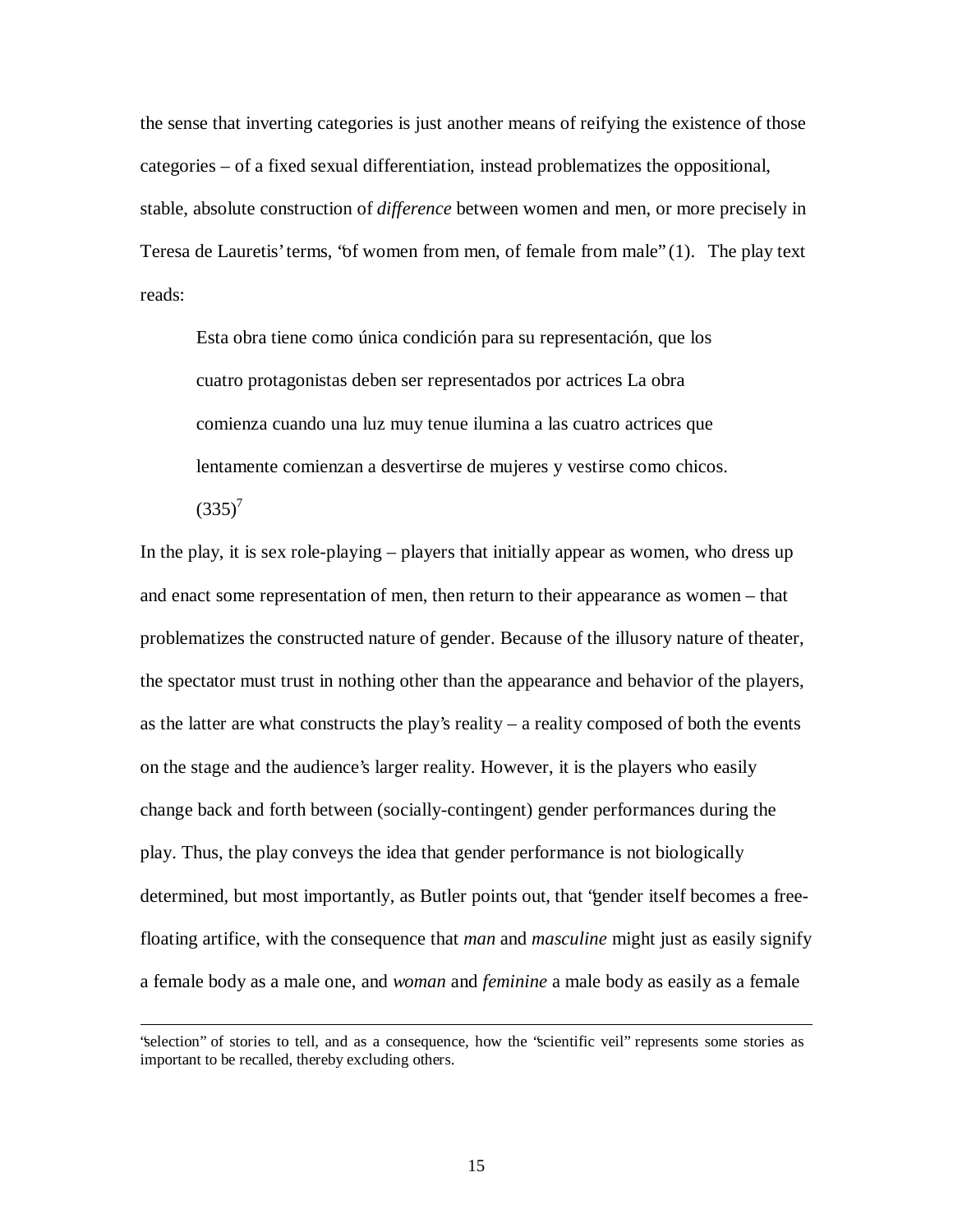one" (10). Nevertheless, it is important to mention that in order to communicate the idea of gender as a construction, to some extent, appropriated by an agent or, in Butler's terms, a *cogito*, the play needs (seemingly paradoxically) to recreate and exaggerate the same static, absolute sexual differences that it purports to criticize. In other words, while on one hand, the play is devoted to divesting sexual difference of its agency, it seems on the other hand, as Lauretis points out, "in the uncomfortable condition of being at once inside and outside gender either by desexualizing it [...] or androgynizing it [...]" (11). The fact that the play insists on showing the players dressed like woman at the beginning and again at the end, reminds the spectator that the players never cease to enact a feminine discourse (that of the author, through the voices of the actresses) about men.<sup>8</sup>

Asking herself about the destabilizing effects that cross-dressing creates on our supposedly stable understanding of the feminine and the masculine, Elizabeth Drorbaugh argues: 9

When seeing a man cross-dress we may read the construction of "woman."

When we see a woman cross-dress as a man, the 'real' in our culture,

what do we see? We may read power. But if we read (a construction of) a

man, that which is supposedly not constructed, faith in the real may begin

to break down. (135)

 $<sup>7</sup>$  The only requirement for the staging of this play is that the four protagonists must be played by actresses.</sup> "The work opens with a faint light that illuminates the four actresses as they slowly begin to take off their women's clothing and dress as men" (translation by Jacqueline Bixler, 222).

<sup>&</sup>lt;sup>8</sup> Although this point is quite controversial among secondary literature I am not going to discuss it here for reasons of scope. Instead, I devote this part of my work to the theoretical implications of representing or questioning the construction of the *difference* between women and men.

<sup>9</sup> I disagree with the traditional notion that associates gender with biological determinism. For decades feminist and gender studies assumed the existence, in Butler's terms, of a "binary gender system [that] implicitly retains the belief in a mimetic relation of gender to sex whereby gender mirrors sex or is otherwise restricted by it" (Gender Trouble 10). Contrary to the gender studies norm (the sex-gender system), I am assuming that sex itself is a gendered category. Thus, terms such as feminine, female, etc.,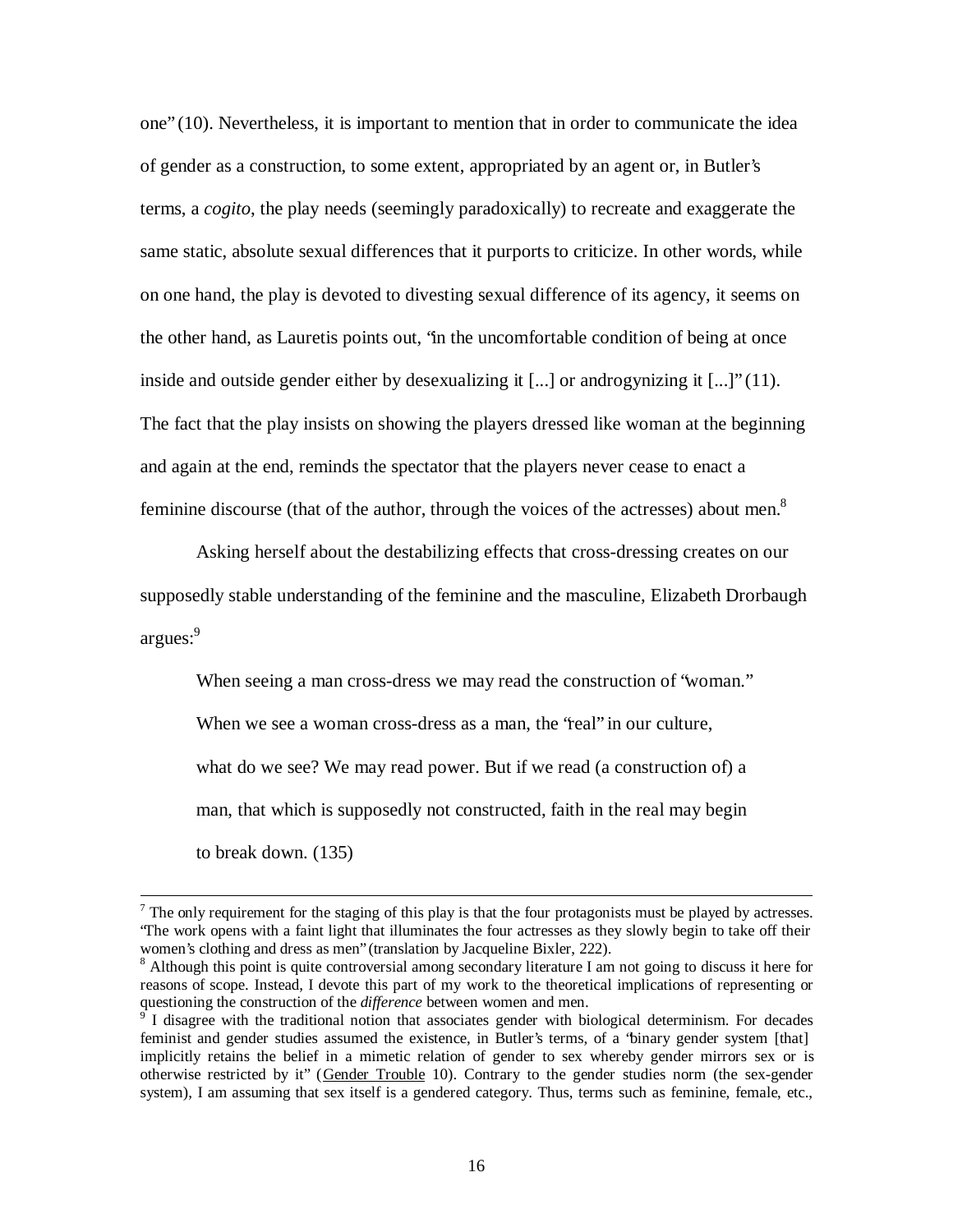This breakdown of faith is exactly what Torres Molina's play ...Y a otra cosa mariposa, seems to produce. On the one hand, it offers a stereotypical representation of some aspects of *machismo porteño* (native from Buenos Aires). The characters, as the author describes them, are four shallow, rigid, pathetic and misogynist archetypes who represent women as sexual objects, castrating mothers, and as daughters and wives in need of male protection and support. On the other hand, by showing in an ironic light certain aspects of the masculine mindset, the text deconstructs that mindset in order to play with the realness of "true" masculinity and femininity. As the author explains in our interview:

Yo no los saco (personajes) de la nada. Son personajes que de alguna manera, en algún momento, yo los he visto, los he escuchado, los tengo muy definidos, los encuentro en la calle, así como encuentro todo tipo de gente. (Interview,  $118)^{10}$ 

Cross-dressing therefore seems a Janus-like prospect. It calls into question the "stability" of binary gender, but in order to produce a rupture requires an affirmation of the gender system – the system through which behavior become intelligible, and which is necessary to render a divergence from the norm perceptible as such. That is, the ontology that makes us understand certain behaviors as proper to woman and others as proper to man allows the changing of gender performances to be so jarring, and hence to have its strongest effect in the breaking down of that very ontology.<sup>11</sup>

obfuscate the fact that, as Butler argues, gender is not "the cultural inscription of meaning in a pregiven sex," but rather that it is gender discourse that created this idea of sex as unconstructed (11).

 $10$  "I did not take them out of the air; they are characters that, in some form, in some moment I have seen, I have heard... I have them very well defined, I meet them in the street just like I meet every type of person." <sup>11</sup> I am thinking here also of Foucault's brilliant reflection about sex as the signifier of human being: 'It is through sex... that each individual has to pass in order to have access to his own intelligibility (seeing that it is both the hidden aspect and the generative principle of meaning), to the whole of his body (since it is a real threatened part of it, while symbolically constituting the whole), to his identity (since it joins the force of a drive to the singularity of a history)" (155-56).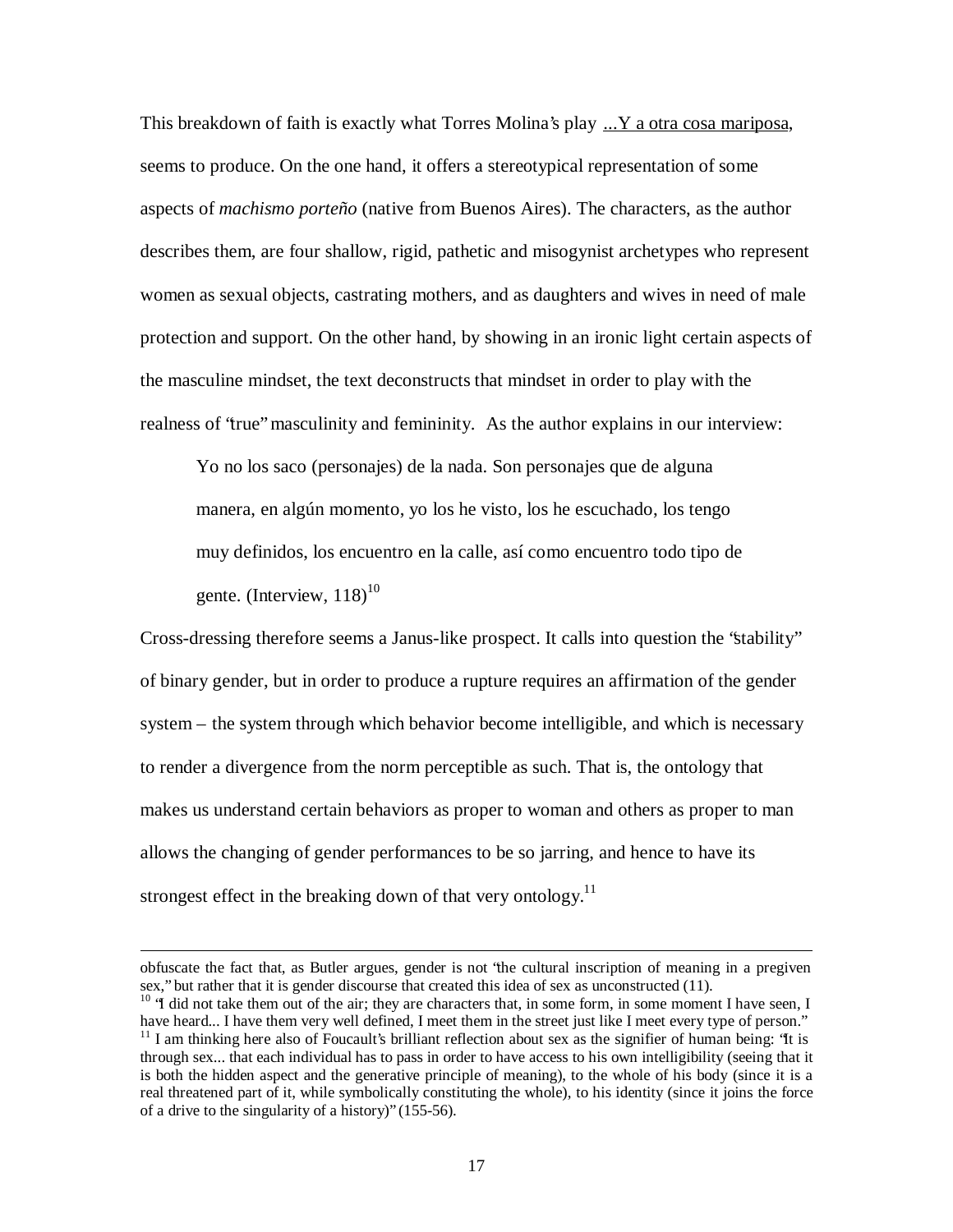#### **1. 1.2. Feminine Text / Masculine Script**

The reader may be surprised that, although above I consider the articulation of sexual difference as a product of gender discourses, later I support a sort of biological essentialism like Cixous' concept of an *écriture féminine*. Although Cixous was strongly criticized by some American and French feminist thinkers for reifying and essentializing sexual difference, the truth is that Cixous' assertion had opened an interesting discussion about why women's writing should matter, and most importantly, what exactly "feminine writing" means and why it is relevant in opposition to men's writing. This debate is extraneous to my study and I will discuss it only cursorily here, considering *écriture féminine* as a fundamentally political strategy intended by the author to show the fallacy of gender-neutral or apolitical writing.

Cixous dwells on the notion that language, the "Word," is anything but neutral or distinct from culture. Modes of thinking, expressing, and understanding are invested with politics, and, Cixous argues, "no political reflection can dispense with reflection on language, with work on language" ('Castration or Decapitation?," 45). She uses as an example something so seemingly harmless as the idea of "being," saying that "from the very moment [we pose the question] 'What is it?' ... *we are already caught up in masculine interrogation,*" in the masculine order (45). In this sense, it is understandable that writing cannot be gender neutral and much less apolitical. Returning to feminine writing, she states:

Women who write have for the most part until now considered themselves to be writing not as women but as writers. Such women may declare that sexual difference means nothing, that there is no attributable difference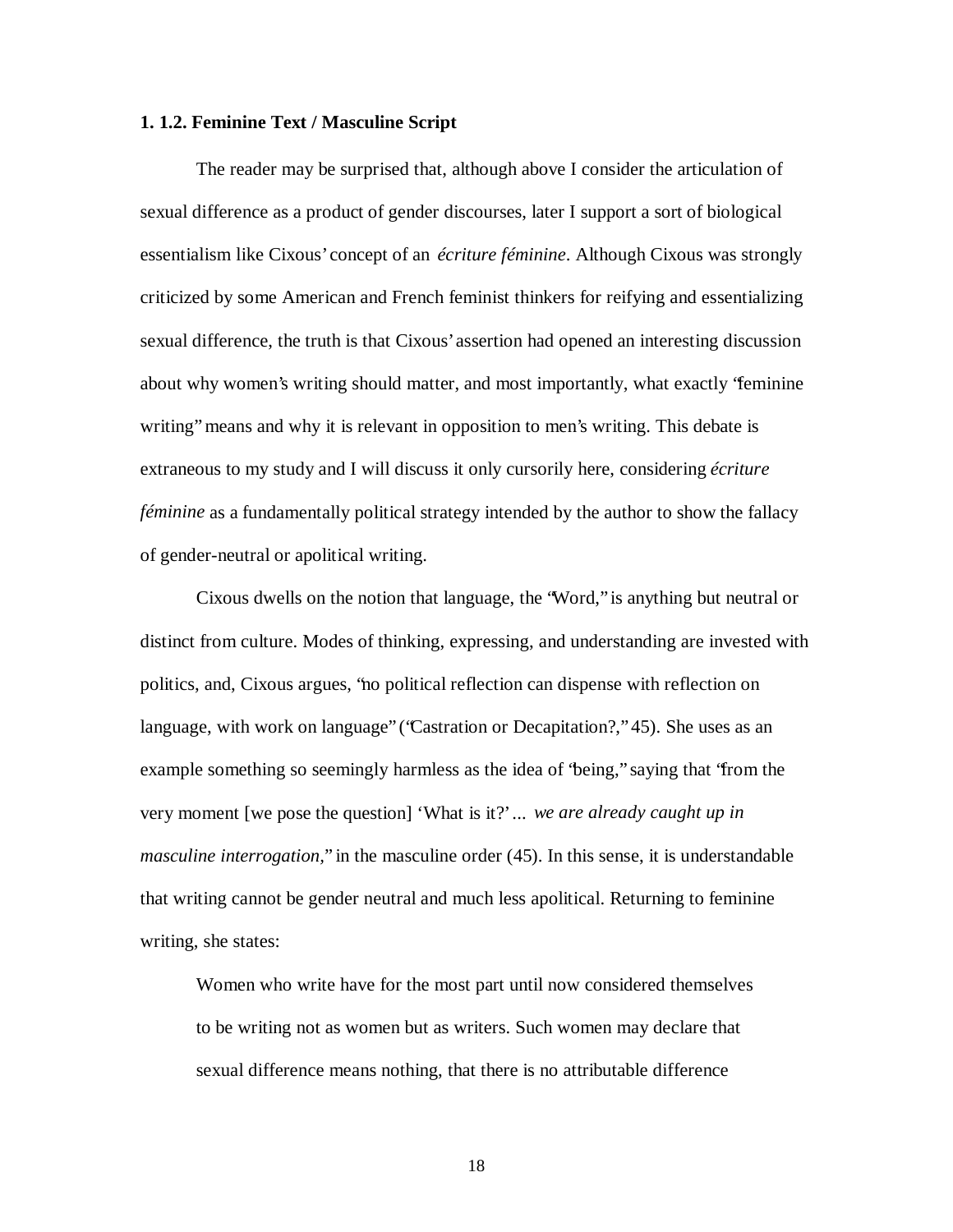between masculine and feminine writing... What does it mean to "take no position"? When someone says "I'm not political" we all know what that means! It's just another way of saying: "My politics are someone else's!" (51-52)

What distinguishes feminine writing from masculine then, is not just that the former is "signed with a female-name." A feminine writing implies seizing what Cixous calls "woman powers," creating a text built upon her voice, her point of view, her potency, her themes (52). Not surprisingly, our playwright, Susana Torres Molina, argues something similar when asked about the time that she was beginning to write:

...Quería revelar algo tan enquistado en esta sociedad como es el machismo... ponerlo en el tapete, mostrarlo, exacerbarlo para que se vea mucho más nítido... Me interesaba escribir sobre ciertos arquetipos masculinos que eran muy identificables en la sociedad argentina... pero yo lo que quería, era *escribir con mi lenguaje*... [Por caso] me doy cuenta que cuando las mujeres escriben sobre erotismo, al menos lo que yo había leído, *parecían hombres*. Es decir, seguían siendo el objeto de deseo del hombre, en un lugar muy pasivo. Cuando el hombre escribía sobre sus experiencias íntimas, eróticas, lo hacía, como en el caso de Buckovsky con un desparpajo y con una... sin tener que estar pidiéndole permiso a nadie, las cosas eran como eran, y no las disfrazaba, y no hablaba de eufemismos. Yo dije, "yo quiero escribir como escribe Buckovsky," no como escribe Buckovsky literalmente, *pero con la libertad*... *cómo nombra las cosas*, cómo se ríe de sí mismo y cómo se permite... y donde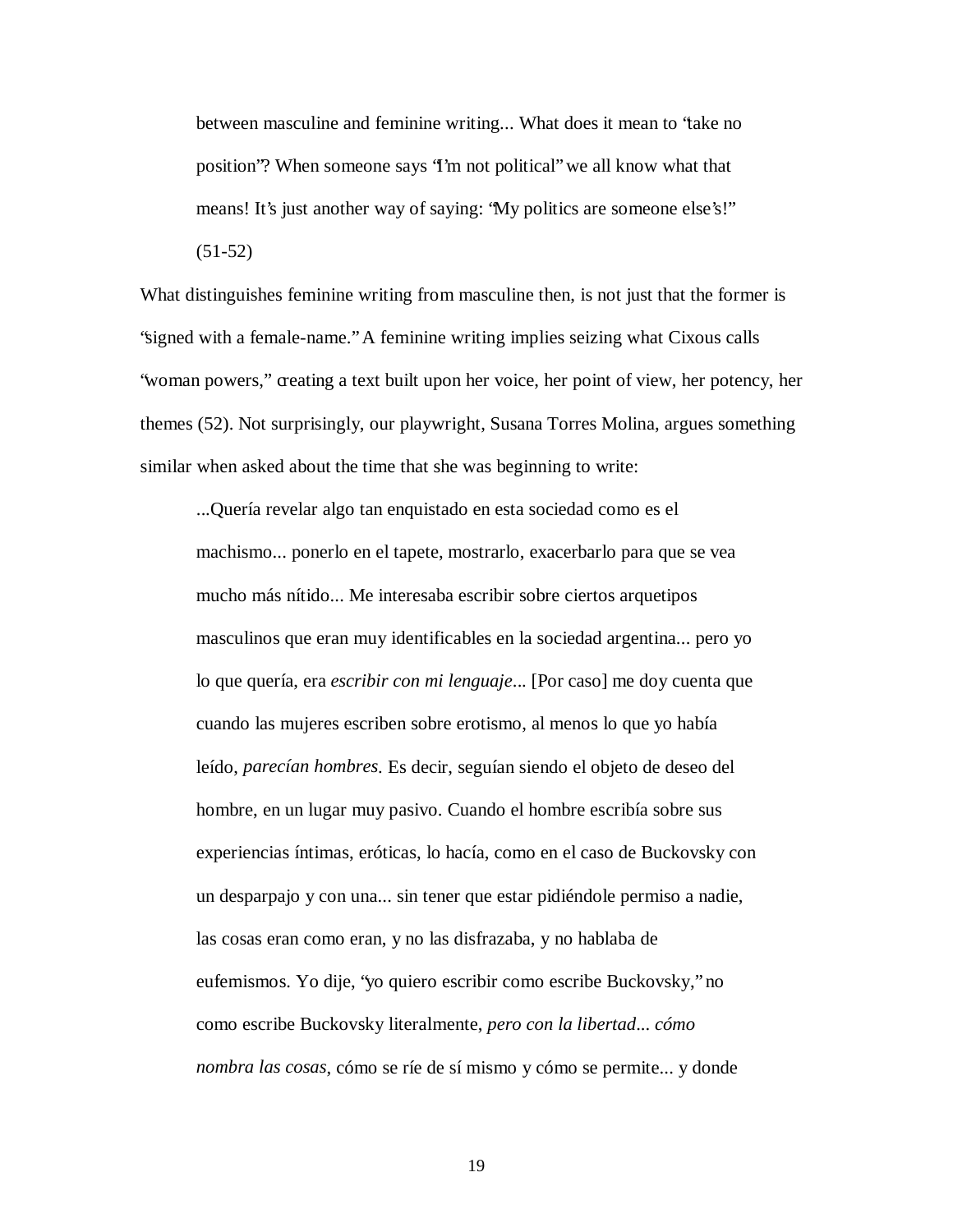*la mujer es sujeto de su propio deseo*... (Interview, 90-93) (My emphasis) $^{12}$ 

In other words, Torres Molina's writing emerges as feminine, not because she signs with a woman-name, but because she is aware and willing, through her writing, to *affirm the difference*, from men's language, as well as earlier "woman" writing (which, in the quest for acceptance, took on the form of "neutral" writing – these earlier works to which Torres Molina refers were of women writing like men). The author sets a clear, two-part underpinning for her writing: it will be constructed from her view, her desire, her pleasure; and it will constitute an appropriation of the language and culture into which she was born.

In a newspaper interview given at the time of her first production of ...Y a otra cosa mariposa, Torres Molina was asked about her reasons for dealing with the vexing topic of *machismo*. In a remarkably simple answer, she summed up what I believe to be the key to feminine writing in general and her own writing in particular. Among several manifestations of *machismo*, she privileges in her play the act of "hablar todo el tiempo de mujeres" (speaking all the time about women). If *machismo* is the act of speaking about women, and as we know from Cixous, women talk endlessly but in fact don't actually *speak*, then the only method remaining to call into question the power gender

 $12$  "I wanted to show something so engrained into this society as machismo, bring it to light, show it, exaggerate it in order to make it more visible. I was interested in writing about certain masculine archetypes that were identifiable in the Argentine's society, but what I really wanted was to write with my own *idiom* (my way, from my own culture). [For instance,] I realized that when women write about eroticism, at least what I have read, they write like men. That is, they continue to be the object of men's desire, in a very passive role. When men write about their personal, erotic experiences, as with Buckovsky, they write without euphemism, without disguising words. I told myself, "I want to write like Buckovsky, not literarily as him, but with the freedom, the way he names things, the way he laughs at himself and permits himself...I wanted to write a play where the woman is the subject of her own desire."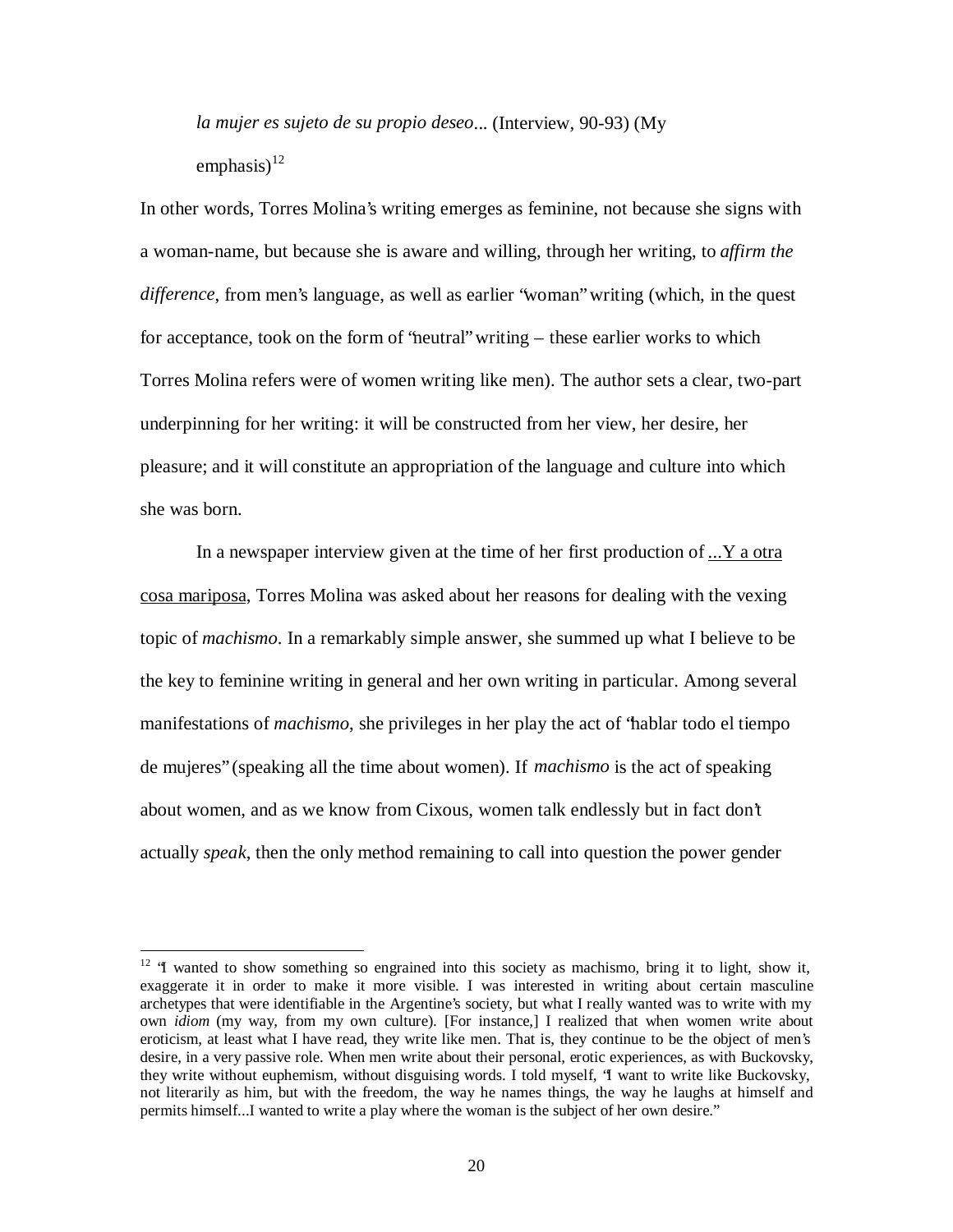holds through signification is to render *machismo* visible 13 . Putting it on stage challenges the legitimacy of the male power to construct the *symbolic representations* of women, and takes the form of *machos* presenting that *machismo*. Perhaps most importantly, such a presentation allows for the reinscription of new interpretations of the meanings of these symbols: "*Women haven't said too much about women*, and to speak about *machismo* is to accept the task of investigating a question that is very tied to the problems of women" ('El machismo;" my emphasis).  $^{14}$ 

The importance of symbolic representations of sexual subjects is one of the four interrelated elements of Joan Scott's understanding of gender as a system of differentiation (based on perceived sexual differences). An analysis of Torres Molina's work will allow me to demonstrate specifically how the four main characters engage in the reproduction, implementation, and construction of symbols of "female-ness." That is, they borrow and put into motion female symbols-as-technologies of power from their culture and in turn, construct a knowledge of what it means to be female. I begin with a brief summary of the play.

<sup>&</sup>lt;sup>13</sup> I believe that there is more than a coincidence to Torres Molina's definition of *machismo* as a discursive act that legitimizes the taking away of women's discursive power to construct themselves. In other words, women's inability to speak comes from the fact that, as I will develop later on in my discussion of Cixous, they are outside of language, "excluded from any possible relationship with culture and the cultural order," and as a consequence, unable to construct their experience as a linguistic event (46).

<sup>14</sup> "*la mujer no ha dicho demasiado sobre la mujer* y hablar de machismo es ocuparse de una cuestión que está muy ligada a los problemas femeninos."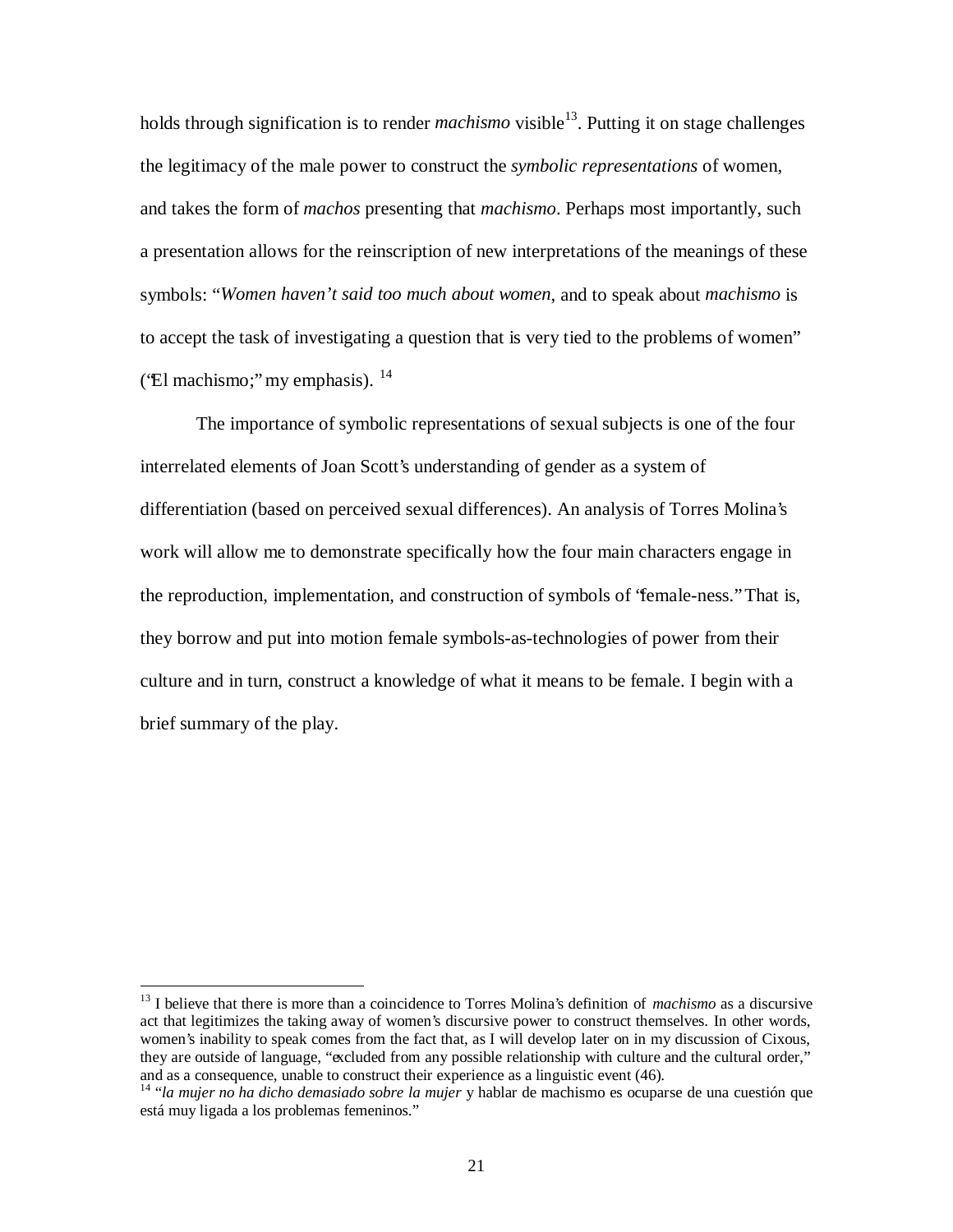# **1. 2. ...Y a otra cosa mariposa: Women's Place from Men's Space (with Women's Face)**

Susana Torres Molina's 1981 play, ... Y a otra cosa mariposa, <sup>15</sup> is about four male friends, el Flaco ("Skinny"), el Inglés ("The Brit"), Pajarito ("Little Bird") and Cerdín ("Piglet"), whose lives are represented through vignettes of their times together from puberty to old age. These dramatic snippets are ordered and organized around various particular events of cultural significance that evoke some fragmented but meaningful aspects of the Argentine masculine construction throughout their lifetime. The five scenes are titled: "La Prima" (The female cousin"), "El Metejón" (" *Mad*ly in love"), "Despedida de soltero" ("Bachelor party"), "El Bulín" (The extramarital apartment"), and "Toda una vida" ("A complete life").  $16$  Indeed, the representation of the Argentine masculine mindset in connection with some particular stages of the life-cycle seems to emphasize less the intertwined character of those stages but rather to portray the idea that this gender belief system reproduces itself in successive generations of men. That is, the play begins

<sup>&</sup>lt;sup>15</sup> The title refers to a colloquial Argentine expression ('That's enough of that') quite meaningless outside of the Argentine cultural scenario, and as a consequence, with a multifarious content. On one hand, the expression evokes the idea of the passage of time (achieved by a gradually pass from one act to another), following the lifecycle of growth and decay. On the other hand, the expression evokes some sort of futility with respect to the passage of time, and that is reflected in the play's twofold circularity structure: one cycle begins with the boys, follows them to old age, and ends with the initial boys. The other cycle begins with the actresses getting dressed as boys on stage and ends with the actresses returning to their feminine appearance before the curtain is dropped. Also, as I later elaborate, the title suggests the inescapable, repetitive, and ritualized character, in Butler's terms, of Argentine gender scripts (277). Finally, the title suggests, according to Flores, the passing from heterosexuality to homosexuality due to the fact that the term "mariposa" or "butterfly" designates homosexuals, as well as one of the characters, "Pajarito" (another expression with similar meaning) whose homosexuality is finally accepted by his friends (114- 115). In the interview conducted for this thesis, nevertheless, Torres Molina discards this last interpretation.

<sup>&</sup>lt;sup>16</sup> It is very interesting to mention the possibility of different interpretations when authors translate terms from another language/culture. In my Geertzian perspective of culture, all interpretations (mine and the author's, and those used in other secondary works) are valid translations and at the same time unsatisfactory and contingent.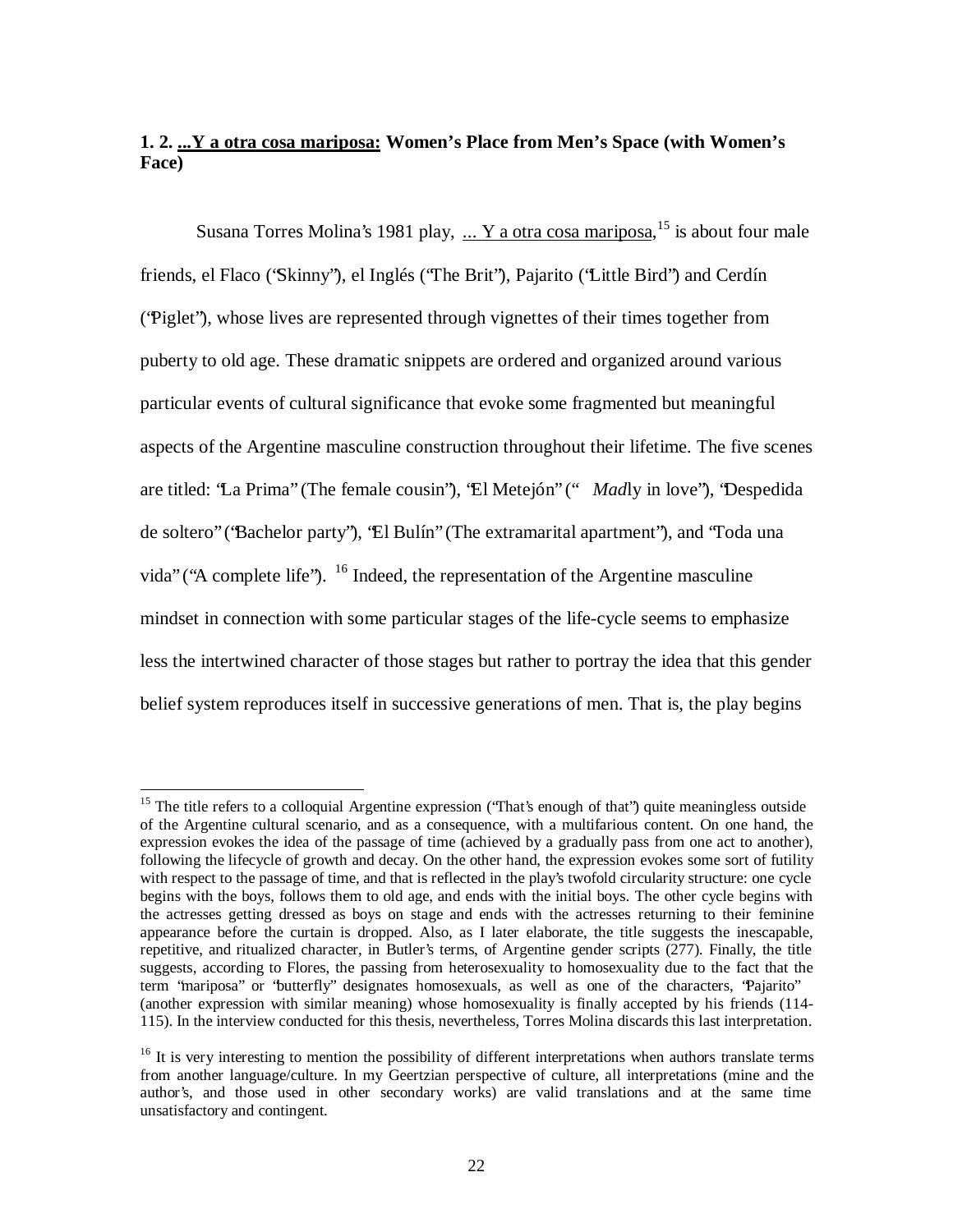in a park with the four boys at age thirteen, and concludes with a scene portraying the same men between 65 and 70 years of age, in the same park.

The first scene, "La prima" ("The female cousin"), depicts the thirteen-year-old boys during their daily meeting at the park. While they have a casual chat, they closely observe a woman who is waiting for someone. As they watch her, their conversation revolves around the boys' understanding of women and how women fit into their lives. Every detail discussed about the woman they observe (her tight pants, high-heels, etc.), serves to expose the boys' gender beliefs, their expectations, and their understanding of their own masculinity, of the "nature" of women, and of sexual desire. That is, what seems to be a simple, amusing exchange of jokes about women, including jokes about their respective sisters and mothers, becomes in fact a play of preparation for their masculine performance of safeguarding the family honor. For example, their constant concern for and defense of their own sisters is in fact an indirect concern for their masculine role of protecting the family by taking care of the supposedly weaker and dependent members.

In addition to their understanding of their masculine responsibilities, the "understanding" of women is inextricable from the way in which they understand being male. Specifically, according to the boys, because they lack or have some damaged or deficient glands, women have a tendency to feel a compulsive need to get married; if they fail, they go crazy. Thus, having declared women irrational and incapable of being made sense of, and having found an "explanation" for the fragile female biological imbalance, they find some consolation for their sexual desire in magazines of naked women. That is, women are desirable only when they can be transformed into objects, such as a picture,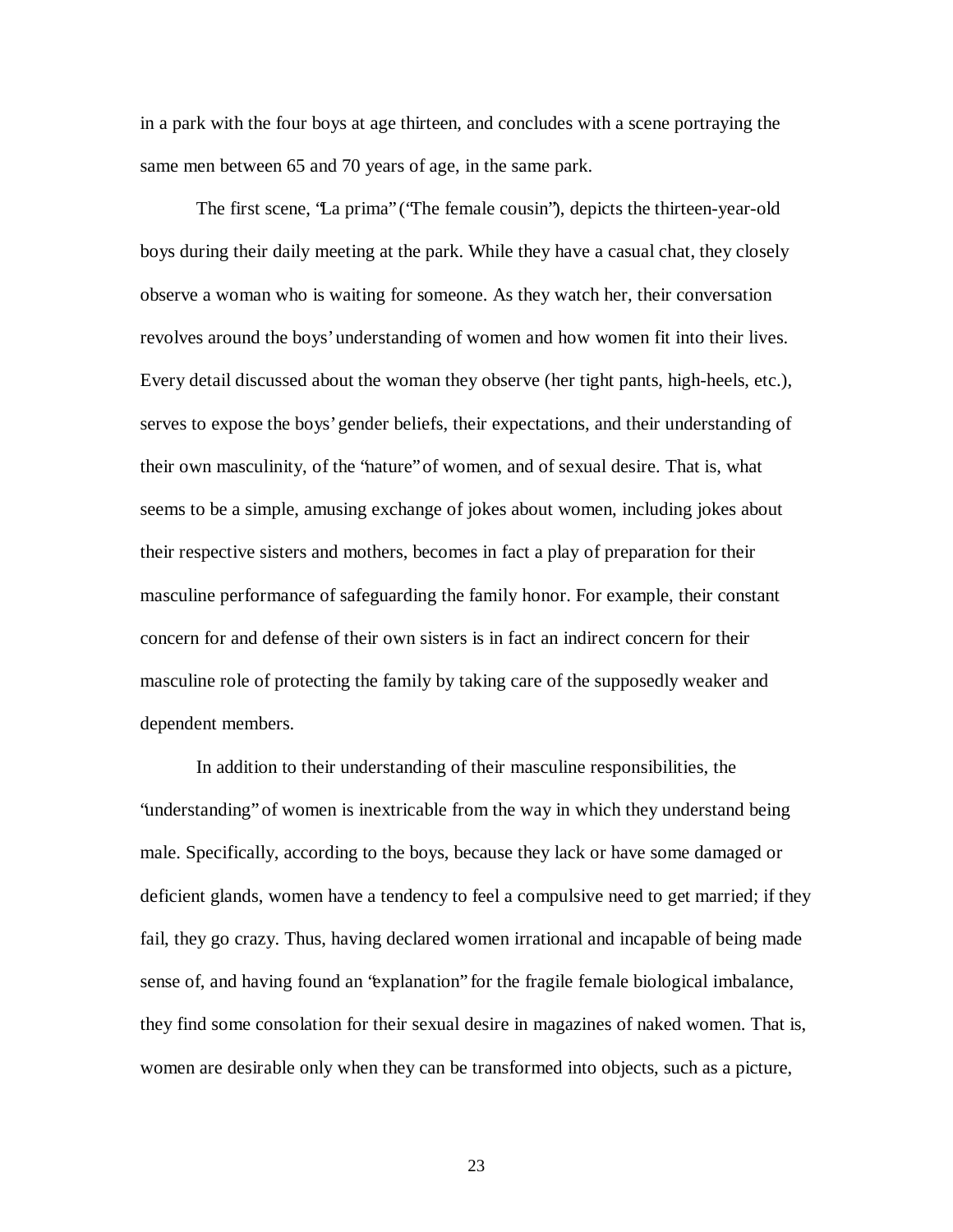conquered, and without independent sexual desire. If women cannot be mastered or if they have their own sexual desires, as happened with Pajarito's cousin, they cease to be desirable.

The case of Pajarito's female cousin is a tale that he recounts to the other three boys in the park. His telling of the story is inspired by their conversation about the woman they are observing. During a recent past summer, Pajarito had a sexual encounter with his cousin, which was cut short by his aunt's entry into the bathroom where the event was taking place. The conquest of his cousin would have been a victory for the Argentine boy, as "la prima" is a culturally significant desire (and event) in the Argentine context. The "prima" signifies the contention between sexual desire and social taboo, between proximity and prohibition, and Pajarito's tale exemplifies this cultural fantasy. The fact that Pajarito could not have sex with his cousin, however, is no strike against his masculinity; she is later found out to be of questionable moral character when her "belly grew" and she marries "in a hurry" (347). As long as she was nothing more than an object of sexual (almost fetishistic) desire, any advance made by Pajarito was a success, but the realization of the cousin's independent sexual desires (evidenced by her pre-marital pregnancy) made her no longer of interest to the Argentine boys.

The same happens with the woman waiting in the park; she is desirable while she waits -a static image not possessing of its own qualities except through the boys' look- as soon as her boyfriend arrives, though, and the two begin to kiss, the boys lose any desire for her and re-focus their desire on pornography, images whose sexual desire can be controlled. The act ends with the four friends coming back to the magazine, an object in which they can un-problematically invest their sexual desires.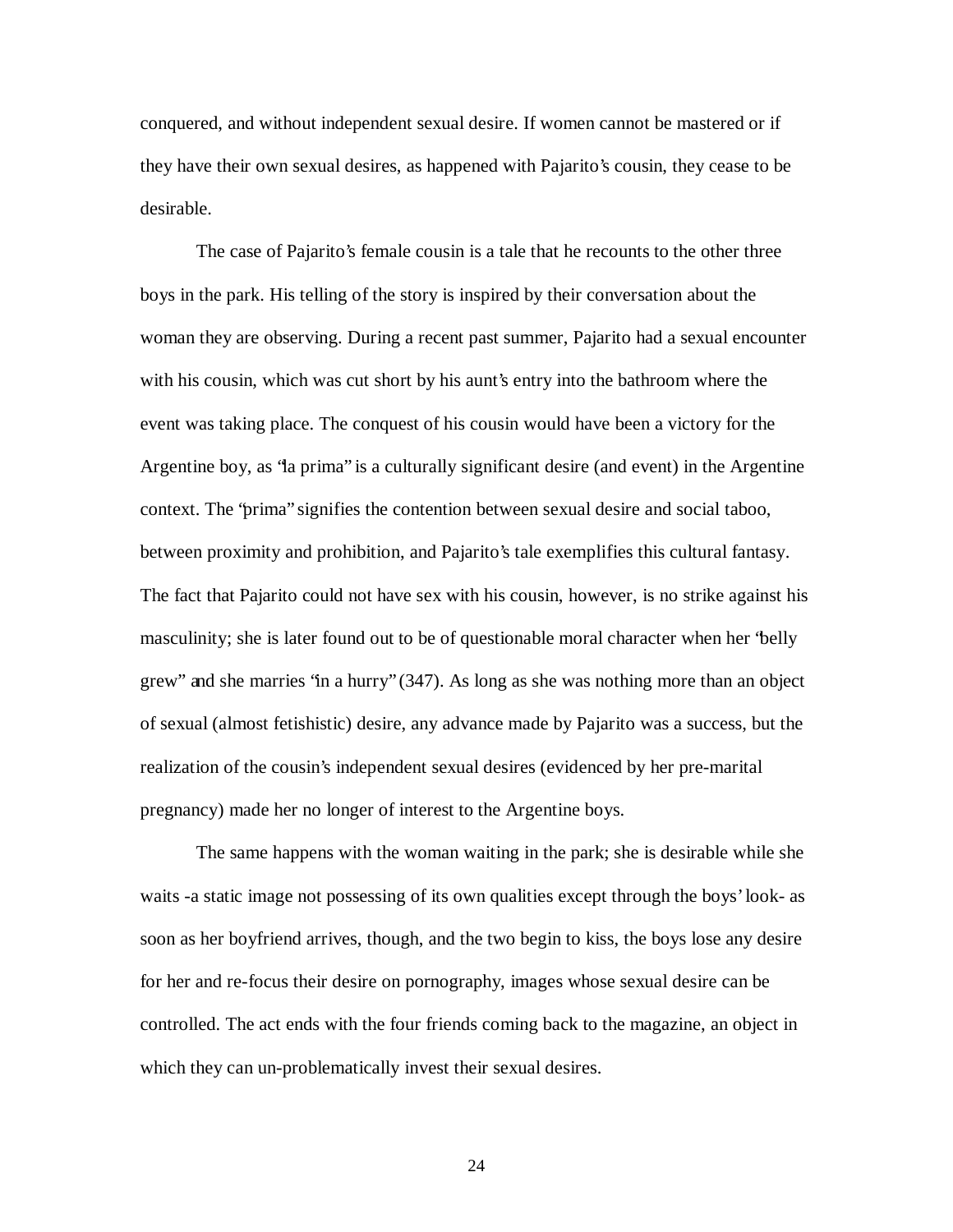The second act, "El Metejón" or " *Mad*ly in love," focuses on the main characters at sixteen or seventeen years of age, in particular on el Inglés' expectations and frustrations as he falls madly in love.<sup>17</sup> Set in a café, el Inglés struggles to approach a woman, rehearsing and worrying about what he should say to her, when abruptly, the other friends arrive and frustrate any attempt to communicate with her. They remain in the café, and as a reaction to her indifference, the four friends begin an extended conversation that reflects their resentment of the inefficacy of all their attempts to capture her attention. Her impenetrable indifference inspires all sorts of guessing about what "kind" of woman she might be. They attempt to apply different labels ranging from being frigid to being a whore, from being "an easy woman" to a more selective "gold-digger." As with the fable of the fox and the sour grapes, they despise her because they cannot reach her. However, they understand that impossibility not as damaging to their own masculinity but as bad luck; they lack sufficient money to make her accessible. On the other hand, they are equally unhappy with a woman overtly interested in them. That is, in their understanding "las busconas" (searchers – women *actively* looking for a man) are as despicable as disinterested ones.

Their conversation is accompanied by an intense, frequent movement of sitting down and standing up among the teenagers, which exasperates el Inglés when he realizes that all this agitation has made the girl (or at least himself) uncomfortable, to the point that she prepares to leave. When el Inglés asks them to calm down, el Flaco becomes suspicious about el Inglés' sudden interest in her, a *thing*, they agreed, that does not have

<sup>&</sup>lt;sup>17</sup> The emphasis placed on "*Mad*ly" is mine. 'Metejón" does not translate very well to English, but is somewhat akin to a very passionate, superficial infatuation. I use the expression "*Mad*ly in love" to emphasize first the irrationality of el Ingles' infatuation, but also, as I will shortly discuss, his "insanely"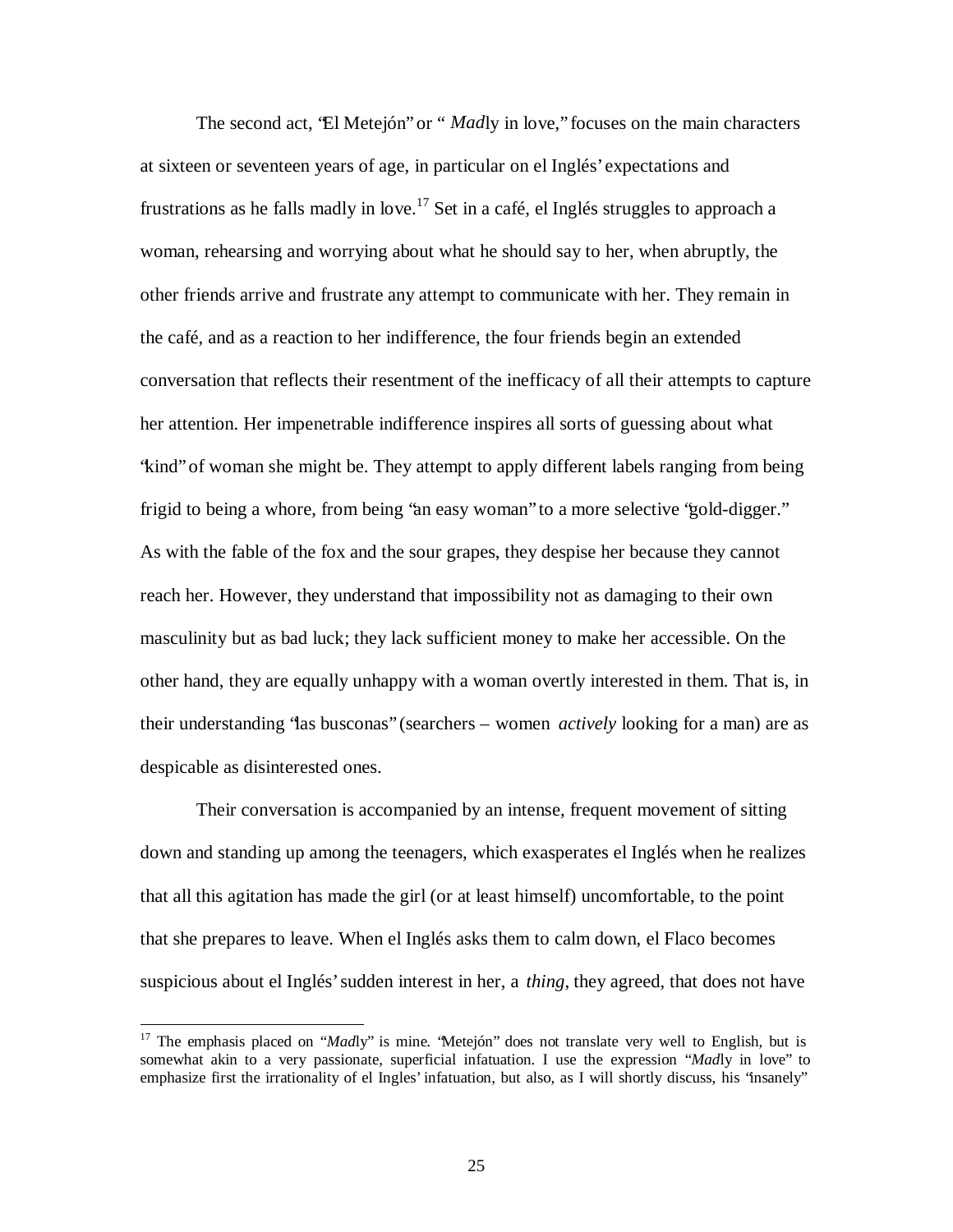any value. After interrogating him about his feelings, suggesting that his interest in her or his being "calentito" (horny) is a kind of weakness, el Flaco offers to play the game of conquest with her. In this game, el Flaco seeks to demonstrate two important lessons to his friend: one, that he himself has the right masculine attitude toward women, that is, of conquering; and second, in the event of "winning" her, to prove them finally right in their assumption that she did not have any value to begin with. As soon as el Flaco stands up, however, she leaves the café, and although he begins to follow her, he soon gives up. The reason, according to el Flaco, was because he did not feel "in the mood" to talk with her, the same feeling of speechlessness that el Inglés experienced with her at the beginning of the act. This lesson to be learned from this is that, while the boys can speak endlessly *about* women, they are incapable of speaking to or with them. After harassing her on her way out of the café with catcalls, jeers, and laughter, the earlier feelings of excitement and enthusiasm are replaced by those of frustration and boredom. Everyone leaves the café except el Inglés, who remains until curtain falls, staring into nothingness, apparently reconstructing the pieces of a vague image of the woman he could not reach.

The third act is about el Flaco's "Despedida de soltero," or "Bachelor party." A theme carried over from the second act, the desire to "get a woman," moves from seeking a woman for companionship, love, or desire, to seeking a woman in order to satisfy social requirements. First el Inglés (he has married during the time elapsed between the two acts), and now el Flaco, decide to settle on a woman and get married, performing the required masculine role of having and providing for a family. As el Flaco states later, he chose his wife to be "la madre de mis hijos" (the mother of my children) (408). However,

ardent affection for the woman. To the other three characters, el Inglés is crazy for his inability to live up to their standards of masculinity because he cannot coolly operate the game of conquest.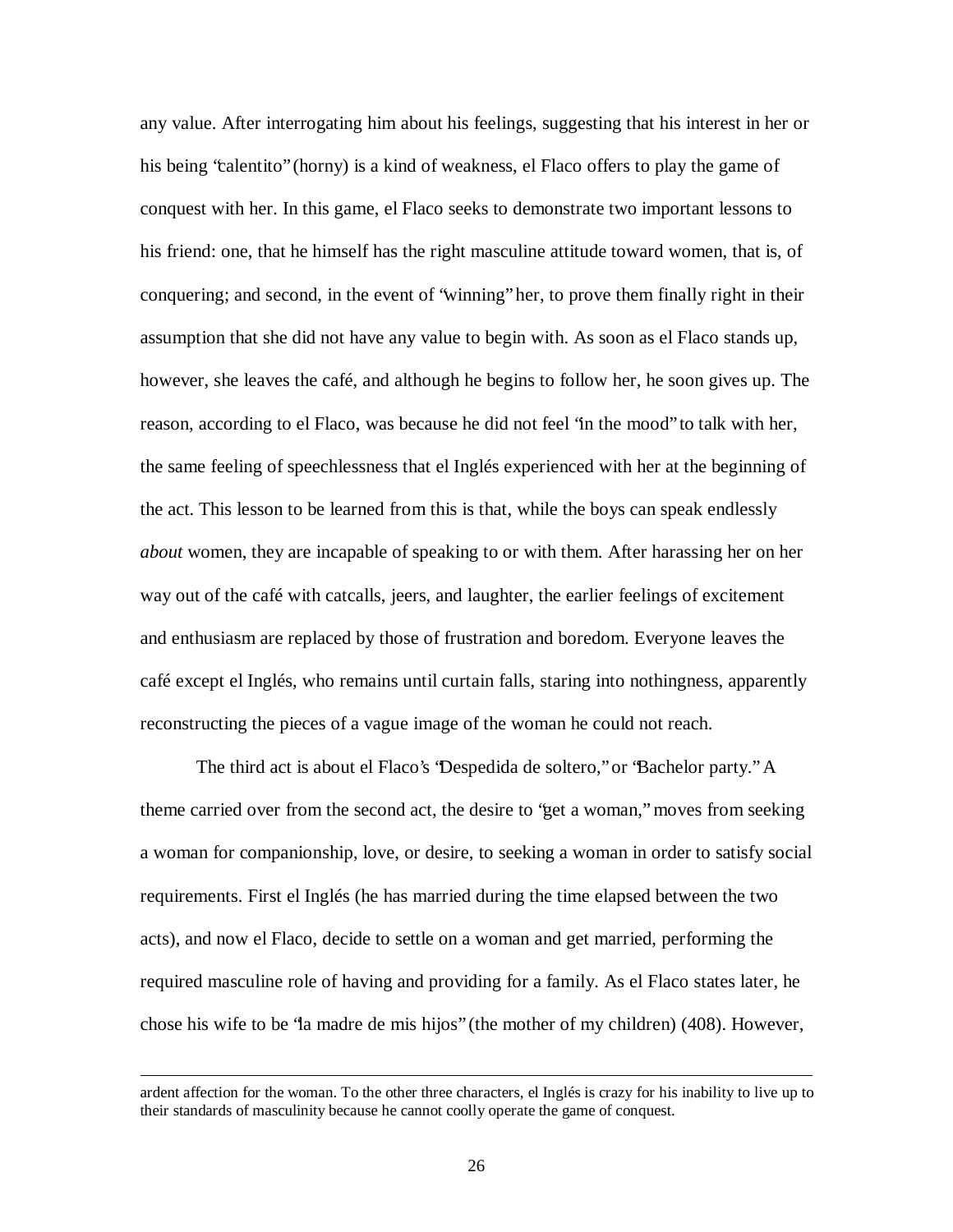they assume from the beginning that they cannot renounce their sexual desire for other women. In both men's perspective, marriage implies a particular kind of contract, which includes a "prudent" unfaithfulness that a wife will tolerate, using it as a bargaining chip in negotiations for spending money, home improvements, and vacations to repair her damaged trust.<sup>18</sup> This twofold masculine performance is more or less overtly resisted by Pajarito and Cerdín, but the attitudes of the other two toward Pajarito and Cerdín are very distinct. Cerdín's persistent dependence on his mother, despite his age and his determination to satisfy his "urges" with prostitutes, does not challenge the friends' beliefs about their masculine performance. On the contrary, despite his poor and pathetic life, Cerdín enacts a masculine performance that is different from that of el Flaco and el Inglés but still acceptable, taking care of his mother and satisfying his masculine needs with prostitutes.

Pajarito's strategy, on the other hand, complicates the friendship but in no way problematizes their masculine mindset. When he says during the party that he is moving in with another man, el Flaco and Cerdín assault him until he confesses to being a "marica," a "fag." After a few minutes of unease, el Flaco attempts to calm Pajarito and begins to reminisce about some childhood memories, which serves a double purpose. On the one hand, it reaffirms the friendship they share, and on the other hand, the choice of memories serves to support a "friendly disbelief" in Pajarito's decision to take on a homosexual lifestyle. That is, by remembering the times when Pajarito played tricks on them with incredible stories, they are able to relax and continue drinking. At the end of

<sup>&</sup>lt;sup>18</sup> In fact, the idea of a contract (as a fundamental part of a relationship) is central to my discussion in Part II.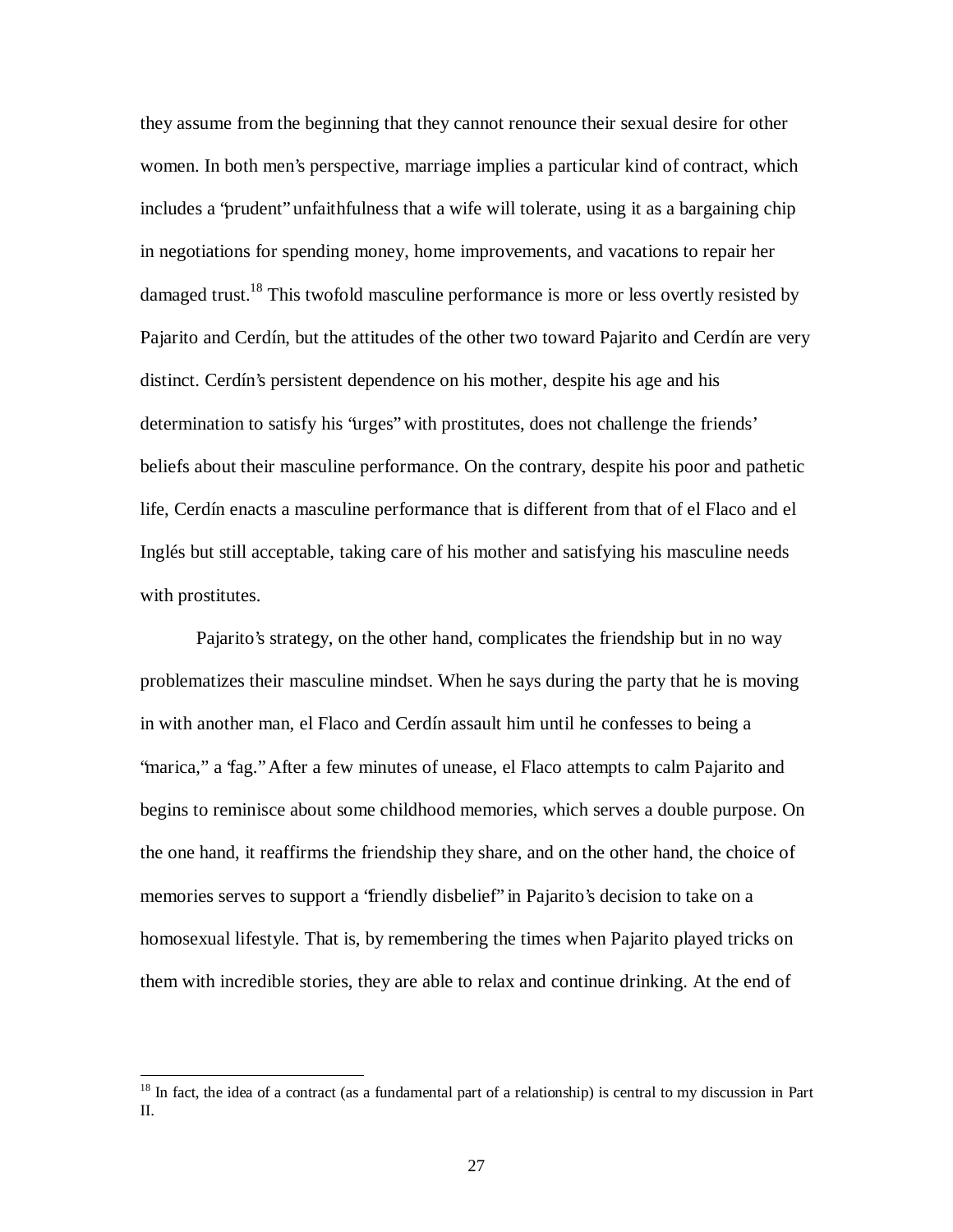the act, the earlier tension evaporates with a toast in the name of their "friendship of machos," ignoring Pajarito's announcement of his sexuality as if nothing had happened.

The fourth act is set in el Flaco's "Bulín" – the apartment he keeps for extramarital affairs – with the main characters in their mid-forties. The four friends meet together for a sort of sex party (which doesn't seem to be the first one they've had) with some women that el Flaco has rounded up. After showing his friends around and bragging about the functionality of the place, el Flaco jokes about his neighbors and their complaints about his lifestyle and his noisiness. Their conversation about women in general is intertwined with their reflections about el Flaco and el Inglés' daughters. Indeed, they seem to see no contradiction between their perspective of their teenaged daughters as little girls that need to be protected and sheltered from men and the fact that they themselves are, at that moment, preparing to receive a group of young women only slightly older than their daughters. When el Inglés mentions that his daughter is dating a young man, the three friends ask him about what he would do, in his masculine, paternal role, in the event that his daughter got pregnant. The fear-problem of (extra-marital) pregnancy, a direct strike against their masculinity, is responded to by el Inglés, whose hypothetical response includes kicking his daughter out of the house. El Flaco diverts the question by pointing out that his daughters are still too young to have such a "problem," while Cerdín confesses to having already paid for an abortion after getting a woman pregnant.

During a moment of solitude, el Inglés and Pajarito have a conversation about Pajarito's homosexuality that is later interrupted by the return of el Flaco and Cerdín. The friends now must acknowledge Pajarito's sexuality because of rumors they have heard.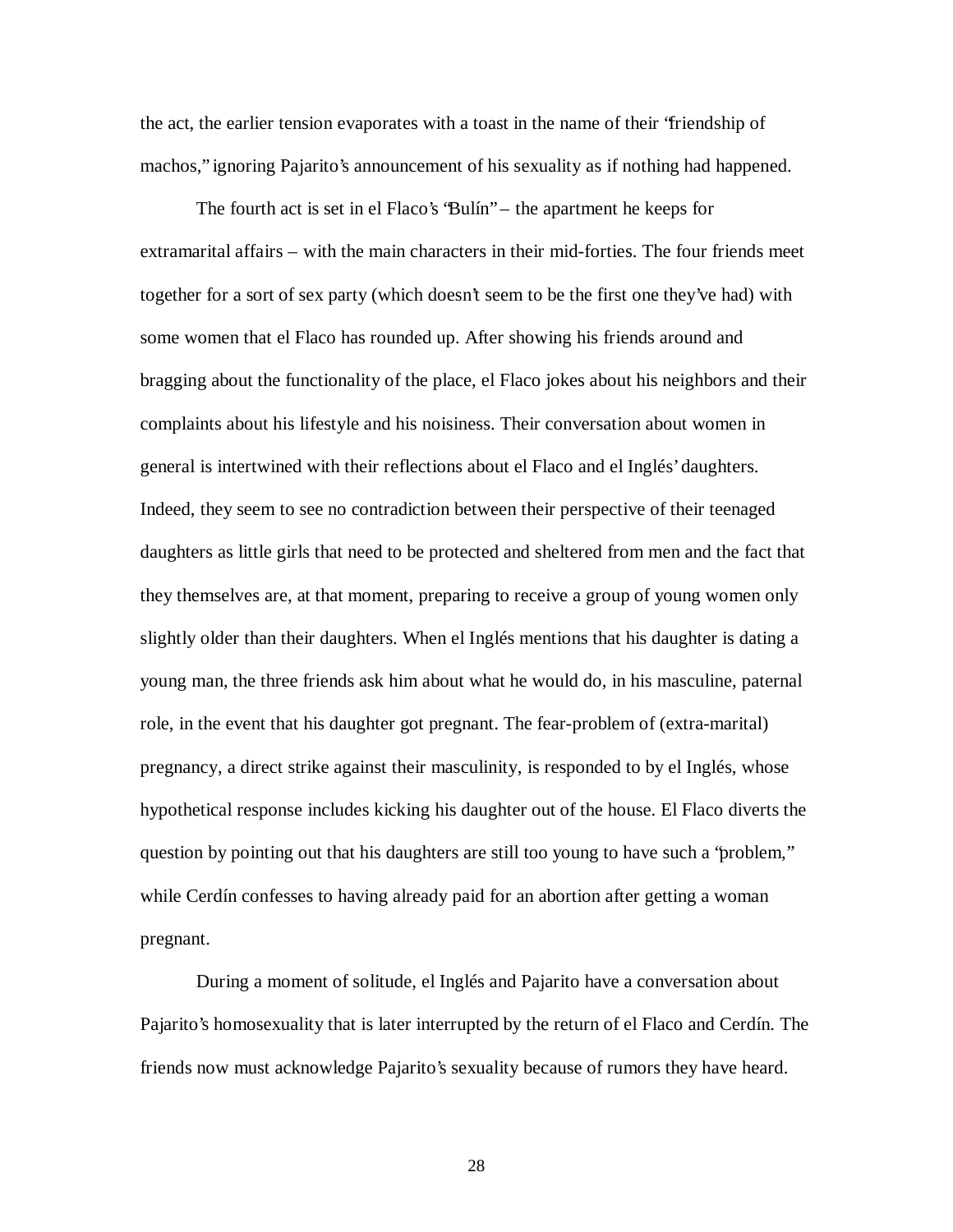The friends' discomfort with having a homosexual friend (and with the social implications) disturbs them enough that el Inglés asks him to date a woman as a facade. Remembering the time when, as a child, el Inglés taught him to defend himself from bigger boys, Pajarito mimics a fighting scene, showing with his fists that he is no longer a child, and despite some moments of weakness, that he will not give up on his sexuality.

While they wait for the women, the men entertain themselves with an inflatable doll. After reflecting on the advantages of a doll over a woman, el Flaco and el Inglés suggest to Cerdín that the doll is "la solución de tu vida" (the solution to all your problems). The friends muse about its benefits, and engage in playing a sort of conquest game: without realizing what they are doing, the three assume male roles while Pajarito performs, moving the doll as a puppet, the female role. Gradually, Cerdín takes possession of the doll, which provokes a great deal of excitement among the friends, except Pajarito, who finally suggests that they "leave Cerdín alone" with the doll. With shouts and gestures, they prompt Cerdín to lay down with it on the sofa. The moment of greatest excitement disappears, however, when Pajarito deflates the doll, with the excuse that it is almost time for the women's arrival. After a few seconds, everything seems to come back to "normal;" el Flaco and el Inglés prepare for the encounter, while Cerdín remains in a state of shock, dragging around the deflated doll, and Pajarito disappears to the bathroom, where he puts on makeup.<sup>19</sup>

The fifth and final act, "Toda una vida" or "A complete life," focuses on the main characters at sixty or seventy years of age, while they are having an ordinary meeting in

<sup>&</sup>lt;sup>19</sup> The fact that Pajarito returns dressed in drag from the bathroom (actually a double drag -female actress playing a male character dressed as a woman) is controversial enough to polarize the interpretations of the role of homosexuality in the play. For scholars such as Laurietz Seda and Yolanda Flores the circumstance that the friends "seemed to not notice" that Pajarito is wearing makeup and is in drag, is understood as a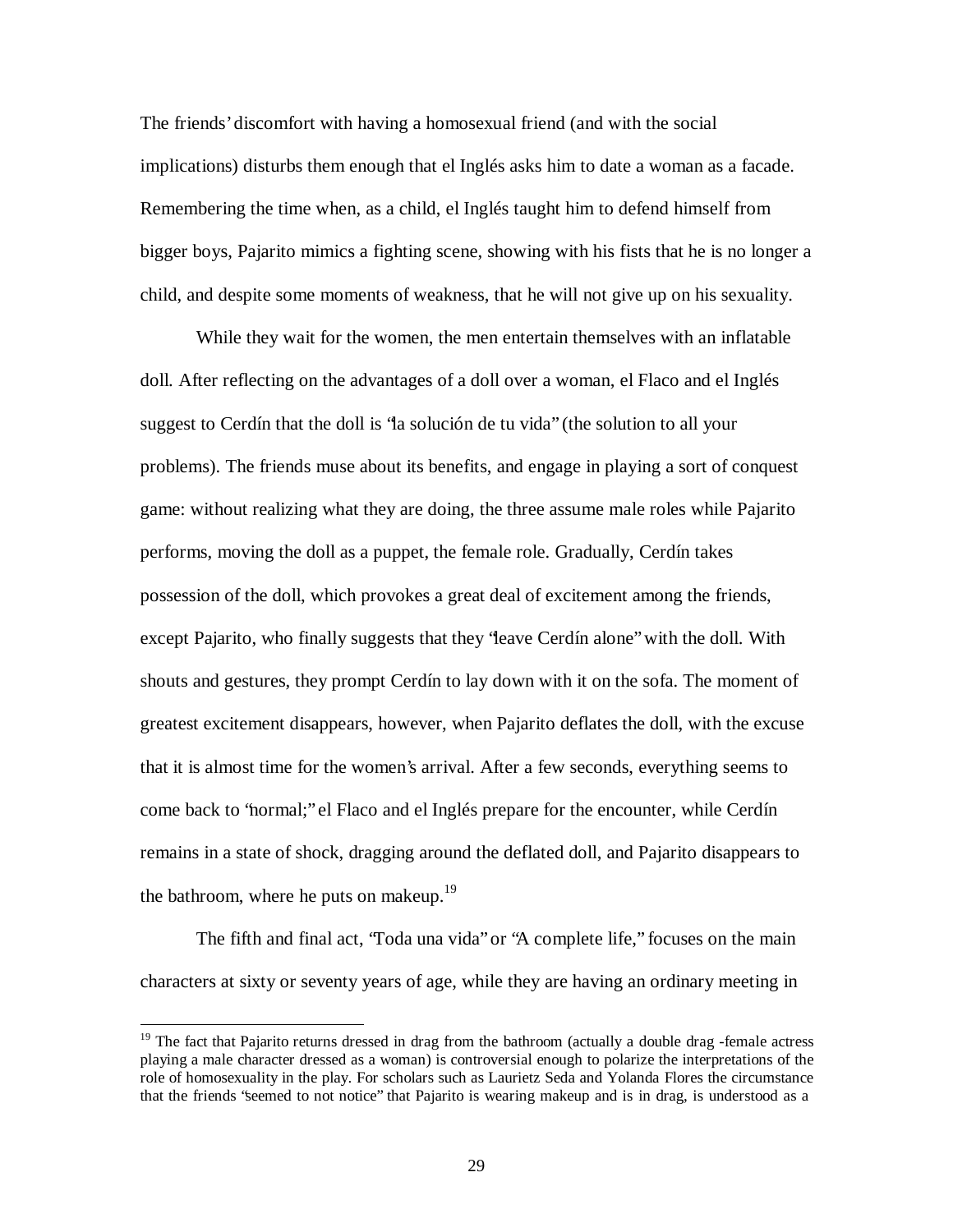the same park they met in when they were boys. However, not much seems to have changed; they still regularly meet together in the park, and they have the same child-like conversations. The title of the act implies that these four men have been searching for something their whole life. That is, they have spent their lives seeking to perfect their masculine performances and the satisfaction of their sexual desire, regardless or in spite of women's participation. Divided in their desires, and in the ways to satisfy them, it seems that at the end of their lives they have become *domesticized*, at least in part. They only come back to the "matrimonial life" because they are no longer attractive and have thus given up the quest for masculine conquest. El Flaco, after his wife's death, misses her because of the "lack of noise in his house"(409). El Inglés seems to accept a relationship of submission to his wife, as does Cerdín to his mother, who is still alive. Finally, Pajarito lives alone, stating that he would rather live alone "than in bad company" (412). The ending cannot be more pathetic; these men have spent a lifetime chasing after an essentialist masculine construction, only to find themselves solitary and incomplete. Ominously, the play ends with the four old men watching a group of four boys, who are playing near them, telling the same jokes they enjoyed at that age, carrying on the cyclical reproduction of the same gender beliefs that impoverished these men's lives.

normalization of homosexuality. In my opinion, which is shared by the author, Pajarito's friends seem to not notice him because they deny his homosexuality and circumvent the problem altogether.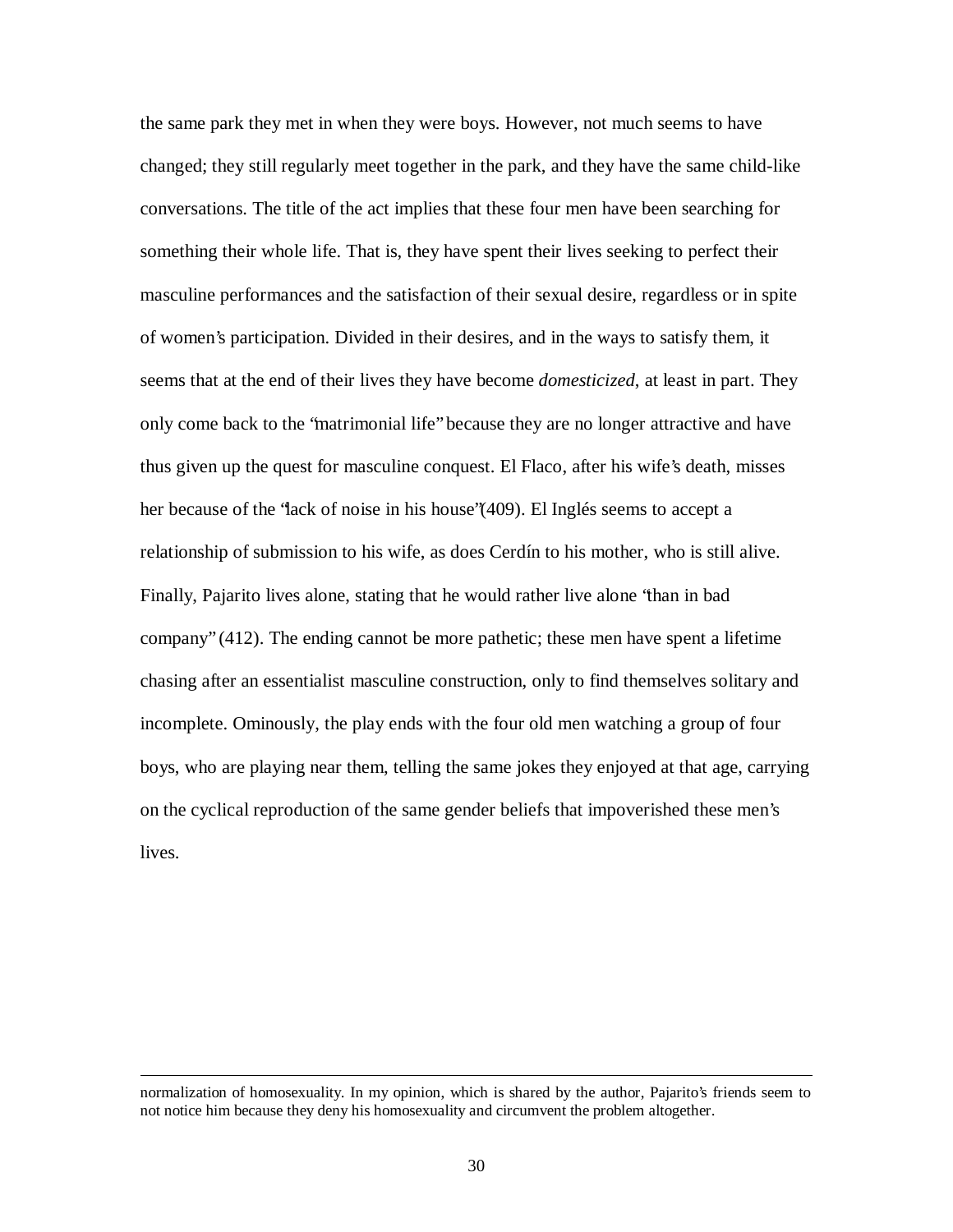#### **1. 3. Argentine Masculine Constructions and Female Hysterization.**

Throughout the play, but particularly in the first scene, "La prima" or "The Female Cousin," the boys make explicit their gender beliefs, expectations, and understandings about their masculinity and their sexual desire, which are all strictly connected with some understanding of the "nature" of women. Indeed, it seems that their understandings and experiences are intimately connected with their family life. They learn about themselves and their masculinity by enacting a performance as son/brother, and about "women" by interacting, observing, and comprehending their sisters' and mothers' feminine performances.

El Inglés. ... Mi hermana cada vez que se tiene que poner un lompa, la llama a mi vieja... y entre las dos, a tirones se lo suben hasta la cintura. Después mi hermana se tira en la cama, respira hondo y esa es la señal para que mi vieja se le tire encima y le suba el cierre.

...Pajarito. (*Mirando a la mujer imaginaria*). Che, miren cómo hace equilibrio... No puede caminar con esos tacos finitos (*La imita*).

... El Flaco. ¡Callate!... que tu hermana usa unos... que parecen ortopédicos. El Inglés. Vamos nene que la tuya estuvo dos meses enyesada cuando trató de alcanzar un colectivo, ¿Te acordás? (*Amague de pelea*). (338) 20

 $20$  El Inglés. ... Every time my sister has to put on pants, she calls my mom... and between the two of them, they tug and pull them up to her waist. Then, my sister throws herself down on the bed, blows out a deep breath, and that's the signal for my mom to jump on top and zip them up. …Pajarito. (Looking at the imaginary woman) Hey, look how she has to balance herself… She can't even walk with those spike heels (He imitates her). …El Flaco. Oh, Shut up!… Your sister has a pair… that look orthopedic. El Inglés. Come on! little man- your sister spent two months in a cast after she tried to jump on a bus.. Do you remember? (Threatens to punch him).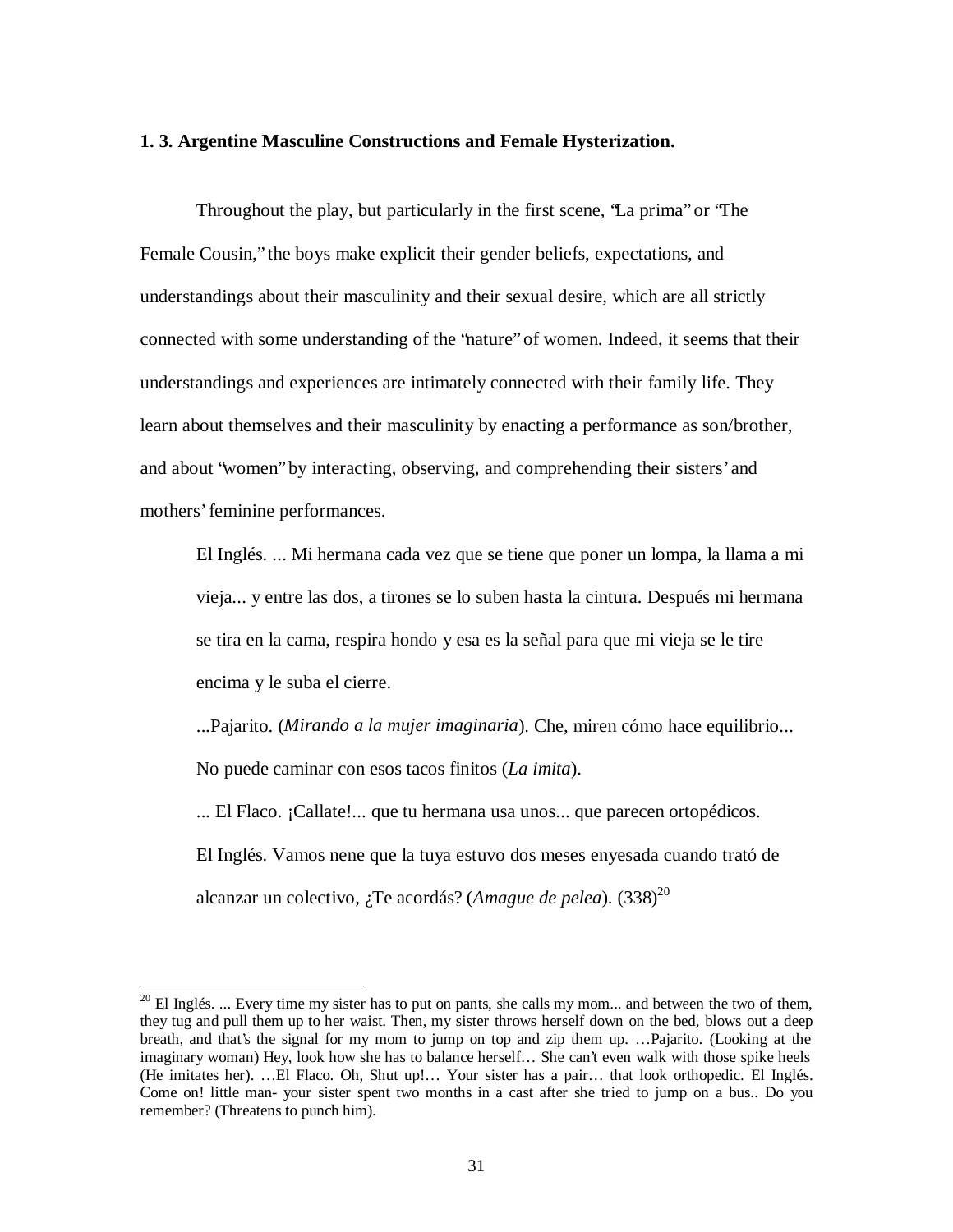It is through this context of everyday family interaction that they construct and extrapolate their gendered understanding of women. Thus, their masculinity may seem to be understandable as a bi-directional process of construction by reference to their other family members, in particular their female counterparts. However, the fact that female characters never appear physically in the play is of key significance. Women and womanhood pervade most of the boys' conversations, but always as an object of masculine concern. In other words, women seem to be of utmost importance, but are only present in a figurative sense.

The lack of visible female characters clearly indicates that it is impossible to interpret the process of masculinity-*female* construction as an interactive or bi-directional process.<sup>21</sup> It seems that the boys rehearse a gender framework through which they feel able to construct both their own masculinity and "female" (as a finite series of sexual essentialisms), with the latter as a secondary product. The place that women represent in the play – as an imaginary point in space animated only by the boys' attention – is that of a doubly silenced presence; women are reduced to talking through the boys' tongues, indicating the masculine construction/animation of the female. That is, as Cixous observes in "Castration or Decapitation?" the woman's domain is sound (as opposed to speech):

[Women] talk, talk endlessly, chatter, overflow with sound, mouth-sound; but they don't actually *speak*, they have nothing to say. They always

 $21$  I emphasize "female" here to call the reader's attention to my opposition of masculinity-female, which is not accidental. I will argue later on that, whereas the boys understand themselves unproblematically as males fundamentally, with their masculinity being a daily performance, pursuing some stable and fixed idea of *masculine* acts, they see their female counterparts as statically determined by their biology.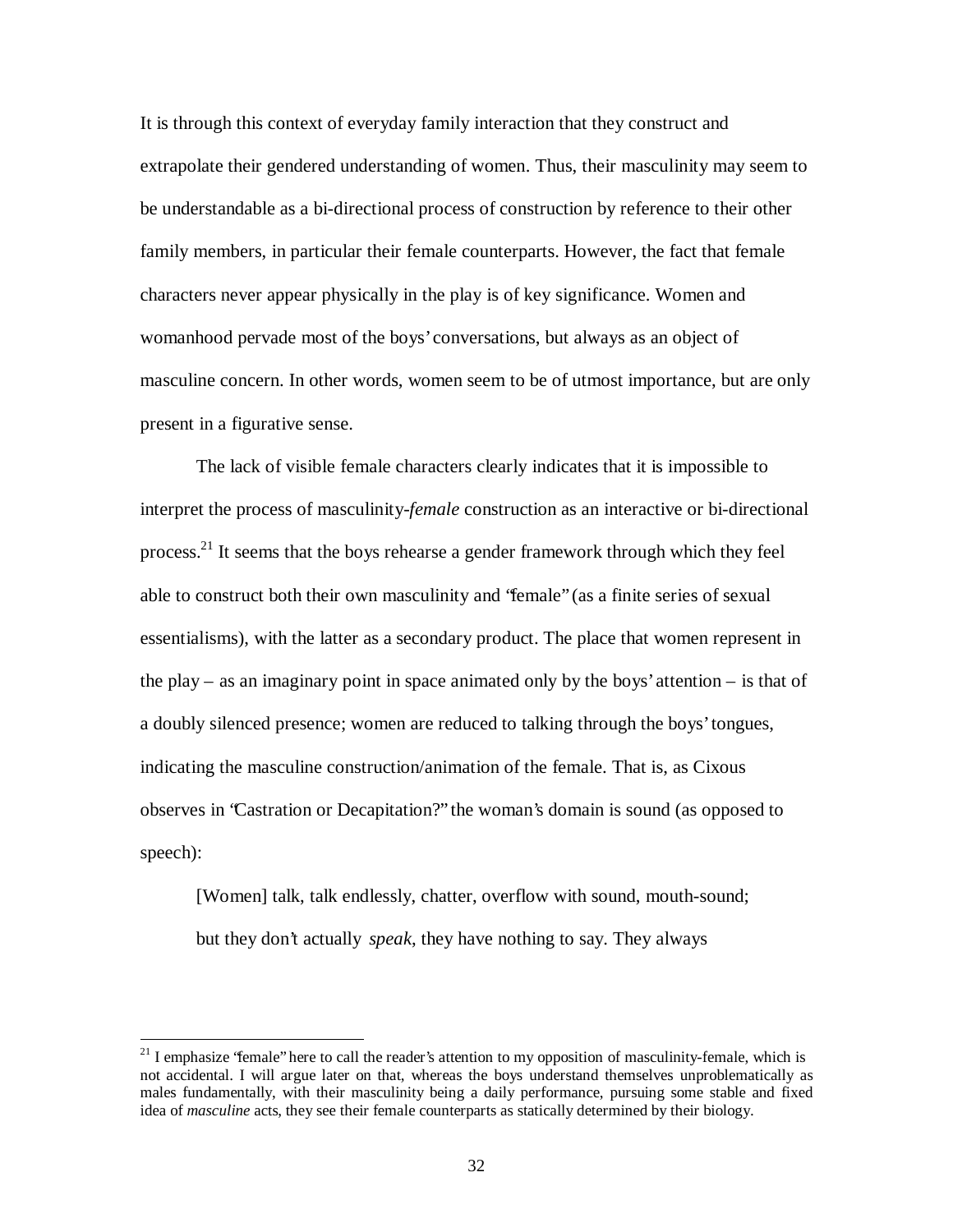inhabit the place of silence, or at most make it echo with their singing.

And neither is to their benefit, for they remain outside knowledge. (49) This play conducts/operates on a further silencing – a double silencing. Not only do women not speak, but also since they are absent from the stage, they do not even talk. The boys talk for them, thereby reinforcing the idea of female as nothing more than a secondary product, a by-product, of masculinity. While examples of this process of construction abound throughout the play, it is most visible in this first scene.

The scene begins with the four friends having their daily meeting in the park, carefully observing a woman on the street. While she waits for someone – suggesting the idea that women have nothing better to do than to wait (for men) – they construct her *in absentia*. They "make her up" as *their* woman, by applying to her *their* personal experiences, *their* beliefs, and cultural significances from their daily lives (I borrow the expression "make her up" from Cixous, 46). As their conversation goes back and forth, sometimes very related, sometimes only vaguely related to the "woman who waits," they perform a contest based on the size of their penises (size being a proof/extension of their masculinity). The fact that they seem to be only a few meters away from the woman and do not hesitate to open their pants and pull out their penises (with their backs to her) confirms that her presence does not matter to the boys. She represents, in the play, a static image constructed by the boys' own cultural significances, indicating that she is a woman, and thus passive and has nothing to say. The situation is complicated, though, by her boyfriend's arrival, which seems to disturb the boys' solitary construction of her. Their reaction could not be more dramatic. Frustrated at having their play*thing* taken away by another man (specifically by his kiss, which, in a Sleeping Beauty-like moment,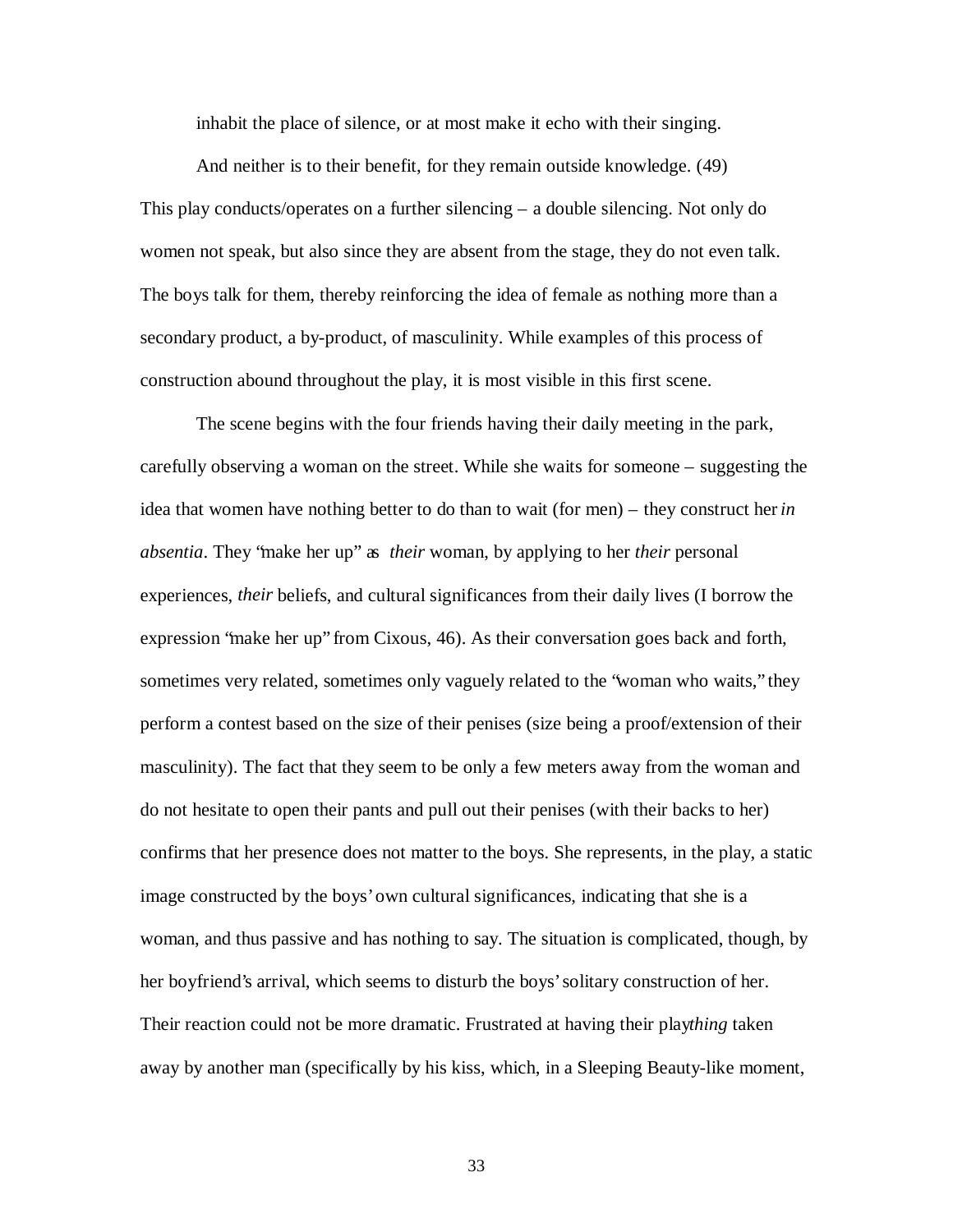animates her), they yell at the couple, teasing them with the self-reference to "children" present in the park. In short, the boys rehearse a masculine (adult) discourse while taking advantage of the fact that they are still children, if only ironically and out of spite. As a consequence of the loss of their object of desire, the boys re-focus their energies on naked pictures of women, objects in which they can un-problematically invest their sexual desires.

Going one step further, let us consider how the boys' construction of their own masculinity is linked with a kind of female sexual essentialism. In Simone de Beauvoir's terms, "a man never begins by establishing himself as an individual of a certain sex: his being a man poses no problem" (cited in Bauer, 1). That is, having and exhibiting their penises confirms without any doubt they are "men." However, the boys recognize that their masculinity is always at stake; and that any circumstance may represent a challenge that they must overcome *actuando(se) como machos*. 22

Women, as noted above, are represented simplistically in the boys' perspective as females, that is, materially determined by their sex. Locking them into a vicious circle, the boys apply the following tautology: "women behave differently because they are female, and because they are female they behave like women." In brief, the boys' masculine construction develops around the idea of the female as a *beste imparfaicte*: determined by its anatomy, complete in their physical incompleteness, irrational and chaotic in its mental imbalance.<sup>23</sup> Women wear pants that are so tight and heels that are so high that, unable to walk, they need their male counterparts to protect them; because

<sup>&</sup>lt;sup>22</sup> With this term, I want to stress Butler's idea that any action, in our case any boys' action, represents "an active process of embodying certain cultural and historical possibilities" (272). In other words, the boys' performance reflects a socially and culturally established Argentine way of understanding masculinity.

 $^{23}$  I borrow the term from Natalie Zemon Davis (147).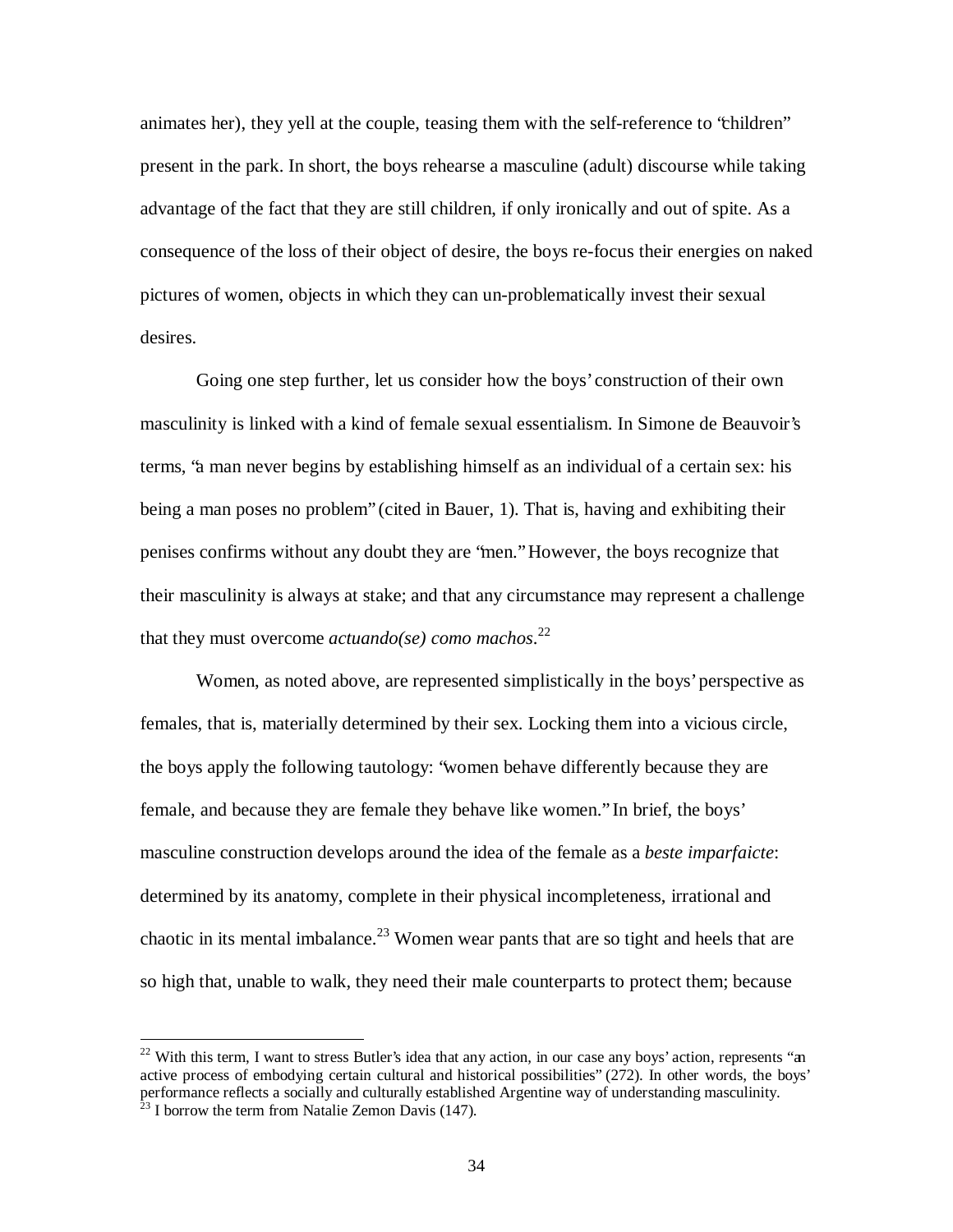they are easily fooled or passionate they need their brothers to watch out for their "honor;" they do not know how to avoid pregnancy, thus, they need the male to "solve the problem" (matrimonially); because they have more of a tendency to go mad, they need a male to take care of them. In other words, the boys construct their masculinity as a sort of discourse that understands the "cause" of female feebleness as a *lack*, a double lack in Cixous terms, as a physical failure. Women in this construction are constantly in need: in need of masculine compensation (domination): protecting (conquering) her, caring for (watching over) her, domesticating (subduing) her (48).

However, the fact remains that the boys cannot even mention the other half of the story of the woman-man relationship, that is, that both need each other. The relationship between women and men is only one-sided, a half relationship that is incomprehensible, as one of the characters expresses reflecting on his own family:

Cerdín. Yo no sé por qué las minas tienen tanto apuro por casarse... Si después se pasan puteando todo el día. Mi vieja desde que se levanta, empieza: "para qué me habré casado con este infeliz" ... "con este mamarracho" ... "arruiné mi vida"... "le di los mejores años a este imbécil" ..., y así todo el día. Yo no entiendo... Y si no se casan, se mueren... Se vuelven locas, como mi tía Rosita, la solterona... (48-49) 24

In other words, what the boys see in their homes is an experience distant from the picture they have in their heads, that of an idealized "normal" state of complementarity and peaceful dependence. On the contrary, their parents share, as Cixous remarks,

 $24$  I do not know why women are in such a hurry to get married... Afterward, they go around bitching all day. My mom from the moment she gets up, starts in: 'why did I have to get married to this jerk''...'with this loser" … "I wasted my life" … "I gave the best years of my life to this idiot" …, it's like that all day. I do not get it… and if they do not get married, they die… They go crazy, like my aunt Rosita, the spinster…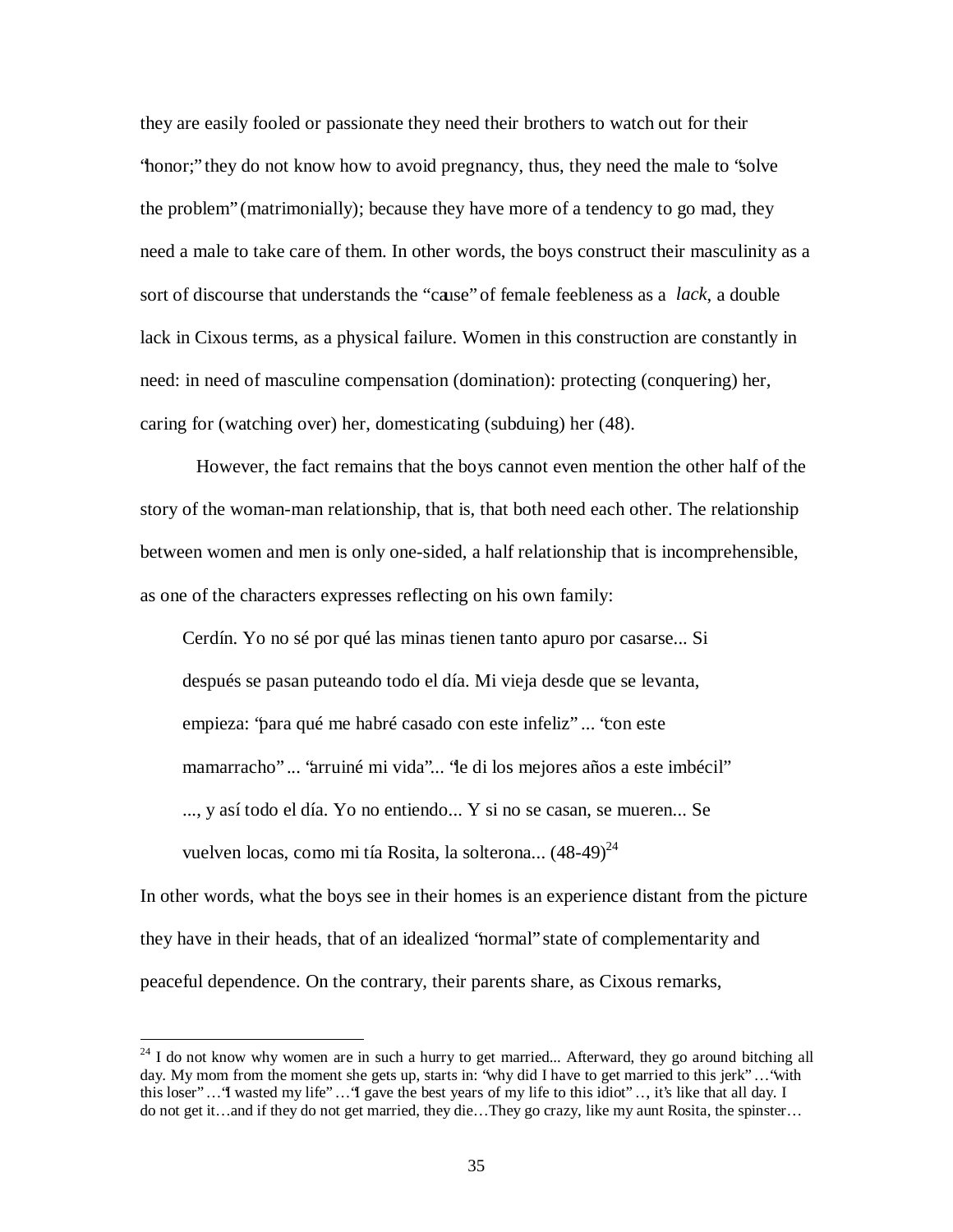relationships where love is "merely a cover for, a veil of, war" (46). Cerdín's commentary portrays two dramatic Argentine symbols of women: first, the distressing image of marriage represented by his hysterical mother (set in a state of permanent battle with men, dissatisfied with her marriage); and second, the painful destiny of the *solterona*, who because of her disordered nature is unable to "fit in" – unable to find her proper place in the service of the social body.

Having drafted some of the symbolic representations of woman in the play, I develop, following Foucault's process of hysterization of women's body, some of the medico-scientific, religious, and educational discourses that the characters use to comprehend those symbols.

# **1. 3. 1 Masculine Constructions of Female-ness: Putting Together the Pieces of the Masculine Universe** *Inhabited by Women* 25

Cerdín's treatment of women as irrational, or even insane, is representative of a process described by Michel Foucault in The History of Sexuality, as the "hysterization of women's bodies." In his discussion of the deployment of sexuality in western society since the Enlightenment (that is, the construction and emergence of a knowledge-power about sex, or *scientia sexualis*), Foucault identifies a threefold process of hysterization of women's bodies to depict the construction of a sexed society, that is, as a univocal construction that materializes sexual difference in the service of reproductive interests (104).

<sup>&</sup>lt;sup>25</sup> This term alludes to Griselda Gambaro's interest in "d mundo de los hombres," which like Torres Molina's play, is a masculine world in which women have only to live or inhabit (and have no part in shaping that world) (Flores, 91).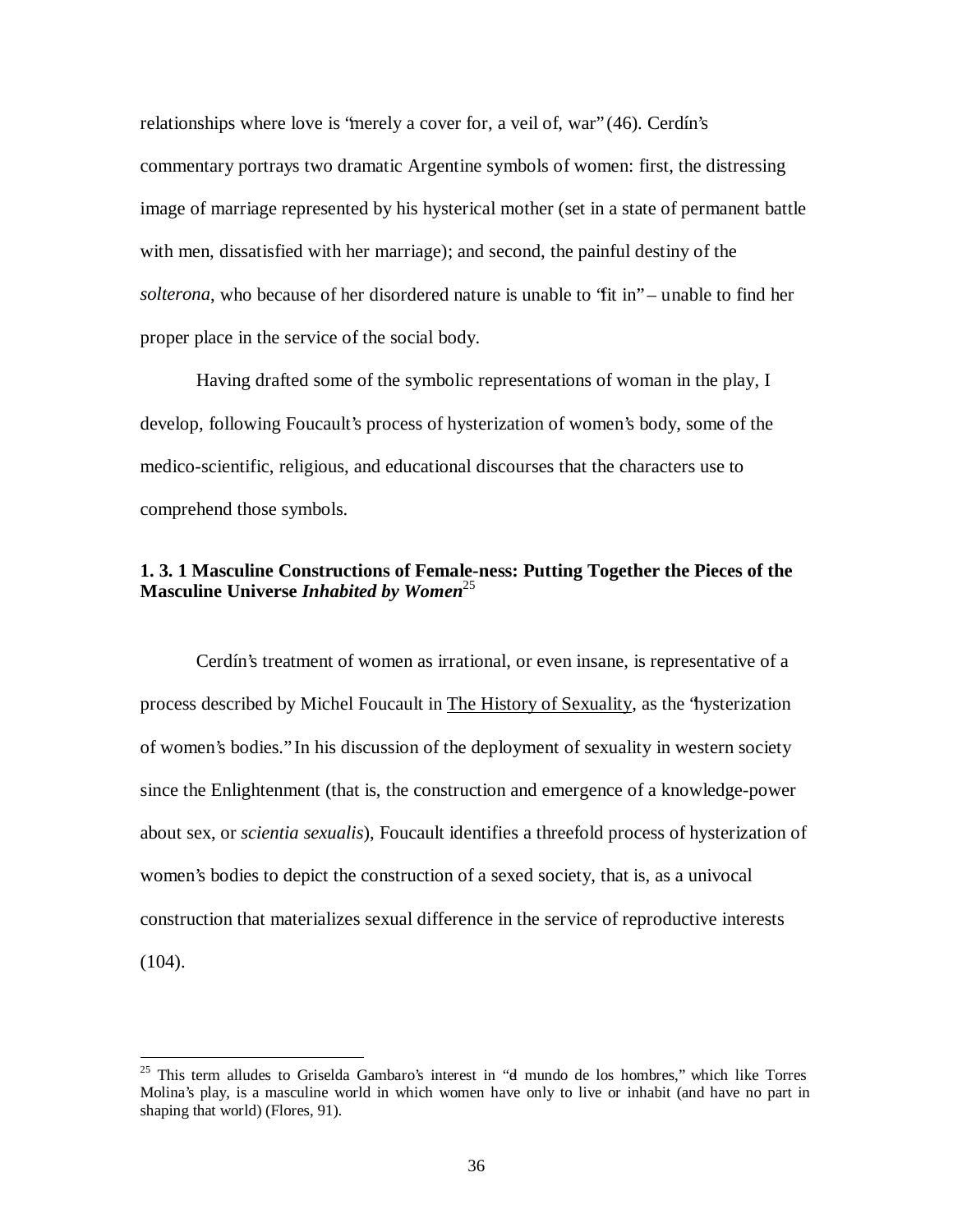In the first stage, the female body is analyzed, understood, as a locus of sexual saturation (referring to another point expressed in the work, that society is organized around identified zones of sexual saturation and dilution). Secondly, that sexed body becomes a subject of medico-legal discourses; that is, its place in society is determined by its *biology*, some "pathology intrinsic to it." The final portion of the process of hysterization places the female body:

In organic communication with the social body (whose regulated fecundity it was supposed to ensure), the family space (of which it had to be a substantial and functional element), and the life of children (which it produced and had to guarantee, by virtue of a biological-moral responsibility lasting through the entire period of the children's education)  $(104)$ .

It is important to mention that these three processes are interrelated; that is, it is impossible to understand the deployment of sexuality, for instance, outside of its important connections with the family realm. In other words, while sexuality refers to control over the social order through the production of sexed bodies, the family is concerned with *reproduction* – of itself, of the social order – with definite statutes that govern and maintain the means of reproduction.

Not surprisingly, the boys of this play engage in this threefold process of hysterization, viewing women as entirely hysterical and saturated with sex. Hysterization by sexual saturation means that the female body, much like other zones such as the family, according to Foucault, has become a loci of sex discourses. That is, a set of new knowledge has problematized feminine sexuality around the idea of its "potential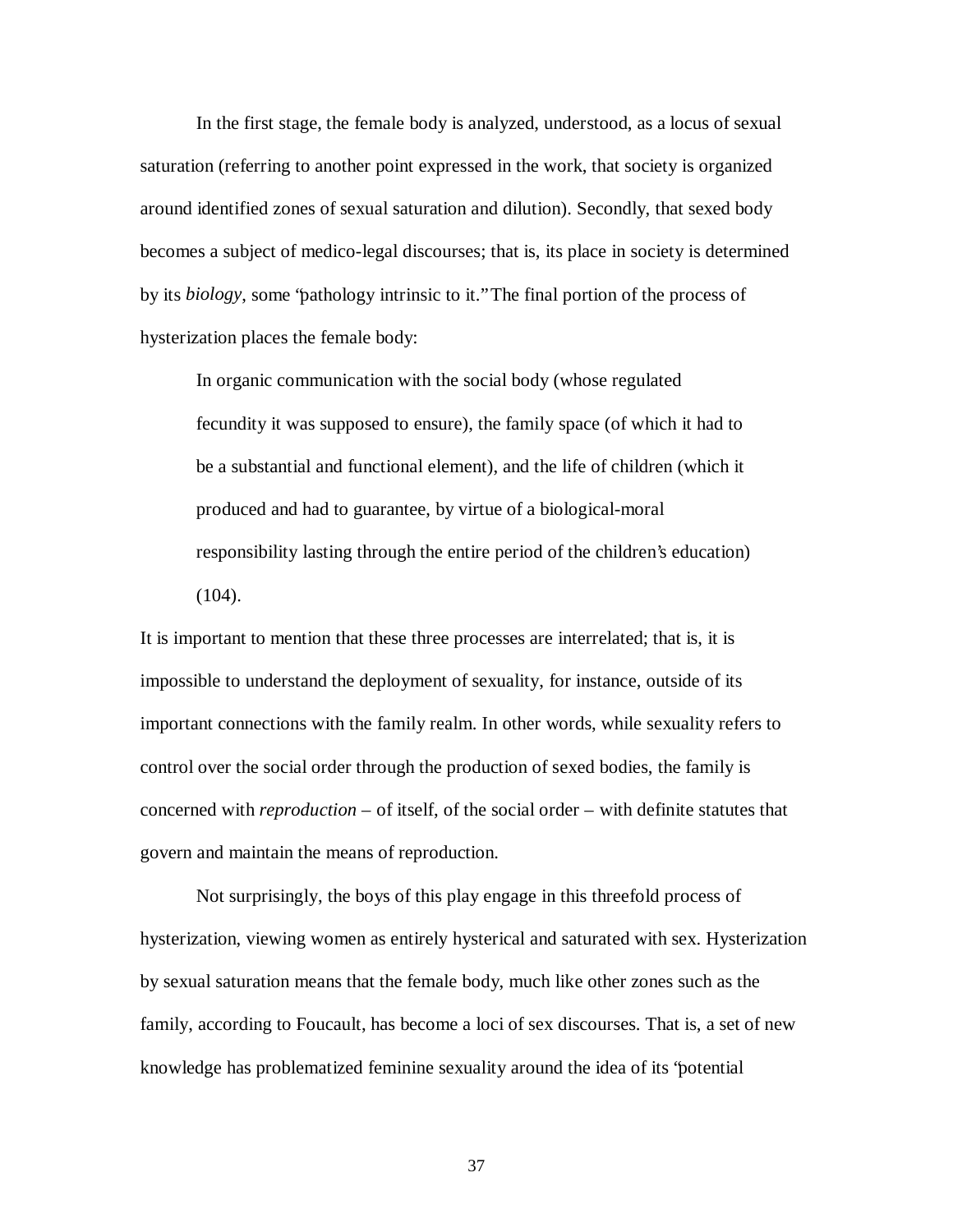pathology [and as a consequence,] the urgent need to keep it under close watch and to devise a rational technology of correction" (120). Among the numerous *cases of deviancy* constructed by these sexual discourses regarding the pathologies of women, the figure of the "idle woman" is remarkable. Although Foucault never explains exactly what he means by this term, he understands its emergence as a result of the gradual change, through subjection and marginalization, of women due to the new conjugal and parental obligations imposed from the sixteenth to the eighteenth century. Likewise, Cixous understands the emergence of the idle woman mainly as a construction of the psychoanalytical discourse, another product of the deployment of sexuality, which describes her as in a "state of distressing and distressed undifferentiation, unbordered, unorganized, 'unpoliced' by the phallus..." but fortunately, Cixous adds with biting sarcasm, woman has only to wait for the fairy tale Prince Charming to activate and stimulate her (46).

The idea of the idle woman, or as a *masculine by-product*, is conspicuous from the first scene of the play, "La prima." Indeed, this act seems to establish most of the boys' gender beliefs, which are later confirmed in the following acts. The second act "el Metejón" or "*Mad*ly in Love," although focused mainly on the feelings of one of the four friends, el Inglés, and his expectations and worries about approaching the woman/object of his love, is in fact a more in-depth look at the four friends' understandings (at sixteen or seventeen years of age) of love, desire, their masculine performance and their expectations about feminine performance.

"El Metejón" is set in a *porteño* café; el Inglés is already seated, and suddenly, an invisible woman takes a seat in the same café. Her presence triggers in el Inglés a storm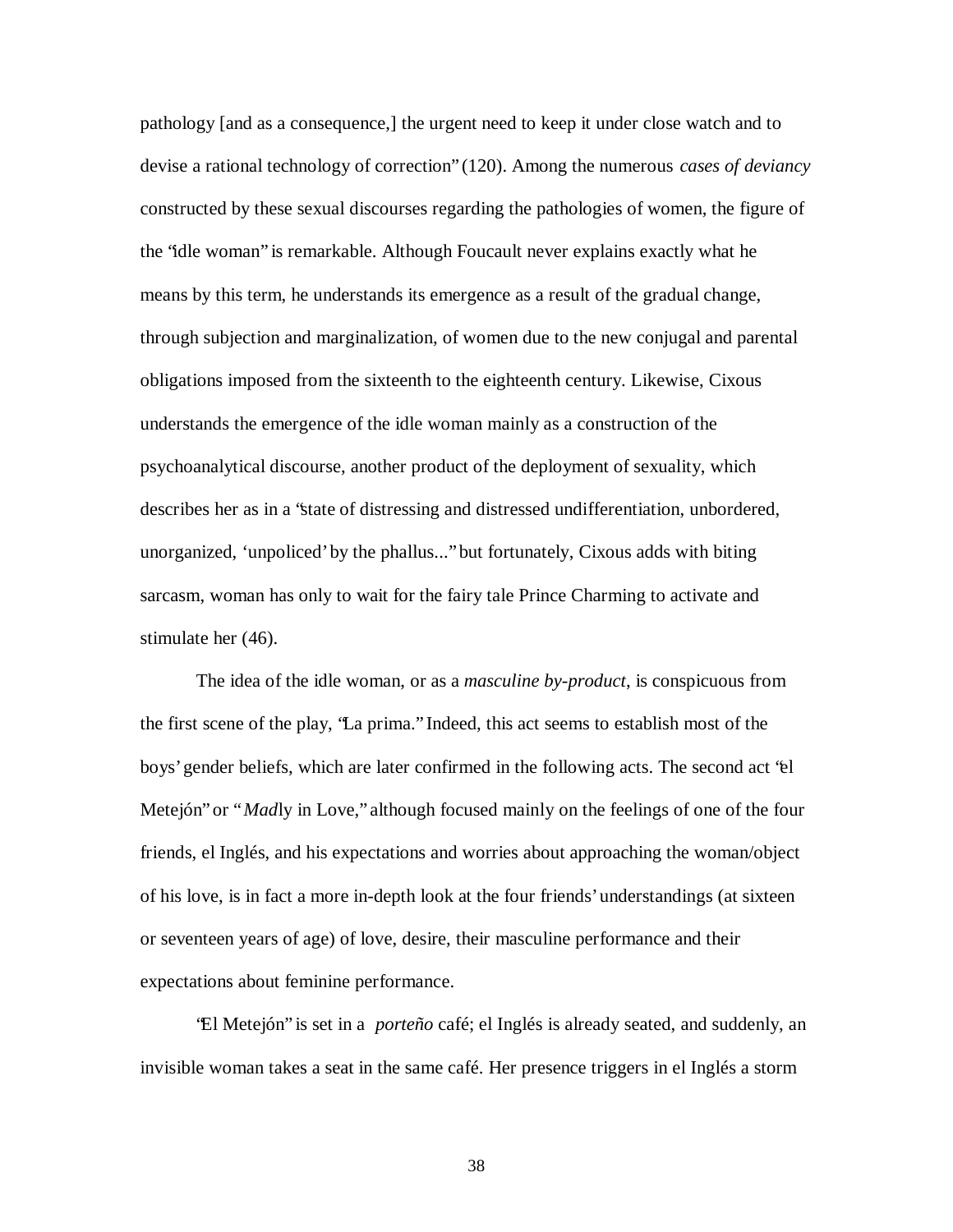of thoughts about how to conquer her: write her a love letter, grow his moustache (a symbol of masculinity), bring a serious book to catch her interest, or save some money to invite her to the theater. He imagines taking very considerate (genteel) care of her: open doors for her, take her arm while crossing the street, ask her how she feels, inquire if she is having a good time or if she wants anything (355).

In other words, by exposing el Inglés' inner thoughts of love ( *as a conquest*), the play reveals that any feelings or expectations are saturated with certain available sex discourses that prescribe female passivity and male activity. Worried about showing her any sign of being nervous (weakness), el Inglés tries to calm himself down from the fear of being *rebotado* or "bounced" (rebuffed) by her. That is, from his perspective, he acts to conquer her, and she, like a self-moving wall can close herself off and bounce him away:

Tranquilizate, infeliz... no es para tanto... Total, si reboto, reboto... Bah, seguro que reboto... casi seguro... Bah, ¿quién sabe?... En una de esas...  $(355)^{26}$ 

Before el Inglés is able to approach the woman, the other friends abruptly arrive at the café. As with the "woman waiting in the street," the teenagers engage in a game of guessing about the "kind" of woman she might be. That is, it is very important to them to determine/assess whether the woman is "worth" being the object of their conquest. Let us examine the logic at play in the teenagers' mindset: the conquest game is, from the beginning, a game of sex saturation *par excellence*. Women are classified into categories of *frigid*: "vinagreta," "frigideli," "mosquitas muertas" or *easy* women: "loquita,"

 $26$  Calm yourself, stupid... It is not so much... In the end, if I bounce, I bounce... Ah, I will definitely bounce... almost definitely... Ah, who knows? Maybe not...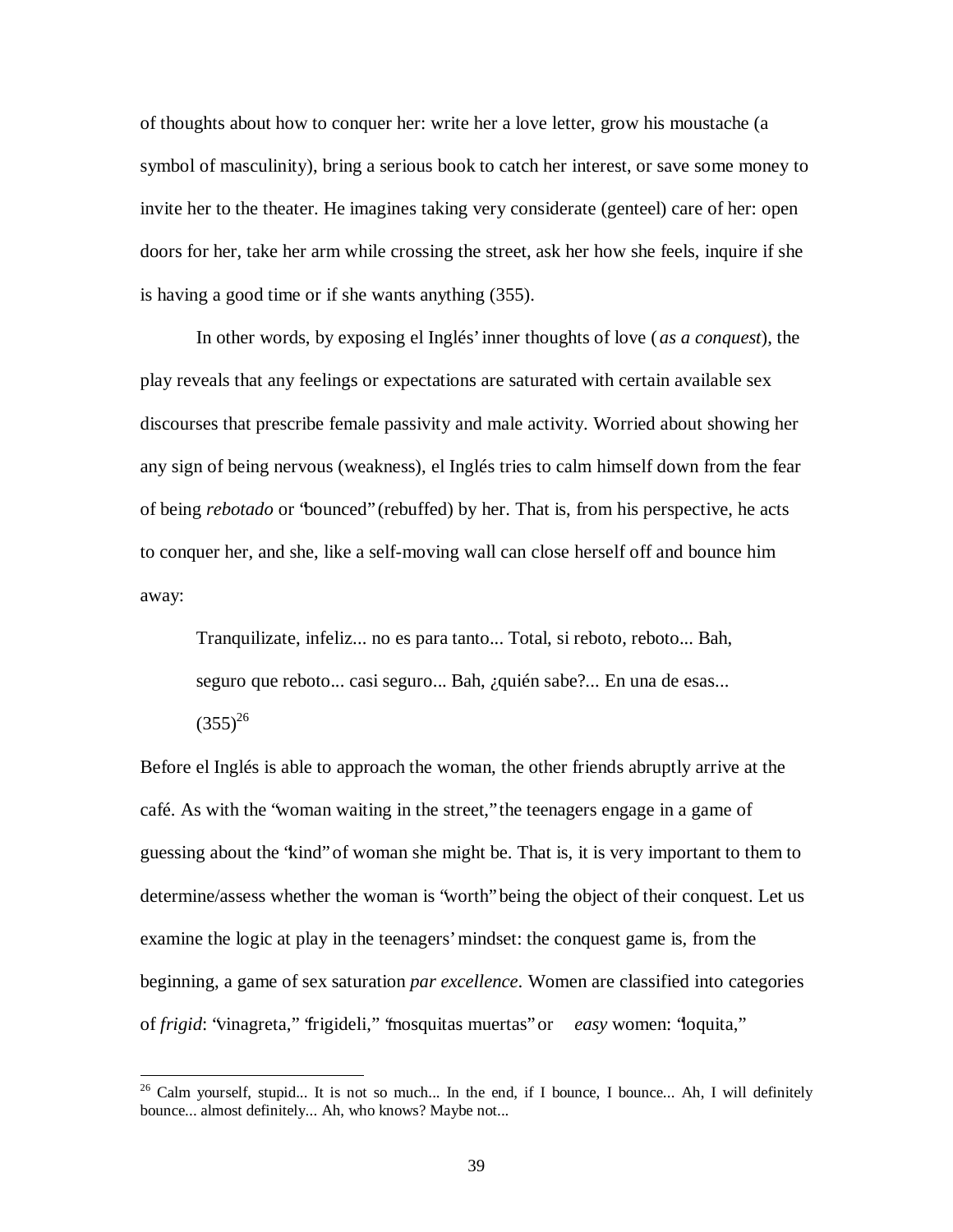"regalada," "buscona," "reventada." In other words, women are classified by criteria related with their attitude toward male (sexual) advances. In the boys' understanding, easy women are as despicable as frigid women, but the latter ones are the only ones worthy of conquest. That is, because is it is expected that the woman wait for the man, the frigid becomes the worthy object of conquest. Therefore, saying "no" to a man is understood as testing the man's interest and perseverance, and not as a real "no." For that reason, the more the girl seems impenetrable to the teenagers' comments and movements, the more their interest in her increases. Without admitting it, el Flaco becomes increasingly excited about her, but in the end fails to conquer her (finally offering the excuse that he is not "in the mood"). The last attempt to provoke in her a *re*action is a series of (sarcastic) compliments about her beauty, aggressive regards, laughs and insults, which in the end show the teenagers' perspective of her as being nothing more than a composite of body parts (and their attributes):

Cerdín. De qué te la tirás, *jenana!* 

El Flaco. ¡Morite flaca!

Cerdín. ¿Vieron... tenía el... (*señalando el traste*) qué te dije, ¡caído!

Pajarito: Con razón anda con jovatos.

El Inglés: ¿A quién le ganó?  $(367)^{27}$ 

Reduced to this sexually saturated space, the woman is not allowed to speak, because it is the man who is expected to speak and conquer her. She also is not allowed to choose, because the (masculine) decision to be conquered or not is made by someone else. She is only able to leave, which in the end is only a reaction, caused by the boys' harassment.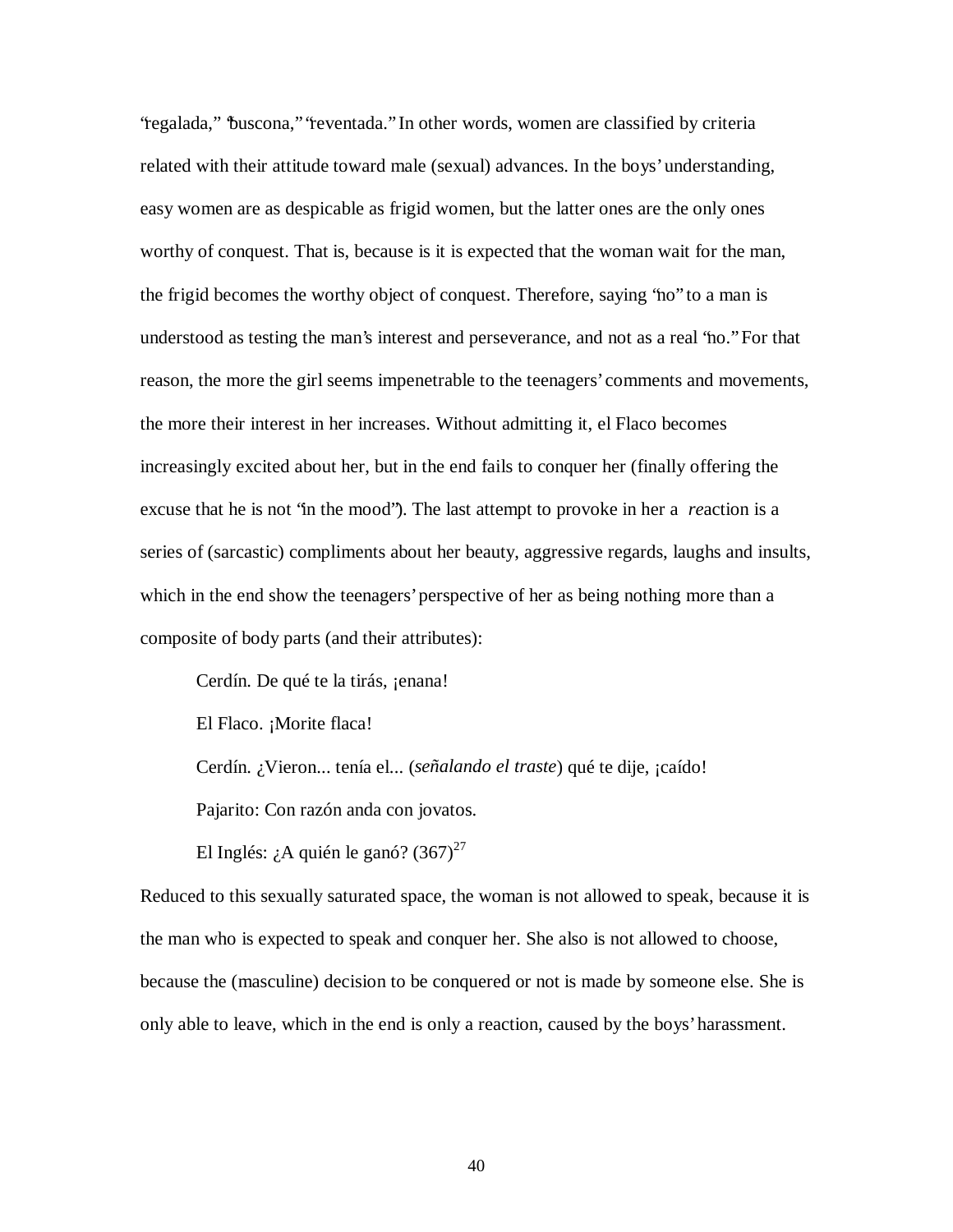She is not able to express desire (an affirmative), because only the man can make that decision; she is not able to express disinterest (a negative), because in the conquest game "no" is only a starting point in the male hunt. She is only able to *contingently* leave the game-space by leaving the café. Because there is no way to escape permanently, she is forced, as Cixous states, to "inhabit the place of silence" (49), or in Foucault's terms "the outer edge of the 'world'" (121).

The second process of hysterization described by Foucault is through the materialization of the female body by the problem of reproduction, and moreover, by materializating the body upon a fundamental pathology. *Materia*, as Judith Butler observes, denotes "the stuff out of which things are made" (32). Referring to the female body, the "materia" is, of course, its anatomy. The basic argument, as Sandra Gilbert points out, is that "women's reproductive functions identify them with the (animal) body," in contrast with the (human) or social body, placing women as "something intermediate between culture and nature, lower in the scale of transcendence than man" (13). That is, women have a doubly unstable nature. On the one hand, Cixous states, "women are allied with what is regular, according to the rules, since they are wives and mothers, [and on the other hand,] they are allied as well with those natural disturbances, their regular periods, which are the epitome of paradox, order and disorder" (8). It is precisely these medico-legal discourses, developed over centuries, that have produced a sexual essentialism of the female body, materializing it as biologically anomalous, differentiated from the male body. As a consequence, the intervention of doctors, psychologists and psychiatrists has been legitimized. In short, the very same discourses

 $27$  Cerdín. What's so special about you, shorty?! El Flaco. Die skinny! Cerdín. Do you guys see?...Her... (indicating his backside) like I told you, it's sagging! Pajarito. For good reason, then, she only goes out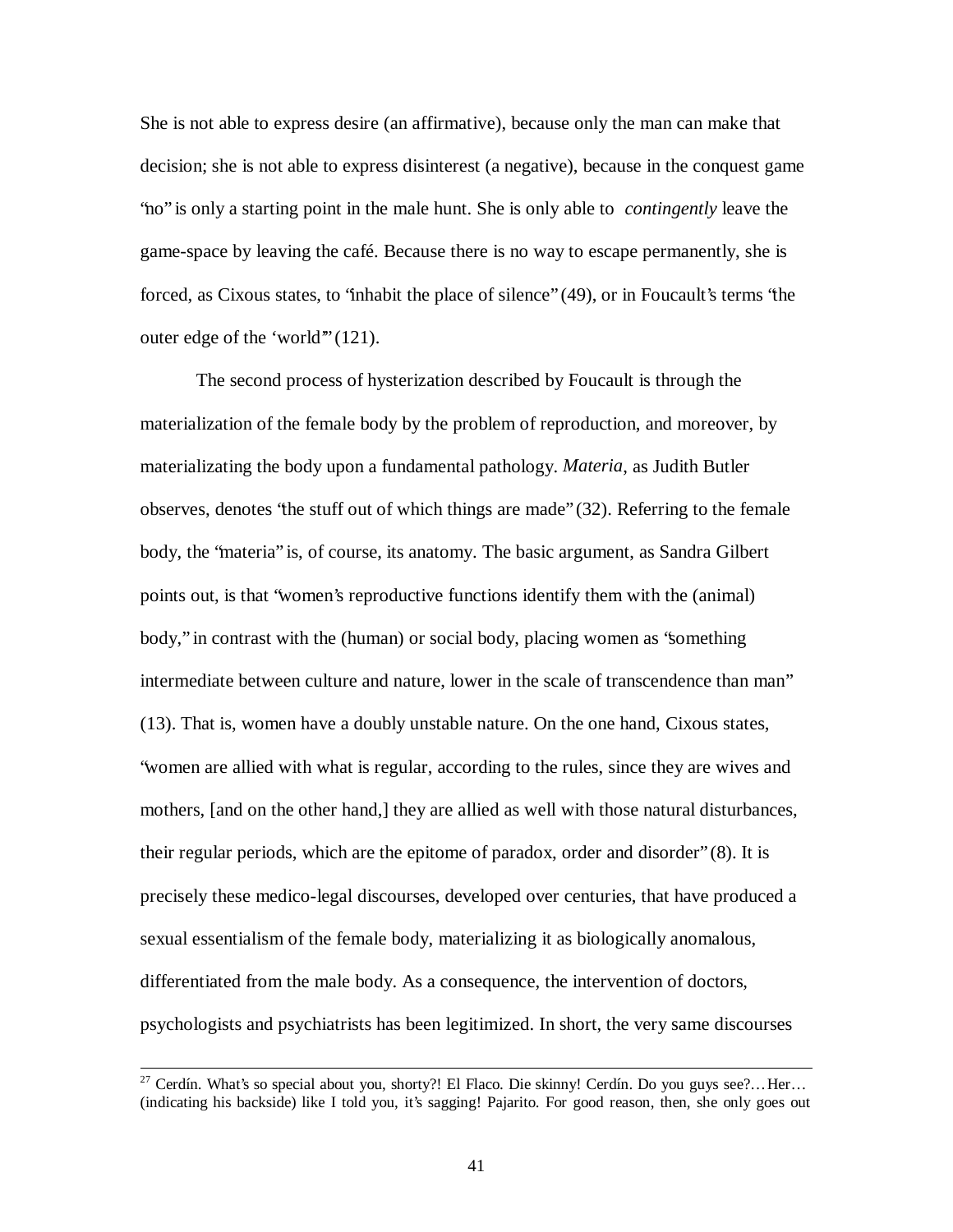that created the body created the medical professions, and in turn, authorized their intervention in their specific zone of interest, the body.

Foucault argues at a later point that, from the eighteenth century on, western society created a new apparatus that was superimposed onto the traditional system of marriage and kinship ties. Whereas the older "deployment of alliance" operated as a system of static regulations (whose authority was created by their very existence) to perpetuate a static social order, the newer "deployment of sexuality" used the body as its vehicle to push itself, in varying ways, deeper and further into the social body, to create a dynamic order by continually expanding its influence. This new apparatus transformed the family completely (with respect to the earlier system) by placing the parents as the chief agents of the deployment of sexuality, drawing their support from the medico-legal discourses. It is through this process of medicalization that the new "clinical subjects" appeared (110).

We now return to Cerdín's comments about women's rush to get married and the example of his aunt, Rosita, who went mad because she never got married. To the extent that he equates insanity with death, he applies to her the clinical label of *solterona*, or spinster; a sort of social death. Furthermore, much like the "frigid wife" or "the nervous woman," the "solterona" constitutes an anomalous case that, as Foucault observes, gives the family and the doctors jurisdiction to take "care" of her. The disturbing image of a woman who runs naked through the house and messes her pants drives el Inglés to ask Cerdín why they have not put her in an asylum. After Cerdín justifies his father's decision to keep his aunt in the house because the family does not have enough money to afford an asylum, and explaining that, even worse, mad people have a prolonged

with old guys. El Inglés. Who gave her first prize?!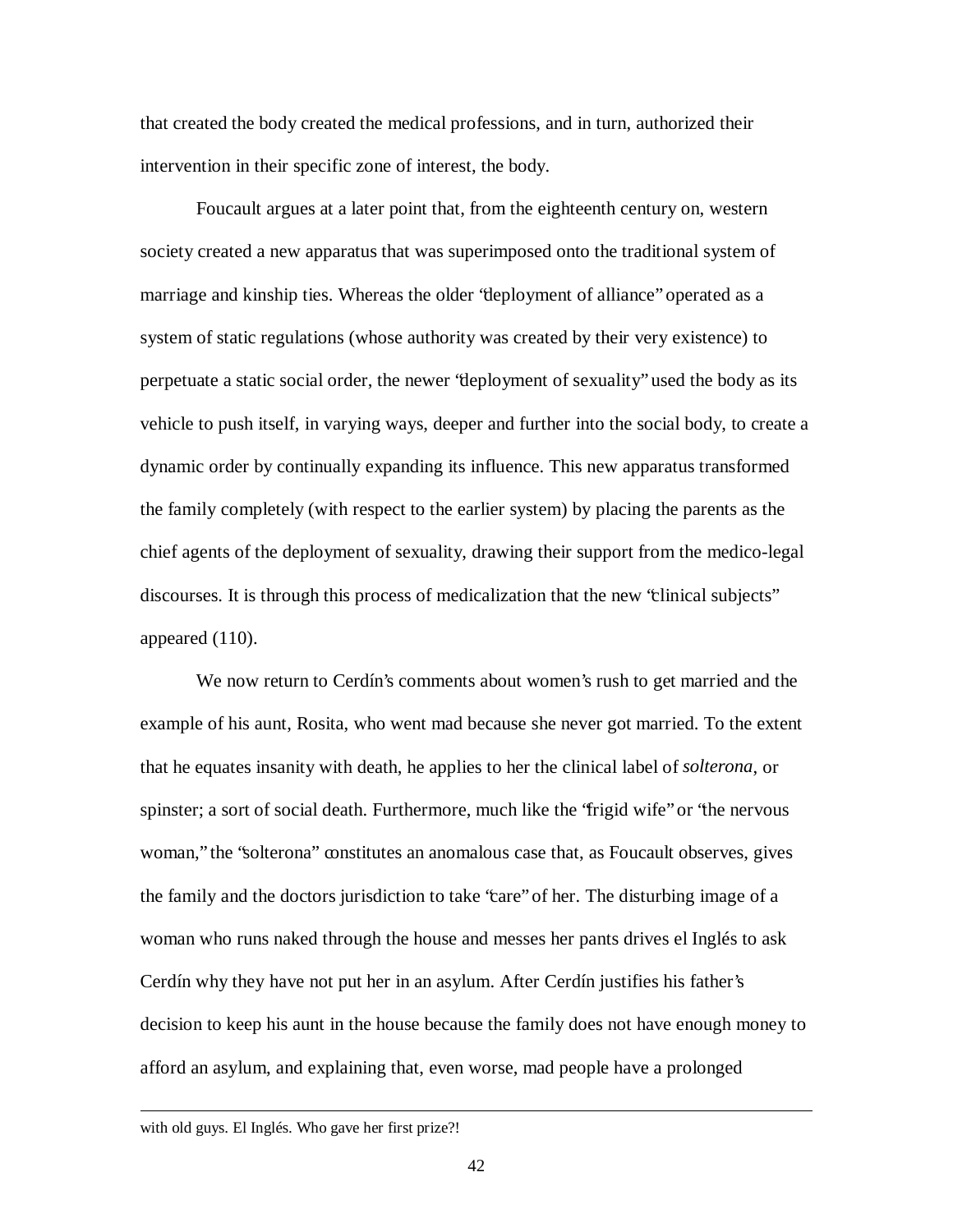existence, the four friends embark on a discussion about the propensity of women to go insane, compared to men. Pajarito opens the dialogue with the question:

Pajarito. ¿Vieron que hay más locas que locos?

El Inglés. Y sí… Yo leí en un libro, que las minas son mucho más idiotas que los hombres y por eso se vuelven locas más fácilmente.

Pajarito. Parecen que ya vienen con una glándula de menos, o algo así.

El Flaco. ¿Qué glandulas? Si no tienen glándulas... Si vienen con la mitad de piezas de fábrica... (347-48)<sup>28</sup>

Influenced by scientific, religious or educational discourses, the fact is that the boys understand the female body as biologically anomalous. While Pajarito's reflection about mad women seems to come from his personal experience, el Inglés, as Flores points out, supports his observation from a book (103) The importance and concern about the body, that the boys understand as exclusive of their female counterparts, represents for the boys a sort of feminine obsession that finds explanation in their anatomy. Exemplifying his understanding of female anatomy as an explanation of female psychology, summed up by their lack of glands, el Flaco continues:

... Mirá, anoche estaba mi hermana en casa con una amiga, dele mirarse al espejo y una le decía a la otra, "Se nota que tengo las piernas torcidas?" "No para nada" le contestaba la otra y después le preguntaba a mi hermana: "Decime la verdad, ¿cómo te gusta más, con flequillo o sin

<sup>&</sup>lt;sup>28</sup> Pajarito. You know there are more crazy women than men? El Inglés. Yeah... I read in a book that women are a lot more mentally weak than men so they go crazy more easily. Pajarito. It seems like thay are born missing a gland or something. El Flaco. Glands, what glands? They do not even have glands... they are already a few sandwiches short of a picnic...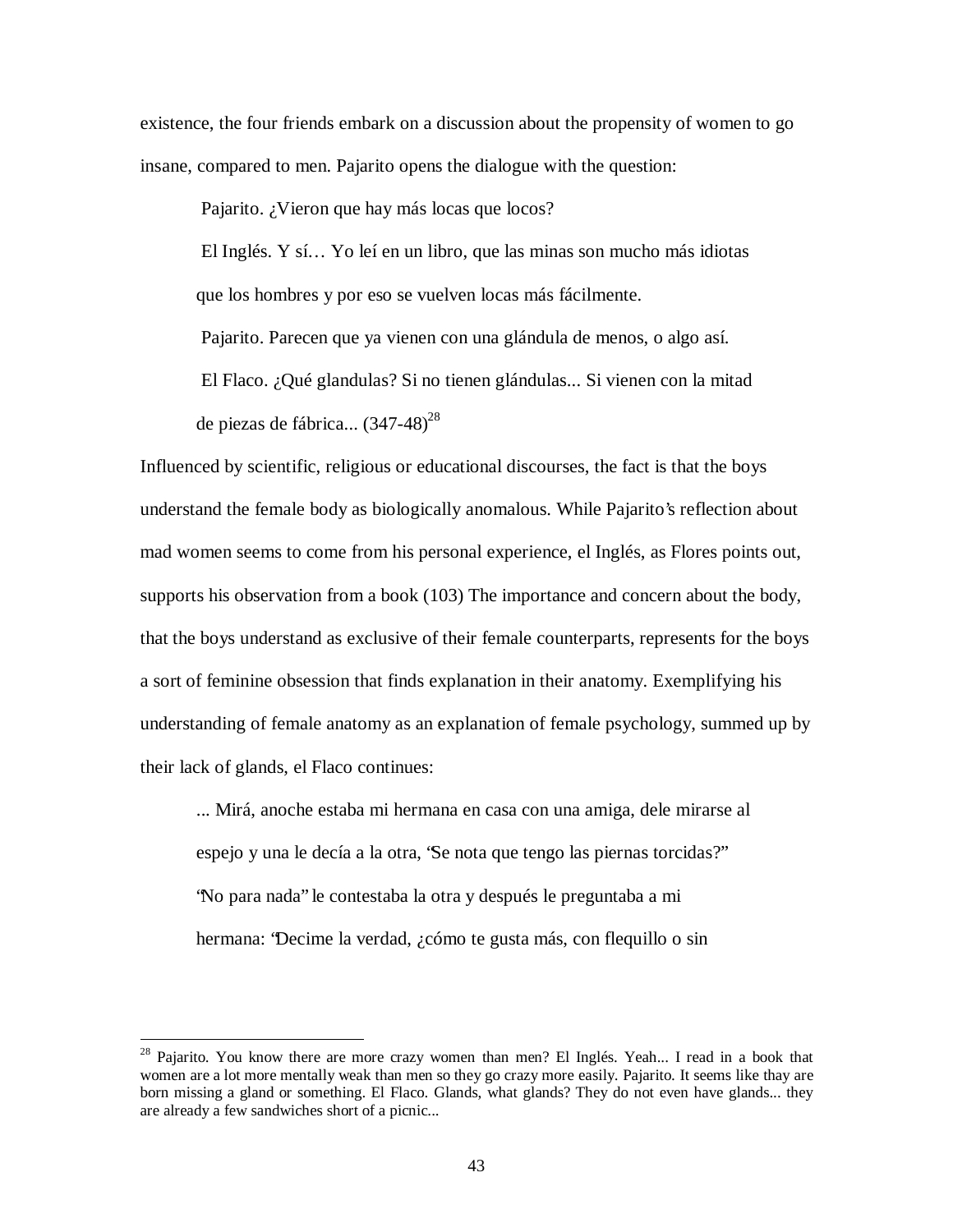flequillo?" Con flequillo toda la vida"...  $Y$  así se pasaron como tres

horas! ¡Tres horas así! ¡Las hubiera acogotado! (349)<sup>29</sup>

The young woman's body concerns confirm that beyond the boys' perplexity about their sisters behavior, these latter have already realized the rules of the conquest game. That is, the worth of young women rests in their attractiveness to men, and as I argued before, worthiness is also measured by a woman's ability to wait for the right man. If we imagine the game as a market of bodies whose final transaction is getting married, it is understandable that the boys' sisters are concerned about adjusting their beauty to the market standards, in order to avoid missing the opportunity to get married, like Cerdín's aunt Rosita.

The third process of hysterization of women's bodies described by Foucault refers to the process of consecration of the body to the service of the reproduction of the social body. This was possible, as we explained before, by locating the family as the place *par excellence* of sexual saturation. That is, there is no relationship or body within the family, according to Foucault, that is not regulated by sex discourses: "the feminine body, infantile precocity, the regulation of births, and the specification of the perverted" are the examples he offers (108). Nevertheless, as Foucault points out, the intra-family balance between the alliance (marriage and kinship) and sexuality (reproduction and body regulation) is less than ideal. Incest still represents a central tension: "it is constantly being solicited and refused; it is an object of obsession and attraction, a dreadful secret and an indispensable pivot" (109). This unbalance is portrayed in the play in the story of

 $29$  Look, last night, my sister was at home with a friend and they started checking themselves out in the mirror and my sister asks her friend, "Does it look like I am knock-kneed?" "No, not a bit," answers the other, and then she asks my sister: "Tell me the truth, which do you like better, with bangs or without?"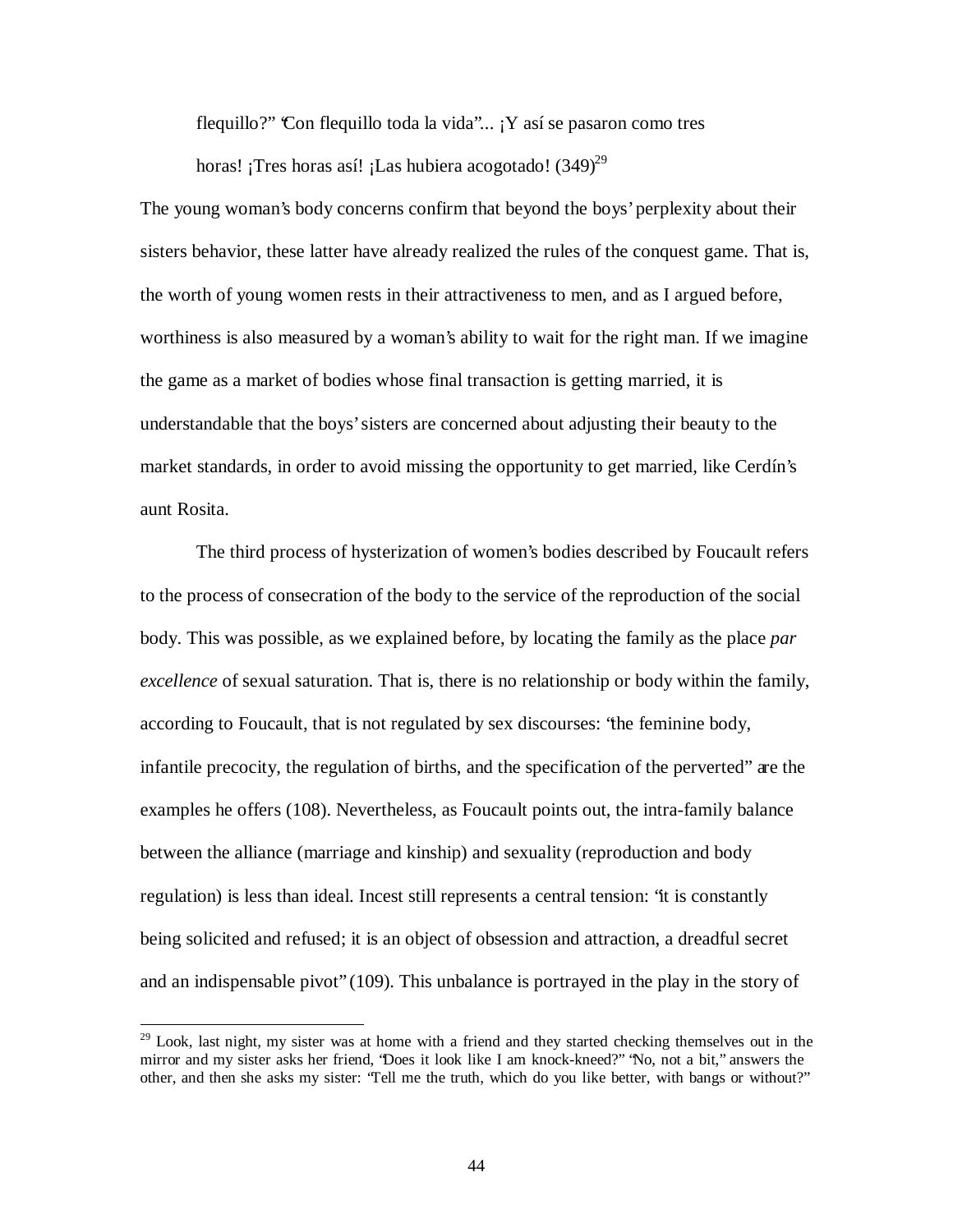Pajarito's female cousin. *La prima* (as an Argentine collective sexual fantasy) represents, on one hand, the result of the sexual incitement placed within the family space (because as Foucault explains, the deployment of sexuality discourses creates the family as a zone of maximum sexual saturation), while on the other hand, she represents what is strictly prohibited by the way of social taboo (in the way that Foucault's deployment of alliance requires that the family be a zone of maximum sexual dilution).

Inspired by the conversation about the women that the boys are observing in the park, as well as a pornographic magazine, Pajarito tells the story of his female cousin to the other three boys. In a recent past summer, Pajarito visited his uncle's house in a smaller city: "Che, les conté una vez que estábamos en la casa de mis tíos en Córdoba… y la vi a mi prima" (343).<sup>30</sup> The summer trip and the truncated sexual encounter with his cousin recreate the centrality of incest as a bifurcated source of desire and fear. On the one hand, the trip symbolizes a sort of movement from the rigid sexual control wielded by the nuclear family to the lessened control of the extended family. On the other hand, the trip represents the masculine sexual fantasy of taking possession/conquest of opposites: Buenos Aires (city) – Córdoba (province); city boy-country girl; societynature, and so on. That is, in the male Argentine fantasy, Córdoba represents, despite its urban nature, the countryside, a sort of wild place, a Lockean "state of nature," where life seems to stay in a harmonic state, transparent, as naked as his female cousin in her bathtub. The fact that she is sleeping in the bathtub, because of the hot summer weather, and not in the place where she should be sleeping – in her bed – interrupts the normal

<sup>&</sup>quot;With bangs definitely with," and they spent like three hours doing that! Three hours! I almost strangled them!

<sup>&</sup>lt;sup>30</sup> Pajarito. Hey, did I tell you guys about the time I went to my uncle's house in Córdoba... and I saw my cousin.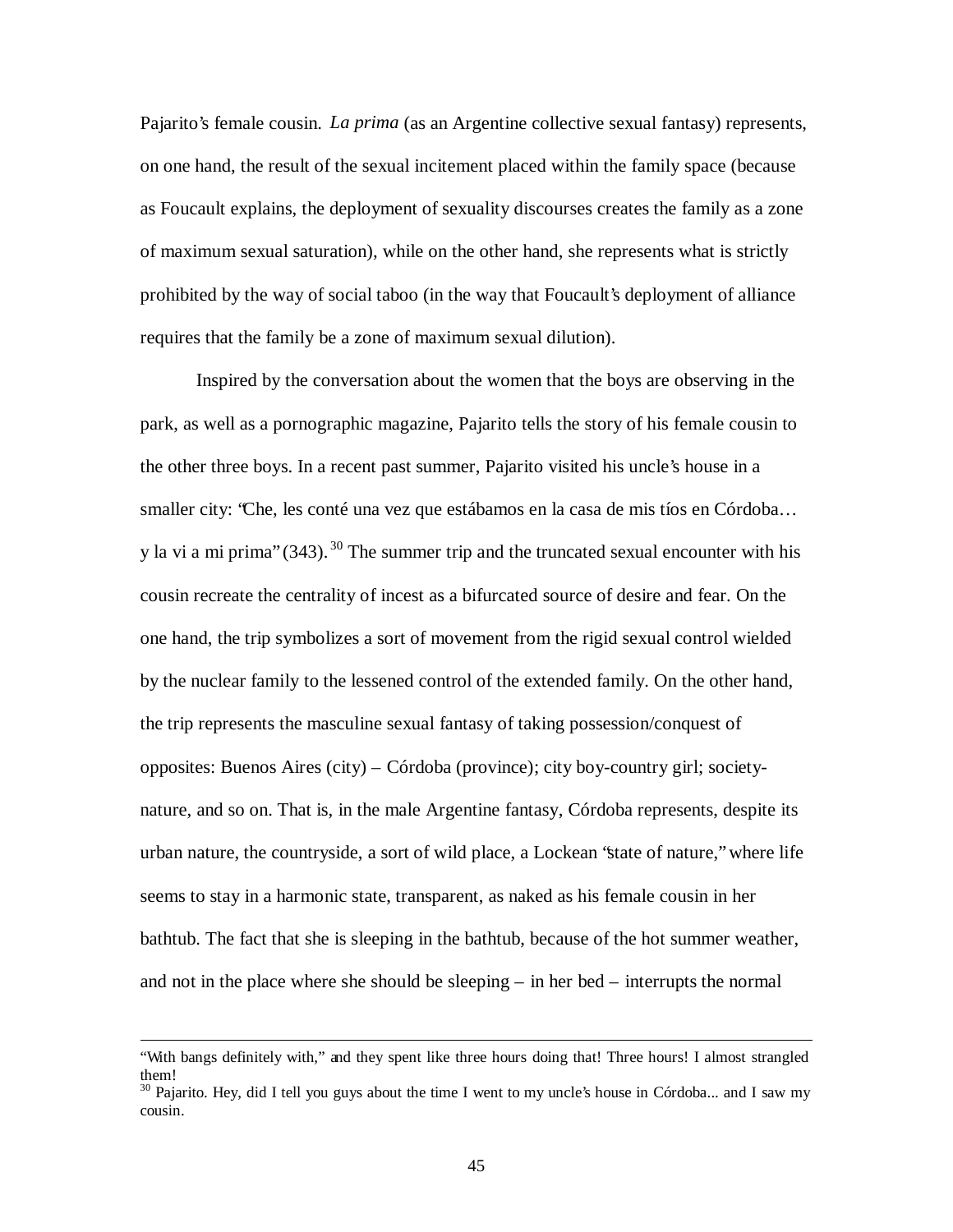balance of the rigid power of the incest taboo, which keeps illicit sexual desire in check. Her presence in the bathroom signifies an invasion of one important space of the family economy, understood (in the Argentine context) primarily as a place of male (masturbatory) pleasure, and because she is *out of place*, the incest taboo – part of Foucault's system of alliance, which relies on a rigid order – fails to arrest Pajarito's sexual desire (and perhaps that of the cousin, as well).

Pajarito. Era una tarde, hacía mucho calor. Estaban todos durmiendo la siesta. Yo estaba en mi cuarto aburrido y se me ocurrió ir al baño a tomar agua...

Cerdín: (*cargándolo*). ¡Dale! A tomar agua... (*Hace un gesto de masturbación*). (344) 31

The transgression allowed by the lack of alertness of Pajarito's parents in watching him, is solved by the entrance to the bathroom of his *nervous* aunt (a role rehearsed later by his mother), who not only truncates the sexual encounter, but also expedites the end of his summer vacation:

Al día siguiente nos volvimos a casa. Mi viejo en el tren... Me guiñaba el ojo todo el tiempo y mi vieja me decía, que si seguía así me iba a quedar enano. (347)<sup>32</sup>

The ambiguities of incest are neatly represented by the permissive man (father) and the nervous women (mother and aunt), as well as the threat of the biological-moral discourses that controls that perversion. Precisely, the moral of Pajarito's story is that the

 $31$  Pajarito. It was one afternoon and it was really hot outside. Everyone was taking a nap. I was just sitting around bored in my room when I thought to go to the bathroom for a drink of water... Cerdín. (jibing him) Yeah...for a drink of water...(Makes a gesture of masturbation).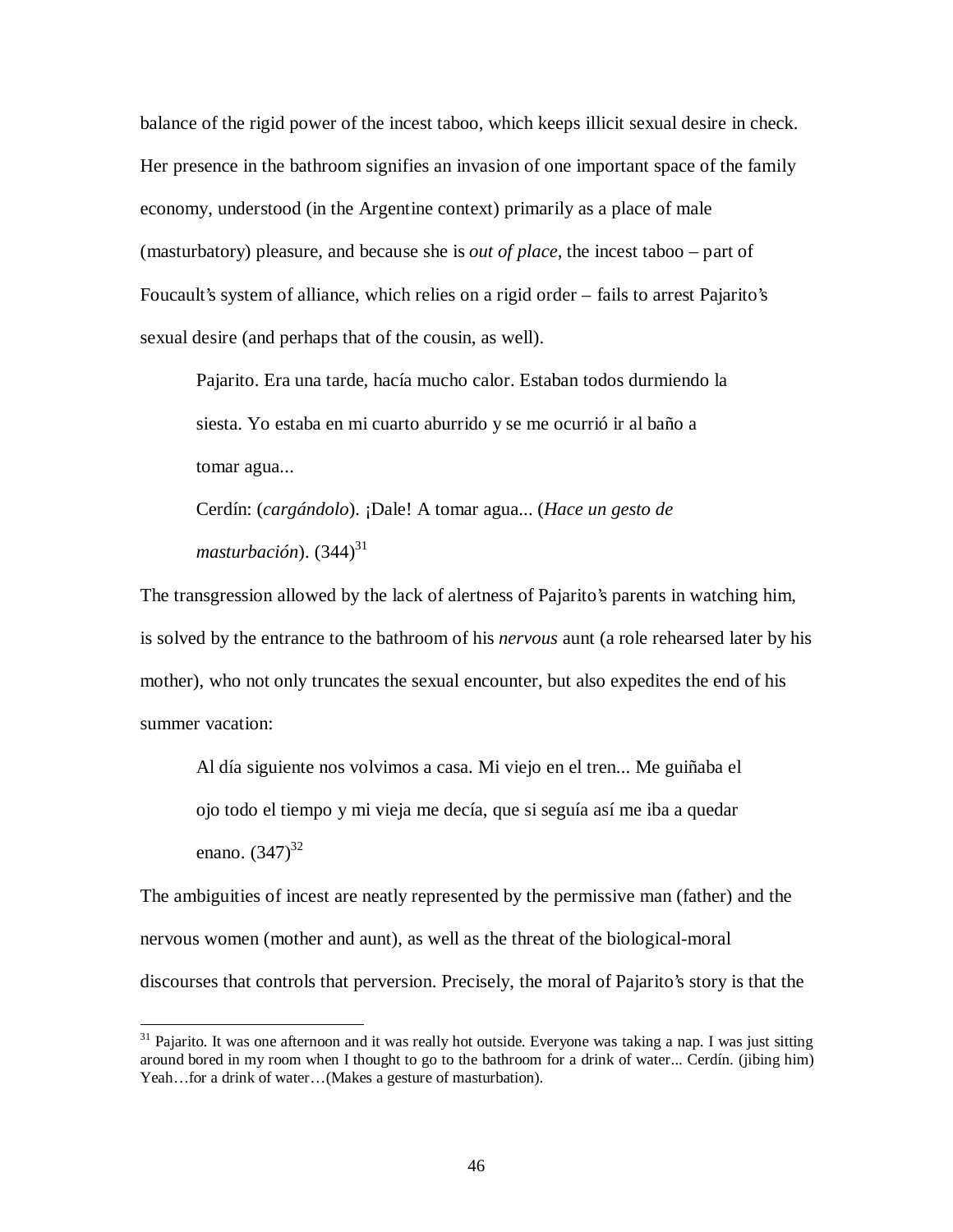lack of effective control by his aunt over his female cousin allowed *her* transgression, a situation which is later proved to be systematic by his cousin's rush to get married because of a pre-marital pregnancy. The idea that the transgression was the cousin's, and not Pajarito's, is supported by the father's acceptance/encouragement of Pajarito's actions and the ridiculization of his mother and aunt, as well as the fact that Pajarito's aunt accosted the girl and not Pajarito when she interrupted the encounter. In other words, *la prima* was not allowed to enact her sexual desire, except within the auspices of a system of marriage and kinship alliance. Returning to the threefold process of women's hysterization outlined by Foucault, the third process was clearly at work in this case: *la prima*'s connection with the social body relegated her sexual desire to a specific domain, that of the family (leaving intact all the apparatuses of domination inherent in that discourse).

## **1. 4. Conclusions**

 $\overline{a}$ 

In this part I have focused on gender in terms of, as Scott puts it, perceived differences between the sexes. That is to say, gender's primary function is to create and signify difference, to which hierarchies of power can later be applied and along whose lines that power can be organized. I have used Torres Molina's play ...Y a otra cosa mariposa as a text that relies on gender differences for its plot and subject matter. The play is gendered throughout; that is, gender distinctions are critical for the play's communication and begin even before the first scene.

 $32$  The next day we went home. On the train, my dad... he kept winking his eye at me the whole time, and my mother was telling me that if I kept on like that, my growth would be stunted.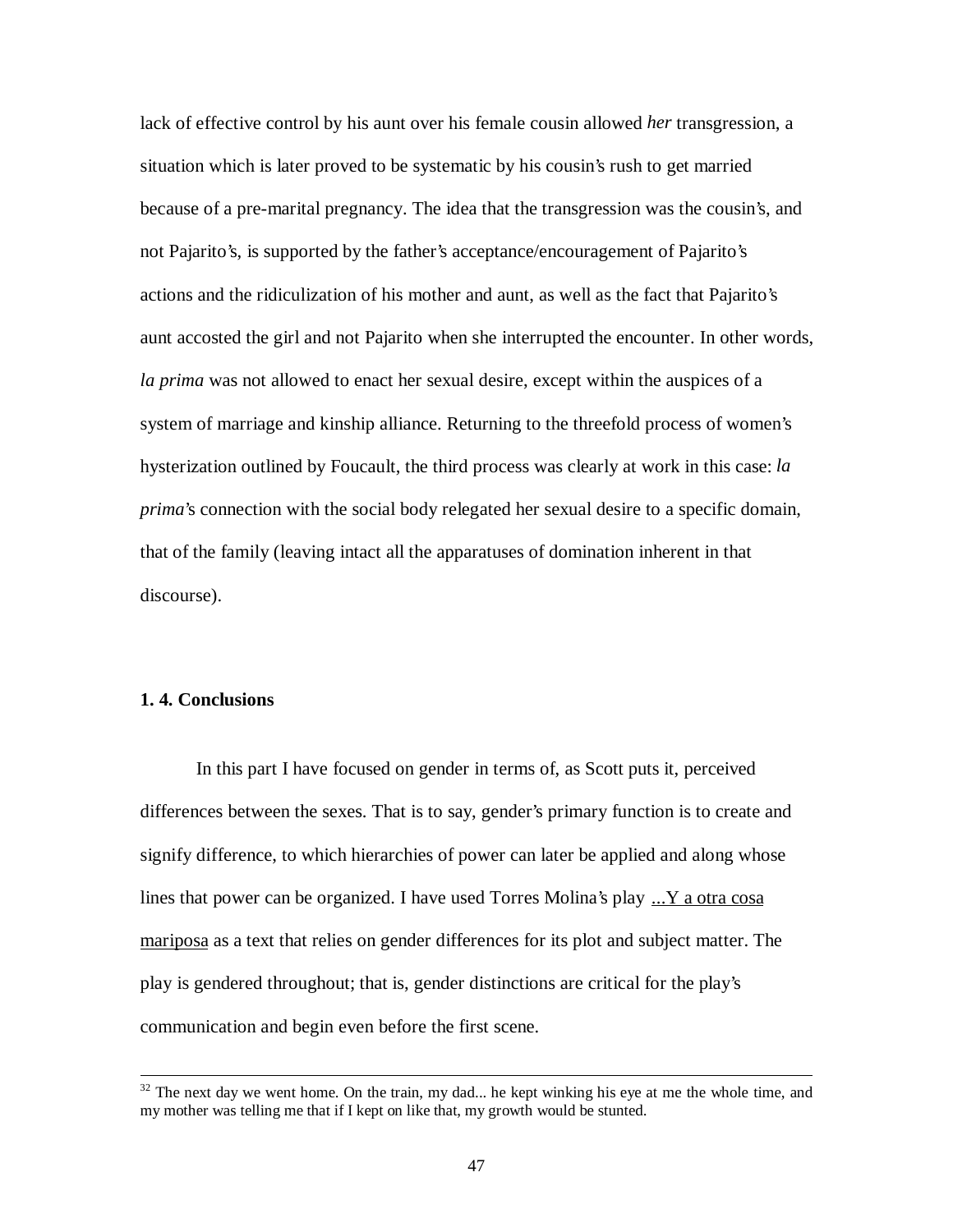One of the most distinguishing uses of gender in the play is the fact that the characters, all-masculine, are played by actresses, who appear first as females and change before the spectator's eyes into their masculine roles. This detail places gender as difference at the center of the play thematically. The actual significance of the play's use of cross-dressing is an issue of debate; I have understood it as a destabilization the gender ontology. I concede that the act of cross-dressing relies on a reality of gender as ontologically discrete to support the assertion that the project of breaking down that structure relies, rather than on a gradual or gentle blurring of those distinctions, on a violent jarring of that structure, to destabilize and ultimately dismantle it.

Another gender theme associated with Torres Molina's play is that of feminine (as opposed to masculine) writing. Hélène Cixous' concept of an *écriture féminine* brings the act of writing as a woman to light not as a biologically-determined act, but as a political act. That Torres Molina *chose* to write "as a woman" places her work firmly within a discrete gender framework, wherein "woman" is an identity to be embraced and an experience to be drawn from. Furthermore, the author's political act in writing includes a component of seizing the power of masculine writing and reappropriating it for a feminine writing, as well. While she wanted to embrace the feminine in her writing, Torres Molina rejected the social norms that would restrict the freedom to express what she desired to express. To that end,  $\ldots$  Y a otra cosa mariposa can be considered as a work of empowered feminine writing, drawing from feminine experience and the masculine liberty of expression.

Returning to Scott's definition of gender, she further breaks down the definition of gender as difference into four elements of the constitution of social relationships: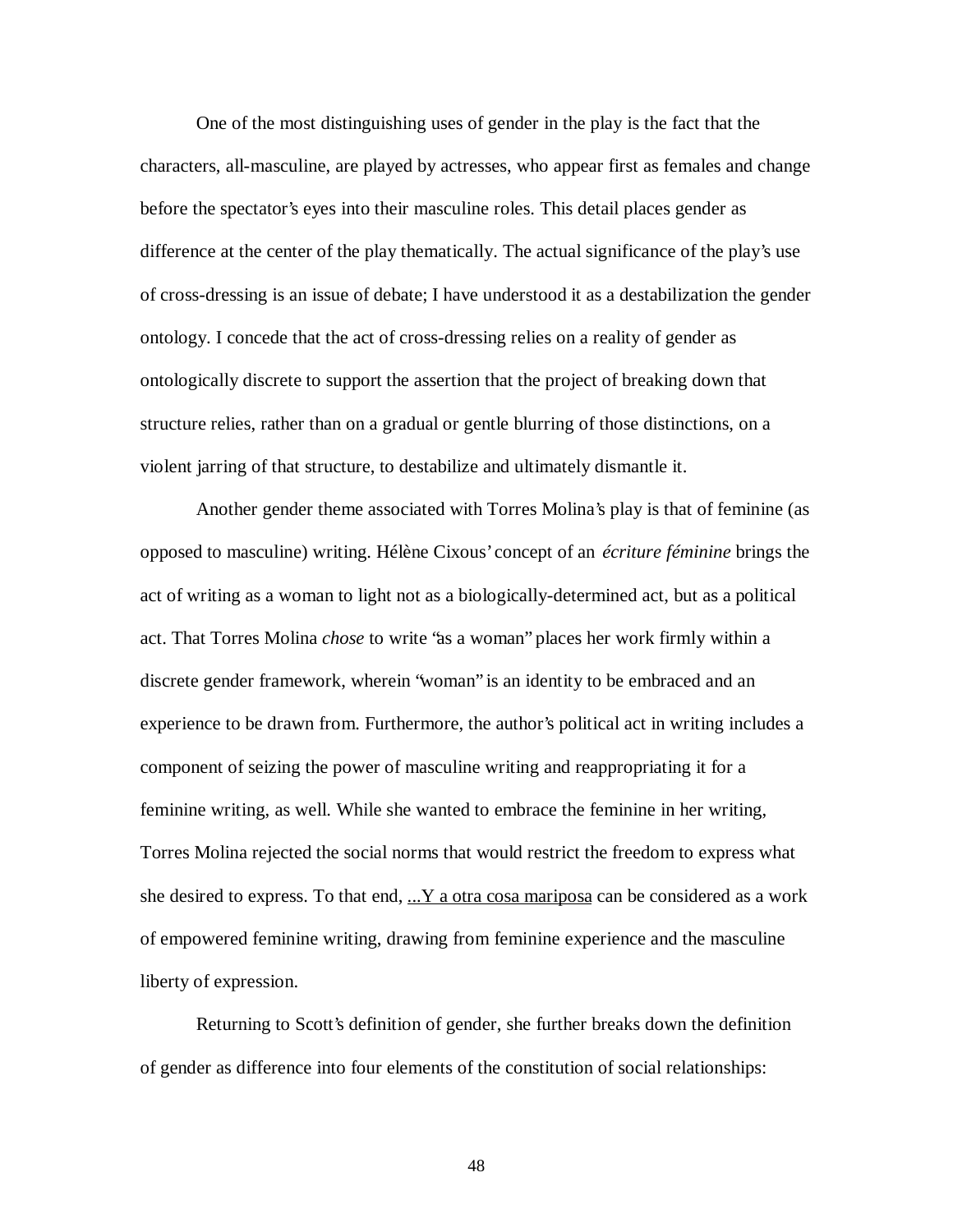culturally available symbols, normative concepts, social institutions and organization, and gender's role in subjective identity constitution. In the play, we observed three specific female personages that the boys subject to gender and which, in connection with Scott, can be understood as exemplary of cultural gendering. That is, we can observe the first three elements of gender as difference in each of their personages (the fourth, subjective identity, is not present because these female personages are not characters in the play).

The first exemplary personage we encountered in the play was Pajarito's cousin, with whom he had a sexual encounter. In the case of this cousin, the applicable cultural symbol is, simply, that of the *prima*, the collective Argentine sexual fantasy. In this sense, Pajarito's cousin acts indeed as more of a symbol than a real person. We do not know if Pajarito had such an encounter or if he even has a female cousin; it does not matter. The personage of the *prima* is surrounded by normative concepts, most of which are directly related with the incest taboo. That an unmarried sexual encounter can take place, within the family structure, and with no procreative goal flies in the face of a number of norms, all of which are aspects of the rigid kinship system, called by Foucault the "system of alliance." For the masculine character, on the other hand, the encounter with his *prima* constitutes a victory for Pajarito, even in spite of the encounter's truncation. The social norm of masculine conquest, in spite of taboo and other obstacles, is reinforced by Pajarito's friends' excitement at hearing the story and his father's winking eye.

The family, of course, is the social institution attacked in this transgression; its integrity is threatened by any violation of the incest taboo. The associated social organization depicts the feminine place as the hearth and her responsibility as upholding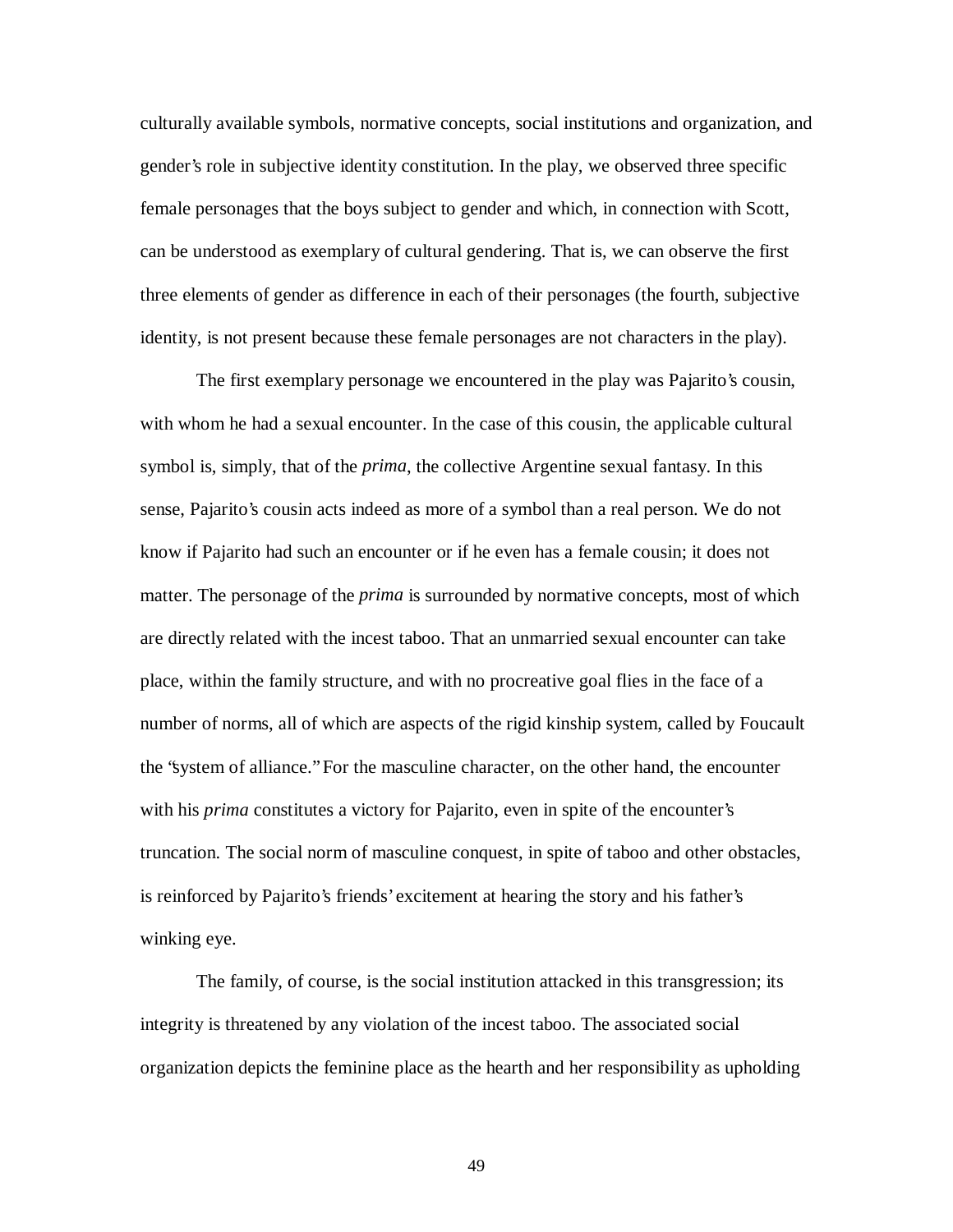the family honor. The failure of the family organization is its allowance of the *prima* to be first, irresponsible with the family honor and second, to be in the wrong place (the bathroom, a masculine space in Argentine contexts).

The second personage encountered in the play is Cerdín's aunt, Rosita. she is a well-established cultural symbol, that of the crazy *solterona* or spinster. The social norms and institutions that place the spinster as a divergent personage are the same as those applicable to the *prima*, and moreover, are the same norms that *create* her personage. That is, without the predominance and centrality of the family structure, and the requirement of women to be in communication with the social body through the family structure, the spinster cannot exist. She originates as a violation of the social norms and a failure to meet the exigencies of the social organization, rather than becoming a symbol through some active violation. The end result of the *solterona*'s deviance is her social death, her complete exclusion from social life, simply by her very existence.

The third feminine personage encountered is actually an amalgamation of personages, women defined by the social institution of family, although not by any preexisting deviance. This composite personage is made up of the various young, unmarried women of the play. They exist almost exclusively in public spaces, and I would suggest that this is because they *have not yet* been taken into a private, domestic space. The first example of the (as yet) public woman is the woman in the park. The second, and most well-developed example is the woman in the café, the object of El Ingles' *metejón*. The third example can be found in the women expected to arrive at El Flaco's *bulín*, although they never actually arrive within the scope of the play. The symbol of the available woman can fall into two categories, those *not yet* married and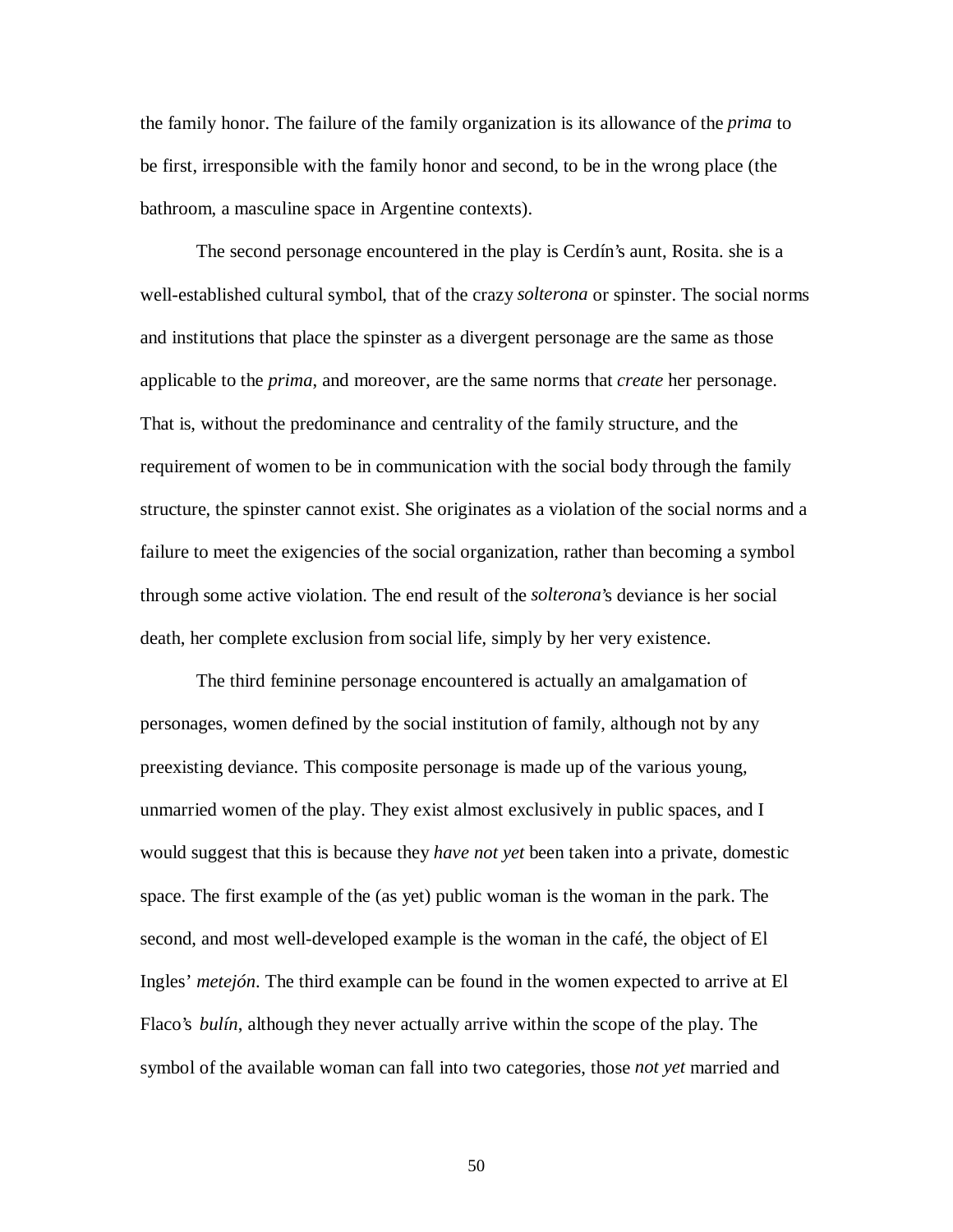whores (and this is not to imply that such labellings are objective or permanent by any means). Regardless of which side of availability they fall on, these women are bound by the same rules of normativity; the available woman should not be a whore (too "easy" or seeking sexual pleasure) and she should be actively being sought after for marriage. The awkward phrasing of the latter norm reflects the awkward social regulation of the courtship process. While she should actively want a man (for marriage), the available woman should not be the active party of the courtship process; that could all too easily be misinterpreted as her being a *buscona*, a desirous woman, and would thus push her into the other category of available womanhood. Thus, the available woman's role, as outlined in my discussion of "El Metejón," is to be a passive participant in courtship, always saying "no," but meaning "maybe."

In all three of the cases detailed above, we can observe Scott's three levels on which gender can be imposed on individuals. Whereas she does include subjective identity as a role of gender, symbols, norms, and social institutions, all serve to inscribe the female personages of the play in their gender, from the outside. Gender, then, serves in the play as a system of difference and creates masculine and female not as two parts of the same whole, but rather as distinct beings, defined by machismo, from the point of view of men.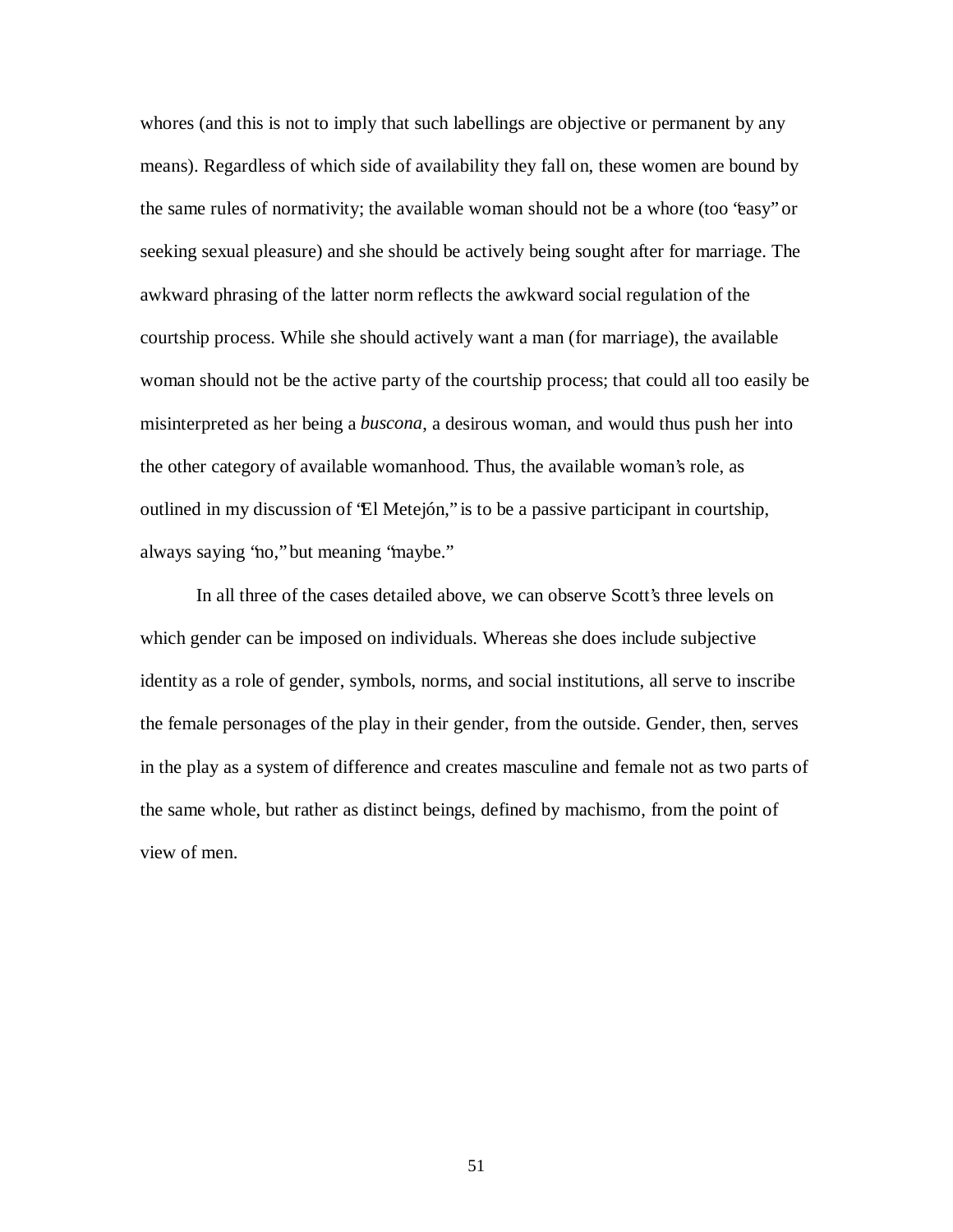## **Part II Disciplining the Body: Gender, Power, and Social Regeneration**

In Part I of this thesis, I focused specifically on showing gender as a construction of female as different from masculine, using the play …Y a otra cosa mariposa to demonstrate the first part of Joan Scott's understanding of gender, that it is "based on perceived differences between the sexes" (1067). In Part II, my goal is to explicate some of the ways in which gender operates as a discourse invested with power and as a discourse useful for the manipulation of relationships of power, making reference to Torres Molina's work Una noche cualquiera as evidential of the interplay between gender and politics. I continue the discussion of *machismo* as a particular gender construction that makes no reference to women as subjects, yet which is characterized by a constant *talking about women*.

# **2. 1. State Terrorism and Violence: A Brief But Necessary Discussion**

In this section, I propose to shed light on certain aspects of the woman-man relationship in an effort to provide a different understanding of the terrorist state in Argentina during the late 1970's and early 1980's. I would argue that most of the scholars who have studied this regime support a dominant discourse regarding the Argentine statesociety relationship, and to a lesser degree some aspects of the woman-man relationship shaped by this regime, that frames both relationships as pathological.<sup>33</sup> In the end, scholars naturalize these relations outside of the power relationships among individuals

<sup>&</sup>lt;sup>33</sup> One characteristic expression of this characterization as pathological can be found in Maxine Molyneux's "Twentieth-Century State Formations in Latin America." As Molyneux puts it: "The subsequent and unexpectedly ferocious repression that these dictatorships presided over in more than a dozen Latin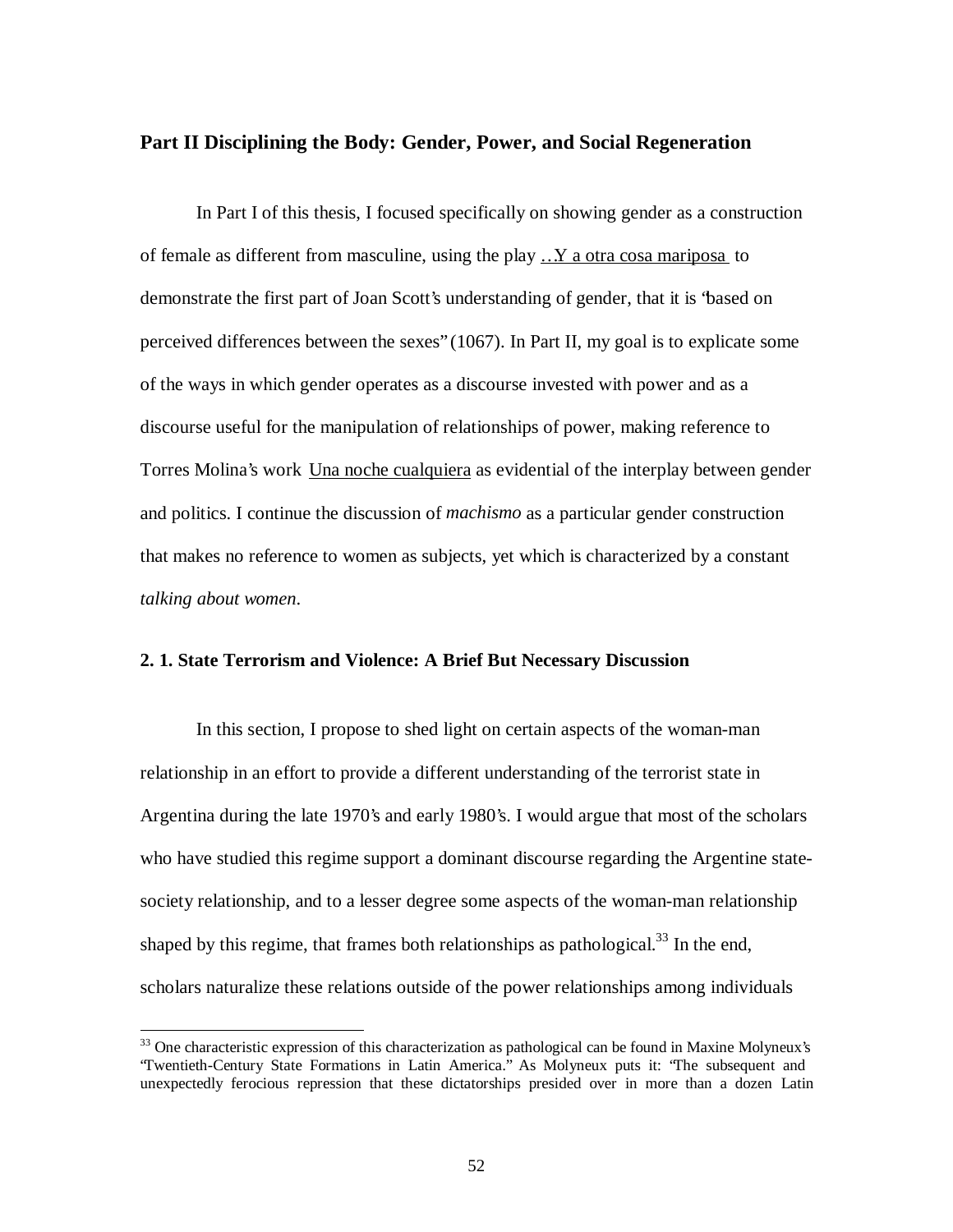and institutions, framing the use of power in terms of atrocities and spectacles of violence. Even a study that reveals the connections between Argentine nationalist ideologies and gender constructions, as does Diana Taylor's Disappearing Acts, can misconceptualize the state-organized torture and murder of its citizens. As I will show, it is simplistic to analyze, as Taylor does, the military process of reshaping the social body or *setting up the national being* as a struggle for constructing a new, oppositional masculinity through the feminization of the Argentine population. Representing the multidimensional *proceso militar* simply as a "masculinist construction" that opposed and sought to annihilate some vague, blown-out-of-proportion idea of femininity leads Taylor to focus on misogynist, nationalist ideologies as an overarching explanation for "violence" that was perpetrated mainly against the "feminine" (156). Although I agree with Taylor regarding the importance of analyzing national ideologies and myths as a gendered construction-legitimization of the organization of social life, her use of global concepts like "the feminine," "feminization of the population," and the "violence" perpetrated against them obfuscate the study of the multifarious character of the social and political body and the program of reconstruction effected by the *proceso militar*. Indeed, amorphous labels such as "feminine" serve, in the end, to produce an oversimplified understanding of the ways in which the military used gender discourses to make possible ever-widening interventions into and the ever-expanding disciplining of the social body.<sup>34</sup> Finally, the failure to call into question the nature of 'violence''

American countries was confirmation for many scholars of the underlying fragility of Latin American democracies" (61). Another example can be found in Taylor's work, a discussion of which follows here. <sup>34</sup> 'In a cruel inversion of the tree of life, the Air Force Academy in Buenos Aires drew up a Tree of Subversion with forty-seven branches representing various crimes. The crimes ranged from progressive Catholicism to Protestantism to Judaism, from alcoholism and prostitution to divorce and homosexuality, from human rights to women's rights and pacifism [but the list does not end here]. Any not covered by a specific branch fell into branch 16: *others*" (Taylor, 150).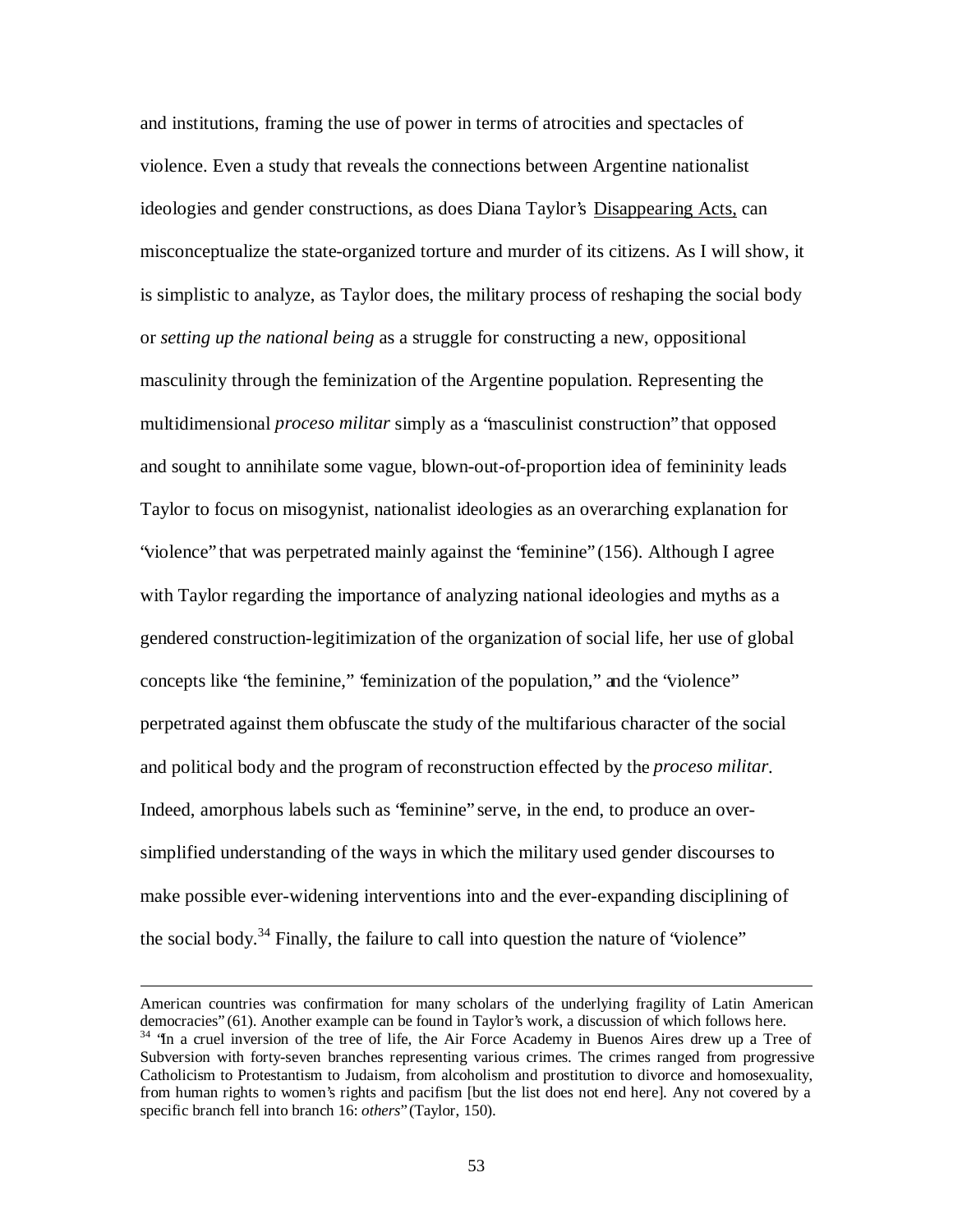(disregarding its ultimately constructed, contentional nature) and treating it as something proper, even exclusive to authoritarian, fascist ideologies leads researchers such as Taylor to place the study of the military control of the Argentine population in the domain of pathology and to frame this example of the exercise of power as aberrant, brutal, and criminal political behavior.

In my perspective, on the contrary, I consider the Argentine state "terrorism" within the framework of what Foucault calls state 'techniques of power'' or 'biopower." Biopower, for Foucault, is the process by which political power is constructed, administrating and promoting, through diverse techniques of regulation of bodies and control of populations, every dimension of people's lives (136-45). Indeed, to this construction-legitimization of the state's power as a positive influence on the life of the population, correspond initially shocking, never-before seen "holocausts on their own populations" (Foucault, 137). That is, only a system where state power is constructed as a responsibility to promote the health of the social body can the isolation and excision (extermination) of a certain portion of the population be justified.<sup>35</sup> It is within this framework that I understand the military process of re-arrangement of the dislocated parts of the Argentine social body.<sup>36</sup>

<sup>&</sup>lt;sup>35</sup> Asking himself about the apparent contradiction between a power that legitimizes its influence with the argument of promoting life, and at the same time exercises its prerogative to put people to death, Foucault replies, "One had the right to kill those who represented a kind of biological danger to others" (138).

 $36$  It is important to mention that, contrary to traditional works that emphasize mainly torture as the means and method of social body control, Taylor's study interprets torture as both an act of inscription or writing of the nationalist narrative on the population's body but also as act of writing a masculinist ideology on the military body (152).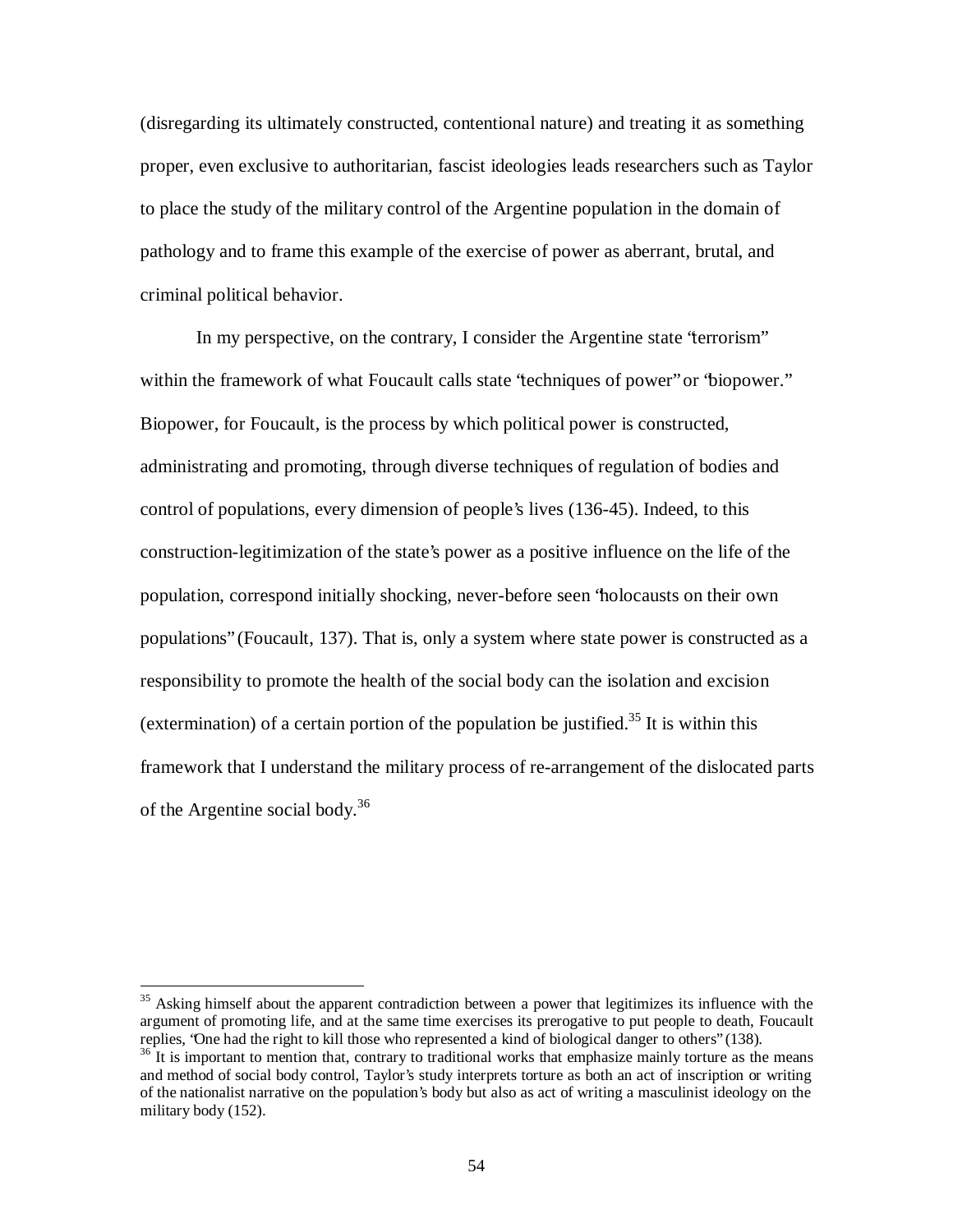It is more or less assumed in several studies that some forms of state-organized violence are proper to societies immersed in deep 'crises of beliefs."<sup>37</sup> Most democratic ideologies rely on pluralist national myths, implying (cursorily) that any political power (regulating the many aspects of citizens' lives) that is masked by democratic discourses would be less strong, effective and negative. I argue, on the contrary, that what differentiates the dominion/power over life (in a regulatory manner), as we usually denominate a "democratic system," from the taking of life by the state (in a murderous manner), as "terrorist systems" are usually understood, is what these discourses construct as *their limits*. In other words, in a democratic system, the law is the limit and justification (legitimation) of the power: we obey the law because "we created it" (by social contract) and it is our defense against the "abuse of power." Meanwhile, in the case of the "terrorist" state, the cleansing of the diseased (social) body is the limit (even when the state intervention seems without a clear-cut limit) and it legitimates the state's power.

My assertion that it is problematic to call the regime under the Argentine military dictatorship "terrorist" comes neither from an understanding that the regime was in fact *not* terrorist, nor from an idea that democratic society *is* terrorist, but rather from the notion that the use of the discursive marker "terrorist" serves more to obfuscate than to illustrate an understanding of the ways in which power operates. To describe the military dictatorship, "terrorist" fundamentally sets it apart from democratic society, enabling it to be regarded as different, marginal, and pathological. In addition to coloring our understanding of that system, such categorization encourages us to focus on the ways in which it differs from what is 'hormal," rather than to see its remarkable similarity to any

<sup>&</sup>lt;sup>37</sup> Graciela Scheines' study Las metáforas del fracaso, is representative of an important number of studies interpreting "Argentina's lack of founding myths... A real foundation... accompanied by epics, heroes,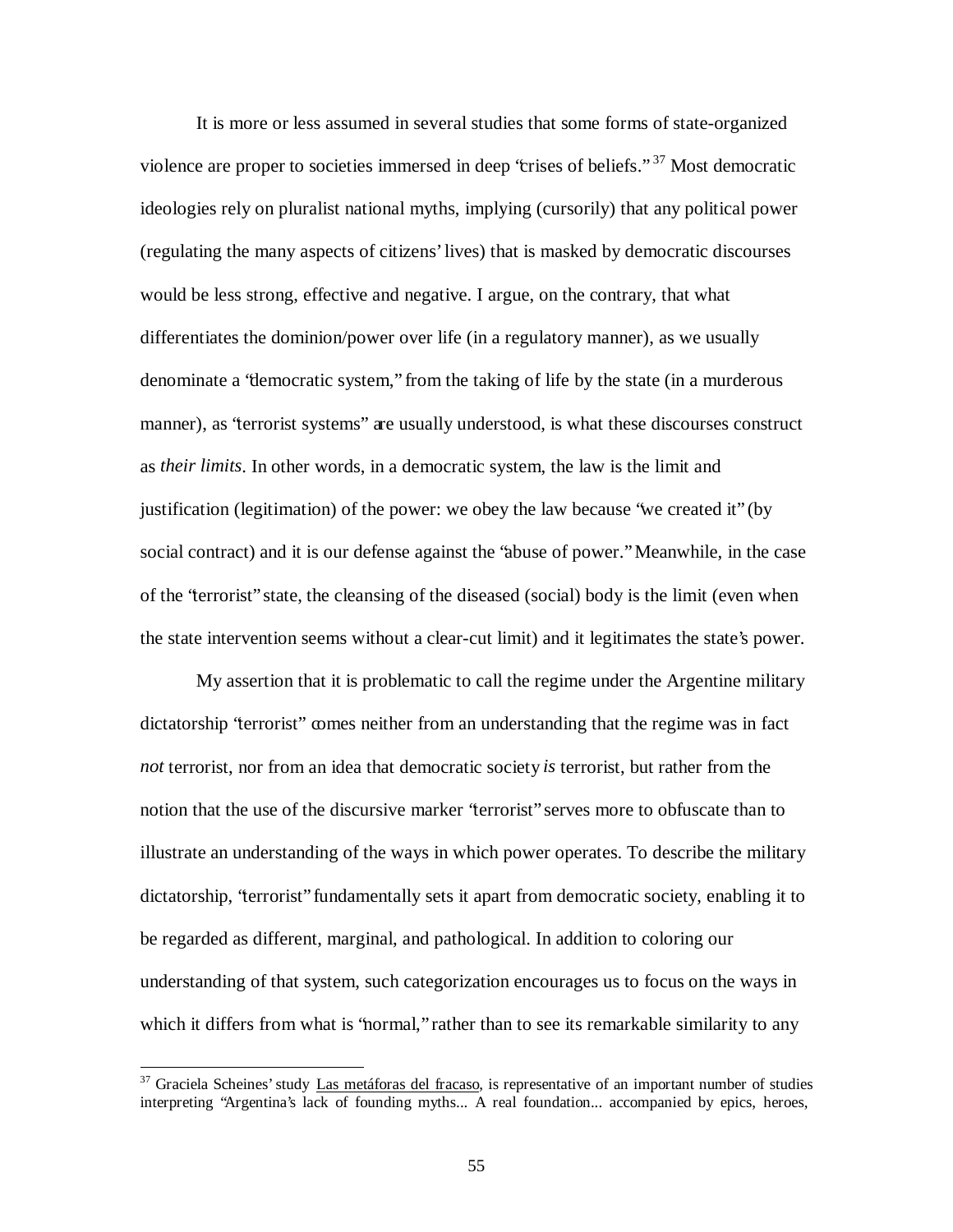other system of governance, in that they all involve mechanisms for the use of power. "Terrorist" implies an abuse of power, but "abuse," as is often forgotten, is simply a variation of the word "use." We are able to understand much more clearly how power operates within such a regime if we employ a Foulcauldian analysis of power, rather than an ideologically charged analysis of the "abuse of power."

This tangential and brief discussion about what exactly constitutes terrorism is an economic, authorial decision. I prefer not to spend additional pages debating to what degree the term is applicable to the Argentine regime, since the question is a moot point to belabor in any case. Whereas my avoidance of the term "terrorist" may be perceived as a normalization of the military dictatorship (which it is, as much as it is an "abnormalization" of the ostensibly natural, socially contractual democratic system of repression of the citizenry), the purpose of this omission is to return the dictatorship to the domain of systems of social control, where it can be analyzed with the same tools one might use on democracy, monarchy, or fascism. Another pair of terms that will be consciously omitted are "justification" and "legitimacy." These two, which work in tandem, are an integral part of the basis for the application of the term "terrorist," and as such, discussion of them is not a necessary part of my analysis of power. Nor do discussions of 'justified,'' "legitimate," and 'terrorist'' appear in much of the secondary literature that focuses on the Argentine military dictatorship. Although their use abounds in texts such as Taylor's, very seldom is their discursive implication discussed or called into question. They are simply used as adjectives no more problematic than "large" or "green." Such value-laden modifiers serve to set dictatorial and democratic regimes as binary opposites of one another, rather than variations on the same theme, thus limiting

revolutions and heroic gestures as the cause of violence persistence (cited in Taylor, 72).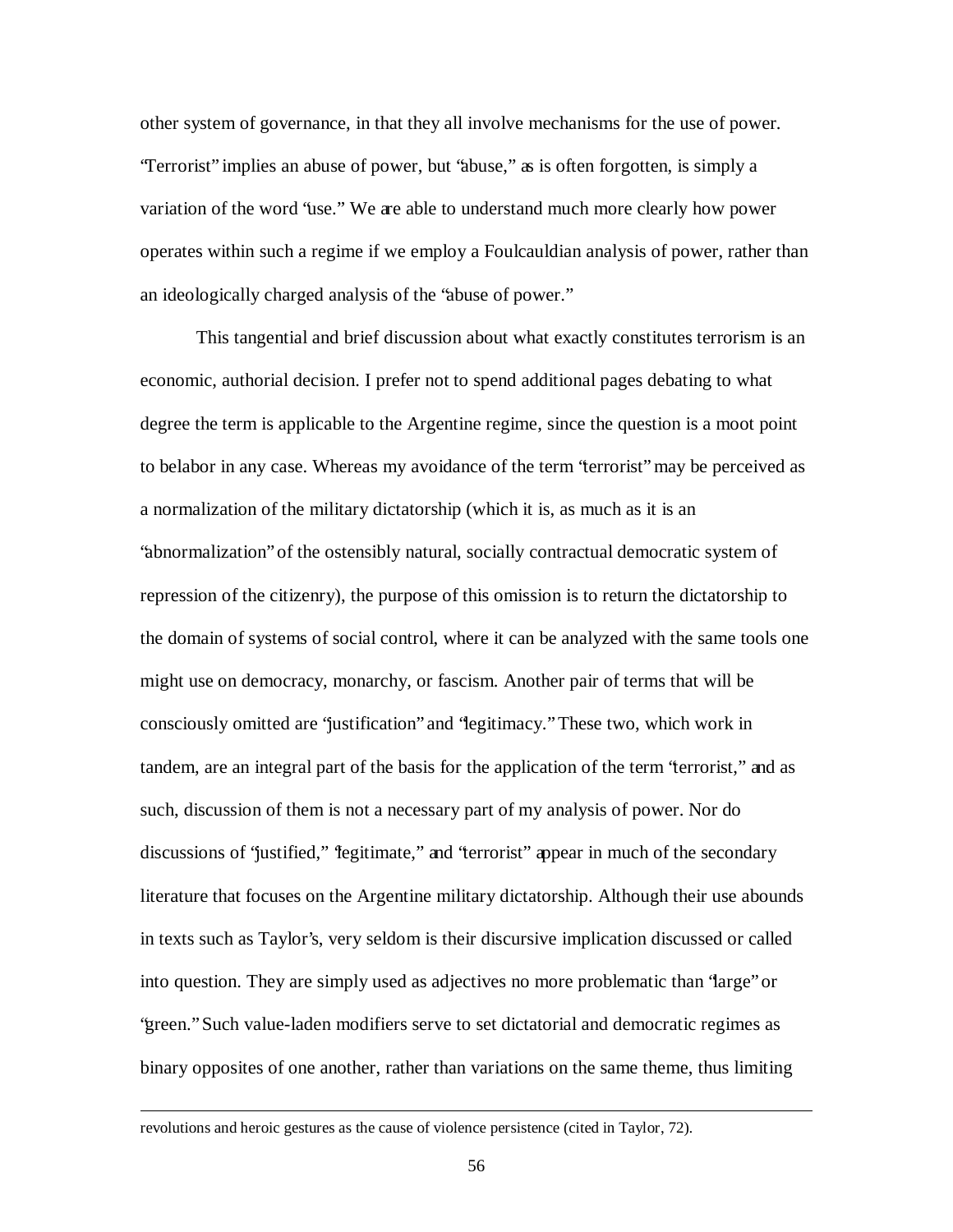our ability to understand the ways in which power operates in general as a means and a method of social control.

Torres Molina's recent play, Una noche cualquiera (1999) illuminates the analysis of the conceptualization of gender offered in the second part of Joan Scott's gender definition, "as a primary field by means of which power is articulated" concretely and in specific ways to distribute power between women and men and between states and citizens. The play also illustrates some unexplored connections between certain gender concepts that flow easily and still remain between the domestic microcosms of women and men's interactions and the political community.

First, following the theory of Carole Pateman, I develop a theoretical discussion about the subjugation of women through the implementation of a "sexual contract," and that contract's relation to the constitution of the political community. I argue that contract theories, the main pillars of Western liberal-democracies, legitimize sexual difference as a natural reason for excluding women from participating in the social contract, and as consequence, their subordination to men. Second and in accordance with Taylor, I show that the military regime developed a "self-referential gender system" to reorganize the social body (156). Finally, I argue that two characters of the play, Sandro and Musetti's invasion of the house and psychological torture of those present represents a reversal of social and political power in Argentina. That is, by taking control over the lives of the people in the house Sandro and Musetti are able to disempower (if for only one hour) a small but symbolic sample of the 'power-holding' class in Argentina. <sup>38</sup> Also, their

<sup>&</sup>lt;sup>38</sup> While it certainly constitutes a seizure of power, Sandro and Musetti's disempowerment of the four other characters differs from more traditional conceptions of seizing power. Specifically, while they do reappropriate many of the same discourses and tactics used by the power-holding class in order to accomplish their program, Sandro and Musetti's goal is not to grab and hold the power, but rather to effect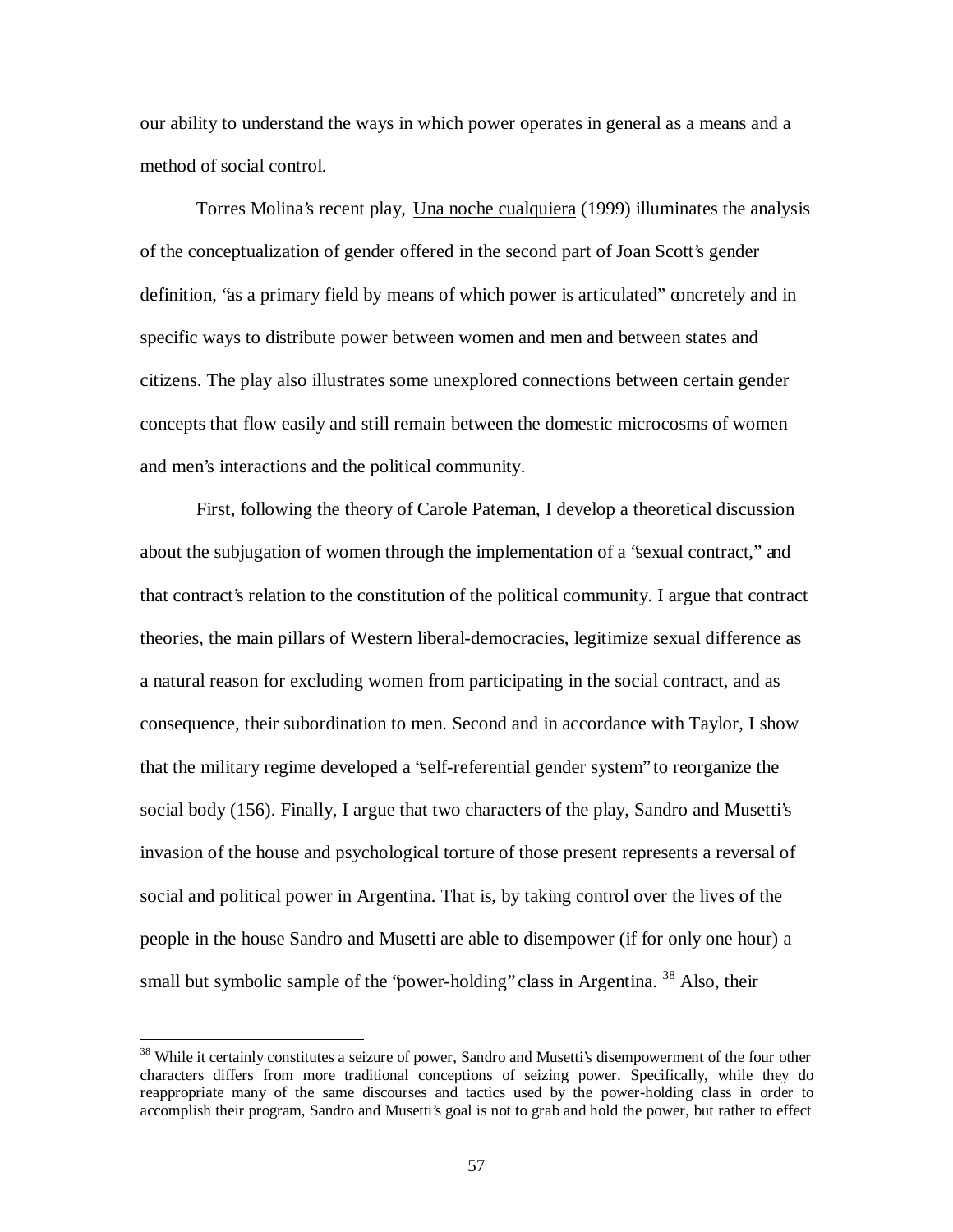actions, as occurs with most rites of reversal, produce a quasi-reinforcement of the military's gendered discourse as well as the power relationship legitimized by that discourse. Finally, I argue that the results of this "inversion" are mixed, but mostly constitute a partial reinforcement (through the characters' siezure of power by reappropriation of the military dictatorship's techniques of power) of the gender discourses of that regime.

#### **2. 2. Social Contract: Civil Freedom for Whom?**

 $\overline{a}$ 

For centuries, political philosophers have been concerned with understanding the constitution of the *polis* or political community. During the modern era, they have constructed a variety of conjectural histories that, as Carole Pateman points out, tell the story of "how a new civil society and a new form of political right [*sic*] is created through an original contract" (The Sexual Contract, 1). That is, philosophers have justified the legitimacy of political obedience with the argument that the authority of the state is nothing more than the result of an agreement entered into by free and equal men. In other words, there is no reason to resist an authority that was constructed by individuals who have "voluntarily" (born free and equal to each other) "subject[ed] themselves to the state and civil law" (7). The reason that men were willing to abandon such an ideal *natural state* of freedom and equality, according to contract theorists, was because of the uncertainty of its social conditions. In terms of property and life, it becomes reasonable

a temporary shift of the power balance (in their favor). To this end, and as I demonstrate in my discussion, their project consists more of a disempowerment of the others than an empowerment of themselves.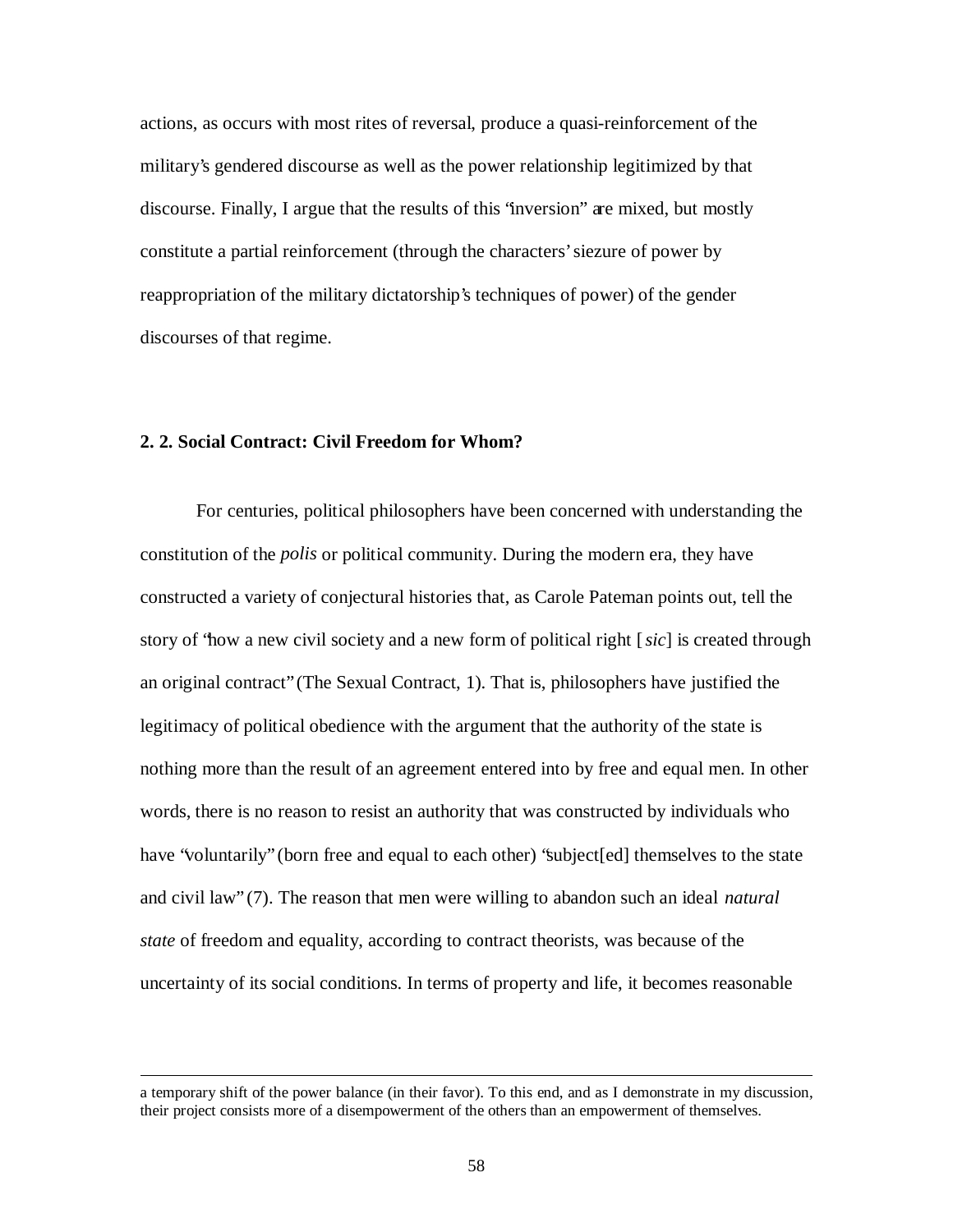for individuals to exchange the "insecurities of natural freedom for equal, civil freedom which is protected by the state" (2).

Since most contract theorists agree that women have no natural freedom, the latter cannot participate in the original contract "through which men transform their natural freedom into the security of civil freedom" (Pateman, 6).<sup>39</sup> Among the reasons that philosophers offer to explain what prevents women from being born free and able to contract in the same way as men, the most common has been to understand the supposed sexual difference between men and woman as the "natural" criteria of political difference. The knowledge that supposedly women are not born free – they are in fact born as inferior and subordinate to men – provides for the rationale that only men can be born as equal, free individuals, hence only men can enter into the contract. Women can only be born as subjects, with their bodies constituting little more than property that can be exchanged or to which public access should be guaranteed as free and equal to men entering into the social contract.

What makes the individual is one's property. In other words, the existence of a system of relations between woman and man, marriage and family (which already existed in the state of nature) creates man as a property holder, and thus an individual. Men's dominant status in the state of nature made them capable (in both a logical and conceptual way) of entering into the social contract. Logically, if a man can hold property (a woman), then he is an individual and can enter into the social contract. Conceptually, the idea of being born into a certain social standing (men are inherently socially superior to women) allowed contract theorists to understand that individuals can be born with a

<sup>&</sup>lt;sup>39</sup> Contract theorists is a wide-ranging term that includes the political thought of contrasting philosophers such as Thomas Hobbes, John Locke, Jean-Jacques Rousseau, and more recently, John Rawls.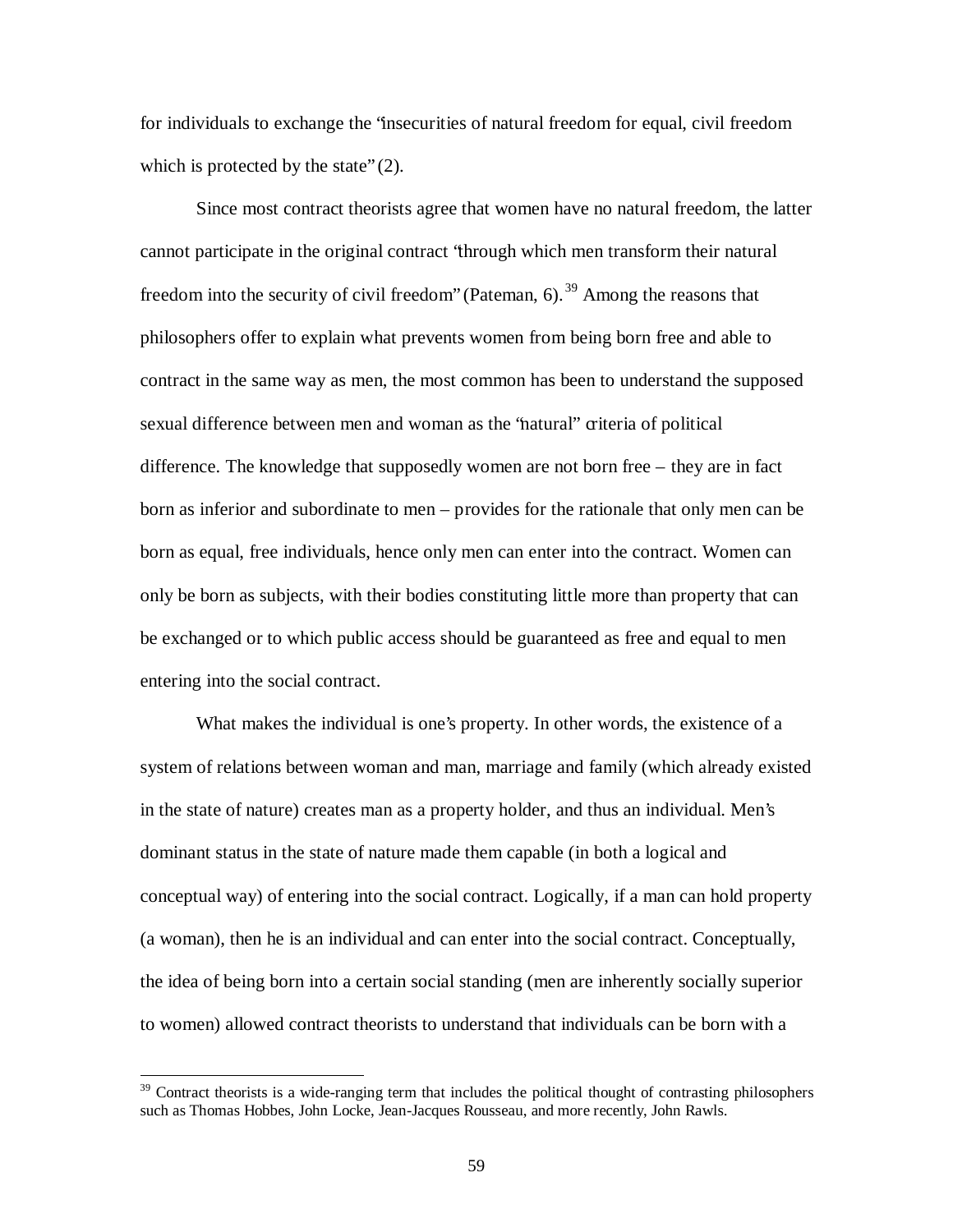certain social standing with respect to entry into contracts (men are supposedly born free and equal to one other). Thus, contract theorists downplay or overlook the fact that the story of the constitution of the political community is based on a social contract as well as a sexual one (2). Put differently, the new political order is inextricable from "the law of male sex-right," or the sexual *contract* by which women were set (specifically their bodies) as a form of property and men as owners (Adrienne Rich, in Pateman, 2).

As Pateman notices, however, this idea of a *sexual contract* is problematic. If women cannot be born as individuals, free or equal, then they cannot enter into a contract. Finally, the sexual "contract" resembles something more like a sexual *order* or *natural dominance*. Furthermore, referring to Jean-Jacques Rousseau's understanding of contractual legitimacy, Pateman points out that no contract can be legitimate if it stipulates that one individual loses her or his freedom. If the sexual "contract" makes women subordinate to men, it cannot be considered legitimate.

Pateman examines the concept once again, however, and demonstrates that the conditions of entry into the contract are irrelevant once the contract is in force. Using the example of slave versus free labor, she outlines that, although the *free* worker enters the contract of his own individual will and the slave worker is forcibly subordinated, the end result is that both workers are parties in a contract that exchanges their property in person, their labor power, for protection (subsistence). Nonetheless, the terms of entry into the contract are less important than the social relationship established by the contract. Rather than contend with the question of whether or not the process of entry into the contract is legitimate or whether the reality of male superiority and female inferiority is natural or artificial, Pateman simply grants that the contract already exists as a contract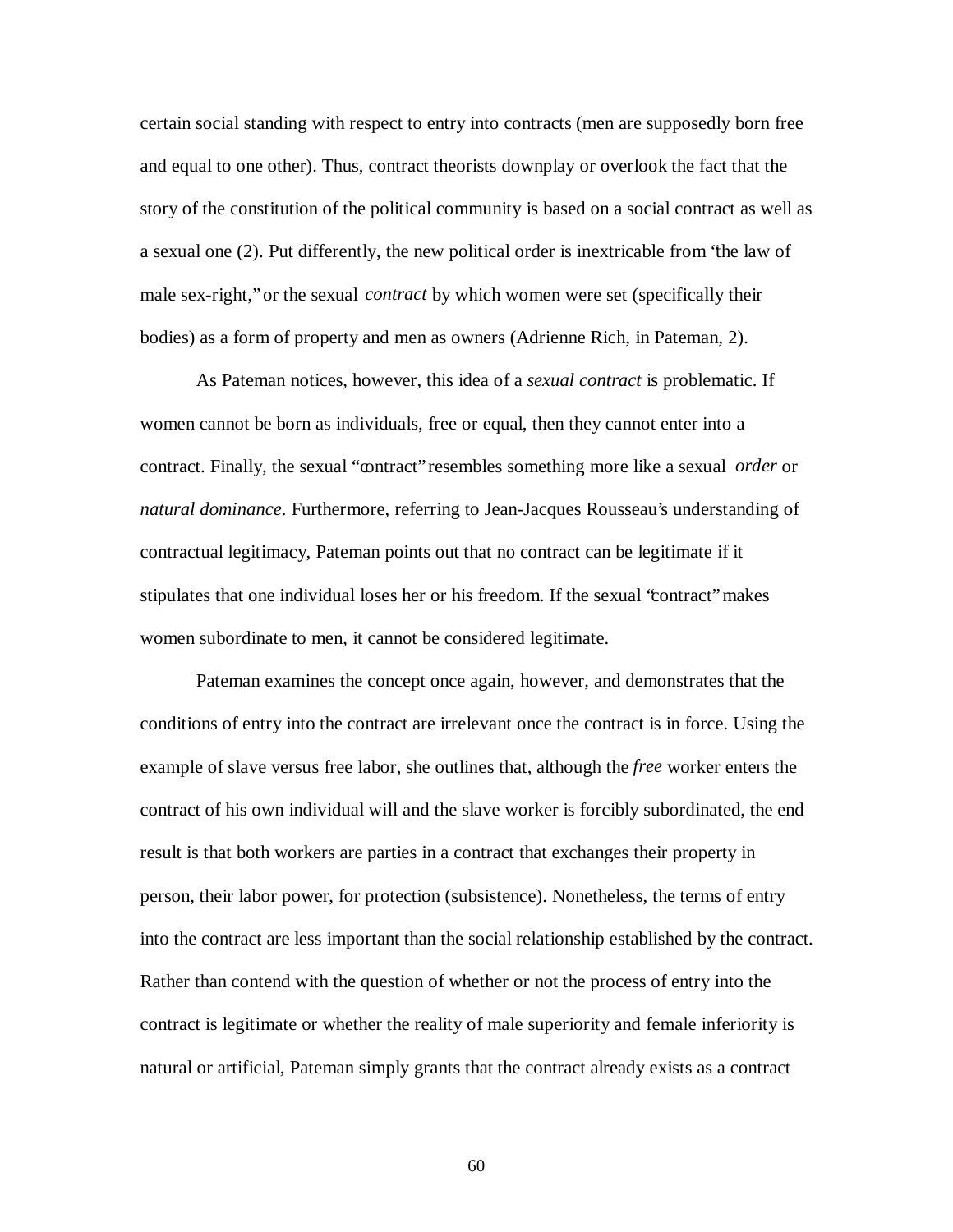and that its terms reify the social order that makes women inferior to men. She closes her chapter on "Contract, the Individual and Slavery" by returning to Rousseau's understanding that no contractual agreement can be legitimate if it denies the individual's freedom, thus calling into question the validity of the sexual contract.

Contract theory, including Pateman's sexual contract theory, takes on interesting clarity when applied to the sexual relationships presented in Susana Torres Molina's Una noche cualquiera. The play portrays several contractual situations that elucidate the ways in which gender concepts pervade, organize, distribute and legitimize power in the domestic "private" order, as well as in the public sphere. Before beginning, however, I begin with a brief summary of the play.

# **2. 3. Una noche cualquiera: Coming to Terms with the Military's Gender Script Legacy**

Susana Torres Molina's 1999 play, Una noche cualquiera or "Any old night," is the story of four people: Luli, an upper-class woman, lover of Pepe, an important politician; Marcelo, a talentless actor and Pepe's best friend; and Marisa, a fashion model and Luli's best friend. One night, Pepe and Luli plan to get together in Luli's house in order to "do a favor" for their friends; they plan to have Marisa meet Marcelo in person. However, this initial plan proves to be a facade when Luli reveals that she is the one who, in fact, was interested in personally meeting Marcelo, and that she had plotted with Marisa to use the latter as "bait" to convince Marcelo to go to Luli's house.

In turn, Pepe comes to regret his half of the favor for Marcelo, having "lent" Luli's house to make possible the encounter with Marisa. Soon after the initial meeting,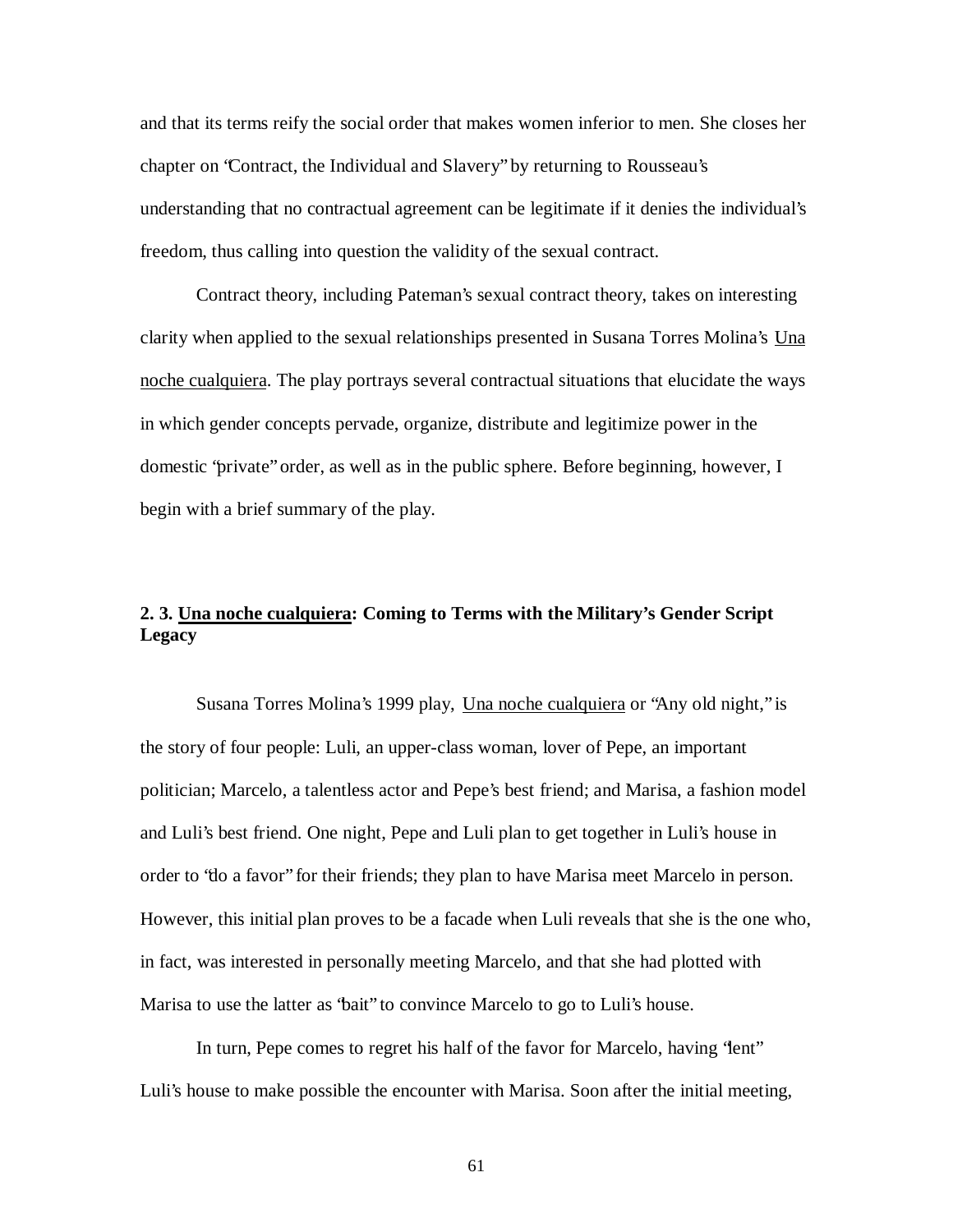Pepe learns that in fact it was Luli who was interested in Marcelo, his best friend. He then leaves the house, threatening to punish her for her unfaithful plot with Marisa. After a brief sexual encounter, Luli, Marcelo and Marisa are interrupted and interrogated by two apparent policemen, Musseti and Sandro, who as it turns out, were paid by Pepe to intimidate (mainly) Luli and her friends. These "policemen" force Luli, Marcelo and Marisa to provide an explanation for a supposed "denuncia" (this term implies that someone has accused someone in Luli's house of some illegal act, thus justifying the policemen's arrival). The use of the term "denuncia" is ambiguous enough to let the supposed policemen enter the house and for them to require a cooperative attitude from the people in the house. The fear to being involved in something illicit makes each of the individuals try to escape indictment by convincing the supposed policemen that they do not know each other well. Also, all three use different resources (prestige, money, influences, and seduction) to convince the policemen that they are upstanding citizens and that they should be excluded from any investigation.

As time passes, and as more information comes out in the conversation, Musseti and Sandro continually step up the tactics and aggressiveness of their intimidation, with no apparent purpose. Their motivations become even more enigmatic after Pepe arrives and orders the men to stop and leave, and they refuse, continuing their rampage of intimidation and psychological torture throughout the night. At the end of the play, "denuncia" takes on a second, particularly potent implication, referring to the making public or manifest, possibly to society at large, something that is wrong and needs to be exposed, by whatever means, about Argentine society. That is, that people such as Pepe and Marcelo, during the military dictatorship (the late 1970's and early 1980's) advanced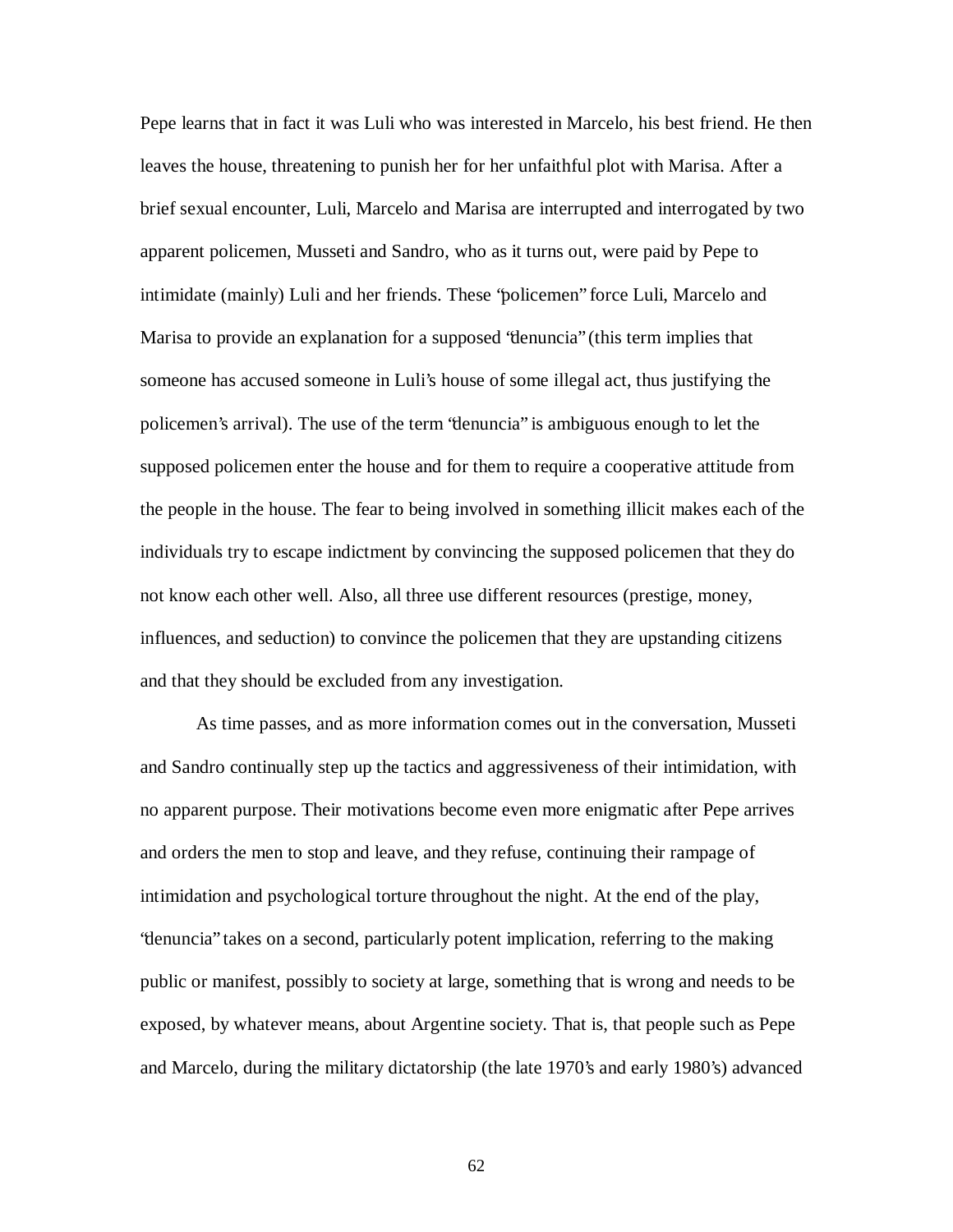themselves at other people's expense, in particular by informing against and causing the death of innocent people like Musseti's and Sandro's brother, Martin, and his wife Laura. Most important, despite promises of democratic transition, people such as Pepe and Marcelo have amassed enough power to stop any attempt to reveal the injustices they committed. Musseti and Sandro emerge at the end of the play, as the witnesses of a broader political system of terror, a system that takes away the lives of many citizens, and in which Pepe and Marcelo are only a small part of an immense mechanism. Instead of waiting for a justice that never seems to occur, Musseti and Sandro find their own way to sort out the Argentine dilemma by solving the problem of military violence with more violence. After extracting a confession from each one through verbal torture and personal humiliation, and making them beg forgiveness, Musseti and Sandro abruptly leave the house. Although not quite similar to the military style of extracting confession, Musseti and Sandro have performed an but personal way to avenge the death of their brother and sister-in-law.

## **2. 4. Sexual Contract: On How Woman Lost Her Body**

In Una noche cualquiera, Pepe is introduced as an entrepreneur who has become an important politician, while Luli is an upper-class woman and the widow of another important entrepreneur who, during the military dictatorship, was kidnapped and *desaparecido*. <sup>40</sup> Later in the play, following Musetti and Sandro's use of psychological torture, we learn that Pepe, in agreement with Luli and in exchange for her agreement to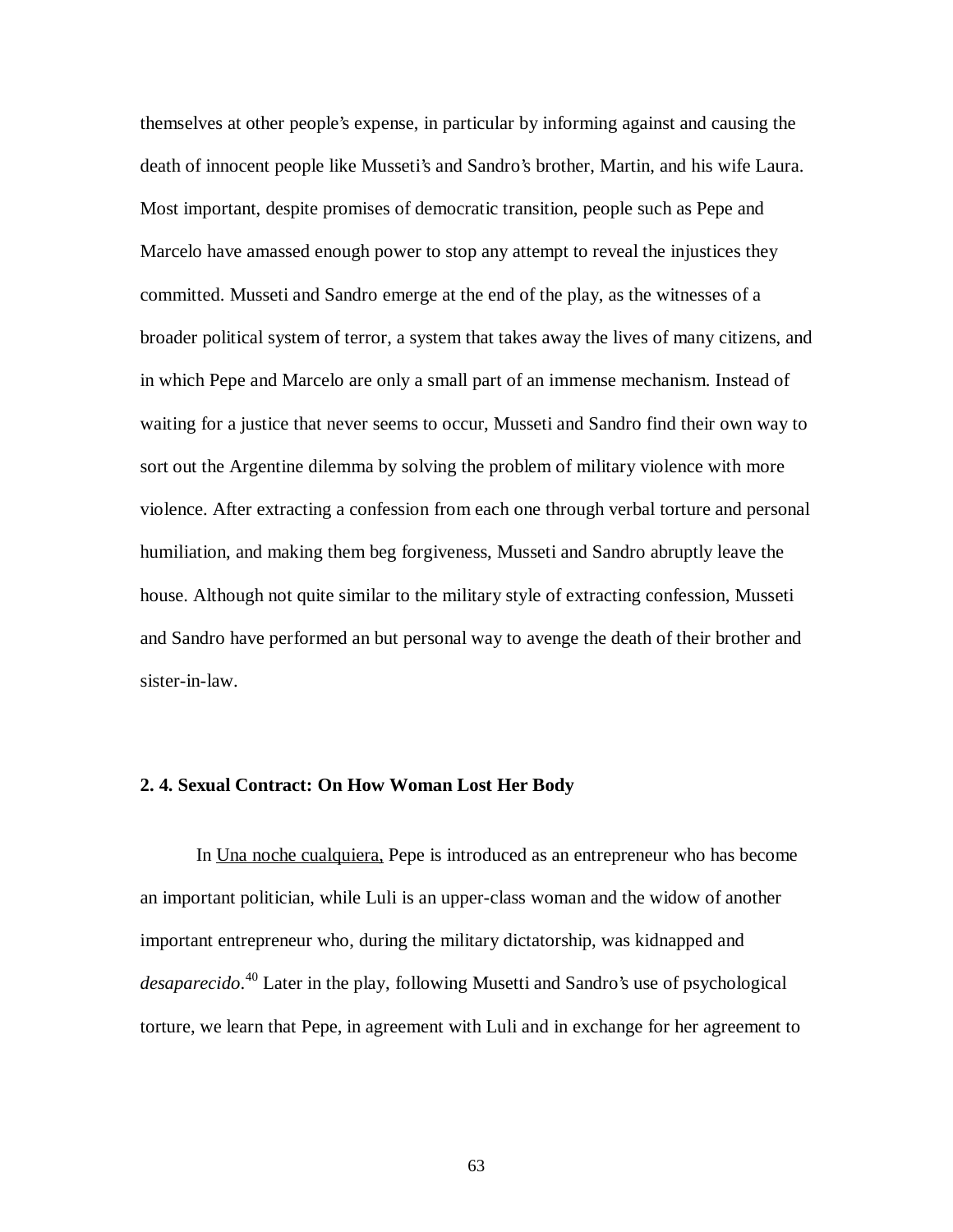be with him, made her husband disappear. In other words, they established a sexual contract by which Luli exchanged her *property in person* for a specific service from Pepe. However, Luli's current desire to be unfaithful to Pepe makes it clear that each of the two have understood their contract differently. Pepe understood that through their "contract" he established a permanent relationship with Luli (the law of the male sexright), which includes Luli's subordination and his exclusive access to her body. Luli, however, understood that Pepe not only had to get rid of her husband, but also she claims from him the right (thereby challenging the original contract) to some amount of sexual gratification.

In contrast to most common contracts, the sexual contract (and the marriage contract alike) constitutes a very broad set of rules that the parties cannot read and understand because there is no *document*. The sexual contract is far more implicit than explicit. Nonetheless, it demands from the parties specific performances (Pateman, 164). From Pepe's perspective, the use of force to punish Luli's unfaithfulness is legitimate because one of the aspects that the sexual contract clearly (in his mind) guarantees him is sexual exclusivity over her body. It does not matter if he hits her or hires other men to threaten her; what is important is that he is exercising his right to discipline Luli. In other words, Pepe's sexual dysfunction is not considered by him a relevant or justifiable reason for Luli's invalidation of their unequal contract. However, Sandro and Musetti's invasion of two couples' daily lives precipitates a specific "invalidation" of Luli-Pepe's contract. After they destroy Luli's house and threaten to set fire to the apartment, she confesses her will to admit access to her body according to her desires, thereby negating Pepe's claim

<sup>&</sup>lt;sup>40</sup> The fact that Pepe's character was inspired by the feared and hated figure of Emilio Eduardo Massera (as we learned in an interview with the author), the Chief of the Argentine Navy during 1976-1978, is a key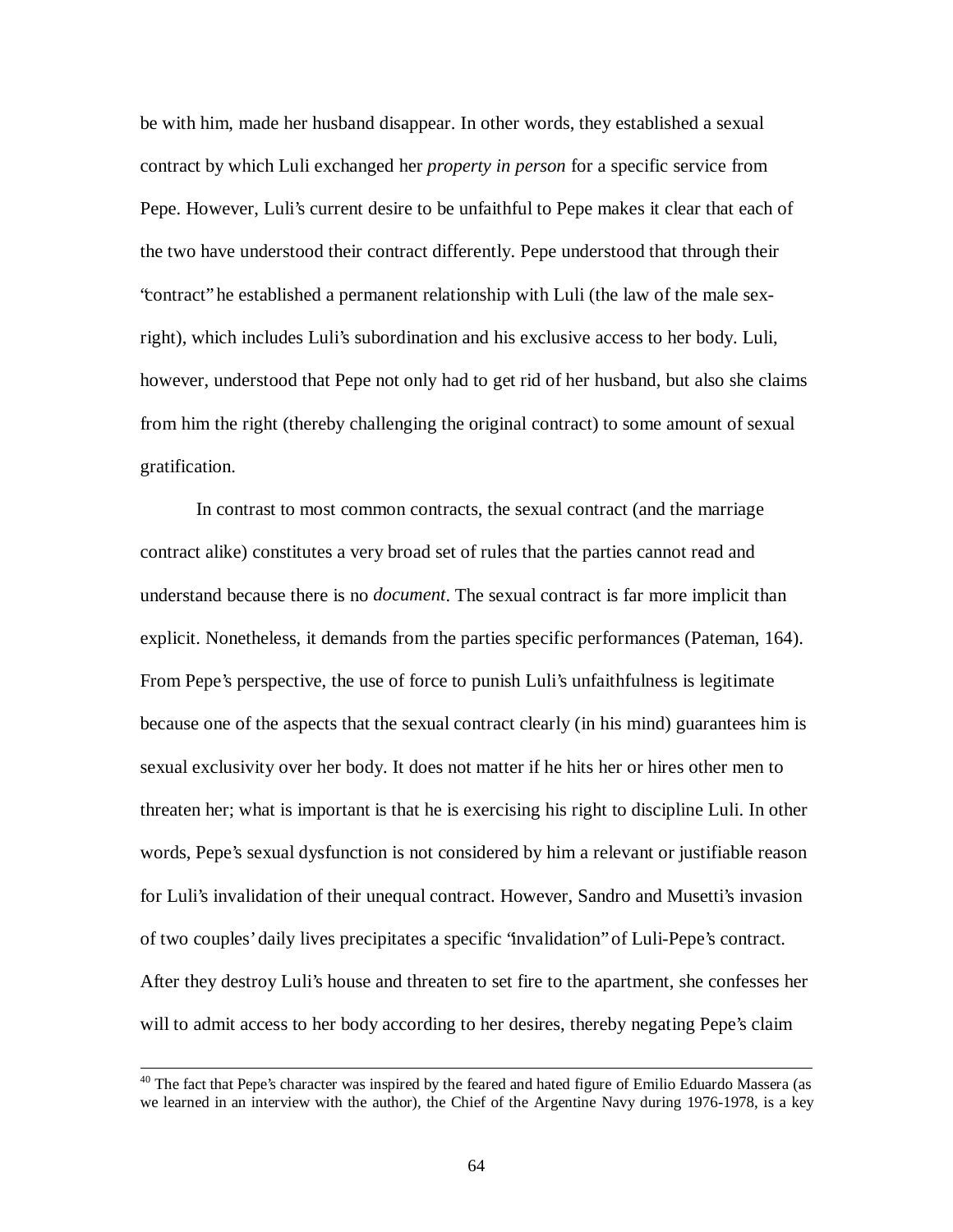of exclusivity. In other words, by breaking the silence about her first husband and exposing Pepe's impotence she denounces the contract, exposing the unequal basis on which it was constructed.

Luli's resistance to this inegalitarian contract, which denies her the right to claim reciprocal ownership over his body, becomes evident when, pushed to tell the truth about her first husband, she articulates her understanding of the contract as based not on her voluntary subordination to him, but on her right to claim from him equal return in sexual pleasure:

Pepe. (*A Luli*). Pensá muy bien lo que vas a decir.

Luli. (*A Pepe*). Esto es mío [apartment], ¿entendés?... y no voy a dejar que lo quemen por vos. ¿A ver?... ¿quién empezó esto?, ¿eh?... ¡Hacete cargo de tus cochinadas!. ¡Y no me jodas más!

...Luli. El... (*Por Pepe*) mató... mandó matar... a mi marido.

...Pepe. Está [Luli] con rabia porque yo los traje y le destruyeron la casa, y ahora me quiere destruir a mí... ¡Yo nunca mandé matar a nadie!

Luli. ¡Ahora me querés hacer pasar por mentirosa!

 $\overline{a}$ 

Pepe. ¡Si sos mentirosa! Ustedes vieron (*A los otros*) cómo me hizo creer que Marcelo era para ella (*Por Marisa*) y en realidad... ¡No me hagas acordar! Luli. ¿Y qué querés que haga?... Si con el stress y la ansiedad por los negocios, con vos no pasa nada.

Pepe. (*Con ira, a Luli*) ¿Por qué no decís la verdad? ¡Decí la verdad! ¿Por qué no decís que para andar con vos, pusiste como condición eliminarlo a tu marido?... y

element that illustrates the interpenetration between public and "private" sphere that we mentioned before.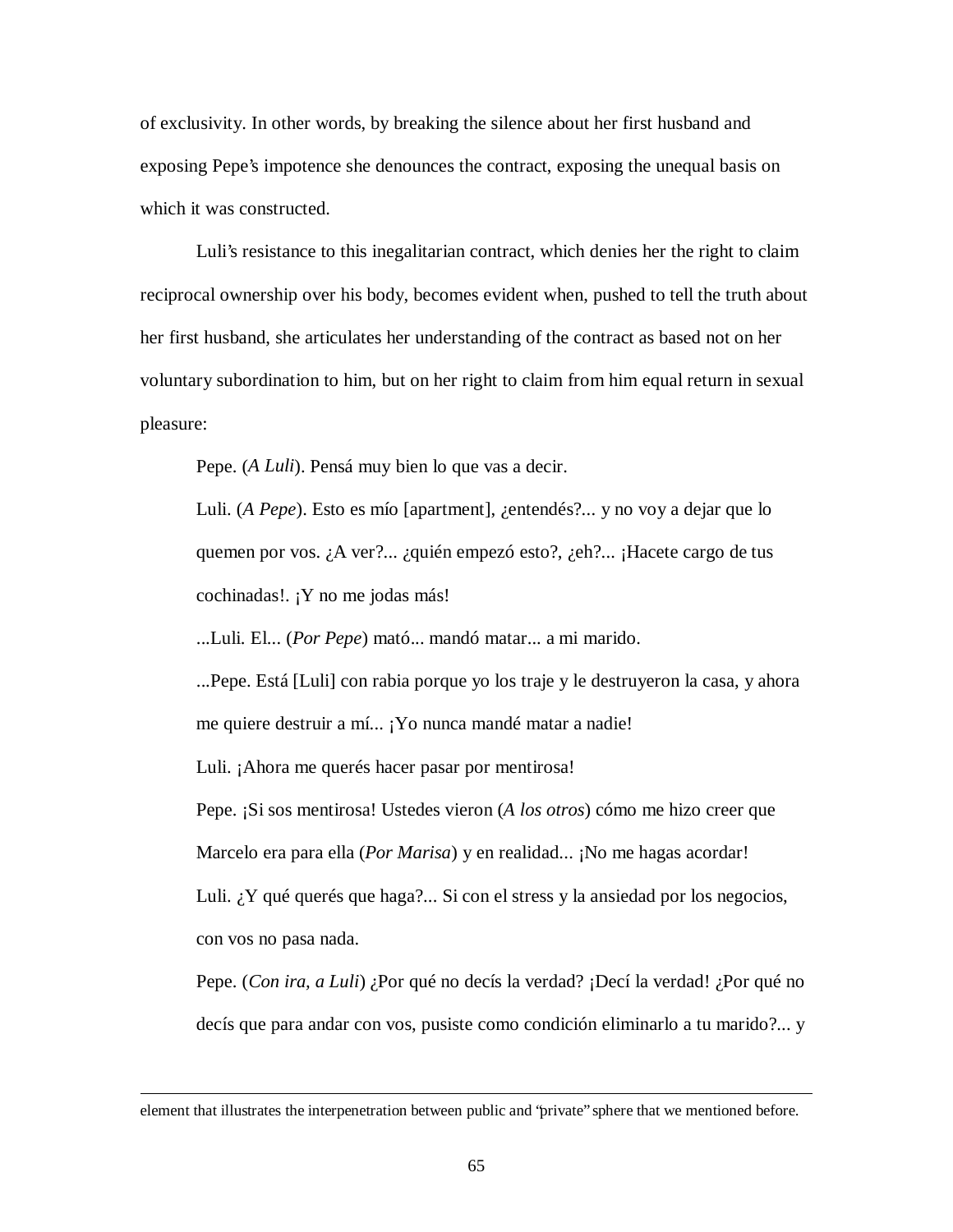que yo no acepté... y que igual desapareció. ¡Vos sos la asesina! (Torres Molina,  $62 - 67)^{41}$ 

The sexual component in this extended argument between Luli and Pepe seems to represent without doubt the main motive for Luli's rebellion. The fact that Pepe cannot punish her by imposing his body on her, indicates that, as Cixous states, "they cannot end the struggle up in bed" – if the bed is understood as the place where woman should be subdued (47). In other words, the discussion held in front of Sandro and Musetti demonstrates Pepe's loss of dominance over Luli, which Sandro mockingly describes, as an "... escena... típica de una pareja que ya no se calienta más" (typical scene of a couple who no longer turn each other on)  $(67)$ .

If the "empire of woman" resides in *rationing* her partner's access to her body, as Rousseau recommended to his daughter-in-law Sophie, then it is not difficult to understand how easily that empire can fall, for it is not the woman who in fact makes the decision to have sex or not: "... If she rationed ... her access to her body... [she would] make herself precious. She must be modest, not capricious, so that [her husband] could 'honor his wife's chastity without having to complain of her coldness'"(Pateman, 123). Moreover, it proves to be a useless tactic from the point of view of the woman because, as in Luli's case, only Pepe is able to decide whether or not to have sex with her. Under the guise of exercising his sex-right over her, which establishes Luli's sexual pleasure as

 $41$  Pepe. Think twice before you speak. Luli. (To Pepe) This is mine [apartment], Got it?... I am not going to let them [Musetti and Sandro] set it on fire for you. All right... Who started this, Huh? Take responsibility for your actions! And do not fuck with me any longer! Luli. He (Pepe) killed... sent people to kill my husband. Pepe. She (Luli) is upset because I brought you here and you [Musetti and Sandro] destroy her house, and now she want to destroy me... I never ordered any killings! Luli. Now, you are trying to make me look like a liar. Pepe. Yes you are a liar! You guys see how she wanted me believe that Marcelo was for her (Marisa) but in fact... Do not make me think about it! Luli. What do you want from me?... With all the stress and anxiety of your business, nothing happens in bed. Pepe. (With ire, to Luli) Why don't you tell the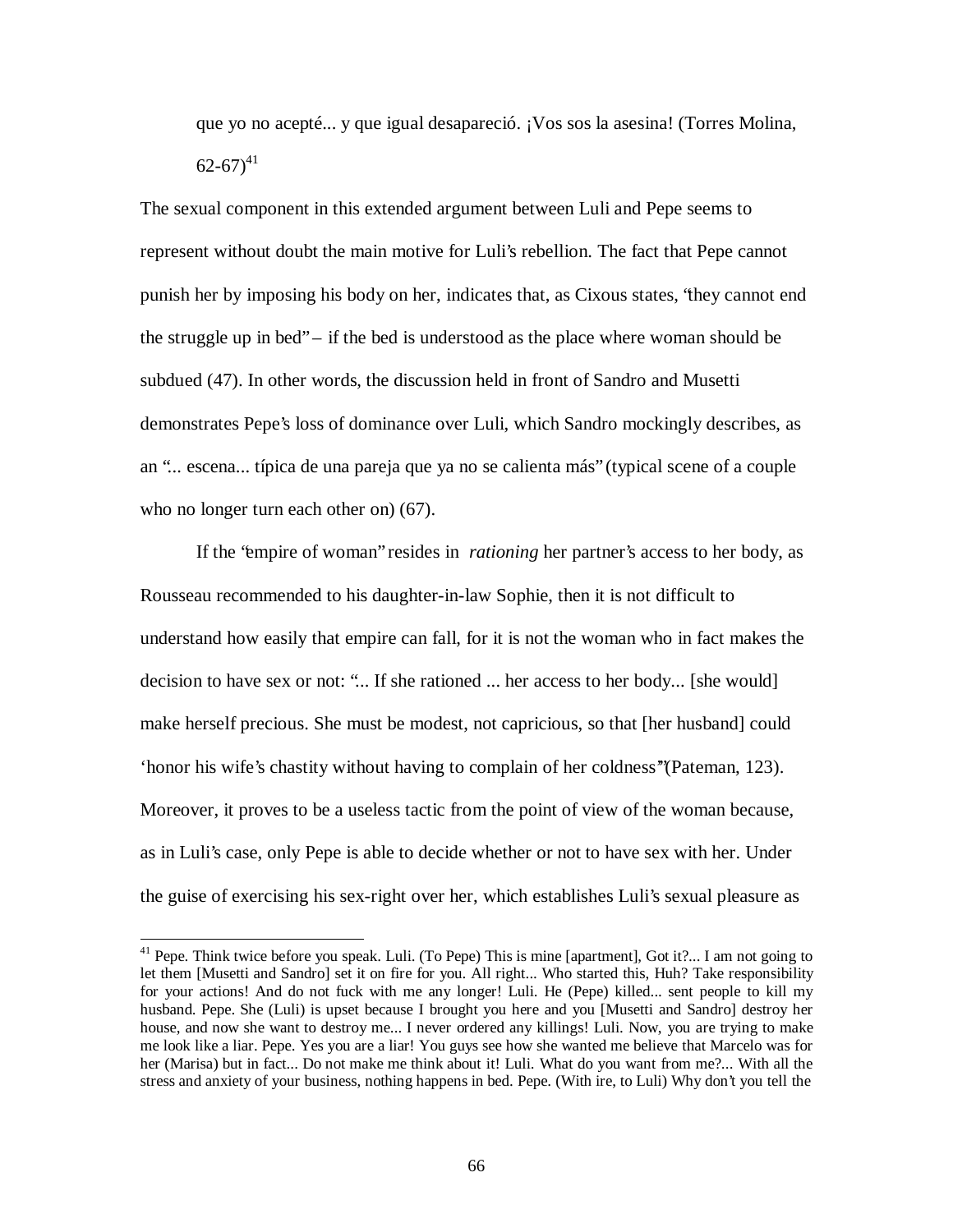entirely dependent on Pepe's will (and as inherent in Pepe's act), the latter is able to hide his impotence or lack of sexual desire for Luli without any questioning of his performance as partner.<sup>42</sup> Therefore, instead of framing women and men's relationships within the unproductive opposition of active/passive and so on, I argue that because women lack ownership of their bodies and because the sexual contract is about property in the person, the sexual contract legitimizes the subordination of women through their fundamental inability to fully contract.

truth? Tell the truth! Why you don't say that to be with you, you made the condition that I kill your husband ... and I did not accept... and that he disappeared all the same. You are the murderer!

 $42$  It is interesting that the author, during the interview, described violence as something intimately related to impotence and fear: "When you are not able to do something or change it, then you destroy it, and the fear of impotence triggers violent actions," such as Pepe against Luli. However, contrary to my interpretation, she does not see Pepe's initial plans to threaten Luli as properly violence: "...Pepe thought it would be just a joke, that nothing would happen." Later, when I suggested that Pepe did, on a small scale, what the military regime did with the Argentine society ("generarle miedo" or "make them fear"), she remarked that it was in fact Luli who began by betraying him: "she made Pepe react that way, and because he reacted that way, he opened the door to Musetti and Sandro, who were waiting for the right moment..." In other words, while the author emphasizes Luli's unfaithfulness and downplays Pepe's menace, I underscore Pepe's violence and the inequality of the sexual contract.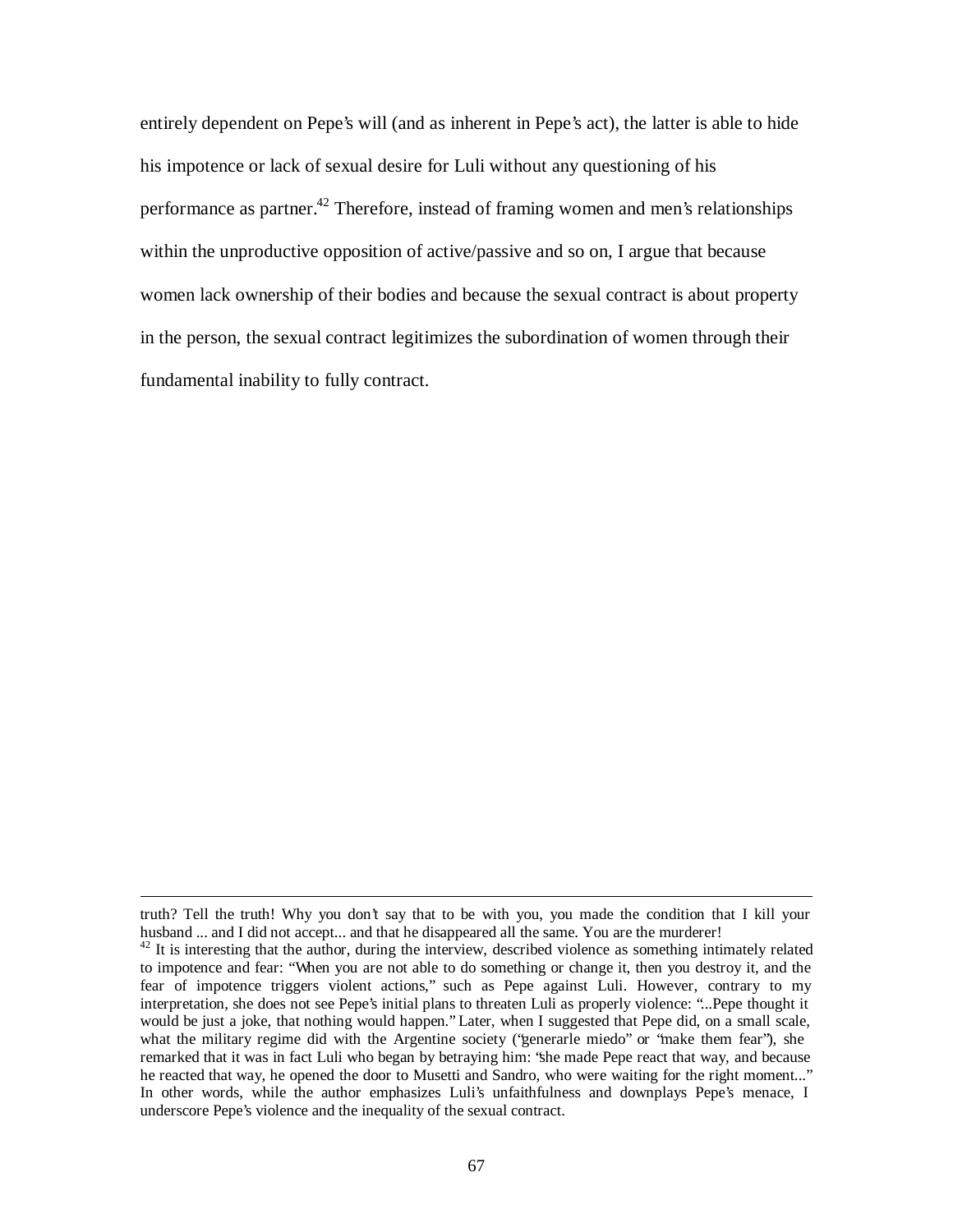### **2. 5. Recreating the Political Community: Gendered Military Discourses**

Over the span of seven years, the Armed Forces' government or *Junta* (composed of all three military branches) developed and reinforced a discourse of *Argentine-ness* that on one hand, served to diagnose the disease that was infecting the social body and, on the other hand, to necessitate the Junta's mission of national regeneration, known as *el proceso de reorganización nacional*. However, as I mentioned before, the disease detected by the military so subtly manifested itself in the social body that the Junta was able to claim that there was no space that remained untouched by the cancer-like subversion. With a remarkable (but ultimately not surprising) Foucauldian understanding of the situation, Admiral Emilio E. Massera (Army Chief) defined the Junta's responsibility to protect life:

It is true, but not the whole truth, that this is a war between dialectical materialism and humanist idealism... it is true, but not the whole truth, that this is a war between liberty and tyranny. The truth, the absolute truth, is that here and throughout the world, at this moment, there is a war between those who side with Death [communists] and those of us who side with Life (Massera cited in Taylor, 16-17).

Through the idea of a social program necessitated by international interests, the military discourse effectively hid some specific political issues such as the increasing divisions between left-wing and right-wing *peronistas* (a populist party that divided political opinions for more than 30 years), and U.S. intervention in Argentine politics. This obfuscation by propagandist discourse operated primarily through over-simplifications,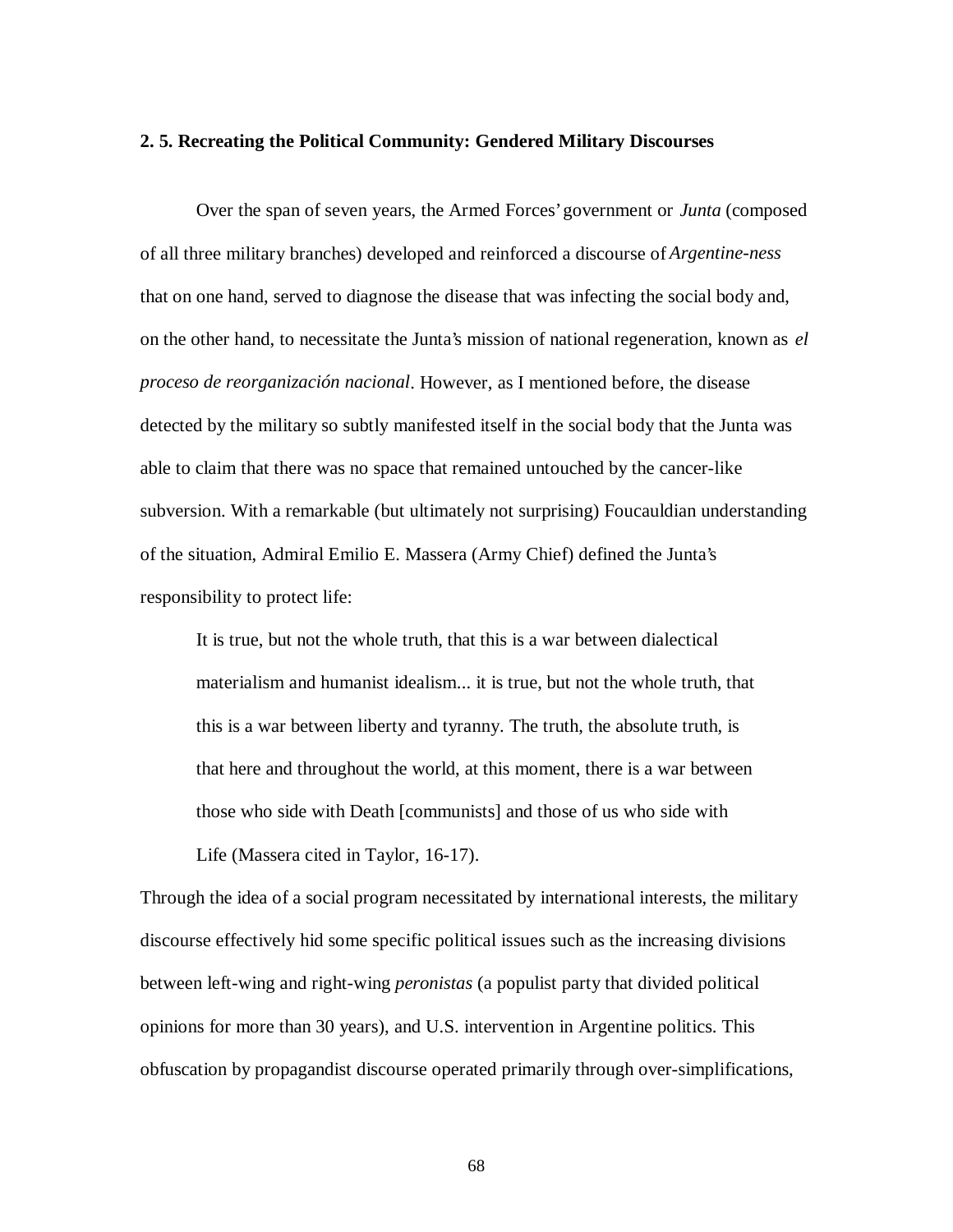such as constructing domestic and international politics (and then blurring the two) around oppositional categories: *peronistas* against *anti-peronistas*; communism against freedom. The divisions between left and right-wing Peronists were erased by the regime by treating Peronism as a unitary (subversive, communist) evil, much the same as the exercise of U.S. influence in Argentina (articulated by a term coined by the United States, the *Doctrina de Seguridad Nacional*) was erased by placing Argentina within the global context of the war against communism, thus investing the Junta with specific social responsibilities.

## **2. 5. 1. New Wine in Old Bottles: Masculine Re-Constructions**

While set in the nineties, what happens in <u>Una noche cualquiera</u> is very related to the events described above. My task here is to show how some parts of this "process of social regeneration" consisted in fact of a gendered process of writing on the social body a new redistribution of power through constructions of sexual differences.

According to Taylor, the military government developed what she calls a "selfreferential, monologic gender system" by which they constructed themselves around a masculine definition, and with which they reshaped the whole population (156). On one hand, by using specific methods in military training, the military reconfigured the military body itself around this masculine definition (to produce the right soldier for this special and unique mission) and, on the other hand, they reshaped the population through a hegemonic discourse about being a man. This twofold process let the military, as Taylor points outs, "sort the men from the nonmen, the boys from the 'sissies'" (73).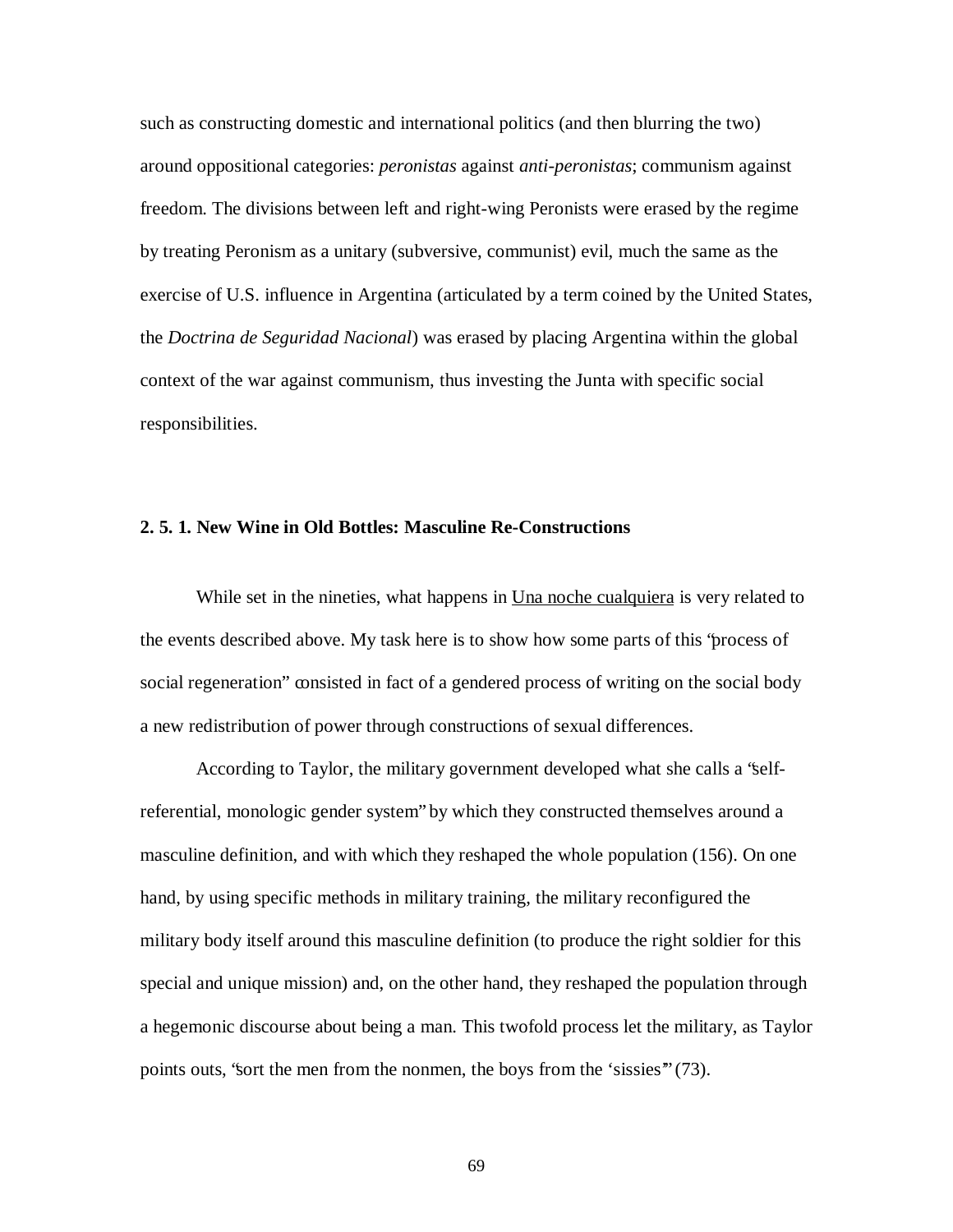That masculine ideology was advanced by the military, which used any space or social channel to invade social life at all levels. The pervasiveness and resilience of that "training" in the population becomes apparent when, at one of the most violent moments of Sandro and Musetti's torture project, the latter reappropriates two main symbolic spectacles of the ideology of military power: the (ironic) use of the national anthem to decide who should be tortured next and the reactualization of some of the mini-tortures and rituals of humiliation used by the military to "harden" its recruits into soldiers – into men. After singing the national anthem, Musetti announces that they are going to play "Vivan las mascotas" (Hooray for pets!), which is reminiscent of other "games" played in military basic training, such as *estaqueo* ("Stakes," a soldier is staked naked to the ground) or *pozo zorro* ("Foxhole," a soldier is placed and left in a pit in the ground) (Taylor, 74). Sandro forces Marcelo to walk on hands and knees like a dog, recreating the way in which the military regime treated the conscripts and the Argentine population in general, while Musetti calls out:

Vamos no seas tan llorón que no estás frente a las cámaras. ¿Sabés cómo nos decían en la colimba, cuando nos hacían bailar toda la noche y aplaudir cardos... ¡Mariquitas, dejen de gemir como putas! (*Se ríe*) ¡Que sabiduría popular, la de los muchachos! Esos días sí que no te los olvidás más. Nueve... ocho... siete... (Torres Molina, 85)<sup>43</sup>

Sandro's comment that 'those days are unforgettable," confirms the ever strong connections between the military construction of male-ness through torture and

 $43$  Come on... do not be such a baby, you are not in front of the camera. You know what they called us in basic training, when they made us dance all night and applaud cactus... You little faggots, stop bitching like a bunch of pussies! (Laughs) Such common sense the boys have got! Those days you never forget. Nine... eight... seven.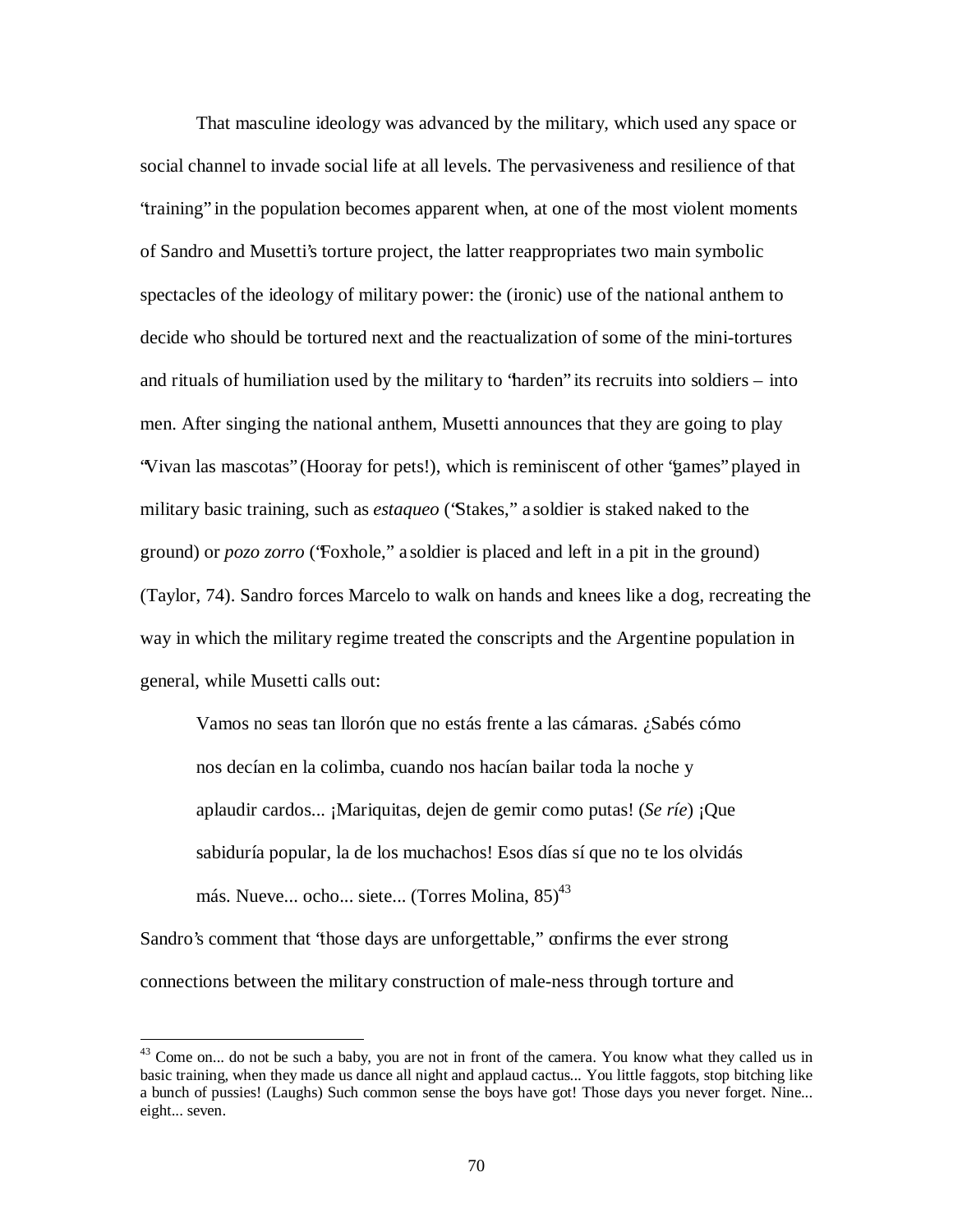humiliation and, more importantly, through opposition to femininity. The torture of Marcelo ends when Sandro tires of playing with "Marcelo mascota" and turns his attention to Marisa.

As part of the military's program of masculinization, it was imperative that they extend their influence into all areas of social life; there was no space, public or private, that was not affected by the system of state surveillance, the universities and cultural centers were particular foci of the military's concern because it was there that the particularly dangerous virus of subversion incubated. As Taylor points out, "with inquisitorial zeal, the junta oversaw book burning. Theatres were burned; actors, writers and technicians were threatened and blacklisted" (99). An uncomfortable combination of sexual transgressors, leftist people and other "undesirable" components, such as Jews and actresses, inhabited these spaces, which had deviated from some acceptable idea of morality and proper comportment. As an integral part of the military process of social reorganization, important sectors of the population were disempowered through a reshaping and reconstruction of sexual differences, which effected a realignment of acceptable ways of living or sexualities.

A second component of the gendered military discourse that is reactualized by Sandro's and Musetti's torture project, is the use of homosexuality as a method of emasculation and humiliation. It seems more than a coincidence that they choose to disempower Marcelo in terms of his sexual potency and sexuality; an actor, Marcelo is a heterosexual sex symbol, but Sandro and Musetti employ the stereotype of the homosexual actor to humiliate him and to call this status into question. As soon they get into the house, Musetti interrogates Marcelo as to how he makes his living. He introduces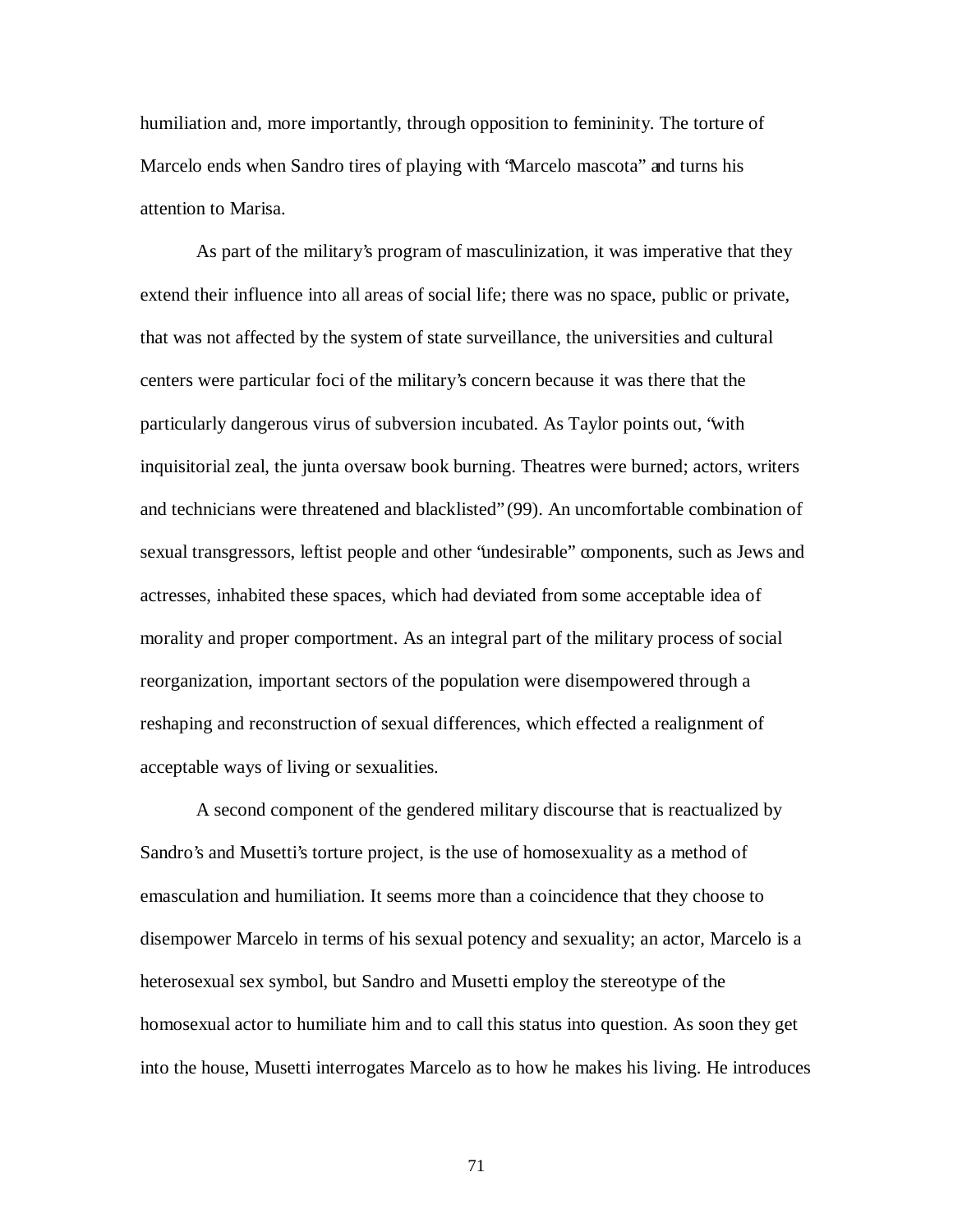himself as a theater actor and mentions that he plays the role of a homosexual character. As the interrogation advances to other people in the house, Sandro continues to insist on making Marcelo confess that his "role" is more than just on stage, and that his being an actor only offers a facade to disguise his true homosexuality. Indeed, pretending to believe that Marcelo is homosexual, Sandro persists in suggesting the idea that, killing Marcelo would be not a real murder, because on some level *they* are not properly human:

Sandro. (*A Marcelo*) Así qué sos (*Se ríe*) "gay"?

Marcelo. No, hago en el teatro un personaje que es... gay.

Sandro. Y si elegiste hacer ese personaje, es porque te gusta.

Marcelo. No, lo hice porque necesitaba la plata.

 $\overline{a}$ 

Sandro. (*Se ríe sobrándolo*). El cura ese... ¿cómo se llama? ...estaba siempre en la tele... bueno, no importa, ese cura dijo que a veces matar no es pecado, como por ejemplo, matar a un homosexual... La verdad que con curas así para qué estamos nosotros, ¿no? (*Se ríe a carcajadas*). (41) 44

What seems to be nothing more than a torture destined to humiliate Marcelo by attacking his masculinity and thus suggesting his sexual failure, results in fact in a rehearsal of the military heterosexual, homophobic discourse, although without inflicting actual sexual torture (as the military regime often did, believing that, along with other "therapies," raping a homosexual would "straighten" him) in this case. Through this process of homosexualizing as a means of emasculation, Marcelo is rendered as an *invertido*, somebody with an abnormal sexuality (Taylor, 155). The fact that Sandro and Musetti

<sup>&</sup>lt;sup>44</sup> Sandro. (To Marcelo) so then you are (laughs) "gay"? Marcelo. No, in the theater I play a character that is... gay. Sandro. If you chose to play that character, it is because you like it. Marcelo. No, I did it because I needed the money. Sandro. (Laughs demeaningly) This priest... What's his name?... He was always on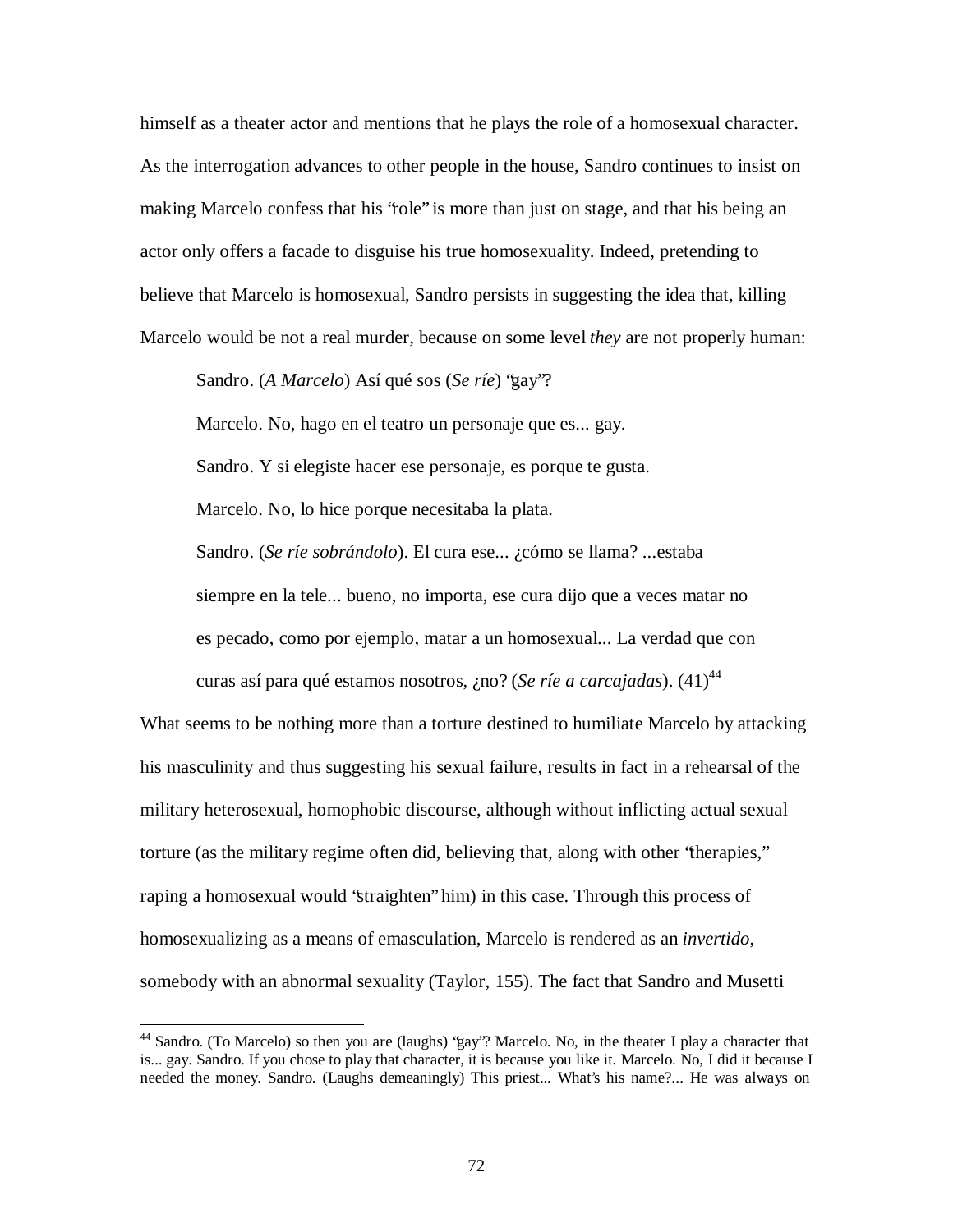reproduce this discourse, we learn near the end of the play, is because these were some of the same "reasons" for which the military tortured and made their brother and sister-inlaw disappear:

Sandro. De rodillas... (*Los cuatro se arrodillan*). A Martín y a su mujer embarazada, les rompieron y robaron todo, después se los llevaron, los torturaron y se ensañaron especialmente con ellos, porque Laura era judía. Y a Martín como era actor lo trataban de puto. Y después de tenerlos mucho peor que animales, peor que basura, después de humillarlos, de aterrorizarlos, durante meses... los mataron. (103)<sup>45</sup>

By re-enacting the military homophobia through a stereotypical characterization of artists and actors such as Marcelo, Sandro and Musetti attack his sexuality on two fronts. On one hand, they re-enact the simplified vision that equates actors to homosexuals, while on the other, they humiliate Marcelo on the basis of the superficial, Adonic vision he sells in the fantasy world of entertainment. Both dimensions are articulated in Sandro and Musetti's broader perspective, which intimately connects a powerless Argentine society with a powerful, but banal and corrupted *clase poderosa del país*, which through their public presence, or, to use Taylor's term, "public spectacles," constructed an image of society that people like Sandro and Musetti reject.

Before suggesting some interpretations about the reasons of that rejection, it is important to say a few words about the torture that Sandro and Musetti perpetrate on

TV... well nevermind, this priest said that sometimes killing is not a sin, like for example killing a homosexual... Who needs a priest when we can take of it ourselves, right? (Laughs wickedly)

<sup>&</sup>lt;sup>45</sup> Sandro. On your knees... (The four get down on their knees) With Martin and his pregnant wife, they [the military] destroyed and robbed everything, and then they took them away [Martin and Laura], tortured them, and they gave them a special treatment because Laura was Jewish. And Martín, because he was an actor they treated him like he was a gay. And after keeping them like animals, treating them like trash, after humiliating them, terrorizing them, for months... they killed them.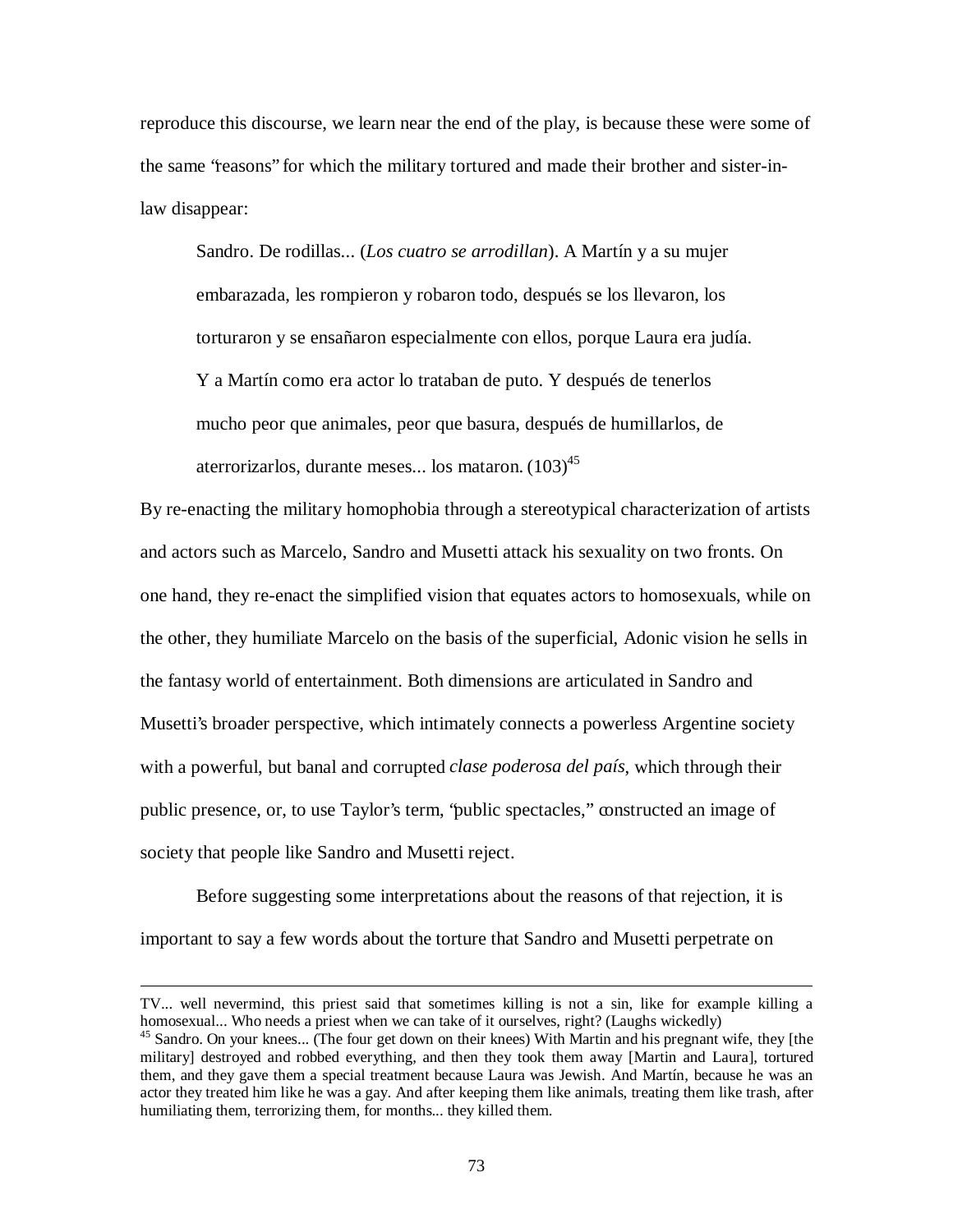Pepe, whose character is modelled after one of the most powerful men during the military dictatorship and who remains, during the nineties, a still important 'business man."<sup>46</sup> Since the beginning, Sandro and Musetti knew who Pepe was and that he was responsible for the torture of many people, either by giving orders or by his own hands. Consequently, they make Pepe play a "game" similar to the one that he or other military officers played while torturing people, forcing him to kill his friend Marcelo. In a recognition of some "paternity" for this particular torture technique, Musetti presents it in a reflexive way, exclaiming:

… ( *Le entrega un revólver a Pepe*) Esto que viene lo aprendimos de vos [Pepe], en realidad es un homenaje. (*Sandro asiente*) Se llama "Hoy me toca a mí, y mañana también". ¿Te acordás como es? ... (*Mirándolo a Marcelo*) ... Pepe por ser vos el amigo, te corresponde la tarea ...

Pepe. ¿La tarea?... ¿Qué tarea?

 $\overline{a}$ 

Musetti. La de eliminarlo, claro. (70-71)<sup>47</sup>

The fact that Sandro and Musetti's torture techniques with Pepe avoid some of the gendered strategies that they used with Marcelo and utilize other strategies, such as taking advantage of his fight with Luli, taking away his heart pills, stripping him naked, or chaining him in order to fuel Pepe's insecurity, seems relevant for at least two motives. On the one hand, Pepe was part of the process of construction of the masculine military

<sup>&</sup>lt;sup>46</sup> As Torres Molina points out in the interview, the project of social regeneration (in the sense of the elimination of subversion) was accompanied by a peculiar process of redistribution of wealth, from which Massera (after whom Pepe is modeled) profited. Taking the assets of those accused of being subversive and keeping it for themselves (as individuals) served a threefold process: it took away the economic power of the political resistance; it gave that power to the members and supporters of the military government; and it served as incentive (to individuals) to participate in the regeneration.

<sup>&</sup>lt;sup>47</sup> Musetti. (Give to Pepe a gun) What is next we learned from you, in fact is homage to you (Sandro nodding). It calls "Today is for me, and tomorrow as well." Do you remember it? ... (Looking at Marcelo) Pepe because you are his friend, you do the job... Pepe. What job? Musetti. Killing him, of course.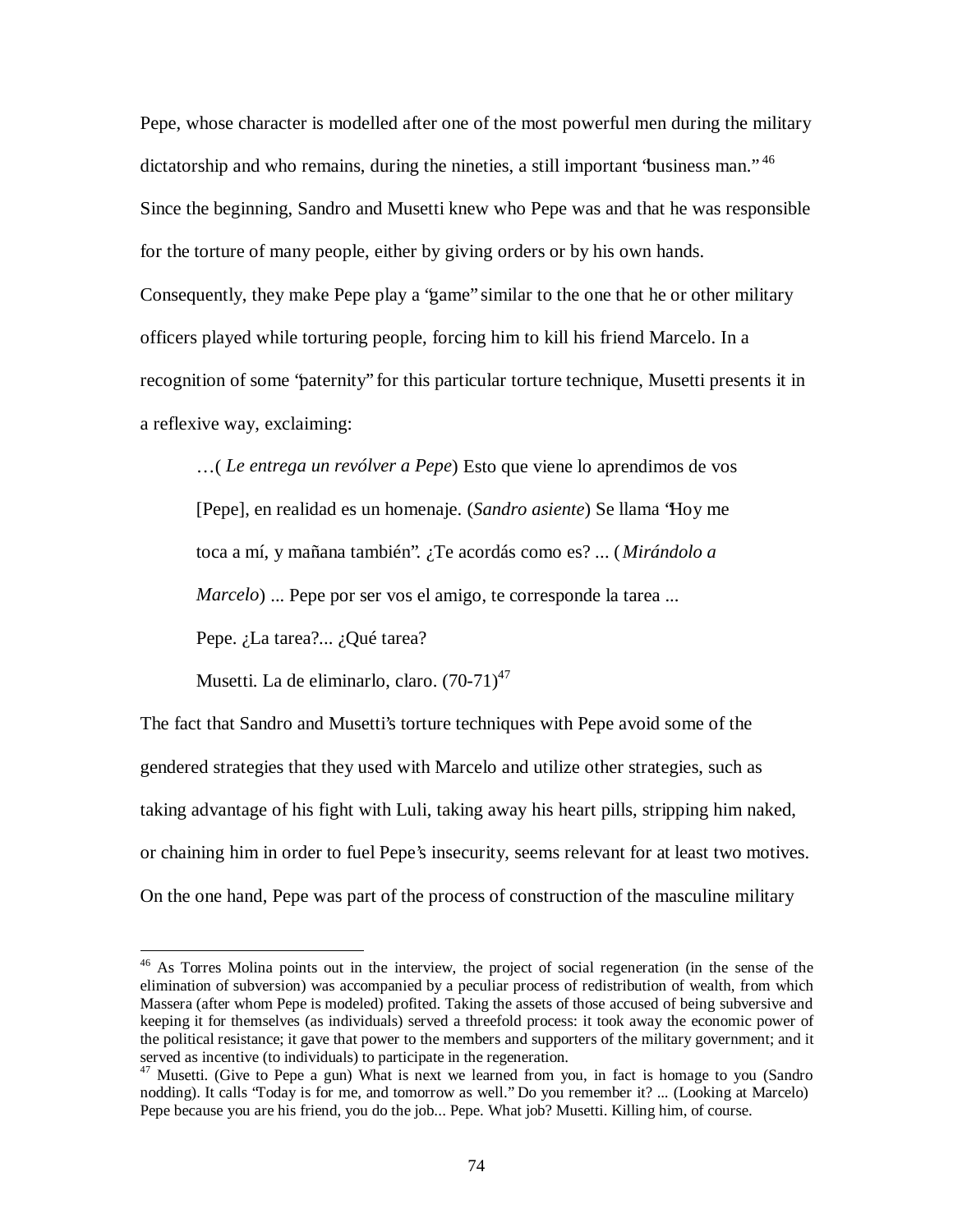project. Interestingly, despite Pepe's apparent sexual impotence (which might seem a likely target for the two), the gendered military rethoric seems discarded from the begining in this case. On the other hand, and in connection with what I note above, it becomes apparent with the passage of time that the only technique that will prompt a confession by Pepe would be the direct threat to his own life. (Even the possibility of having to kill other people has no effect; Pepe demonstrates his ability to kill whomever, even Luli, in order to save his own life).

Thus, the main reason for Sandro and Musetti's action is a peculiar, mixed motivation that rests primarily on their impotence – their inability to get any satisfaction (due to the failure of the judicial system). By torturing Marcelo and Pepe, they take away their masculine power and keep it for themselves in order to gain some personal relief. Moreover, they believe to some degree that they are the result and consequence of the *impotence* or passivity (legitimizing their actions) in which the military government left Argentine society. In this sense, Musetti and Sandro's enterprise implies an overcoming of the fear and inaction, or "feminization" in Taylor's terms, that the military instilled in society through spectacles of terror. Individual and social impotence are presented as a situation that must be compensated for as part of a masculinist imperative, becoming the impetus for the men to seek a relative potency through the act of emasculating Marcelo and, to a lesser degree, Pepe. Stated by Sandro almost at the end of the play: "Don't think [to the four] that we are proud of or happy because of all this… [torturing them, destroying the house] but something had to be done so that the fury stops festering inside of us" (102). The end result is that Sandro and Musetti re-actualize some of the gendered discourses and instruments of the same reactionary system that tortured and murdered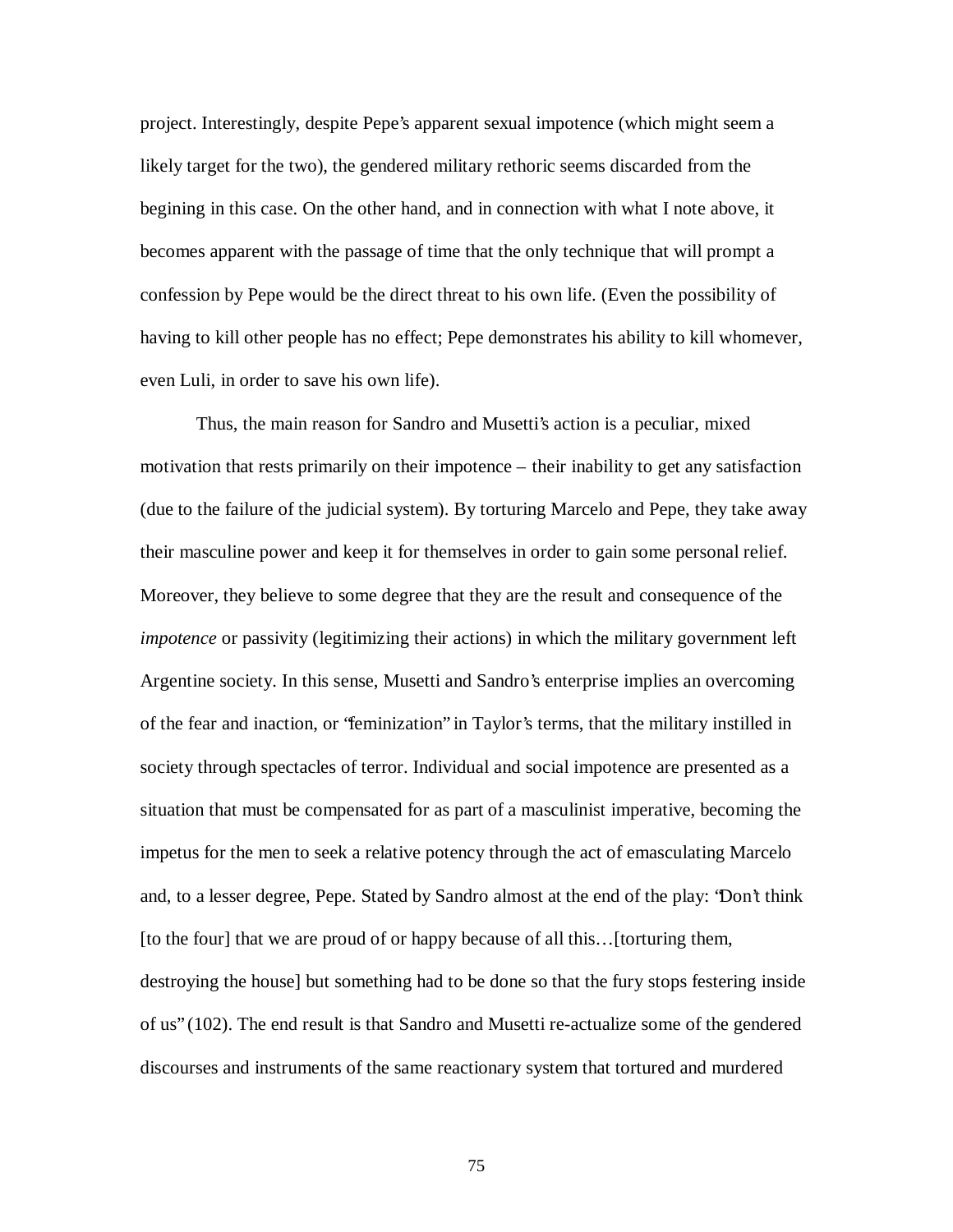their brother, in order to divest Marcelo and Pepe of their masculine power, in their quest for potency – for masculinity.

## **2. 5. 2. Feminine Re-Constructions**

As Taylor points out, military discourses served to maintain visible differences between the sexes through appropriate uniforms, grooming, and comportment, gender acts that in turn maintained a conservative and very hierarchical organization of the society (106). It is not surprising that the social and cultural zones outside the main military targets of the family, schools, and universities were represented as spaces of deviance in which *invertidos*, homosexuals and independent or active (as opposed to "normal," passive) females proliferated. One of the main stereotypes regarding female deviance was the myth of the *guerrillera*, "the 'unhappy, lonely adolescent' who is initially led astray by a man, but then wants to 'be' like a man, and finally wants to overtake men altogether: A *guerrillera* [Taylor paraphrases from an Argentine article] is promiscuous ('mujer de muchos hombres') and she will use her sexuality as a weapon of war..." (80). In other words, the military did not only represent a woman's use of her sexuality as a monstrosity that justified her being beaten and sometimes killed, but much worse, the idea of opposing her body against *Argentine-ness* removed all doubts about the justification for her annihilation.

Although the fear that women want to be like men, or more directly, that they don't want to be like women, is not a discourse exclusive to military mindsets, the Argentine military regime performed numerous public spectacles, as Taylor states,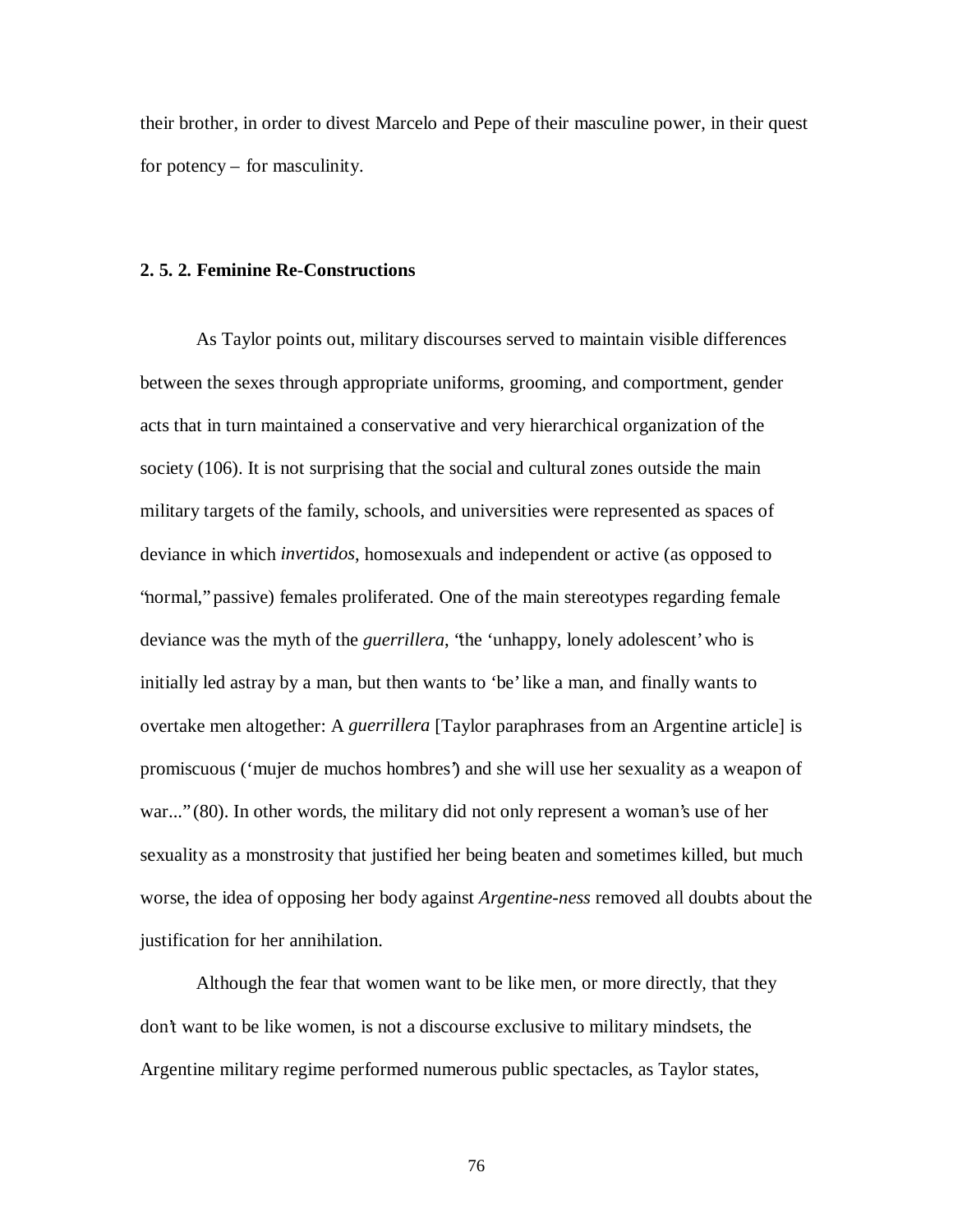specifically focused on the reshaping of woman's bodies in the service of national goals. The fact that the military government understood that woman must be controllable expresses their discomfort with "useless" practices that did not serve or support the family system or social body (Foucault, 121). Women's engagement with the social body – in the social apparatus – gives them a utilitarian role that supercedes (and precludes) desires or activities that fall outside the domain of that role and might detract from the performance of that role.

To determine to what extent Luli and Marisa have deviated from their social role, Mussetti engages in a personal and intimate interrogation of each of the women. It is an interrogation that has its exigency in yet another discourse of the military regime, and whose form is also reminiscent of another power structure familiar in an Argentine context. Musetti uses a separate pair of chairs distant from the center of the stage, recreating the particular image of a Catholic confession. Focused on sexuality, the act of confession, as Foucault argues, "unfolds within a power relationship," in this case between Musetti and the women. Musetti is the one "who requires the confession, prescribes and appreciates it, and intervenes in order to judge, punish, forgive, console, and reconcile...[He] exonerates, redeems, and purifies" Luli and Marisa (Foucault, 61- 62). Otherwise stated, in Musetti's words: "...¡y nosotros queremos que salven sus almas!... Una chispa de conciencia... una sola chispa y... (con un gesto de las manos imita una llamarada) ¡la redención! (105).<sup>48</sup>

Nevertheless, the confession that Musetti extracts from Luli and Marisa is directed more toward judging their promiscuity than questioning their social

<sup>&</sup>lt;sup>48</sup> "...And we want you to save your souls!...A spark of conscience...Just one little spark and... (with a hand gesture imitating a flame) Redemption!"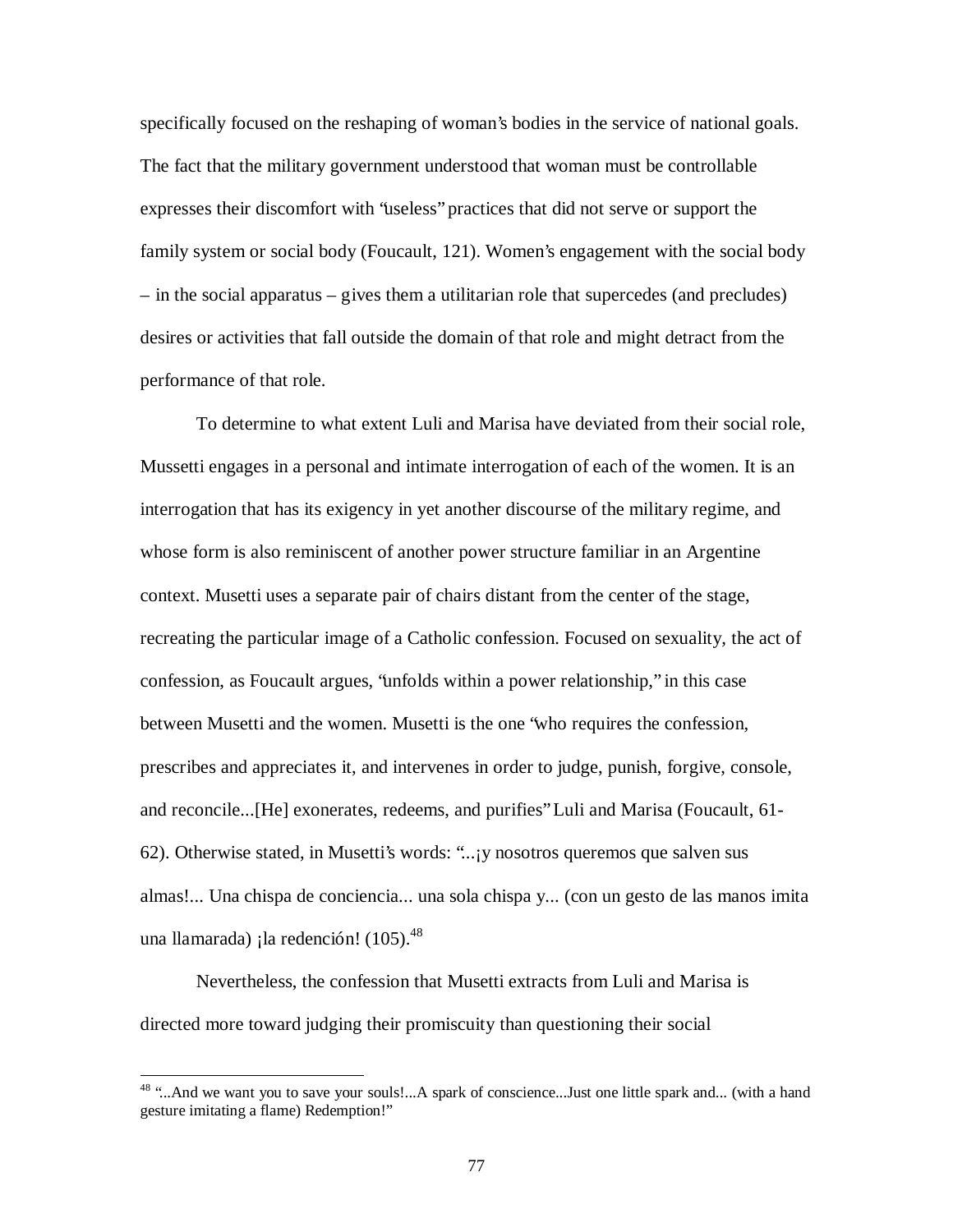advancement at other people's expense (although this is less the case with Luli's 'confession'). That is, from the first verbal encounter, Musetti frames his critique of Luli's standard of living (apartment and possessions) more in terms of how she achieved that standard, through her *sexual services*. Rather than accuse her of using people to reach material ends, Musetti attacks her use of sex, first with her first husband, and later with Pepe, as the tool employed to acquire her status.

Musetti. (*Mirando alrededor*) Me gusta este lugar... ¿De quién es? Luli. Mío.

Musetti. Ah, (*Pausa*) ¿Debés haber trabajado mucho?

Luli. Me lo dejó mi primer marido.

 $\overline{a}$ 

Musetti. Por eso... debés haber trabajado mucho (*Abre las piernas*). (38- 39) 49

After Pepe's arrival, Sandro and Musetti take advantage of Pepe and Luli's fight about who was the actual owner of the apartment. The two men force Luli to confess by threatening to set the apartment on fire. In order to increase the level of tension to an unbearable point and thereby to accelerate her confession, Musetti and Sandro have a conversation that, although we learn later that it is staged, encourages Luli, by ridiculing her situation with Pepe, to unburden herself of the situation by exposing her agreement with Pepe and laying the blame on him. Inspired by Luli and Pepe's dispute and Musetti's derisive comment, Sandro weaves the story about his parents that prompts Luli's confession:

<sup>&</sup>lt;sup>49</sup> Musetti. (Looking around) I like this place...Whose is it? Luli. Mine. Musetti. Ah, did you have to work hard? Luli. My first husband left it to me. Musetti. Exactly… you must have had to work hard (spreads his legs).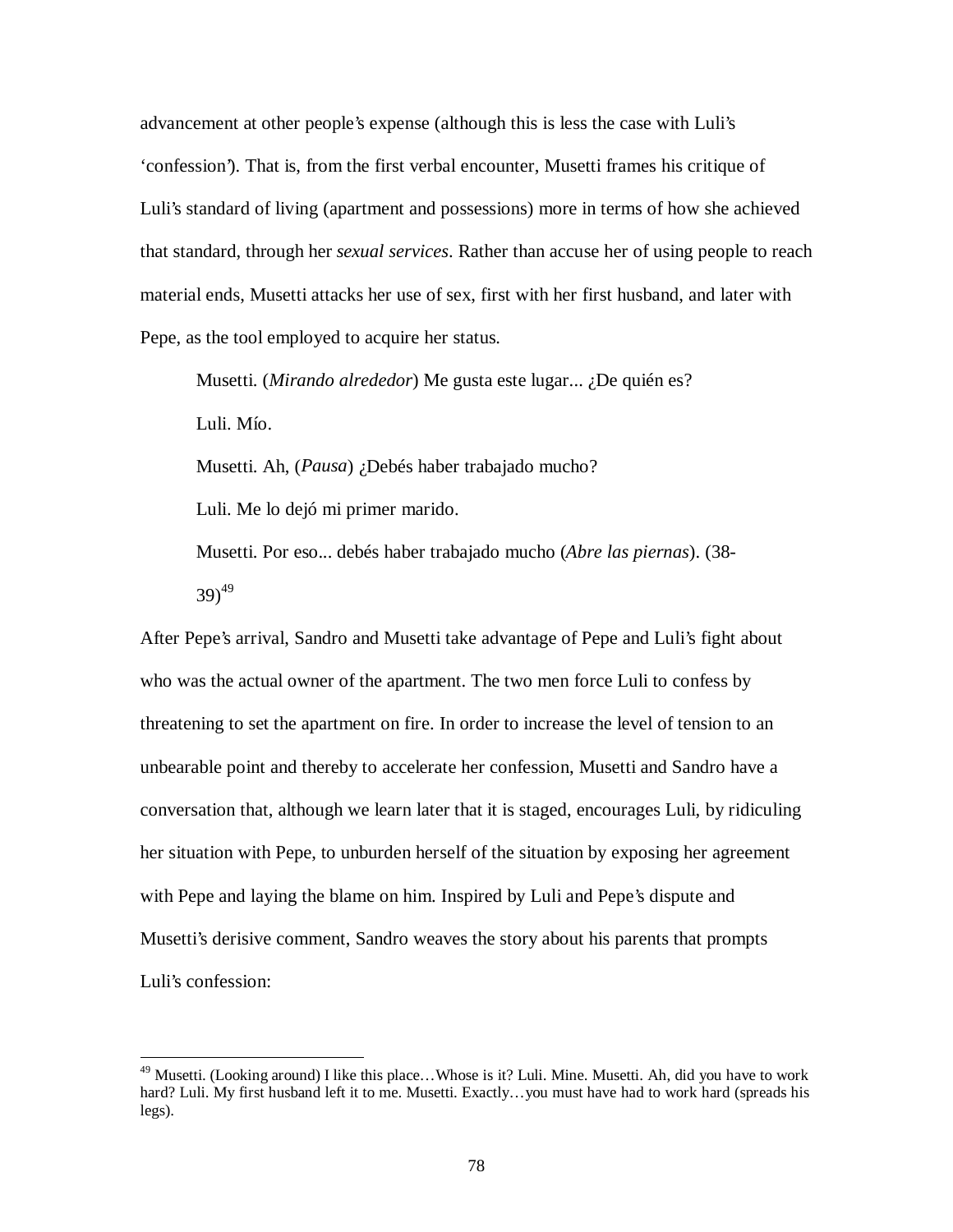Musetti. (*A Sandro*). Antes del feminismo, este diálogo no hubiera sido posible.

Sandro. Tenés razón... si mi vieja le contestaba así a mi viejo, la dejaba sin dientes.

Musetti. ¿Tu viejo le pegaba?

Sandro. No, sólo cuando estaba nervioso... digamos que... una vez por semana, promedio. (63)<sup>50</sup>

The story goes that Sandro's mother "paid" for her house to be remodeled by accepting weekly beatings at her husband's hands and then making him pay for the renovations as penance for having beaten her. Finally, her plan (and status as a closet feminist) was revealed when she divorced him and kept the house. The inclusion here of this inverted story of domestic violence serves various purposes. On one hand, it is a distorted way for Sandro and Musetti to "reveal" the story between Luli and Pepe (a story they already know): Luli's ambitions of enjoying material wealth (from her husband and Pepe), and Pepe's desire to exact physical revenge on her. The second parallel to be drawn between the story of Sandro's mother and Pepe and Luli's dispute is the suggestion that Luli is only using the men in her life to achieve certain material goals, and will probably leave Pepe once he has served his purpose. The equation of beatings and sex divides, in an ironic manner, a continuous narrative of female materialism at a specific point in Argentine history, the inculcation of *la propiedad privada*. That is, women have always used manipulative tools to extract material wealth from men, and the only change in postfeminist Argentina is that women have a less (physically) unpleasant means to improve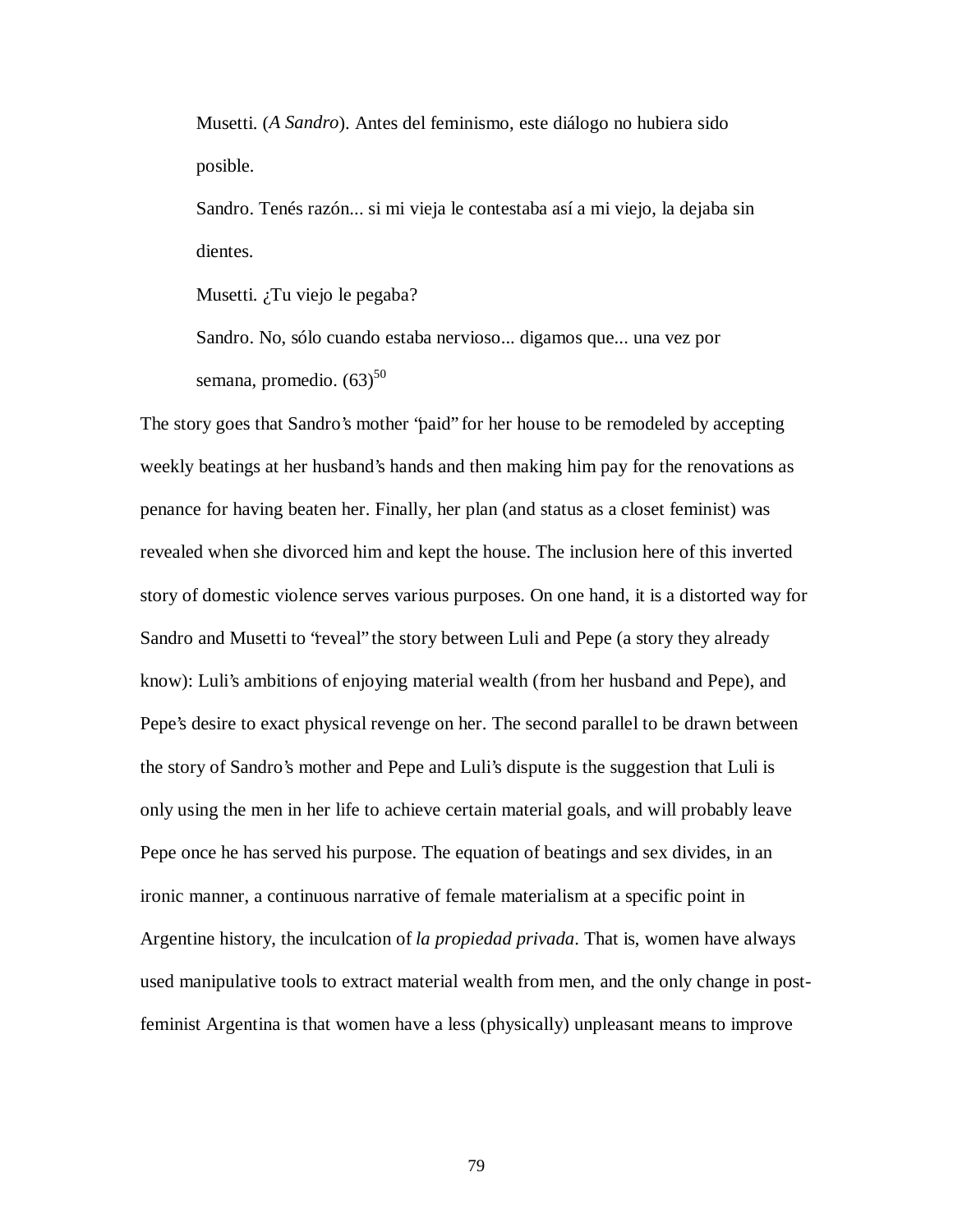their material status. It is interesting to note, as an aside, that the woman's tool is never more than her body in this depiction, an observation that reminds us of Foucault's assertion that woman, since the Enlightenment, has been regarded as little more than a (female) body.

The need to save her social position and material well-being is strong enough to provoke Luli's breach of silence. We learn later on that Pepe has reappropriated all of Luli's husband's property (claiming it for himself), leaving Luli with only the apartment. The fear of losing that as well apparently pushes her to break her agreement of silence with Pepe, disclosing his role in her husband's death. As Pepe puts it: "you [Musetti and Sandro] destroy her house, and now she wants to destroy me..." (66).

Whereas Luli's confession focused on her sexuality and her materialism as the intertwined elements of her sin, Marisa's confession, on the other hand, shows a more pronounced focus on sexuality as the sin, in and of itself. Although she is the least directly involved or responsible (of the four people) for advancing herself by causing the death of innocent people, the fact that she is portrayed as a "whore" makes her already guilty and a candidate in Sandro and Musetti's opinion, for inclusion in their ritual of redemption. She also is required to speak out, in particular about her sexuality, an act that transforms Musetti's interrogation into, in Foucault's terms, a *proper confession*. That is, it is centered on sex, "as the privileged theme of confession" (61).

This proper confession can be conceptualized in contrast to Marcelo's interrogation by Sandro and Musetti, whose games involve the idea of homosexuality or the size of his penis. The purpose of sexuality discourses in Marcelo's instance is to

<sup>&</sup>lt;sup>50</sup> Musetti. (To Sandro). Before feminism this conversation would not have been possible. Sandro. Right... if my mom spoke to my dad like that, he would knock her teeth out. Musetti. Your dad hit her? Sandro. No,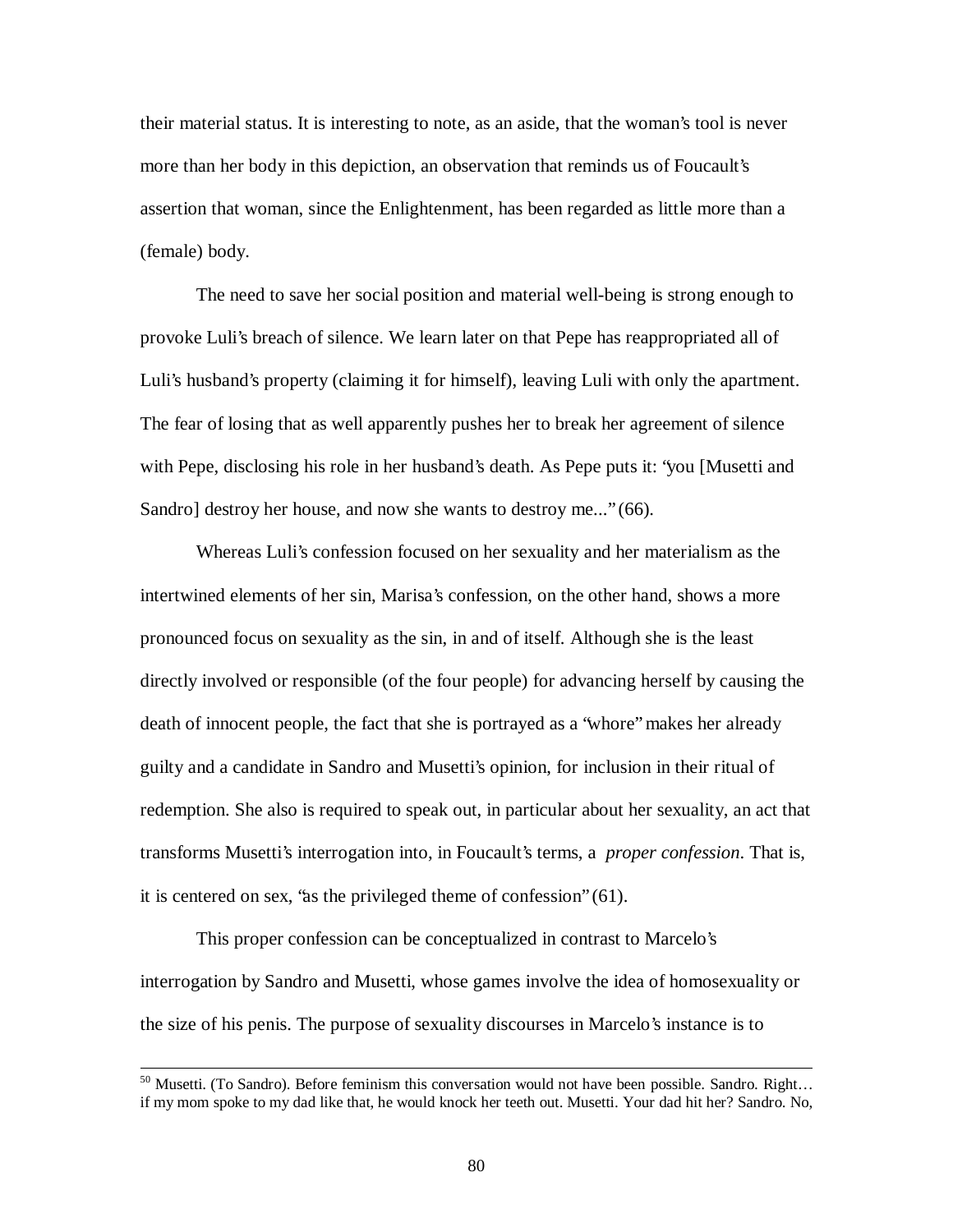disempower him in order to establish the conditions (breaking him down) that make possible his real confession – that of having served as an informant and having caused the death of innocent people.<sup>51</sup> Sexuality, in Marcelo's case, is a means to a confessionary end. A very exhaustive and perspicacious interrogation about Marisa's sexuality, on the contrary, constitutes her confession, means and end:

Musetti. (*La mira fijamente a Marisa*) Necesito hacerte unas preguntas.

Marisa. ¿Me vas a interrogar?

Musetti. Algo así... ¿venís? (*Toma dos sillas*).

Marisa. ¿Es una orden?

Musetti. No, para nada, es una invitación.

Marisa. (*Dudando, pero divertida*). Bueno, si es así.

...Musetti. (*A Marisa*). Contame tu primera vez... tu primer hombre.

¿Cómo fue? Pero contámelo bien, con detalles, muchos detalles.  $(40-42)^{52}$ 

The fact that Marisa easily submits to Musetti's demands suggests several explanations. On the one hand, she already recognizes that Musetti controls the situation and chooses to cooperate with him. Her performance, however, is not that of a passive women; rather, she attempts to seduce him in order negotiate a more favorable resolution to her confinement. Sandro and Musetti's domination seems to reproduce conditions similar to those to which Marisa is used to being subjected. That is, she is used to being treated only

only when he was worked up… let's say… once a week, on average.

<sup>&</sup>lt;sup>51</sup> Nevertheless, it is interestingly ambiguous that Sandro and Musetti picked Marcelo up to be 'trained" as pet. That is, it is not clear if they did it because they were just seeking to break him down or in fact, they were pursuing some kind of "regeneration" in Marcelo.

<sup>&</sup>lt;sup>52</sup> Musetti. (Looks directly to Marisa) I need to ask you some questions. Marisa. Are you going to interrogate me? Musetti. Something like that… Are you coming? (Taking two chairs). Marisa. Is that an order? Musetti. Not at all, it is an invitation. Marisa. (Doubtful, but amused) Well, O.K., if that's they way it is. Musetti. (To Marisa) Tell me about your first time… Your first man. How was it? But tell it well, with details, lots of details.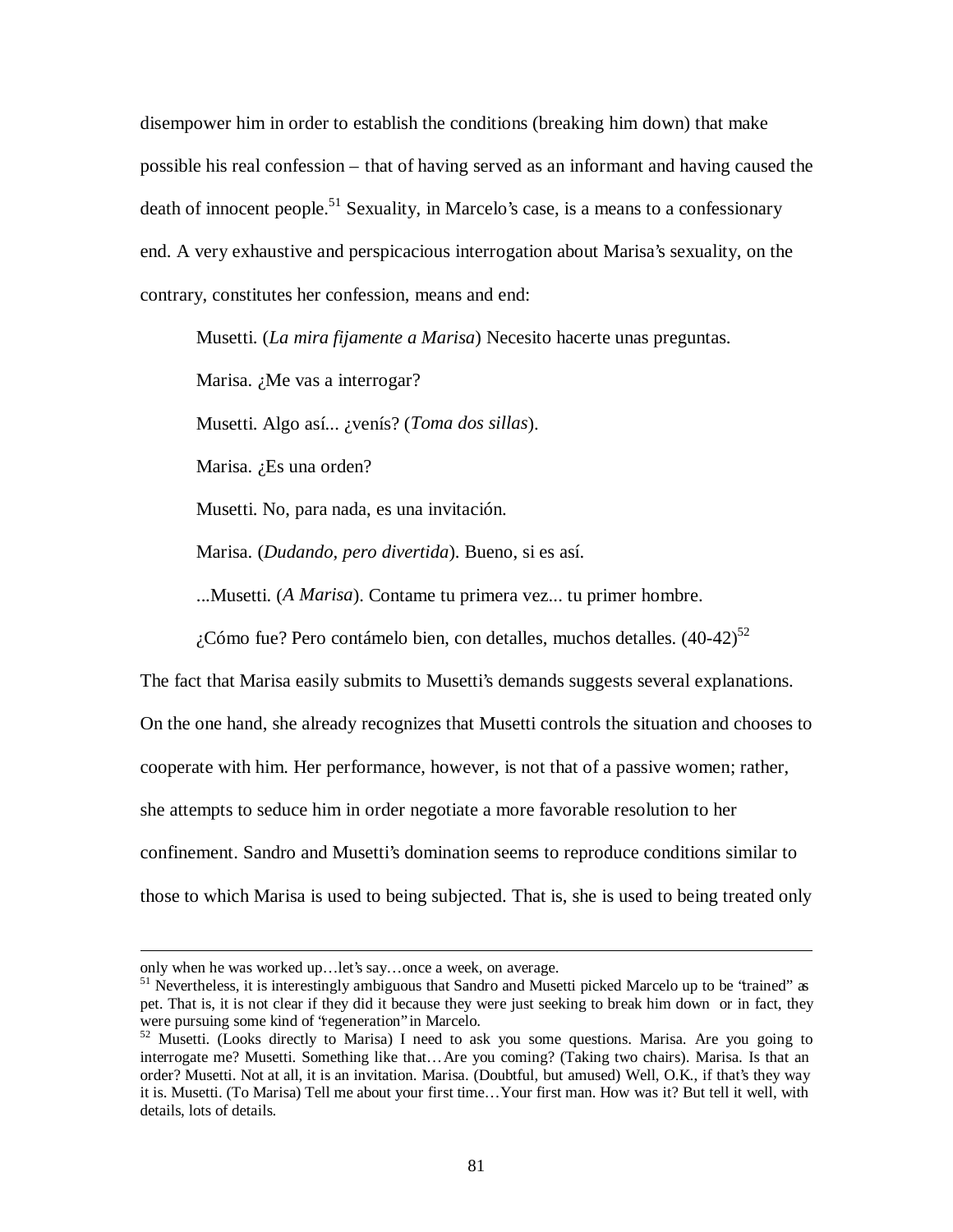as a sexual object; her agency in such situations is to use her attractiveness in order to soften the conditions of the interrogation. At the end of the play, when it seems that Sandro and Musetti are going to kill them and set fire to the apartment, Marisa asks Musetti about the reason for her being punished. Musetti replies that the fact that she had slept with powerful people, "insects" such as Marcelo or Pepe, was enough to justify torturing her. Musetti's moralist argument blurs with a misogynist one, making Marisa beg for forgiveness because "...you always come on to whoever's giving the orders… and in your résumé there is more than one murder, and you know it… and it never mattered to you…" (103).

The idea of punishing women because they slept with "the enemy" is as old as the stories of conquest and domination. In other words, in times of crisis, women's bodies, which exist in constant relationship with the social body, are called, as is the entire society, into the service of the nation. By rejecting that role, Marisa is punished as a *collaborator*, a treason that requires a social act of reunification to repair the wounds of (wartime) disunity, an act carried out by Sandro and Musetti. The ending in which Musetti and Sandro release the four people in the house, suggests that through the act of confession-absolution, the purpose (and possibly the result) of Luli and Marisa's torture and release is to reinscribe them in their social roles – to re-feminize them and reconnect their bodies with the social body.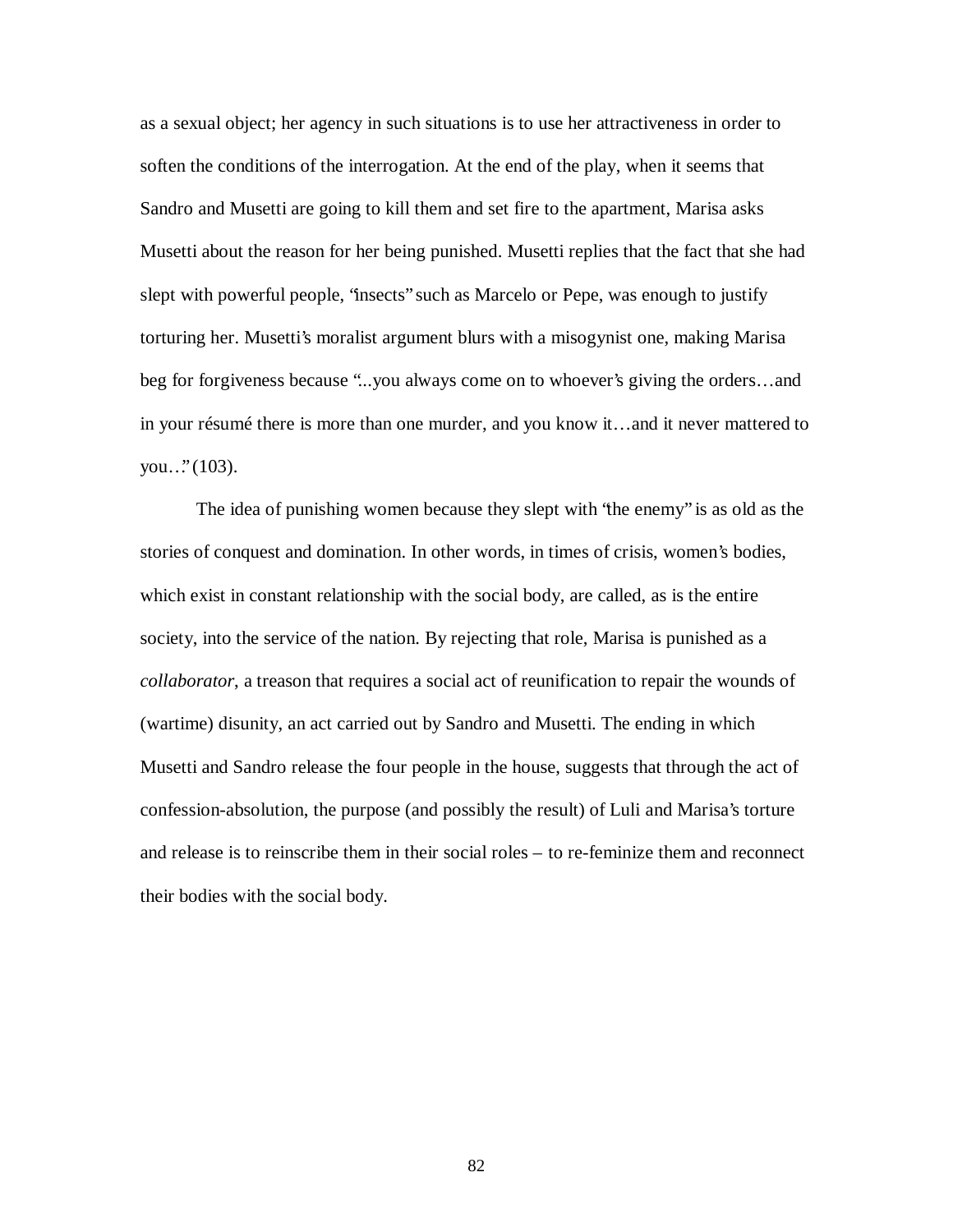# **2. 6. Conclusion**

 $\overline{a}$ 

In this second part of my study, I have privileged approaching women and men's relationships, as well as the relationship between the state and its citizens, employing a framework that focuses on gender conceptualizations as a means to legitimize a specific political and social organization. I have argued, following Taylor, that during the late 1970's and early 1980's the military government developed a self-referential gender system that through public spectacles and torture techniques reconfigurated both individuals as well as the social body into a *regenerated (regenderated*) political and social organization. I have furthermore taken issue with Taylor in that I believe that this *proceso de reorganización nacional* is more complex than the simplistic framework of a masculinist discourse that operates by feminizing the nonassimilable members of the population. In other words, the process that, through a "necessary period of warfare," would ostensibly finish with the reintegration of all the dislocated parts of the social and political body was characterized by an active program of regendering the population, although the specific motivations of that warfare were diverse. Among the thousands of individuals who, under the accusation that they had deviated from some acceptable gender norm, disappeared (with the assumption that they would be re-educated in concentration camps and then reinserted into society), were a variety of political prisoners, members of the political opposition, and individuals who had simply found themselves outside the good graces of those in power.<sup>53</sup>

<sup>53</sup> Approximately 1,500 of the 30,000 who disappeared, reappeared (Taylor, 158). Among them, several had passed through one of the most famous concentration camps, known as the Escuelita (Little School), which functioned under the authority of Admiral Emilio Eduardo Massera, from 1976 to 1978.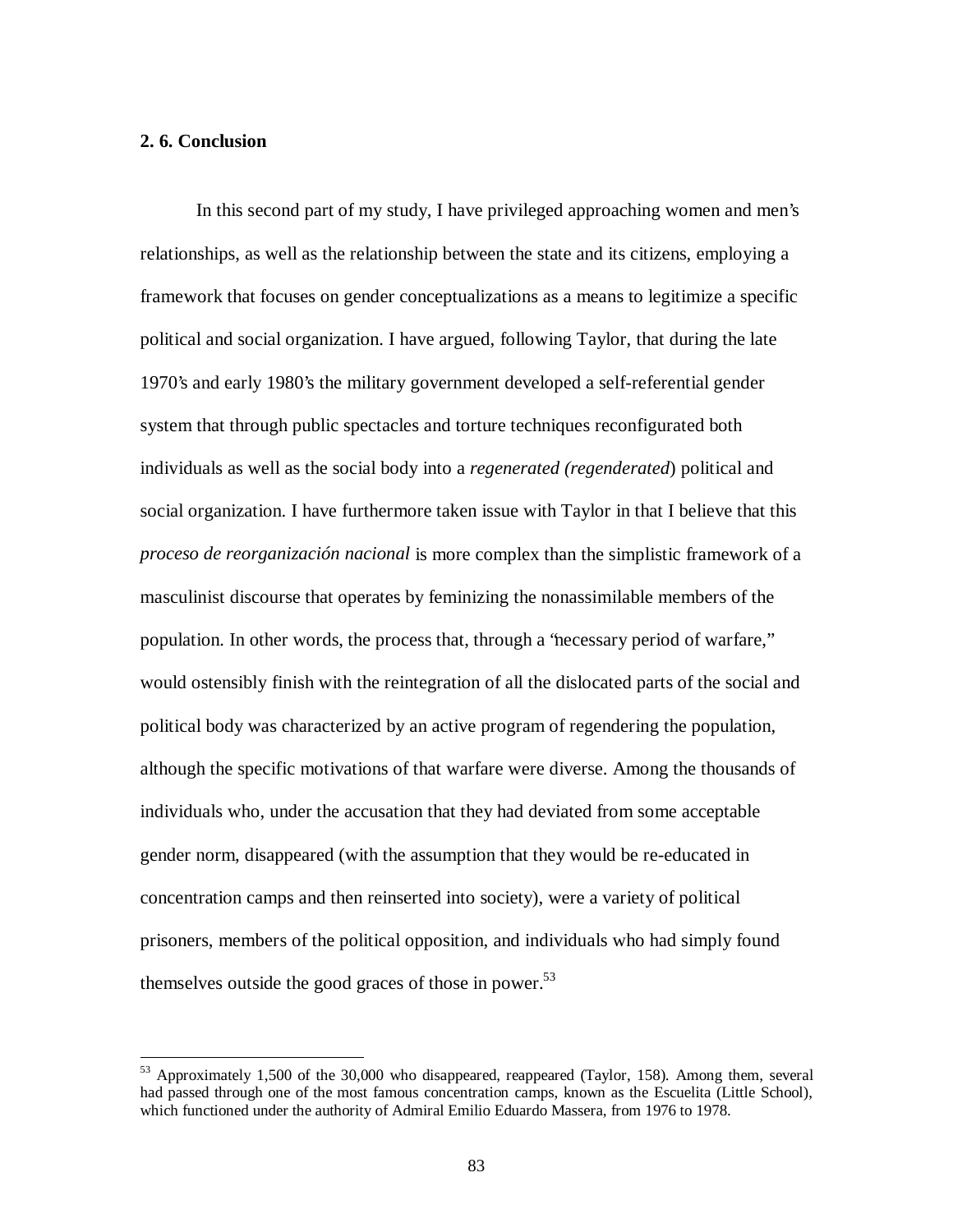On the other hand, I considered it important to discard, for the purpose of my analysis of the military dictatorship's apparatus of power over its own citizens, the theoretical use of concepts such as terrorism, violence, legitimacy or *abuse of* power. On the contrary, I have interpreted the military state intervention and ever-increasing control over the population in terms of systems of social control. Within this framework, we are able to investigate the operation of state power as a array of techniques used to discipline bodies and to control the population. With this understanding, torture simply represents one of the most basic and visible means and methods of disciplining the human body.

I have also challenged scholars' dominant argument regarding the statesanctioned murder of its own citizens. I believe that by using the term "pathology" of dictatorship, they are unwittingly trapped into the fallacy of the democratic myth. Those who study Argentina commonly hold the belief that state-organized murder occurs when people and government no longer believe in democratic and pluralist ideologies. What they are saying then, in effect, is that if people would believe in democracy, then the power of the state would not be at all problematic. People, instead of perceiving that power as a regulatory control, would not detect an operation of power at all because it is covered up by democratic legitimacy discourses. In other words, democratic ideologies and national myths serve the purpose of power, which is to mask its influence by a polished juridico-political discourse about freedom and democracy!

Thus, I have advocated moving forward in our analytical sophistication and treating this historical period and its recent legacy as what I would call a "normalization" of the military dictatorship, replacing it in the analytical field of "normal" techniques of power. This understanding also encourages me to push further my understanding of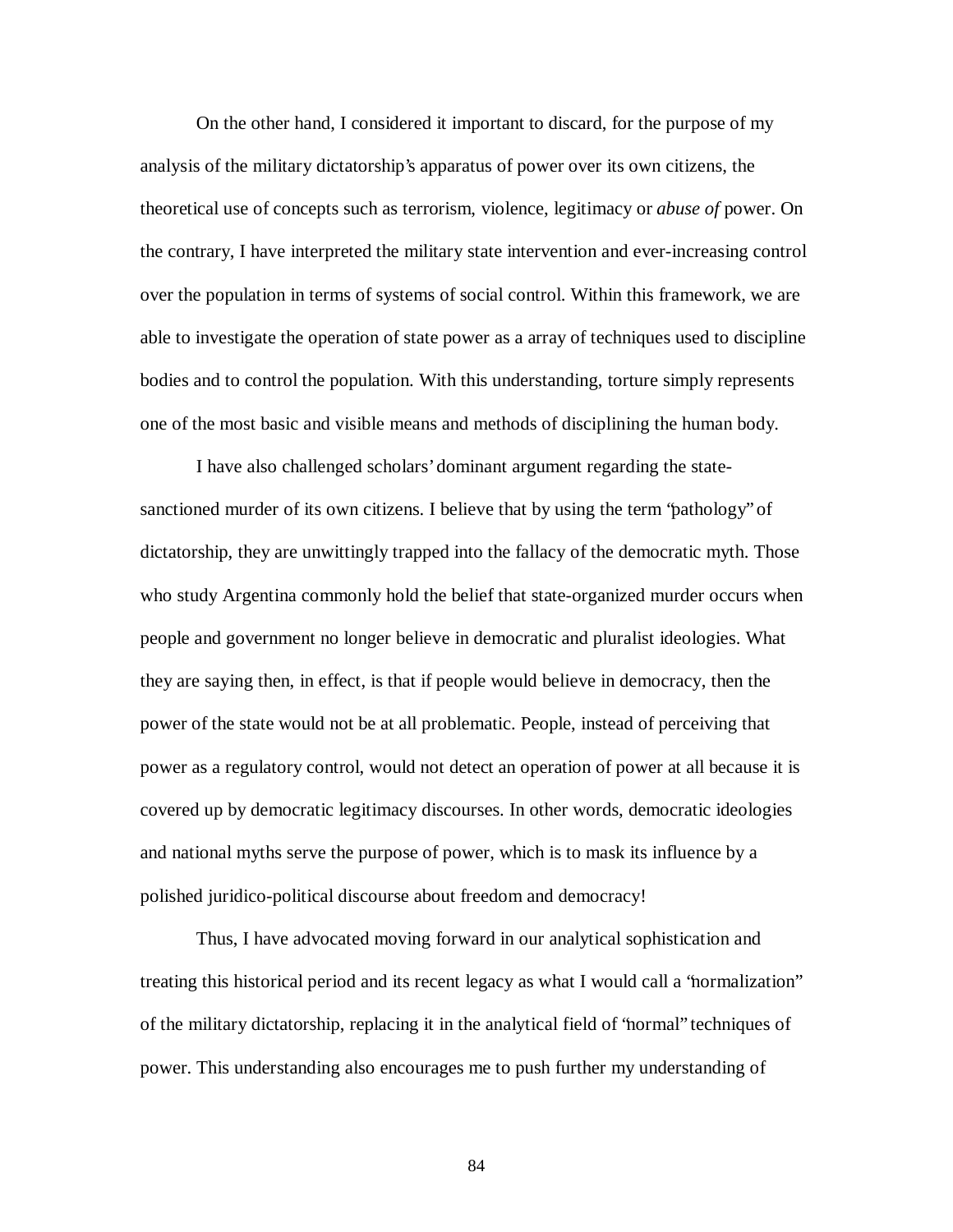pervasiveness of "violence" in interpersonal contexts (embodied by Pepe's plan to terrorize Luli or the psychological torture perpetrated by Sandro and Musetti), as well as between the state and the population.<sup>54</sup> In search of different explanation, I have found an interesting connection between what initially seemed to be two absolutely unrelated topics: sexual contract (as a story that explains women's lack of bodily proprietorship) and torture (as a method of *re*-placing and *re*-writing women's body into the social and national discourse). In other words, while the sexual contract explains how sexual difference legitimizes political difference, I understand torture as a way to construct political difference by reconstructing sexual difference. Another way to express this relation between sexual contract and torture, via feminine gender norms, is the narrative that occurs before and after transgression. That is, the sexual contract establishes body norms for the woman. Torture is the reaction to a transgression of those sexual norms. (Following Foucault's idea of sexual saturation of the woman's body and that body's communication with the social body, can any transgression by a woman be non-sexual?)

The clearest example of this narrative of contract/norm-transgression-torture can be found in Pepe and Luli's relationship and in Musetti and Sandro's torture of Luli and Marisa. To some extent, I showed that Musetti and Sandro punish them because they deviated from their social role, which is interpreted as an illegitimate use of their own bodies or sleeping with the enemy. (The latter seems to be more of a process of reinscription of their bodies (through confession-redemption) into the social body.)

 $54$  To clarify, whereas allowing an understanding of authoritarianism as abnormal offers the simplistic logic that any "abnormality" in the micro-scale can be attributed to the "macro-abnormality," thinking about techniques of power in a more universal way forces us to seek more insightful understandings of the origins of interpersonal violence.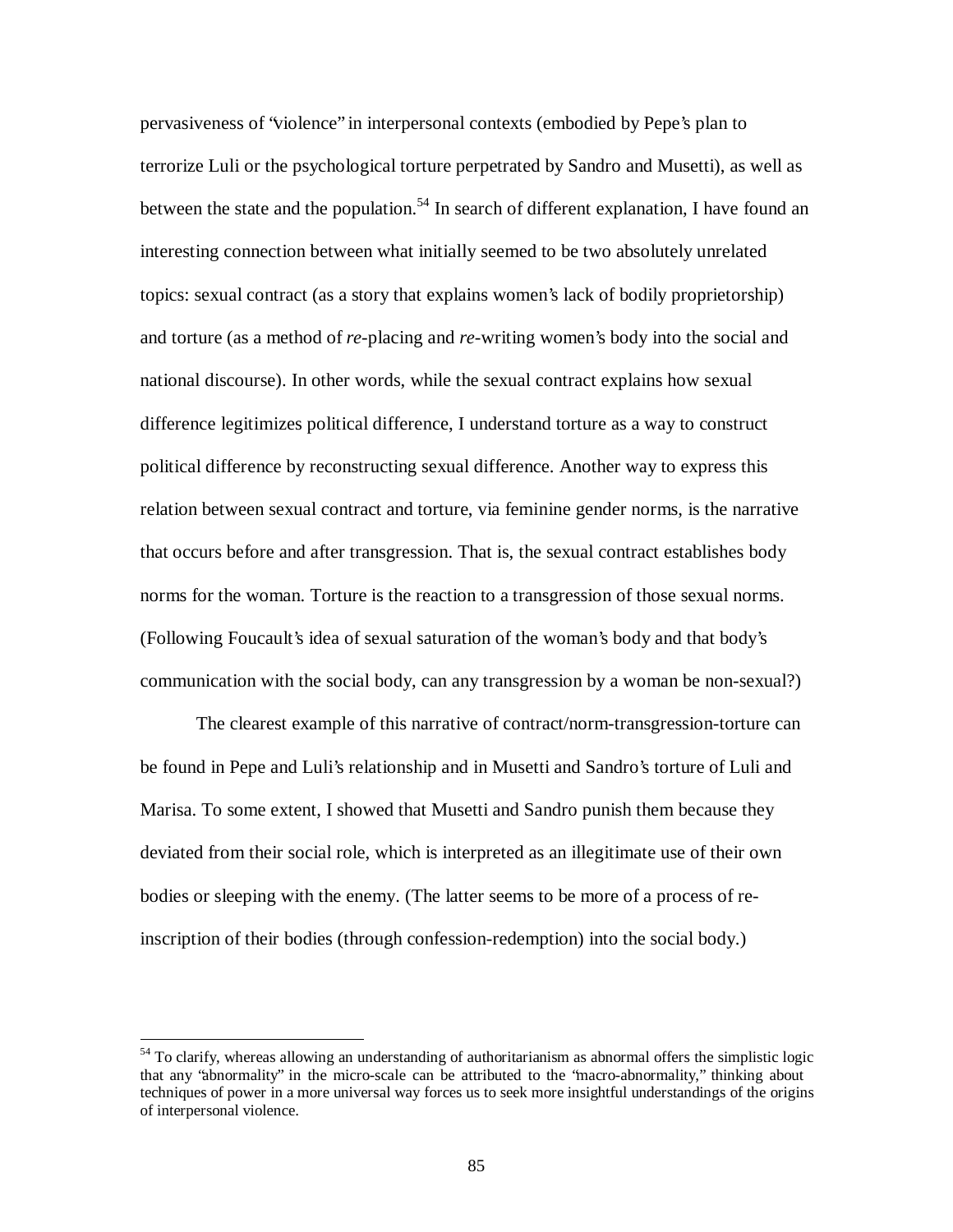With respect to the first of the two examples listed above, Luli's entry into a "contract" with Pepe established her body as property over which Pepe exercises his sexright. That is, it seems that regardless of Luli's social class, she is no more than her body, which Pepe kept, along with her material property, her inheritance from her husband's death (never mind the cause of his death). The concept of sexual contract also illuminates the misogynist argument upon which rest many of the relationships between women and men illustrated by the play, that it is through sexual commodification that women are best able to improve their material status.

With regard to the gender constructions applied to the men in the play, it is important to note the process of divesting Marcelo's masculine power by homosexualizing him and later reproducing a sort of 'training'' or regeneration. <sup>55</sup> Musetti is able at the same time, without totally reconstituting Marcelo's body as homosexual – he never gets to inflict sexual torture –to reenact some kind of sexual differentiation by imposing himself as the trainer (active) and Marcelo as the trained (passive).

As for their decision to all but completely avoid using the established torture techniques on Pepe, two possibilities arise. First, an argument of logistics or practicality can be suggested. That is, Pepe has a history as one who has carried out the torture techniques familiar to Musetti and Sandro and thus knows their effectiveness and is somewhat immune to the techniques. This is even more likely if we understand the character of Pepe to be based on the real world personage of General Massera, an idea raised by Torres Molina in the interview. The second possible explanation for the two men's decision not to use torture techniques that would call into question Pepe's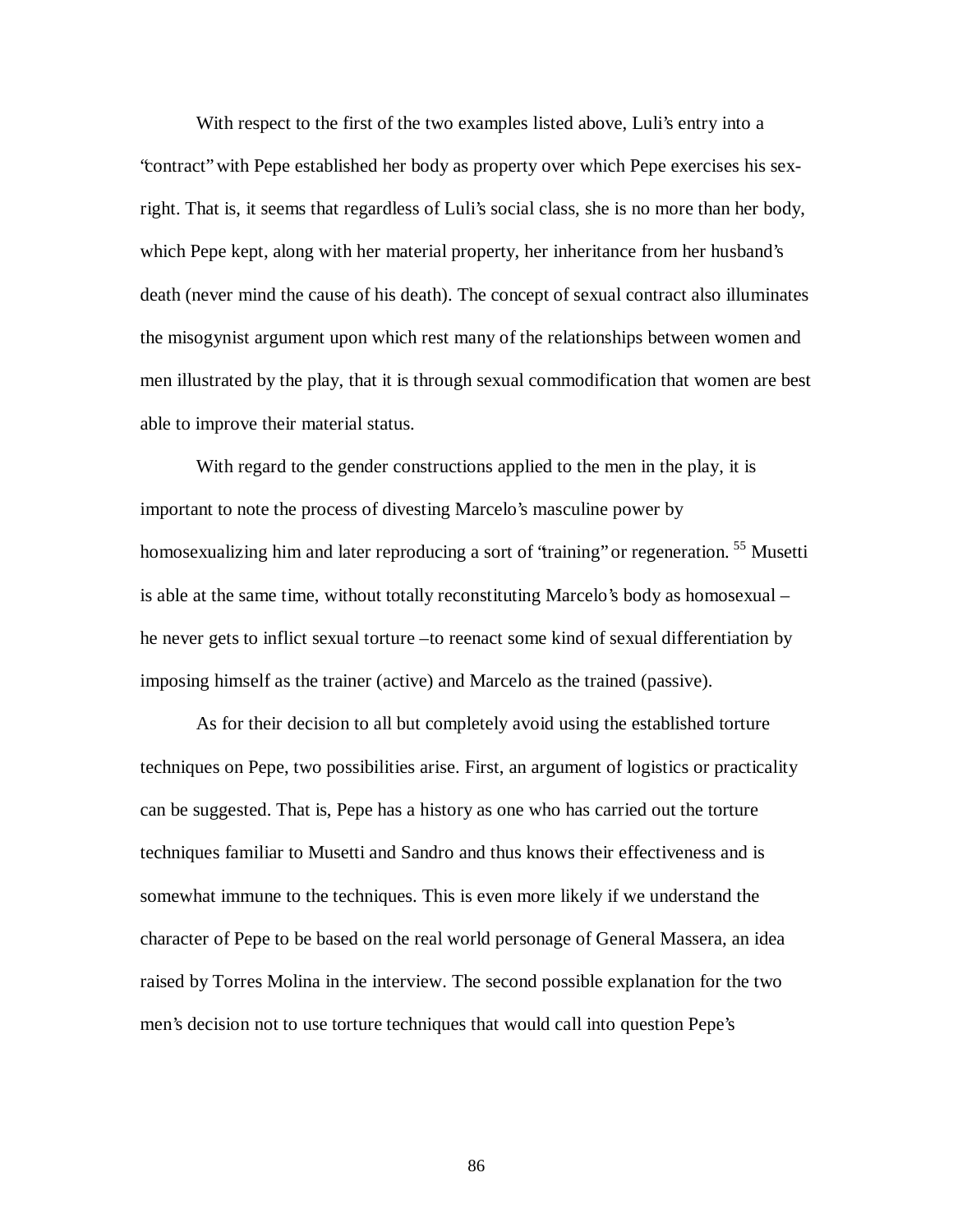sexuality is that, given his elevated social and political position, a certain aspect of paternity is at work. In this sense, Musetti and Sandro's attack on Pepe is a sort of revenge against the father. Therefore, the use of techniques that would call into question of Pepe's sexuality would be problematic for two reasons. First, being the father, Pepe's sexuality is already (in a grammatical sense) perfected – complete and proven. Second, putting the situation within a Freudian framework, to call into question the sexuality of the father, *el macho*, the one who presides over and imposes the boy's entry into the social order, would be to call into question their own sexuality, their own *machismo*, hence their own existence.

The final point I wish to raise in this conclusion is that Musetti and Sandro's reversal constitutes a partial reinforcement of the gender discourses of the military regime. I offer this explantion for two main reasons. One, they appropriate the military dictatorship's techniques of power, although they seem not believe in the cultural constructions of gender attached to these techniques. Of course, this is their dilemma: they cannot use the (highly-effective and proven) techniques without reifying the very constructions these techniques were intended to reinforce; while on the other hand psychological torture, entirely and necessarily culturally contingent, is reliant on these constructions for its effectiveness. The second diversion from the military's program is that Musetti and Sandro's program includes only a project of reinscription, whereas the military government's program included two parts. Sandro and Musetti intentionally do not attempt, as did the military, to eliminate opposition. In this sense, they distance themselves from the

<sup>&</sup>lt;sup>55</sup> Marcelo's regeneration here is the same as the recruit's (boy's) rebirth as a soldier (man) through the employment of military training (humiliation) techniques. Those used on Marcelo reproduce this process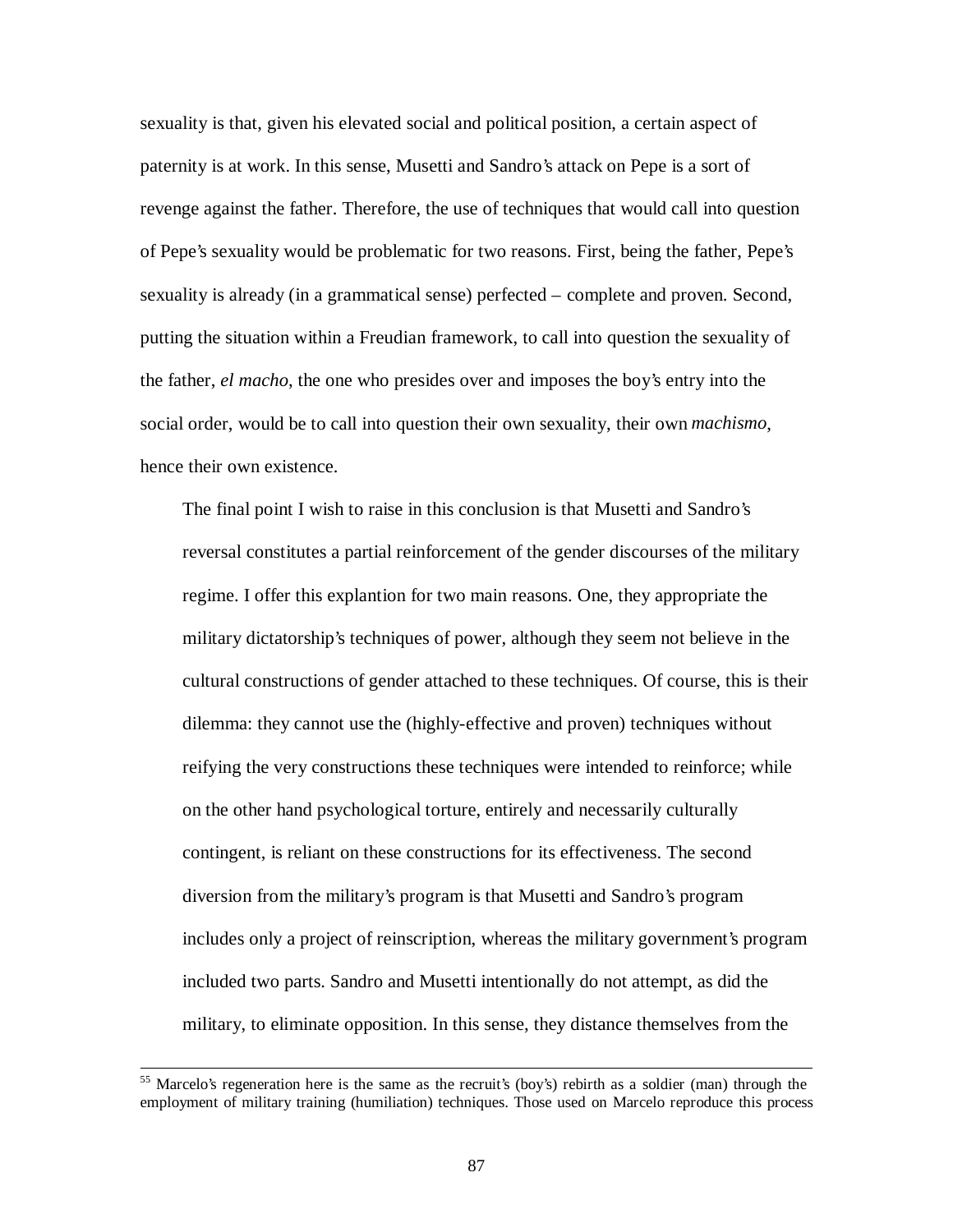state's willingness to use ultimate force. They simply leave the place as if "nothing had happened."

within the scope of the play.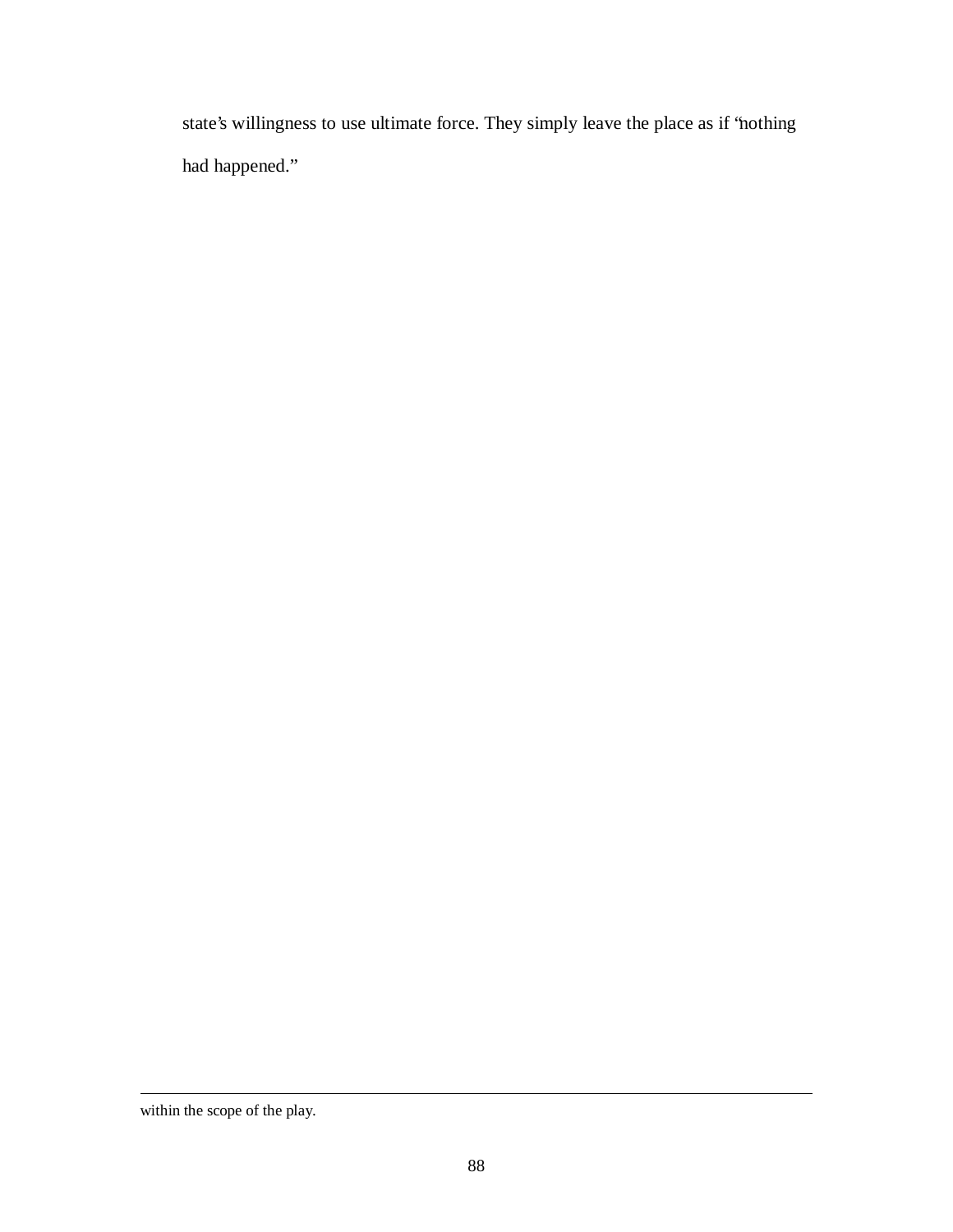# **Conclusion**

In this thesis, I have structured my analysis of two plays by Susana Torres Molina around Joan Scott's definition of gender. Her two-part definition distinguishes between the two basic aspects of gender. First, as a system of differentiation between men and women, the play ...Y a otra cosa mariposa demonstrates the way in which machismo, the construction of masculinity by *talking about women*, depicts the female as that which is different from the male. Gender in the model of *machismo*, is not a system that constructs men and women as different, but that constructs women *as different from men*. Moreover, as a system of and exigency for active and daily re-construction of masculinity, *machismo* would seem to construct the gender dichotomy as masculine-female, since women (as passive beings) are not understood as having to construct femininity, but rather as simply having a nature determined by biology. Whereas men choose their actions based on a need to *be* masculine, women act in accordance with their sex. The depiction of gender construction offered by the play also shares similarities with Foucault's thesis on the hysterization of women's bodies. His historical narrative of the Enlightenment process of "sexually saturating" women's bodies, and thus filling their being with their sex, is very apparent in the play's main characters' developing adolescent understanding of women, and also in the ways in which the characters understand women throughout the play.

In accordance with the play's depiction of women as differentiated from men, there are no female characters in the play; they only appear as figments of the masculine imagination and as figurative points in space, animated by the characters' attentions. This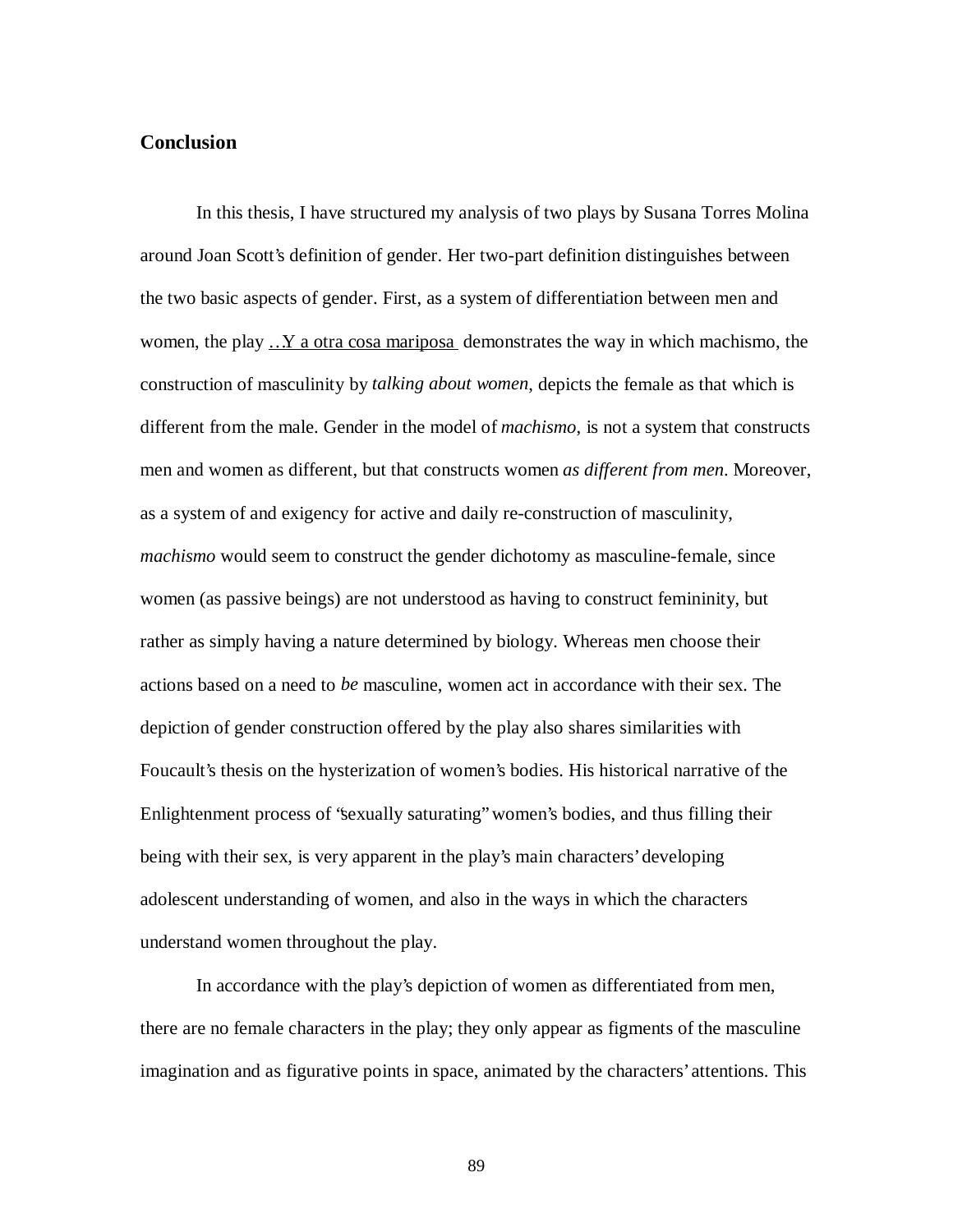dramatic representation has various theoretical implications. First, as Cixous points out, women inhabit a place of silence. They don't even have the ability to speak, and thus must be spoken for by the agents of language, men. An even more appropriate theoretical connection can be drawn with the work of Teresa de Lauretis. In her depiction of women's place in society, she describes them as inhabiting a sort of "space-off" (26) Obviously, this depiction is particularly interesting in this specific discussion, as the female personages of the play actually do inhabit a space-off. This representation further places the masculine as central and neutral and the female as apart, a very appealing possibility, given the way in which the play portrays the gender differentiation system.

The second half of Scott's definition, exemplified in the play Una noche cualquiera, is that gender is a primary signifier of power relationships. The characters in the play are variously empowered and disempowered by their location in Argentine society's gender hierarchy and are also able to use gender, in terms of culturally available symbols, as a tool to empower themselves and disempower others. Specifically, the play begins with two characters, Luli and Pepe, in a relationship that began some time before the first scene. The play of gender in shaping their relationship is readily apparent, and relies on an already established Argentine construct of gender. The *sexual contract* that frames their relationship is based, in its constitution, on a culturally available standard contract for a sexual relationship, which is in turn interpreted and modified by both parties to the contract. That Luli and Pepe have differing understandings of the actual "terms" of their contract is not surprising. Whereas Luli understands the contract in terms of her desires and what she believed to be agreements implicit at the time that they made the contractual agreement, Pepe, whose *machismo* is constructed without necessary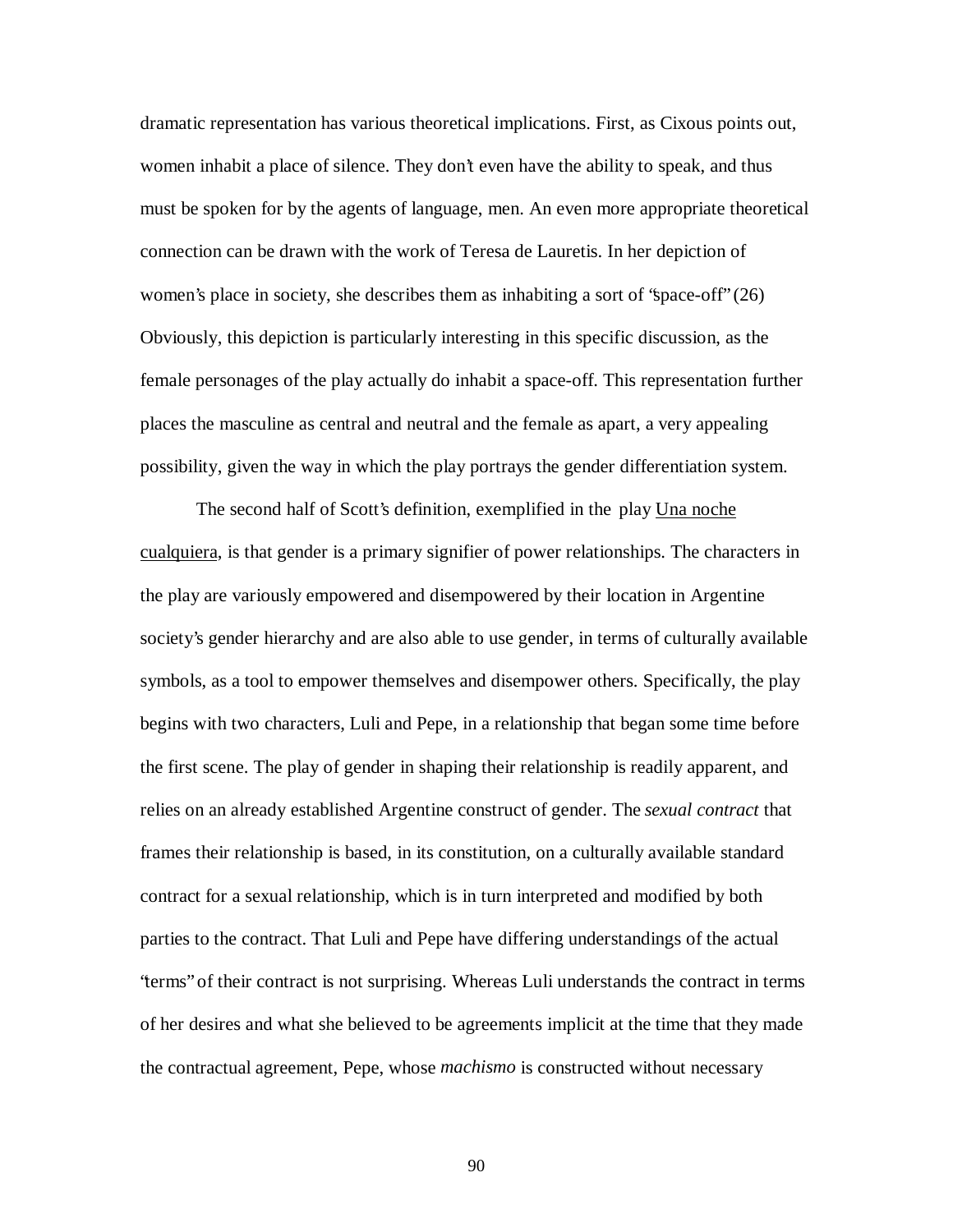reference to the feminine as a subject, draws much more from some idea of a standard sexual contract. That is, he takes for granted certain aspects of the Argentine gender system (which Luli might reject), such as his exclusive right to her body, at his discretion. In fact, the entire drama is based on the misunderstanding of Pepe's responsibility to provide Luli with sexual pleasure. While his impotence is not problematic for Pepe, Luli takes it as a sign of his inability to fulfill his contractual responsibilities, and thus as voiding the contract.

Gender, as a variety of culturally available symbols, on the other hand, is manipulated by the characters in the play, in order to reallocate power, a strategy used by the military government in Argentina during the late 1970s and early 1980s. One of the clearest examples of this strategy is the employment of the *madre-puta* dichotomy. The military used the already culturally available symbols of the mother and the whore (with "good" and "bad" implicit) to relegate women to their "appropriate" place in society, while further constructing the military government as the holders of the word. As the ones who could manipulate cultural symbols, the government cemented its authority.

Sandro and Musetti reappropriate these tools to achieve their specific ends. The use of gender attribution as a tool of psychological torture has the effect of stripping away masculine power, for example, from the character of Marcelo, an actor and cultural sex-symbol, and provides Sandro and Musetti a relative empowerment over him. In the case of the women characters, Sandro and Musetti instill in Luli and Marisa a sense of guilt and a need for absolution, utilizing the culturally available norms of female propriety. By depicting the women, who have sought to advance themselves in society by using their body as a form of collateral, as whores, the torturers are able to instill in them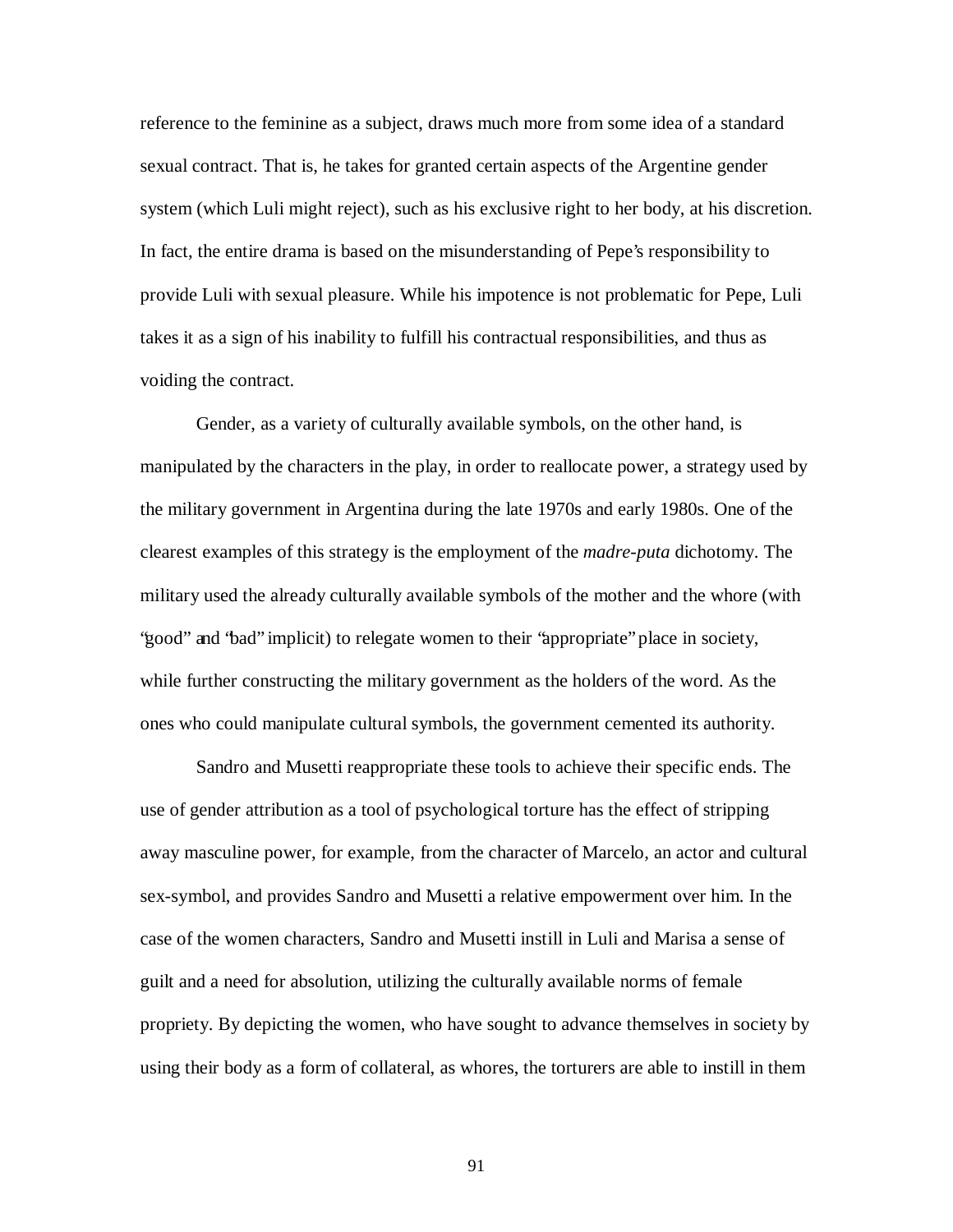a sense of having "sinned," both against propriety and against society. The recreation of the confessional image (also eminently culturally available) reconstructs the power relationship between sinner and absolver, giving Sandro and Musetti, yet again, a relative empowerment.

The only character on which the two do not use gendered symbols as a tactic of psychological torture is Pepe. Because Pepe occupies a position of maximum (and pluperfect) masculinity, Sandro and Musetti are unable to use gender as a means of disempowerment on him. <sup>56</sup> The interesting connection to be drawn here is a reflection back to the gender dichotomy of masculine-female established in my discussion of gender as sexual differentiation. Whereas the two female characters, regardless of their social position or specific sexuality, are disempowered through gender in the same manner, using the same gender technique, there is a tacit recognition that within maleness there are degrees of masculinity. Thus, while masculinity is constructed in degrees, female-ness is homogeneous and complete (in its incompleteness).

This understanding that masculinity is somehow constructed and variable, and the complementary understanding that female-ness is biological and fixed demonstrate the central focus of this thesis, that *machismo* is a system within which feminine subjectivity is rejected, and within which female objectivity is portrayed as a separate whole. Taylor, in her analysis of the gender constructions utilized by the military government of the 1970s and 1980s makes the assertion that the entire society was inscribed within a gender spectrum that extended from the masculine to the feminine. In her understanding, the gender framework was indeed self-referential; the military placed itself in a position of epitomal masculinity – a superlative position of best – with a range of character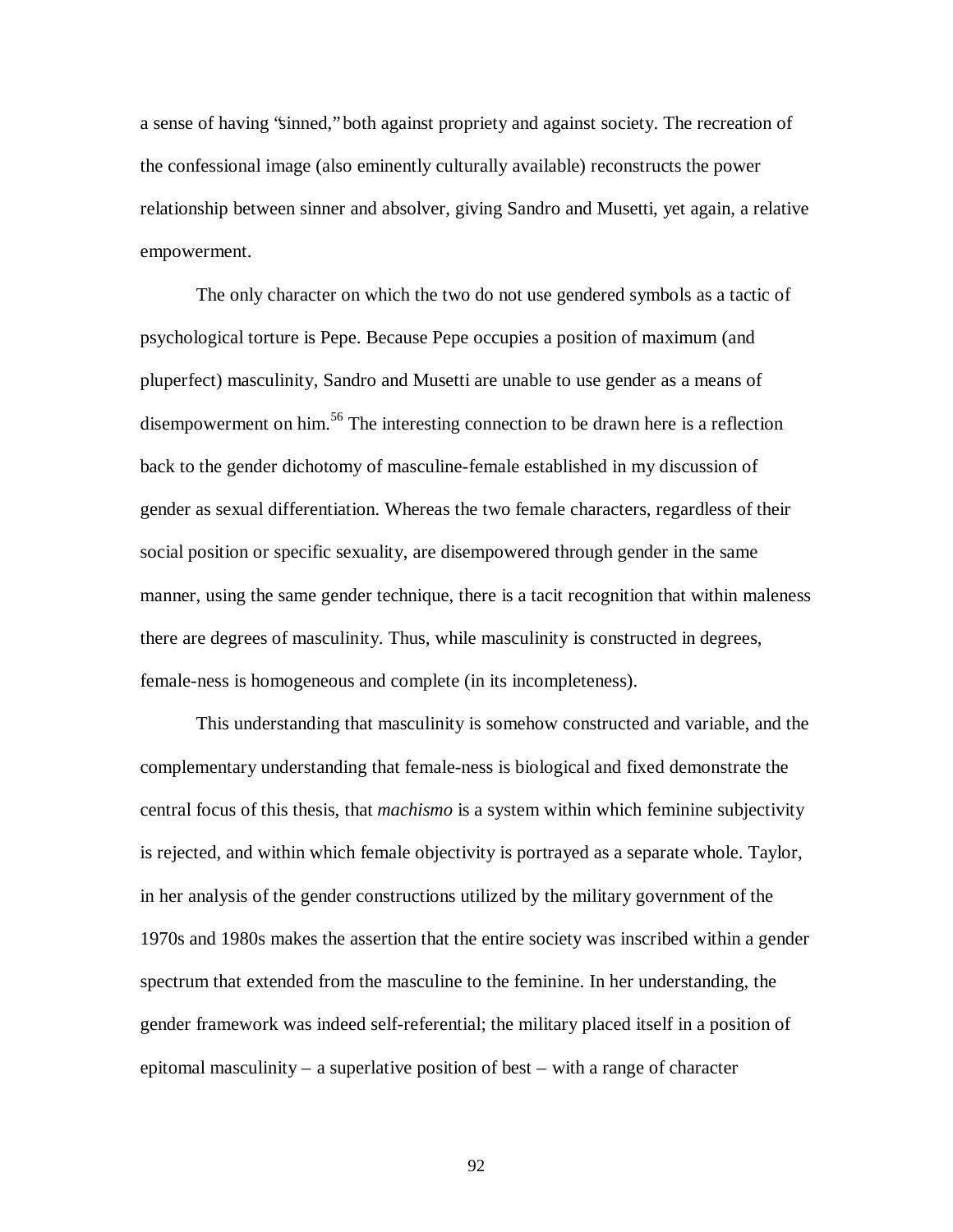extending from the masculine (better) to the feminine (worse). I disagree with this depiction, however, in the way that my understanding of *machismo* offers the much more (historically) appealing arrangement of separate scales of masculinity and "female-ness." I concur with Taylor's placing of the military masculine archetype at the head of the scale, in the position of best, and I certainly agree that the gender constructions were selfreferential (established by the military). In terms of the scales of gender, however, I suggest that the military government of the 1970s and 80s constructed two scales: the scale of masculinity extended from more masculine to less masculine (homosexual), from better to worse; the scale of female-ness, on the other hand, was more of a binary, which provided a right (the good mother – using her body in the service of the social body) and a wrong (the whore – using her body for her own desires). As such, my thesis of *machismo* is apparent in Argentine society under the military government; it is selfreferential, sets masculine and female as separate wholes, and denies female subjectivity.

It is interesting to note the centrality of this way to understand *machismo* in both of Torres Molina's works, which were written almost twenty years apart. The possibility that *machismo*'*s* self-referential construction of masculinity and female-ness, is an enduring trend of Argentine culture and responsible for organizing social relationships is an intriguing question raised by this thesis, and one that bears further interrogation. Why is it that *machismo* remains such a self-sustaining force while telling only half of the story? What is it about Argentine culture that places gender at the center, making it such a politically politically useful theme? What do the multi-layered masculine gender differentiation and the female binary (mother/whore) evident in both plays, the various contests for masculine power and domination, reveal about the political implications of

93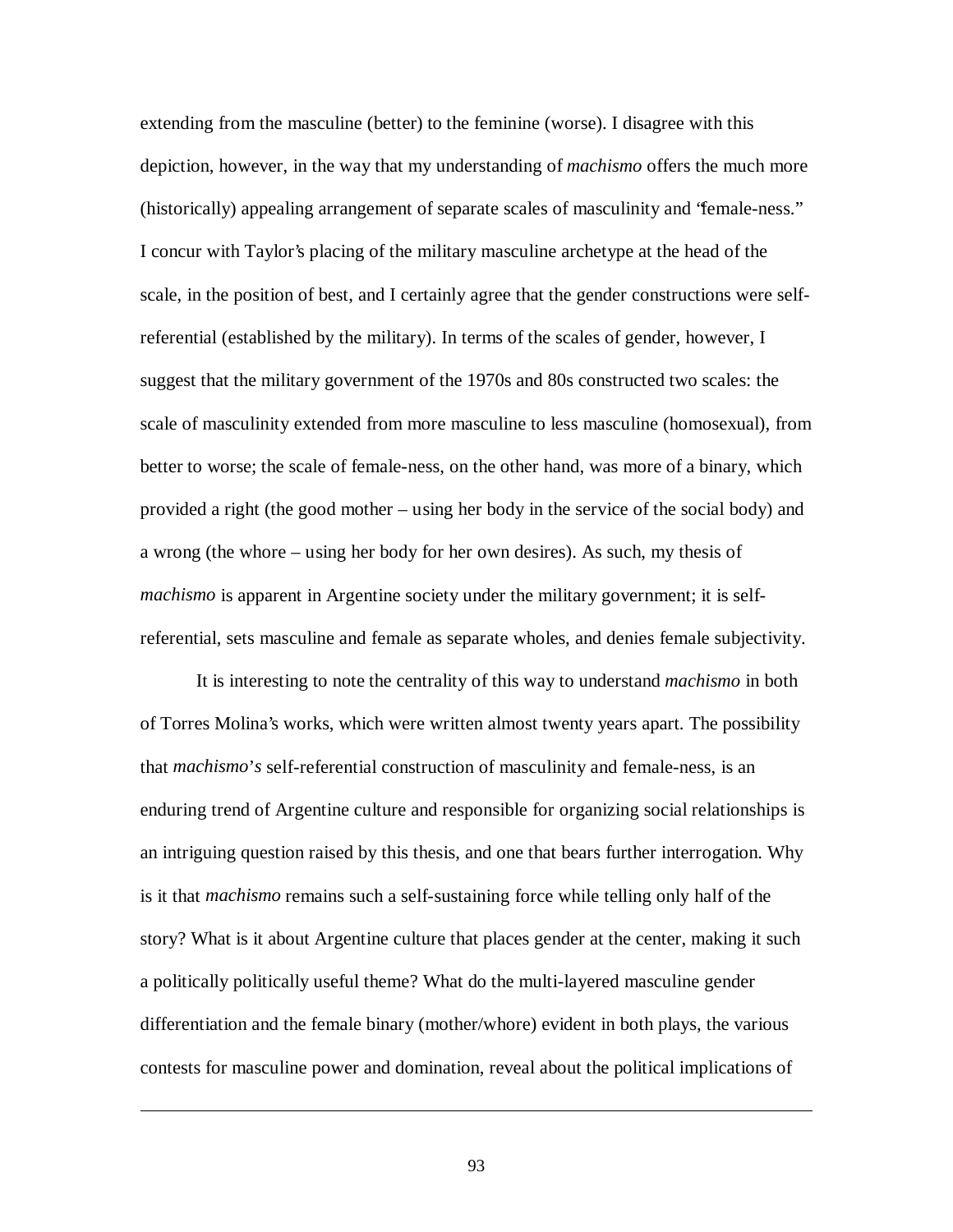*machismo* in contemporary Argentina? These are questions that invite further investigations.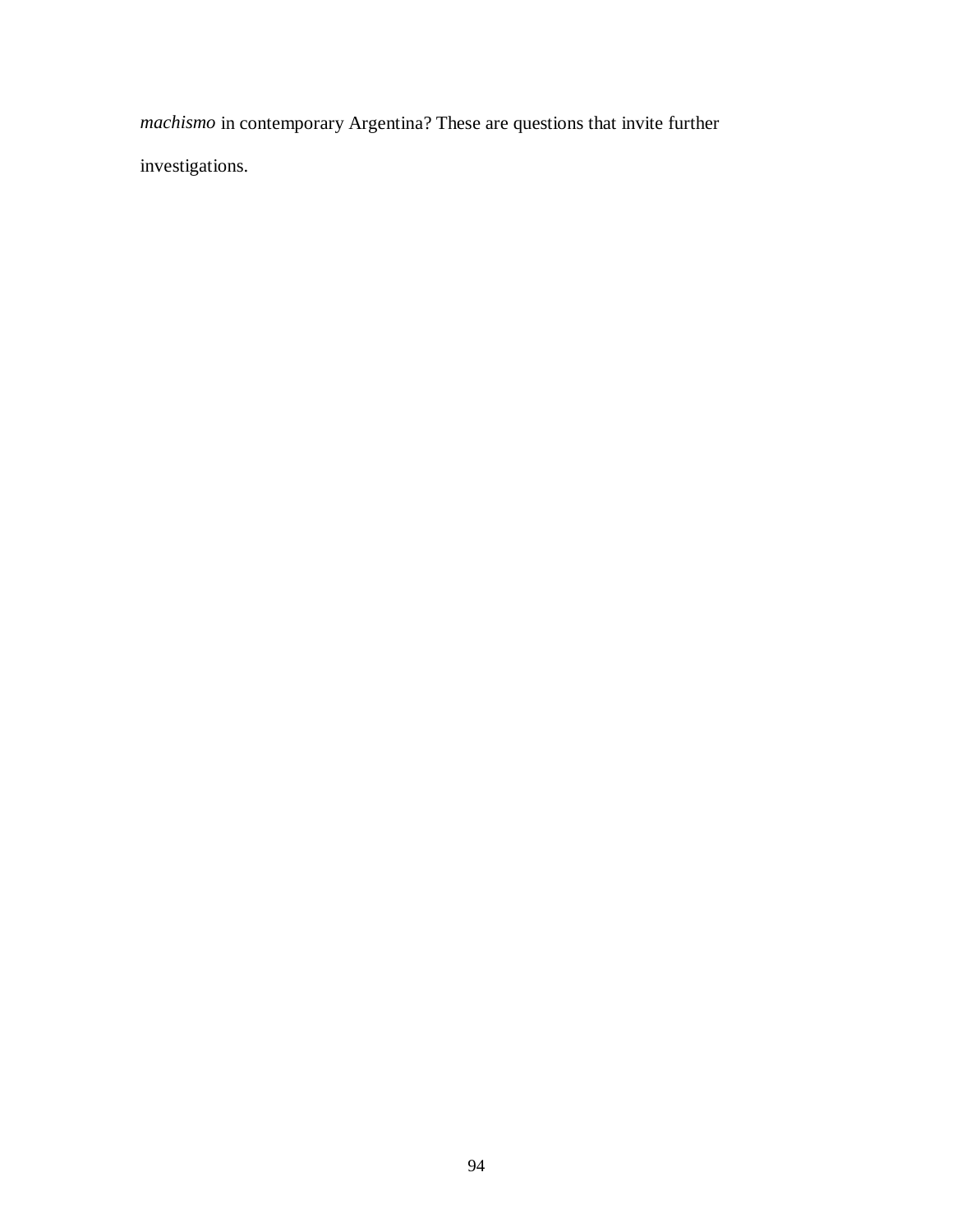# **Bibliography:**

- Bauer, Nancy. Simone de Beauvoir, Philosophy, and Feminism. New York: Columbia UP, 2001.
- Bixler Jacqueline E. 'For Women Only? The Theater of Susana Torres Molina." Latin American Women Dramatists: Theater, Texts, and Theories. Ed. Caterine Larson and Margarita Vargas. Bloomington: Indiana UP, 1998. Pp. 215-33.
- Bonaparte, Héctor. Unidos o dominados: Mujeres y varones frente al sistema patriarcal. Buenos Aires: Centro para los Nuevos Roles, 1997.
- Butler, Judith. Gender Trouble: Feminism and the Subversion of Identity. NY: Routledge, 1999.

\_\_\_\_\_\_\_\_. "Performative Acts and Gender Constitution: An Essay on Phenomenology and Feminist Theory." Performing Feminisms: Feminist Critical Theory and Theatre Ed. Sue Ellen Case. Baltimore: Johns Hopkins UP, 1990. Pp. 270-282.

- Cabrera, Eduardo. "Susana Torres Molina: La indagación del mundo femenino en su dramaturgia y dirección teatral." Latin American Theater Review 36.1 (2002): 19- 27.
- Cixous, Hélène. "Castration or Decapitation?" Signs: Journal of Women in Culture and Society. 7.1 (1981): 41-53.

Davis, Natalie Z. "Women on Top: Symbolic Sexual Inversion and Political Disorder in Early Modern Europe." Symbolic Inversion in Art and Society. Ed. Barbara Babcock. Ithaca: Cornell UP, 1978. Pp. 147-190.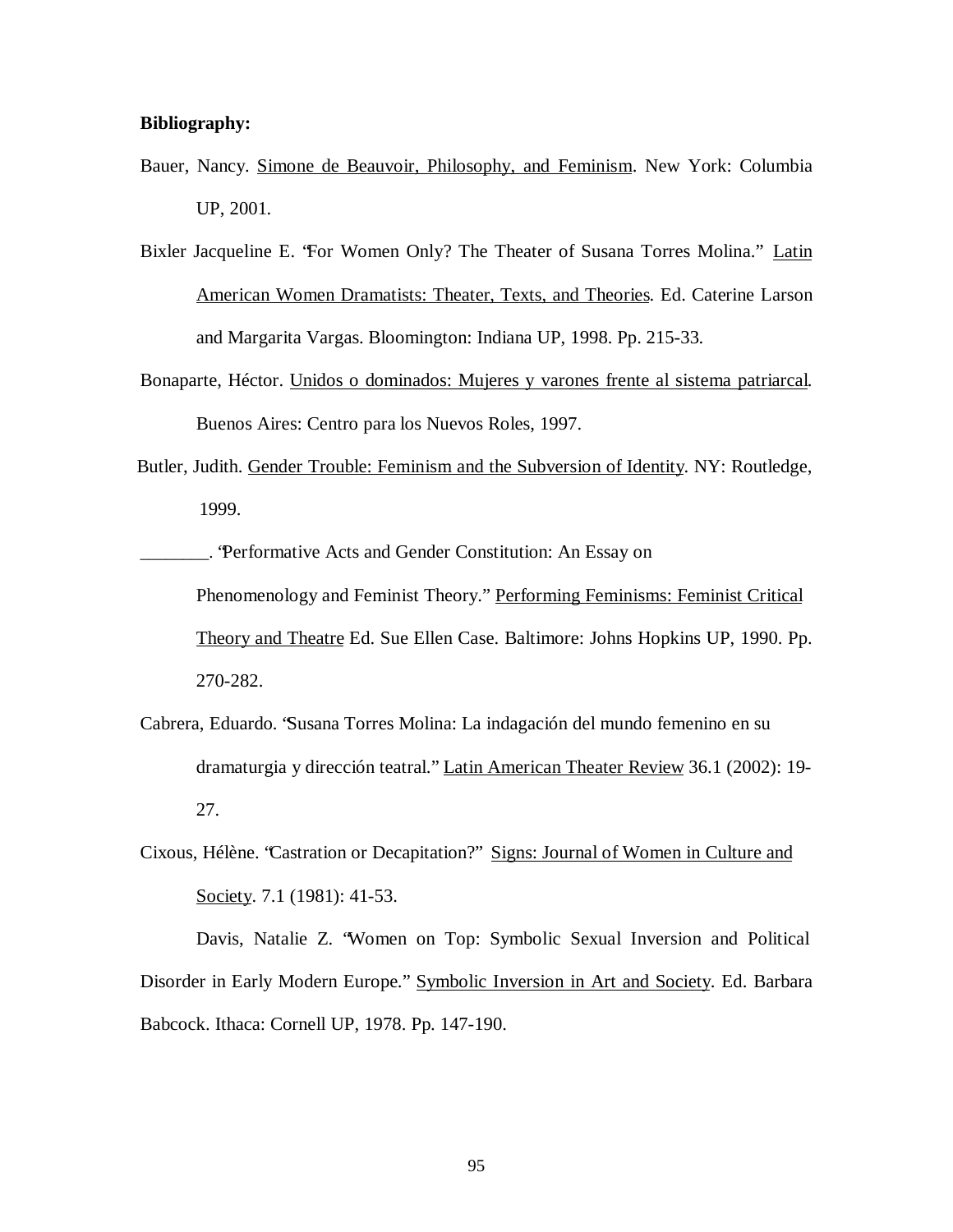- Del Rio, Marcela. "Especificidad y reconocimiento del discurso dramático femenino en el teatro latinoamericano." Performance, phatos, política de los sexos: Teatro de autoras latinoamericanas. Ed. Heidrun Adler and Kati Röttger. Madrid: Frankfurt-Madrid: Vervuert-Iberoamericana, 1999. Pp. 9-21.
- Dore, Elizabeth, ed. Gender Politics in Latin America: Debates in Theory and Practice. NY: Monthly Review Press, 1997.
- \_\_\_\_\_\_\_\_.and Maxine Molyneux. ed. Hidden Histories of Gender and the State in Latin America. Durham: Duke UP, 2000.
- Drorbauger, Elizabeth. "Sliding Scales: Notes on Stormé DeLarverié and the Jewel Box Revue, the Cross-Dressed Woman on the Contemporary Stage, and the Invert." Crossing the Stage: Controversies on cross-dressing ed. Ferris, Lesli, NY: Routledge, 1993.
- Eidelberg, Nora. "Susana Torres Molina, destacada teatrista argentina.". Alba de América: Revista Literaria 7.12 (1989): 391-93
- El Machismo, de nuevo, en la mira de las mujeres. Crónica [Buenos Aires] 18 Oct. 1981.
- Flores, Yolanda. The Drama of Gender: Feminist Theater by Women of the Americas. San Diego: U of California P, 1995.
- Foucault, Michel. The History of Sexuality: An Introduction, Volume I. NY: Vintage Books, 1980.
- Garber, Marjorie. Vested Interest: Cross-dressing and Cultural Anxiety. NY: Harper Collins, 1993.
- Gilbert, Sandra M. "Introduction." A Tarantella of Theory. Ed. Héléne Cixous and Catherine Clément. Minneapolis: U Minnesota P, 1986.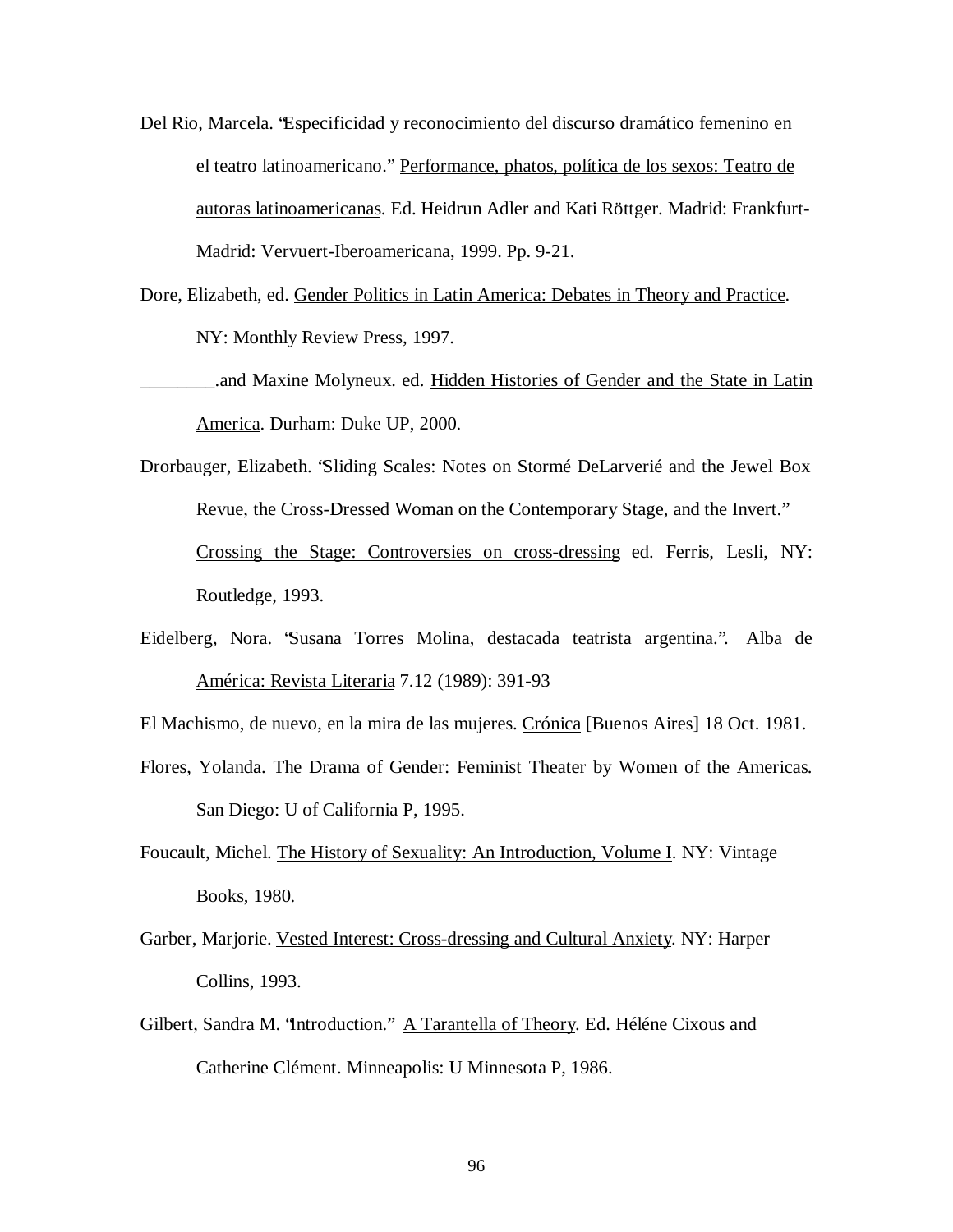Gladhart, Amalia. "Playing Gender." Latin American Literary Review 24 (1996): 59-89.

Graham-Jones, Jean. "Myth, Masks, and Machismo: Un trabajo fabuloso by Ricardo Halac and ...y a otra cosa mariposa by Susana Torres Molina." Gestos: Teoría y Práctica del Teatro Hispánico 10. 20 (1995): 91-106.

Lauretis, Teresa Technologies of Gender. Bloomington, IN: Indiana UP, 1987.

- Lugo, Alejandro and Bill Maurer, ed. Gender Matters. Rereading Michelle Z. Rosaldo. Ann Arbor: U Michigan P, 2000.
- Masiello, Francine. Between Civilization and Barbarism: Women, Nation, and Literary Culture in Modern Argentina. Lincoln: U Nebraska P, 1992.
- McGee Deutsch, Sandra. "Gender and Sociopolitical Change in Twentieth-Century Latin America." Hispanic American Historical Review 71.2 (1991): 259-306.
- Melhuss, Marit and Kristi Anne Stølen, ed. Machos, Mistresses, Madonnas: Contesting the Power of Latin American Gender Imagery. NY:Verso, 1996.

Nash, June and Helen Icken Safa, ed. Sex and Class In Latin America: Women

Perspectives on Politics, Economics and the Family in the Third World. Boston:

J.F. Bergin Publishers, 1980.

Women and Change in Latin America. Boston: Bergin and Garvey Publishers, 1985.

Pateman, Carole. The Sexual Contract. California: Stanford UP, 1988.

Pescatello, Ann. ed. Female and Male in Latin America: Essays. Pittsburgh: U Pittsburgh P, 1973.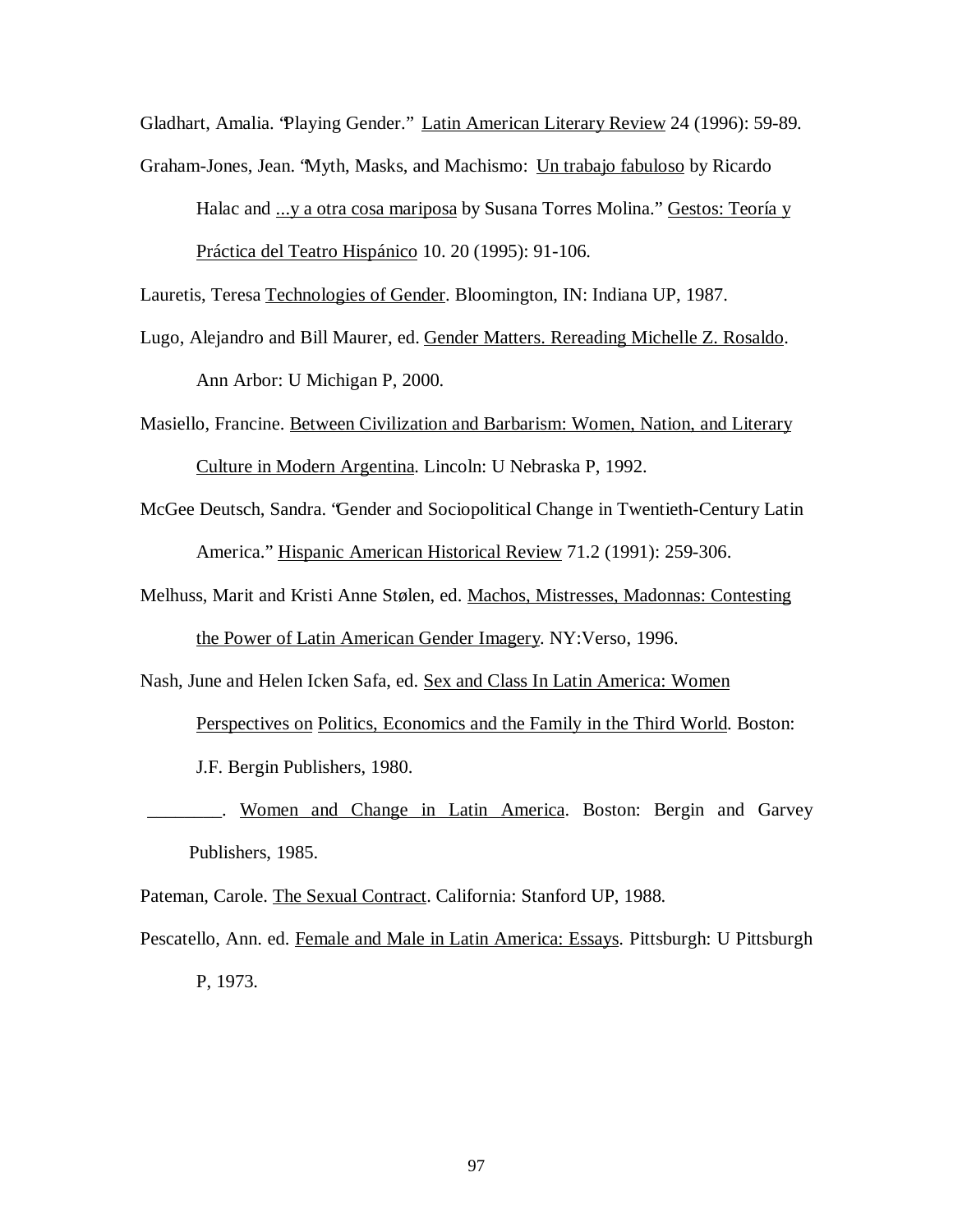- Röttger, Kati. "Introduction." Performance, phatos, política de los sexos: teatro de autoras latinoamericanas. Ed. Heidrun Adler and Kati Röttger. Madrid: Frankfurt-Madrid: Vervuert-Iberoamericana, 1999. Pp. 9-21.
- Seda, Laurietz. "El hábito no hace al monje: Travestismo, homosexualidad y lesbianismo en ...y a otra cosa mariposa de Susana Torres Molina." Latin American Theatre Review 30.2 (1997): 103-14.
- Scott, Joan W. "Gender: A Useful Category of Historical Analysis," The American Historical Review 91.5 (1986): 1053-1075.
- The Evidence of Experience." Critical Inquiry. 17.4 (1991): 773-797.
- Taylor, Diana. "Disappearing Acts: Spectacles of Gender and Nationalism in Argentina's "Dirty War" . Durham: Duke U P, 1997.
- Torres Molina, Susana. Una Noche Cualquiera. Sevilla: Area de Cultura del

Ayuntamiento de Sevilla, 1999.

 $\frac{1}{1}$ . . . y a otra cosa mariposa. Voces en escena. Antología de dramaturgas

latinoamericanas. Ed. María Mercedes Jaramillo. Medellín: Universidad de Antioquía, 1991. Pp. 335-414.

Wilshire, Bruce. Role-Playing and Identity: The limits of Theatre as Metaphor. Boston: Routledge and Kegan Paul, 1981.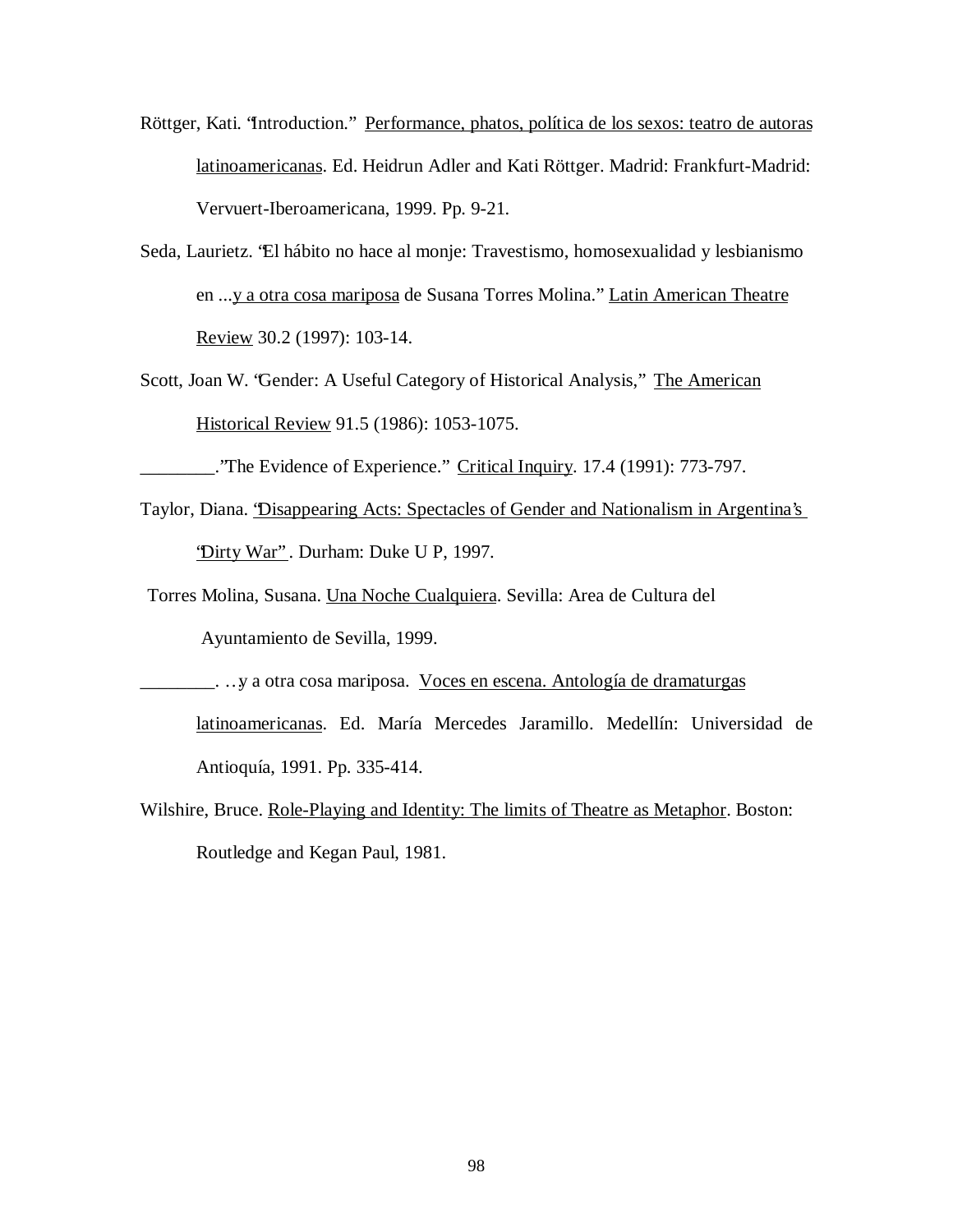#### **Entrevista a Susana Torres Molina, Buenos Aires 28-29 de febrero del 2003.**

*Natacha Osenda: En una entrevista que le hicieron en 1987 decía que una de las razones de la pieza ...Y a otra cosa mariposa era "atacar el machismo del argentino," ¿Por qué en particular en 1981?. ¿Significa algo en particular esa fecha, tanto a nivel personal como a nivel país?*

Susana Torres Molina: No me reconozco diciendo atacar el machismo. No, digo esto porque a veces uno dice algo y después sale en la prensa... atacar no, por hay, quería revelar algo tan enquistado en esta sociedad como es el machismo... ponerlo en el tapete, mostrarlo, exacerbarlo para que se vea mucho mas nítido. No me veo mucho con esta cosa de ataque, no, no, no con esa palabra...

## *Es una entrevista que le hizo la Dra. Eidelberg.*

Ah… no era la prensa, pero bueno, yo... si ha pasado tiempo no me reconozco con esa actitud de atacar, me parece que un artista lo que hace es revelar, exponer y después cada uno sacará sus conclusiones, no es ése el lugar, me parece, más específico del artista, de hacer ataques o defensas arriba del escenario. Creo que si alguien se siente atacado tiene que ser una consecuencia de haber visto algo en lo que se identificó, se molestó tan profundamente que se sintió atacado. Pero no tendría que ser un objetivo para un artista "voy a hacer una obra para atacar," por ejemplo. Seguramente se vuelve burdo. 1981 era la época de las Malvinas, yo me acuerdo cuando íbamos a retomar  $\ldots$  Y a otra cosa mariposa, después de haberlo hecho durante unos meses, se paró en el verano, y cuando íbamos a retomar, creo yo, cuando era en marzo o abril, fue lo de las Malvinas, con lo cual hicimos unas funciones y después dejamos de hacerlas con el clima general que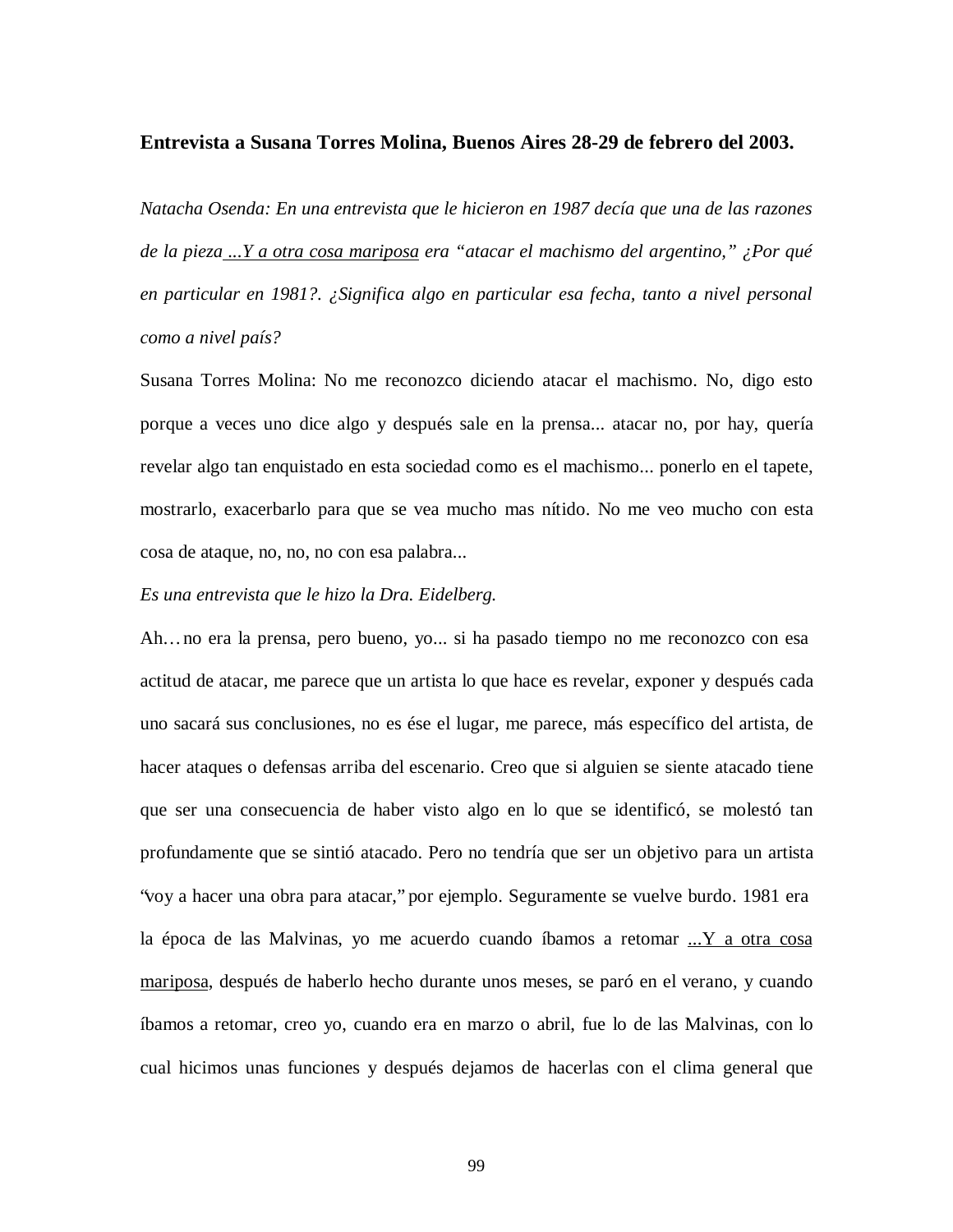había acá... que no se prestaba de pronto para una obra de estas características, y además porque la gente estaba, bueno, un momento muy angustiado, era un momento muy difícil, retomamos nuevamente más adelante.

#### *¿Pero la escribió en España a esta obra?*

Sí, la escribí en España.

#### *¿Y qué pensaba en ese entonces?*

Bueno, me interesaba escribir sobre ciertos arquetipos masculinos que eran muy identificables en la sociedad argentina y que también estaban en la sociedad española, pero bueno, yo lo que quería, era escribir con mi lenguaje, de la sociedad que yo conozco mejor, no sé cómo se me ocurrió la idea, yo no soy muy de reflexionar, "voy a escribir de genero, la mujer." No sé, yo en ese momento estaba escribiendo cuentos eróticos, porque en ese momento llegue a España, huyendo de acá, porque en ese momento mi marido era Eduardo Pavlovsky, lo habían venido a buscar y él se había tenido que escapar, bueno, nos reunimos en España saliendo de una situación digamos así... tremebunda de acá, realmente de vida o muerte, en mi casa acá entraron, la robaron, tiraron alquitrán, rompieron cosas y no me encontraron ni a mí ni a Tato de casualidad, si no, yo por ahí no estuviese hablando con vos en este momento. Entonces nos fuimos a Madrid a vivir, y justo llego en una época en que España estaba en pleno destape, se había muerto Franco, entonces, bueno, un auge con todo lo que tiene que ver con erotismo. Había muchas experiencias creativas, muy alternativas, un estallido de creatividad y libertad… y me conecto con Buckovsky, empiezo a leer a Buckovsky, todo esta editorial Anagrama que empieza a sacar muchos libros, y de pronto leo a Anaïs Nin, leo "La sonrisa vertical", que era una edición de literatura erótica que sacaba Berlanga el director de cine, y me doy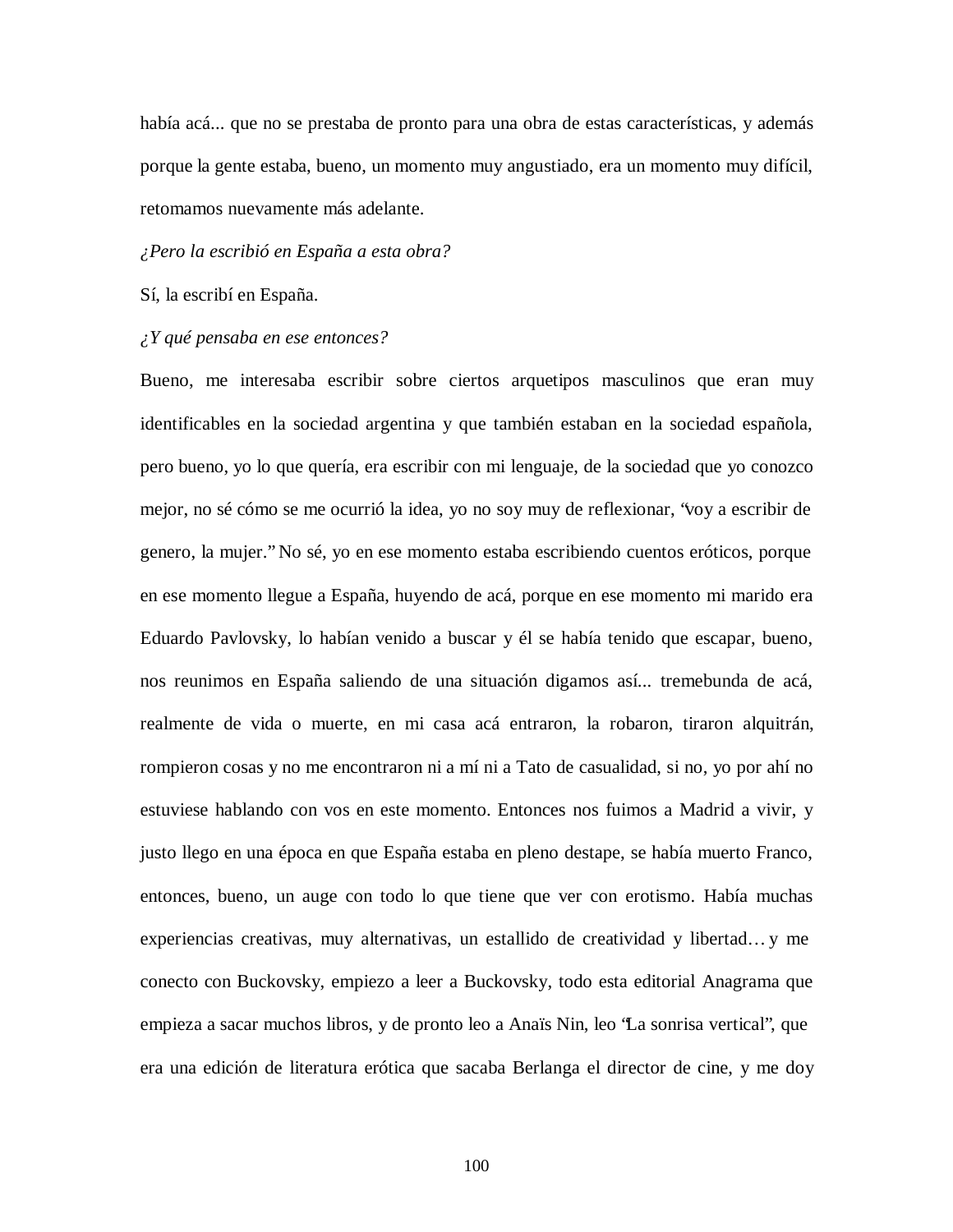cuenta que cuando las mujeres escriben sobre erotismo, al menos lo que yo había leído, parecían hombres, es decir, seguían siendo el objeto de deseo del hombre, en un lugar muy pasivo, y cuando el hombre escribía sobre sus experiencias íntimas, eróticas, lo hacía, como en el caso de Bukovsky con un desparpajo y con una... sin tener que estar pidiéndole permiso a nadie, las cosas eran como eran, y no las disfrazaba, y no hablaba de eufemismos y todo. Entonces de ahí surgieron los cuentos de Dueña y señora. Yo dije, "yo quiero escribir como escribe Buckovsky," no como escribe Buckovsky literarlmente, pero con la libertad... cómo nombra las cosas, cómo se ríe de sí mismo y cómo se permite... y donde la mujer es sujeto de su propio deseo y no es objeto de otro deseo, entonces, bueno, y estos cuentos que quedaron finalistas en este concurso de "La sonrisa vertical" pero ahí no se publicaron. Cuando vine acá, se publicaron acá. Vos no lo leíste a esos cuentos?

### *No.*

Bueno, (los cuentos) fueron un escándalo acá, muy llamativo, se vendieron dos ediciones, porque claro, yo volví en el 81 todavía estaban los militares, la editora, no sé cómo llegó una editora, me dijo, "si Ud. se anima a editarlos, yo también me animo, y yo dije "bueno..." Así fue cómo aparecieron estos cuentos. Paralelo a esto, se ve que en ese momento a mí me interesaba el tema, relaciones hombre/mujer, machismo, porque de alguna forma Dueña y señora también tenía algo que ver con el machismo. Yo sentía que las mujeres cuando escribían sobre el erotismo también eran machistas, se ponían en un lugar donde ellas eran... absolutamente pasivas al deseo del hombre. Debe estar relacionado Dueña y señora, los cuentos, el machismo y la pasividad con esta idea, que yo, ya no te podría decir como surge, con esta idea de encarnar estos cuatro arquetipos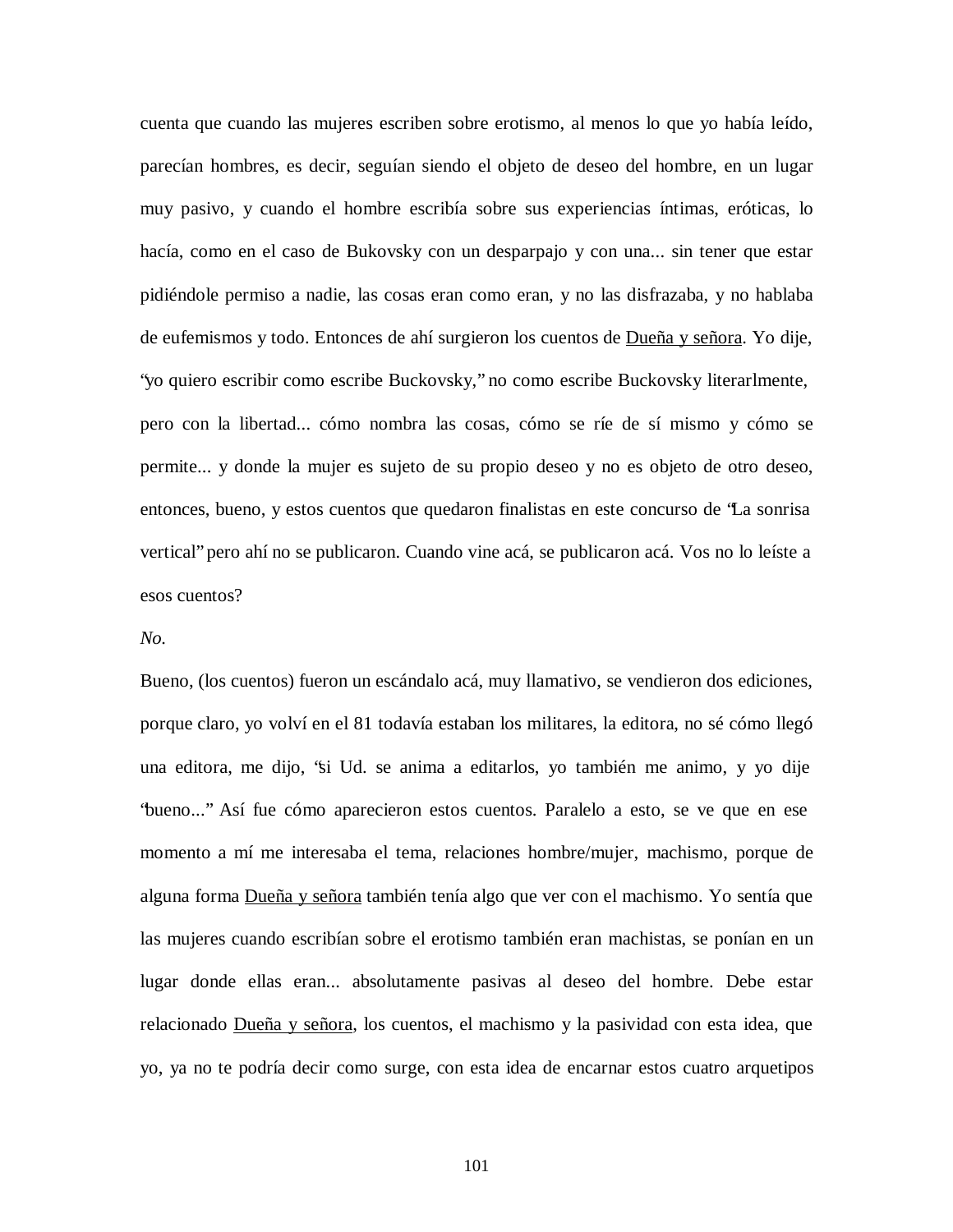del porteñismo nuestro, y que además, la idea era que la hicieran mujeres, y representar estas escenas. Pero creo que éste era un momento donde particularmente a mí me interesaba mucho, mucho este tema de en qué lugar se pone la mujer, en qué lugar se pone el hombre, en qué lugar el hombre pone a la mujer, en qué lugar la mujer pone al hombre. Porque para mí el machismo esta también alimentado por la mujer. La mujer... la madre que también sigue transmitiendo creencias que tienen que ver con el machismo a sus hijos y sigue reproduciendo esta forma de entender la vida y las relaciones. Es decir, cuando hablo de machismo, no hablo del hombre, hablo de una ideología, donde la mujer es también responsable.

# *¿Y por qué pensaba de entrada trabajar con actrices?*

Para desapegarme del realismo, de lo naturalista. Si todo esto lo decían cuatro hombres, era simplemente reproducir lo que se ve en la calle, ¿no? Cuatro hombres hablando de mujeres, mas allá de que el texto fuera gracioso, fuera mordaz, pero era una reproducción. En cambio el hecho que lo hagan cuatro mujeres, ya le da una vuelta de tuerca, un salto que cada palabra, cada gesto adquiere otra significación.

*Leyendo otros trabajos literarios, encontré varias interpretaciones al requerimiento de la obra de emplear actrices. Por caso, una crítica norteamericana afirma que, el hecho que en la obra se trata de mujeres que actúan de hombres pero que en definitiva buscandesean mujeres, introduce una naturalización de la homosexualidad.*

Sí, esa me parece una interpretación subjetiva. En ningún momento ésa fue la idea. Esa ya es una vuelta de tuerca de alguien que evidentemente quiere ver lesbianismo, y entonces lo va a ver en cualquier situación, porque no está para nada planteado eso. Cuando ellas encarnan estos hombres, hablan de las mujeres pero desde su masculinidad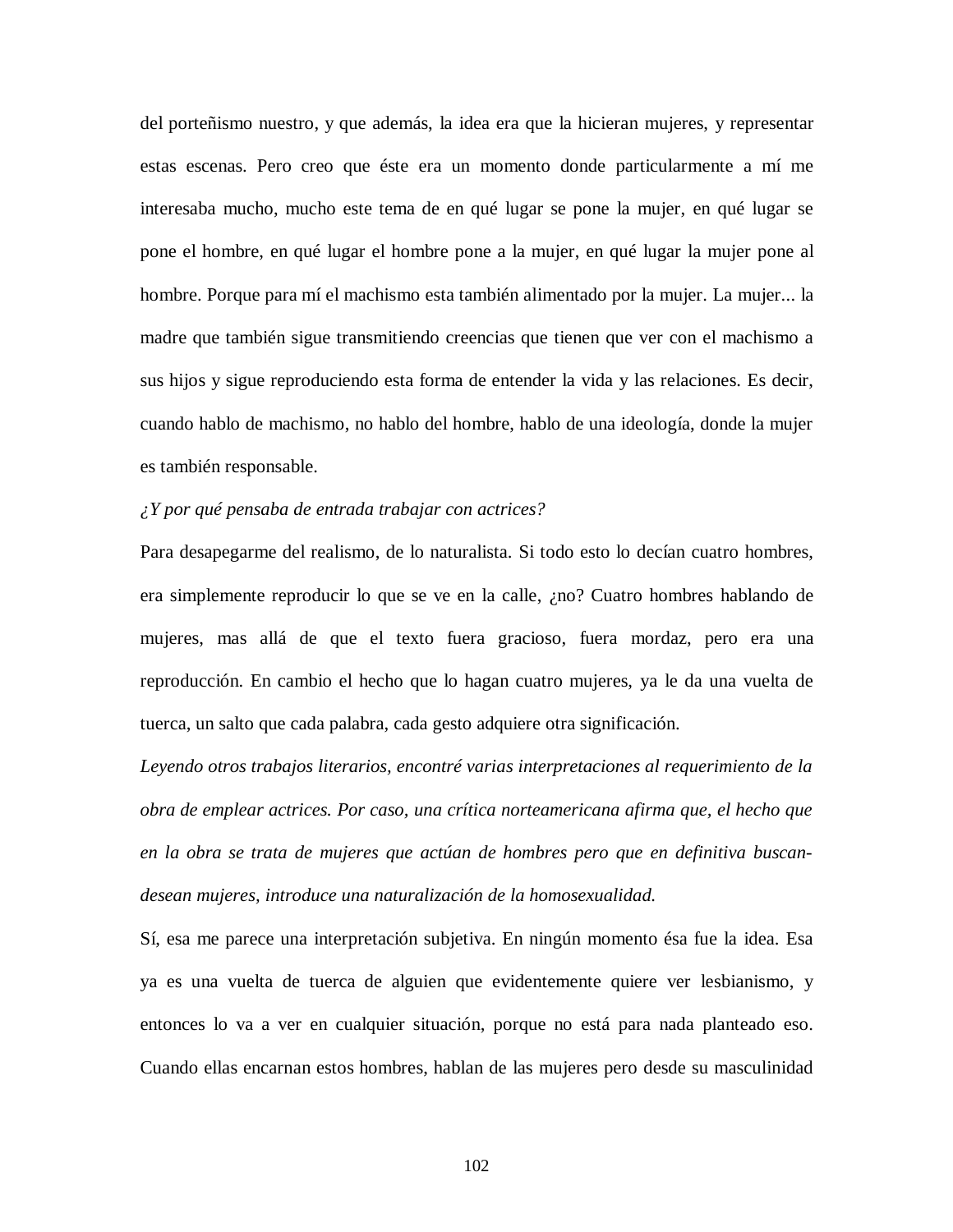ficcional, pero su masculinidad. En ningún momento dijimos "vamos a hacer todo esta parodia para hablar de mujeres." Me parece absolutamente retorcido. Si quiero hablar de la homosexualidad, pongo a mujeres hablando con mujeres. No voy a hacer toda esta voltereta para expresar... si yo no se si fue Laurietz Seda, sí, yo le pedí que me diera el material porque cuando vi que decía "lesbianismo, no se qué" me pareció como muy... viste estas cosas desde la teorización y donde cada uno proyecta su propia perspectiva.

*En su perspectiva, entonces, ¿Dónde comienza y termina el juego de transgresiones que implica mujeres actuando de hombres?*

Yo intente trabajar desde un lugar muy teatral, intentar, con respecto a lo ficcional, no hacer una reproducción. Por eso no quería hombres, naturalista, y al mismo tiempo ser convincente. Lo que se expresara, el discurso, fuera potente, que fueran creíbles esas cuatro presencias en el escenario. Entonces, se trabajó mucho en los comportamientos físicos, en la forma de decir de los textos, y en la gestualidad masculina y al mismo tiempo, ellas estaban muy maquilladas como mujer, y la forma de la ropa era de hombre, de pronto pantalón o remeras o shortcitos cuando son chicos y remeras, o trajes cuando son más grandes, pero todos hechos en telas y en colores y texturas muy femeninas, que ningún hombre podría usar. Es decir, todo el tiempo había un acercarse, pero también una distancia para no llegar a una imitación o una reproducción. Y sin embargo, en la actuación, de ellas cuatro era tan convincentes, que por más que estaban maquilladas, estaban con ropas de satén, por ahí debo tener unas fotos, porque además las situaciones dramáticas eran muy potentes. *(Se levanta y comienza a buscar una carpeta con fotos.)* No era que se ponían a charlar, no, no, pasaban cosas muy fuertes. Ensayamos seis meses, todos estudiaban su comportamiento, un trabajo actoral impresionante para hacer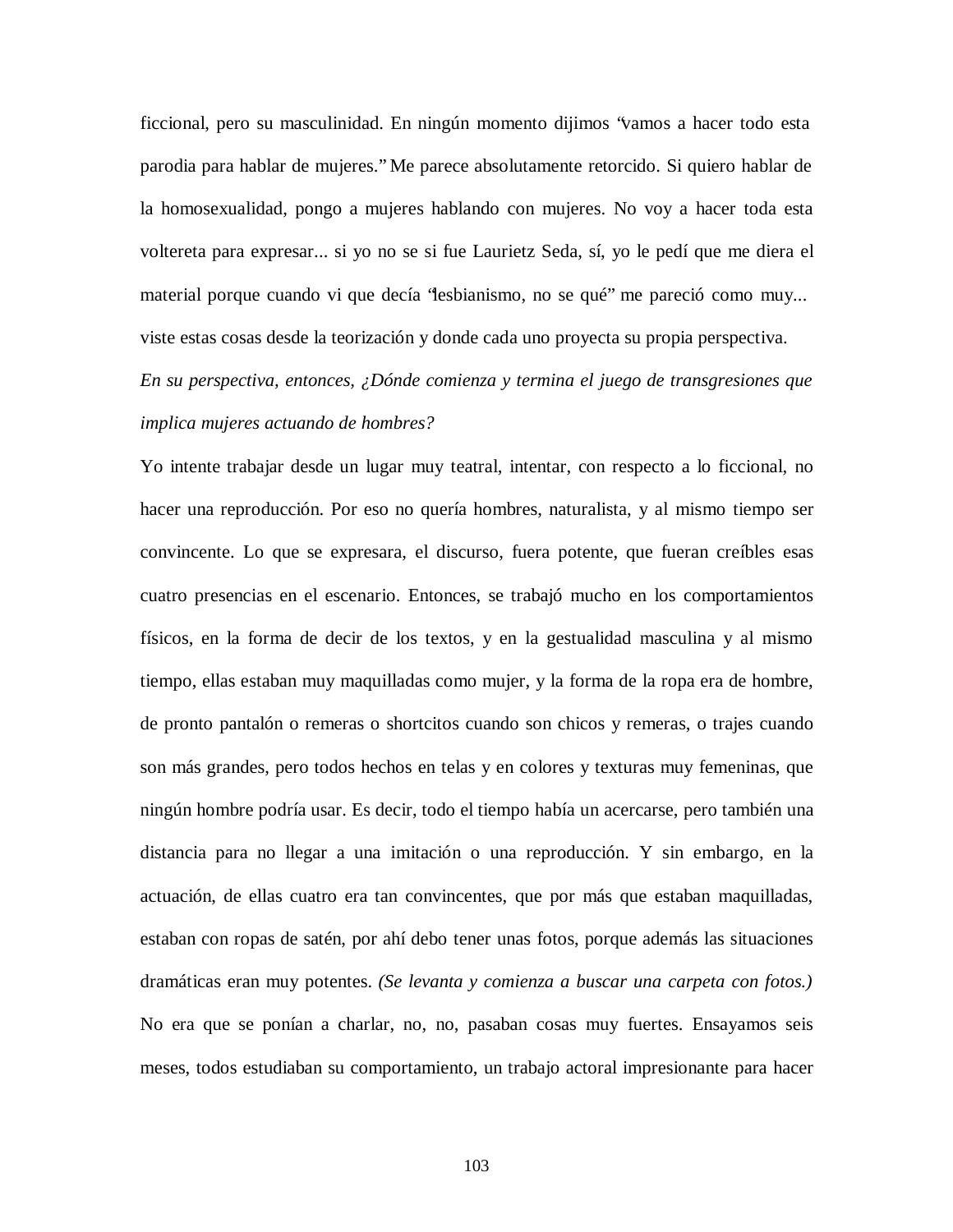cinco estadíos en la vida de una persona. Los cambios eran rapidísimos; hacían de chicos, de adolescentes. Los cambios eran rápidos, y los cuerpos iban engordando, se iban poniendo cada vez más pesados y más rígidos. Había mucho trabajo corporal, mucho trabajo con los gestos, con las gestualidades. El personaje se empezaba a esbozar cuando era de chico, después ya de viejo, cuando tenía ya ciertas cosas, pero ya era un viejo. Muy interesante, y la distancia estaba en que, boca pintada, ojos pintados, y la ropa era de texturas brillosas, satén, seda. *(Comienza a mostrarme algunas fotos.)* Esto es, por ejemplo, cuando eran chicos, que todas las remeras eran de satén, esto es de una función, ves, están maquilladas. Mira los trajes! Es imposible que un hombre ande con esos trajes, todos eran de seda, brillosos y con todo un trabajo... ésta es la despedida de soltero... todos con traje de seda.

#### *La idea de usar esas telas, entonces, es para enfatizar que son mujeres las que hablan...*

Para generar un distanciamiento, que no sea una imitación naturalista, porque el teatro no es la imitación de la vida, el teatro es la ensoñación de la vida. Yo quería hablar de esto y quería justamente que llegara de una forma mucho más... efectiva. Por supuesto que si el discurso de la tortura lo dice el torturado, adquiere otra significación que si lo dice el torturador. Es decir, son procedimientos para generar un mayor impacto. Entonces, si cuatro mujeres encarnan estos personajes, lo que dicen adquiere otro significado. Y al mismo tiempo para que no sea una imitación todo este distanciamiento en donde, aunque tienen el pelo corto y se lo peinaban con algo, pero tenían los ojos maquillados, tenían la boca maquillada, tenían estas telas, estos trajes, que eran imposibles que un hombre los usara. Para subrayar más lo teatral de la situación, la representación, lo ficcional, para que llegue de una manera más poética, de más vuelo, que si fueran cuatro tipos en un bar con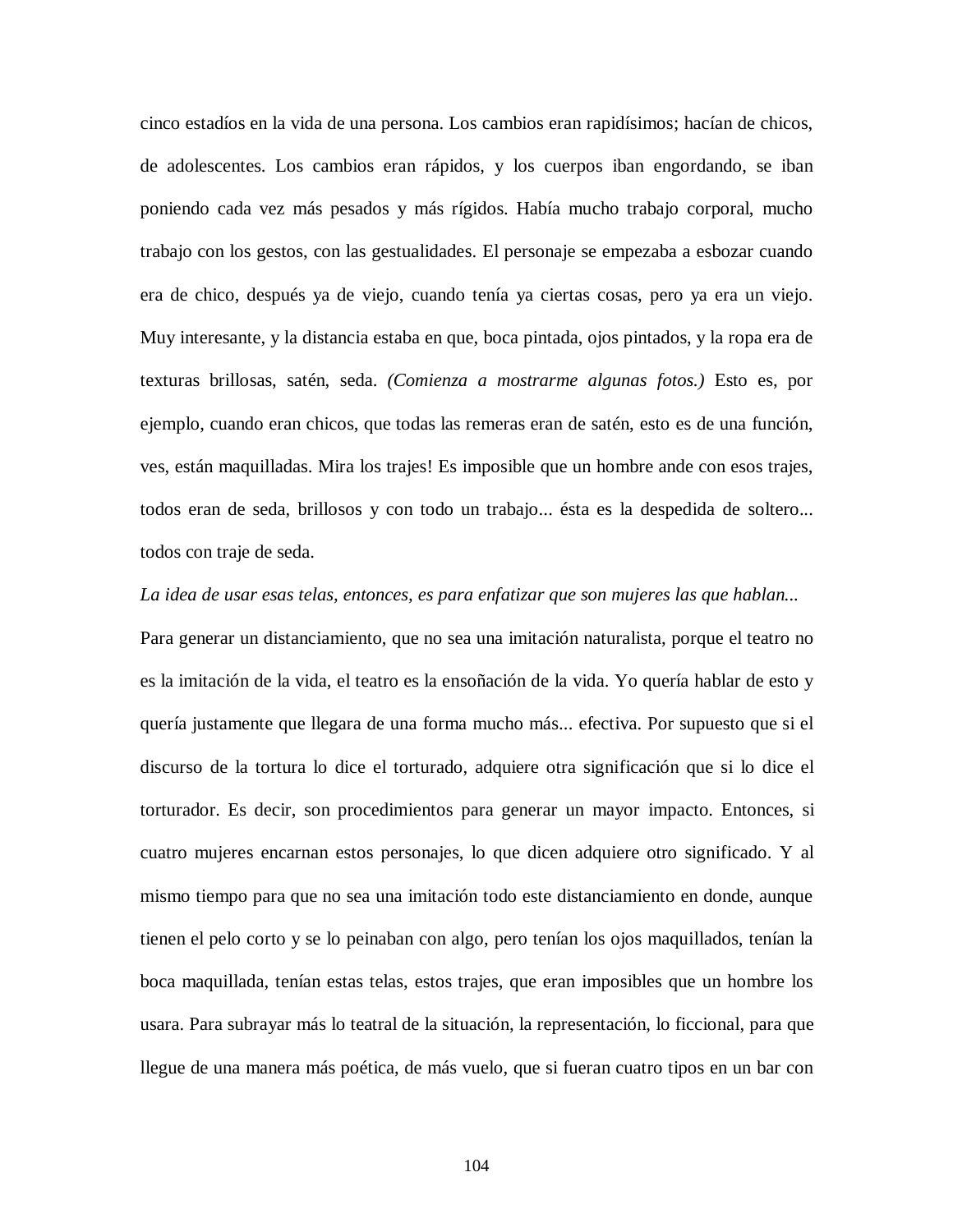jeans y con remera, charlando de mujeres. A mí no me atraía hacer eso. Me parecía esto como un desafió mucho más interesante.

*Ahora, si uno analiza el discurso de los hombres, las mujeres existen por boca de ellos, o en otras palabras, sus discursos niegan a la mujer como agente, tanto en la construcción de sus deseos como en cualquier aspecto de sus relaciones.*

Bueno, yo creo que desde la psicología te podrían dar una explicación más integrada, yo como artista y qué percibo como mujer en una sociedad machista. Yo creo que sí, que la niega como sujeto, como protagonista. No se cuestiona además ciertas creencias o ideologías que se han venido como transmitiendo de generación en generación, por supuesto ahora mucho menos, porque la mujer... digamos, aunque sea porque necesitaba salir a la calle, porque necesitaba tener plata, empezó a liberarse de un montón de ataduras. El hombre también ha tenido que modificar muchísimo sus prejuicios y su forma de entender las relaciones entre hombre y mujer. Igual, el hombre está bastante confuso en este momento porque la mujer ha adquirido mucho protagonismo y es raro ver en una familia que la mujer no trabaje. Entonces el hombre tiene que tomar otros roles, hay todo un desajuste en lo familiar, en este momento, justamente por el crecimiento enorme que ha hecho la mujer en todos los niveles. Pero fundamentalmente, no darle el mismo lugar a la mujer, ponerla en un lugar de madre o de puta, también. Están las que hay que respetar mucho, que son las madres, que son una entelequia, y si no, están las otras. Y una madre que se entrega, a lo mejor pasa para el otro bando. Una visión de mucho miedo, me parece, a la mujer, una visión muy limitada, muy cómoda, de alguna manera porque no se cuestiona demasiado. Siente que si a lo mejor se pone del lado de la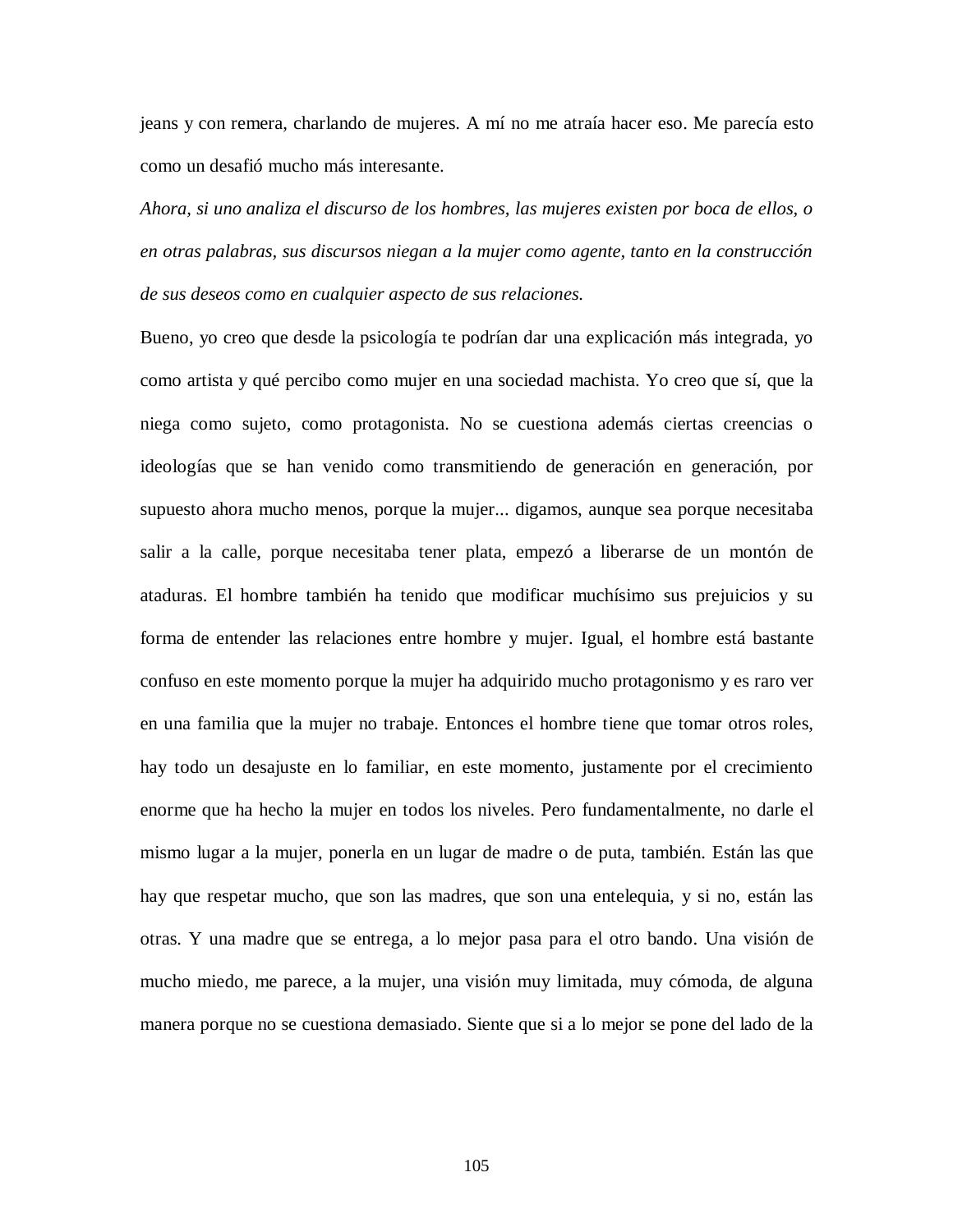mujer o la comprende más, o siente mas empatía su espacio puede quedar amenazado. Entonces, por eso prefiere mantener estos estereotipos, ¿no? del macho, de las minas, etc. *¿Es por eso que no incluyó, por ejemplo, ningún personaje femenino? Es decir, las mujers en la obra no representan mas que un punto en el espacio escénico.*

Y sí, porque ya hubiera cambiado absolutamente todo si de pronto ya hay una mujer. Dramáticamente no es necesario, es mucho mas interesante ver cuatro hombres hablando permanentemente de mujeres, y sin que aparezca una mujer. Yo no la necesitaba dramáticamente a la mujer. Entonces ahí si, hubieran empezado a decir "hay una mujer y ellos se la quieren levantar, entonces es una forma de lesbianismo, disfrazado," no sé ya qué se les hubiera ocurrido. A mí me parecía mucho más atractivo, y dramáticamente me cerraba totalmente, cuatro hombres hablando de mujeres todo el tiempo, y que no apareciera ninguna mujer, que uno se enterara de toda esta situación de la mujer, del que se va a casar... de la madre, todo por lo que ellos van contando.

*Pensando en la cultura argentina, y en particular en la obra teatral, ¿qué es "una mina"?*

"Mina" es una forma así, popular, de denominar a las mujeres.

*Sí, pero ¿qué más?, no hay como una separación entre minas en general y "las madres"?*

En general los hombres a la madre no le dicen "mina," otros hombres le podrán decir a la madre del otro, "esa mina está loca." Pero mina es como... esa mujer está loca, una forma porteña, no sé si en el resto del país lo usan tanto, pero acá el tema mina, "esa mina está bárbara, es una mina increíble," se usa muchísimo...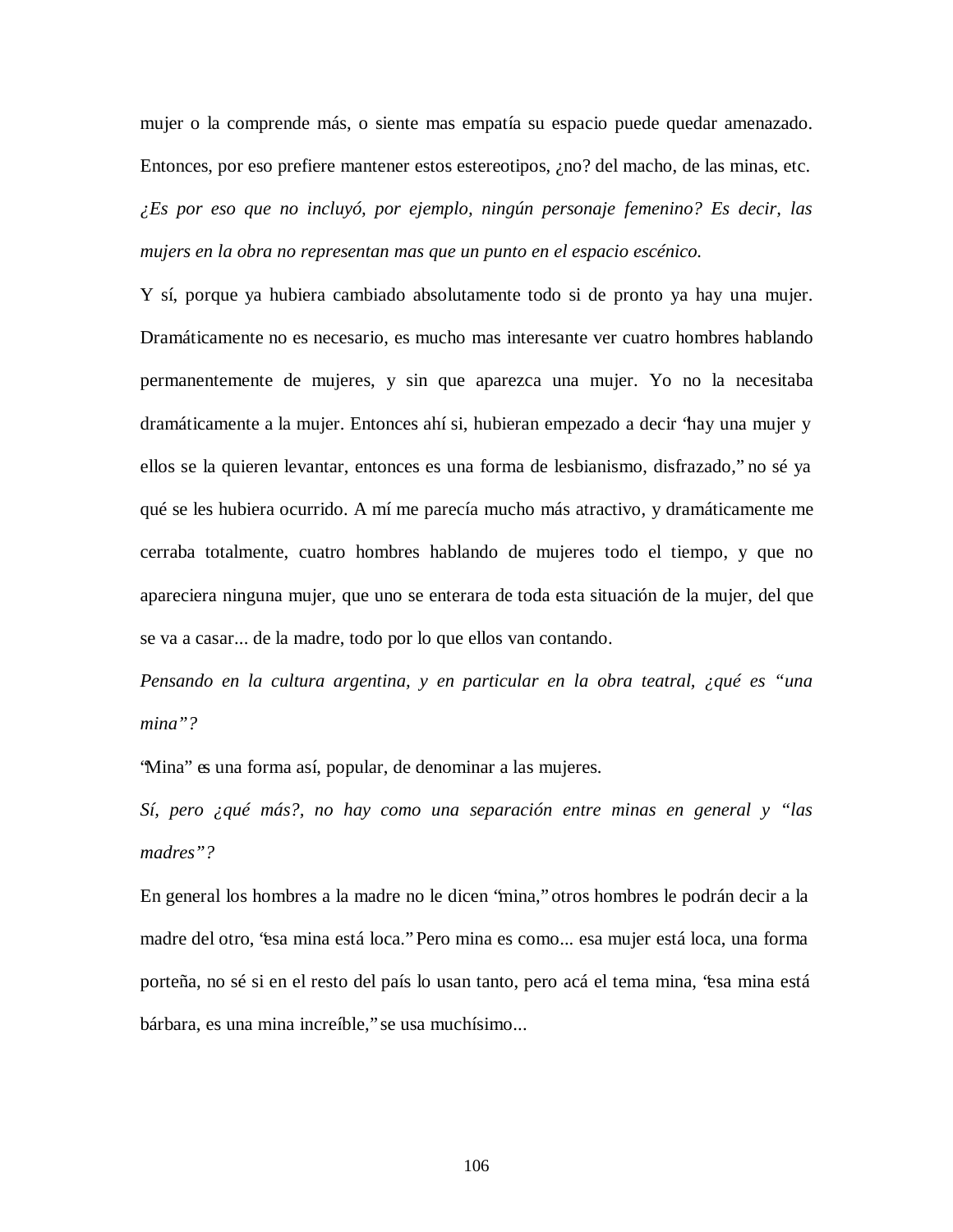*En este universo de minas y madres, como Ud. entiende la expresión-confesión de Pajarito (en la escena "Despedida de Soltero") "Yo soy marica pero no soy mina"?*

Y... que él es homosexual pero que no es una mujer... porque en ese momento están el Flaco y Cerdín, lo están como presionando... en una situación muy violenta, y él estalla. Además le dicen "usas bombachitas" y cosas así. Entonces, la expresión significa "yo soy homosexual pero eso no significa que soy una mujer."

Pero Ud. no cree que hay varios significados sobre ser homosexual... Me pregunto si los términos "marica" y "homosexual" significan lo mismo?

Yo no sé muy bien si "marica" significa algo más que "homosexual." A lo mejor sí. En ese momento me salió así y me cerró. Como diciendo, "bueno yo soy homosexual, pero no por eso me traten de mujer" con esto de la bombachita y todo eso. Por otro lado, creo que los juegos de los hombres... digamos, esta cosa machista, de que ellos disfrutan mucho más estando entre ellos que con las mujeres. Las mujeres serían como "bueno... están ahí porque hay que casarse, o porque hay que tener una mina o porque hay que tener hijos," pero en realidad ellos van al bar, o a un café, o se juntan y están ellos ahí.. disfrutando mucho más entre ellos. Creo que hay mucho de sexualidad encubierta, en el sentido que hay muchas relaciones entre mujeres y hombres... hay como una tendencia homosexual, pero no en el sentido que van a tener relaciones sexuales, pero sí de mucha intimidad, proximidad y quizás hasta deseo de estar juntos, más por ahí que con el otro género. Pero, bueno, se disfraza, por ejemplo con "la cosa" del fútbol, el box, con los amigos en el café... hay como una clave muy potente. Y se pasan abrazándose y tocándose, pero todo "bien de machos," son muy machos, pero siempre hay muchísimo contacto físico. Y en estas despedidas de soltero... y además en cualquier chiste que vas a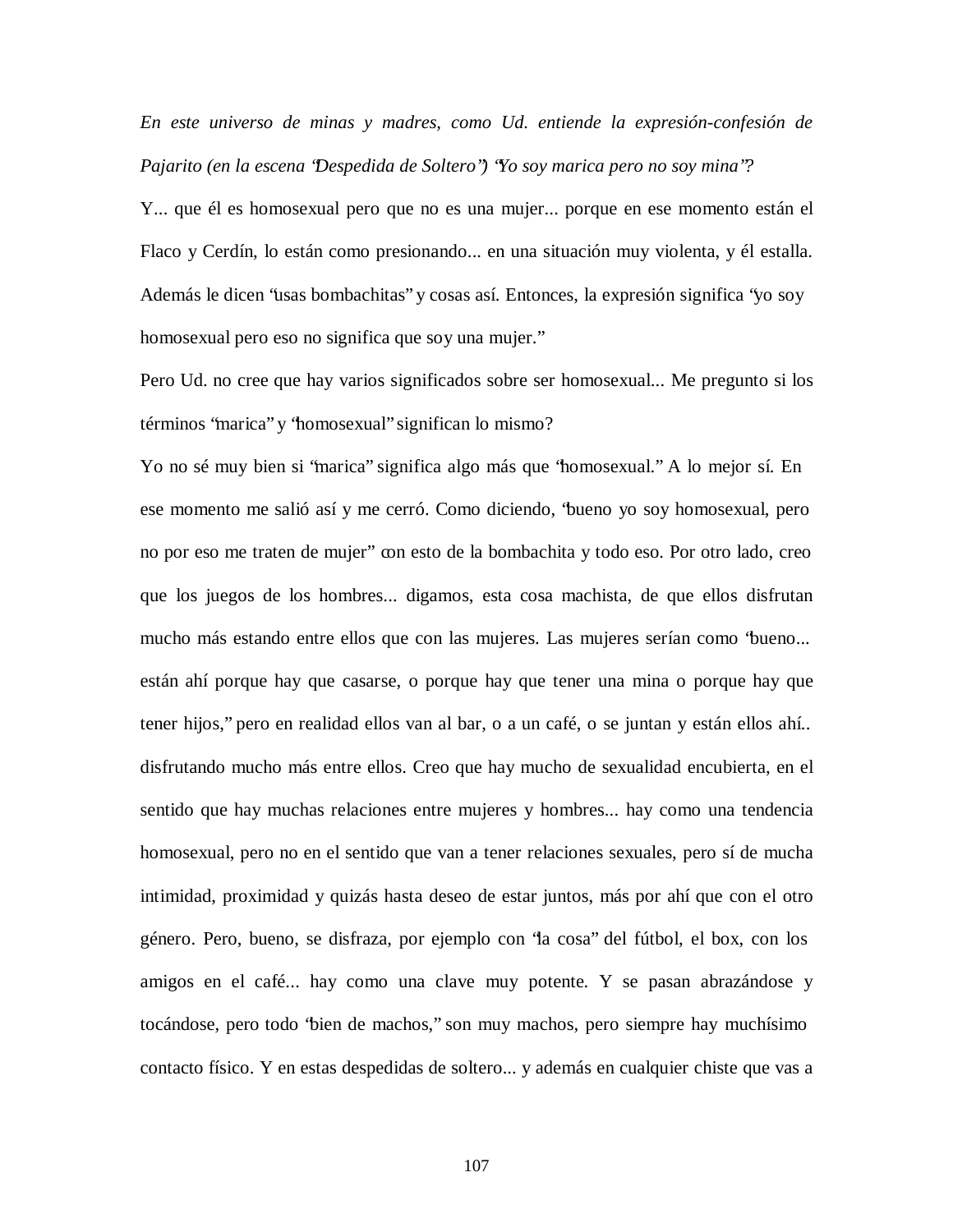ver con estos tipos... es como esta mujer que puso lo del lesbianismo... se ve que ella lo "tiene acá" (señalando su cabeza como si se trata de un tema constante que está fijo en la cabeza) los vas a ver que todo el tiempo "che, puto," "dale maricón," es el chiste. Yo no sé si en Estados Unidos pasa lo mismo pasa, pero acá por cualquier cosa "dale puto," "pero vos te la...," sale todo el tiempo. Se ve que todos la tienen "acá" (señalando su cabeza). Bueno, evidentemente hay solamente dos sexos... y es lógico que por ahí este rondando la cosa. Por eso no me parecía para nada extraño que en una despedida de soltero que generalmente son situaciones violentas, agresivas, y que siempre salen estos temas, de pronto se la agarraran con... cuando ya están medio tomados, medio borrachos y cuando ya Pajarito dice "voy a alquilar con otro tipo," es justo para que lo agarren de punto. Por ahí no pensando que esto después termina siendo confirmado. Lo agarran de punto... y lo empiezan a jorobar... sumado al alcohol, hasta que el otro explota y dice "sí, soy homosexual, pero no me traten como una mujer."

En ese caso, "no me traten como una mujer" significa "soy todavía un hombre"?

Sí... puede ser un hombre que ama a otros hombres no necesariamente tiene que transformarse en un travesti o en una mariposa, o en una drag queen. No, puede ser un hombre que ama o desea, otros hombres.

Sin embargo, casi al final de la escena, parece que los amigos prefieren no darle crédito a la confesión de Pajarito. Prefieren entenderla como otra de sus antiguas bromas-engaños de la infancia...

Bueno, ahí entra la negación. Creo que ante una revelación que los hace a ellos... que los desestructura, entra la negación como si no hubiera pasado nada, y ocultarlo, "y no se habla más del asunto."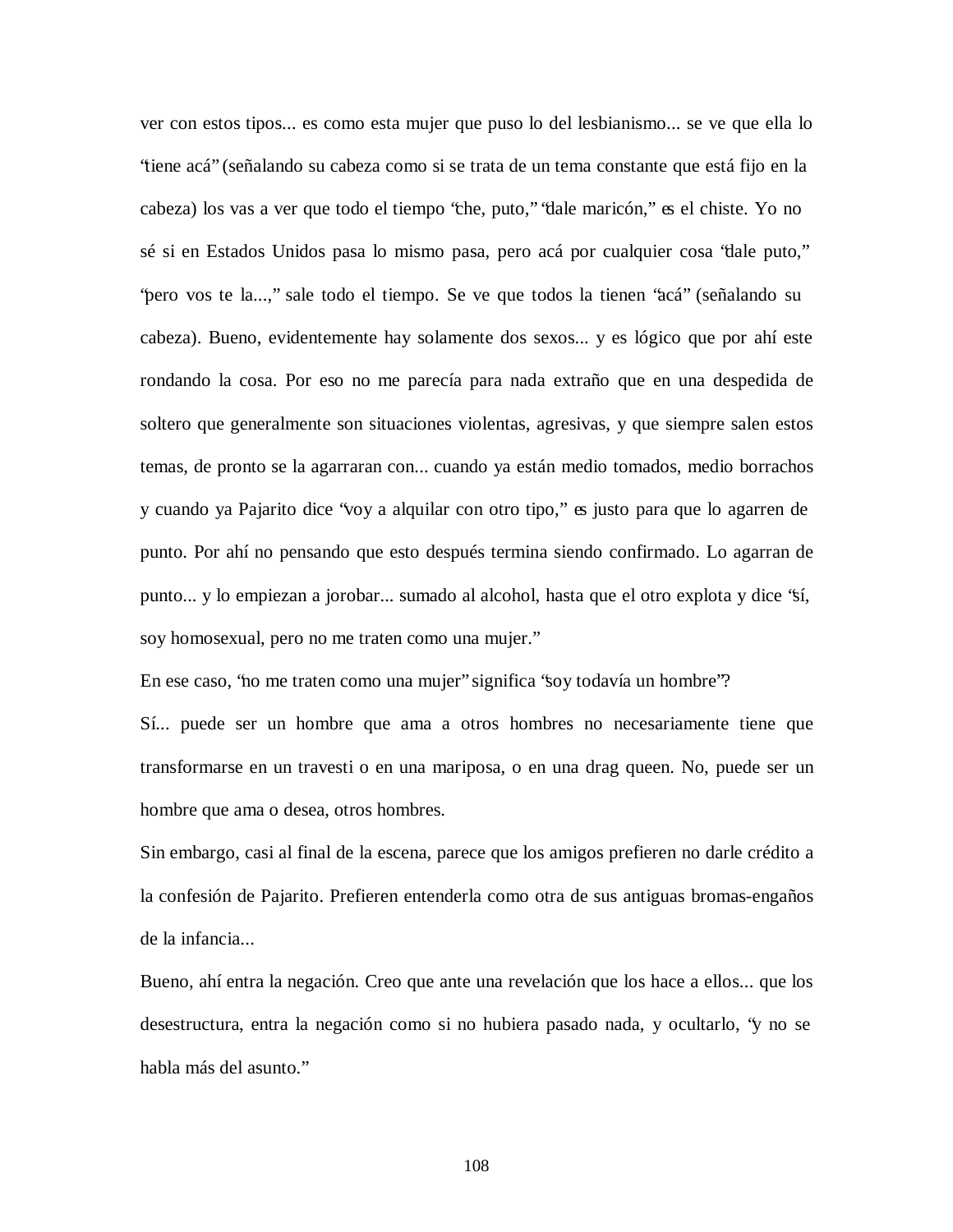¿Pero ellos están molestos con Pajarito por lo que otros dicen o es que se sienten amenazados en tanto machos?

Yo creo que a ellos de pronto saber que un amigo de la infancia en un estado así les dice "soy homosexual..." de pronto es algo que les hace tambalear su estructura. Porque son cuatro "aparatos" éstos, son cuatro muy limitados y rígidos... hacen como que no lo escucharon. En la puesta de la obra, después de escuchar esto quedaban todos medio así (como paralizados)... como que no les entraba en la cabeza, no decían nada pero quedaban así (paralizados) y de pronto el Inglés... con Cerdín o el Flaco, no me acuerdo, se miraban, se miraban así, y uno decía, "che, te acordás cuando..." y empezaban como si nada hubiera pasado. Rápidamente llenaban, tapaban..."y éste ( *Pajarito*) como siempre nos hace entrar, ¿viste?" y el otro (*Pajarito*) tiene la cara así, dramática, muy fuerte, y los otros, empezaban a brindar y terminaba la escena. Un momento dramático muy interesante, porque desde la joda, joda, se llegaba a un momento de violencia y agresión, a una revelación muy dramática, a un desconcierto de los otros, donde quedaban realmente paralizados, hasta que empezaban a reponerse y se empezaban a mirar y se retomaba la joda de nuevo. Como contraste, estaba la cara de Pajarito, que estaba brindando... pero muy rígido. Era un momento de los más lindos de la obra.

Sobre todo el momento en que lo sujetan a Pajarito contra una mesa, como en una posición de mujer abajo y Cerdín y el Flaco arriba...

No lo pienses demasiado, es una joda típica de hombres cuando se juntan, yo no sé cómo es en Estados Unidos, pero acá se juntan... yo creo que allá también por películas que yo veo, todo el tiempo el tema de "que te la comés, que sos un puto," todo el tiempo. Es así. Entonces, ya en pedo, es casi natural que hagan una cosa así, o que lo pongan desnudo...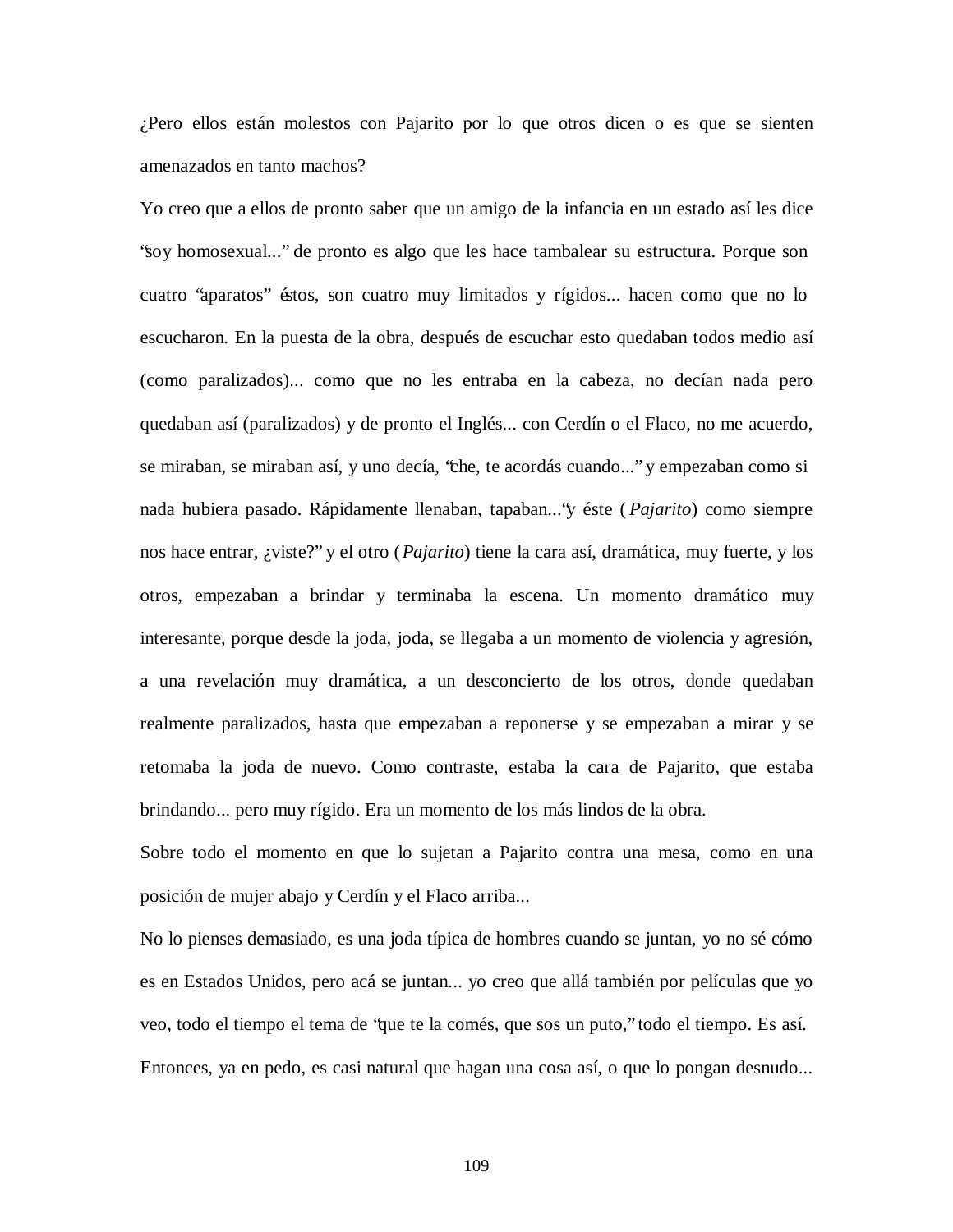estas cosas que revelan ciertas connotaciones... yo no digo homosexuales porque vayan a tener sexo, pero que están rondando todo el tiempo una atracción muy fuerte por los otros. Y por algo el chiste permanente es ése.

En la escena siguiente ("El Bulín") hay al menos dos momentos dramáticos igualmente relacionados con la construcción de la sexualidad de los personajes. Uno es la sugerencia del Inglés a Pajarito sobre poner una fachada a su homosexualidad y, el otro, el incidente con la muñeca de goma que termina con Pajarito maquillado. ¿Por qué se maquilla? ¿Por qué "parece que no lo notan"?

Porque yo creo que ya hay un punto en que lo incorporaron. Como no querer verlo ni hacer ninguna... yo creo que es parte de la negación. ¡Cuando uno no quiere ver algo, no lo ve! Cuando el Inglés le dice a Pajarito "buscate una mina," no es casual que lo diga el Ingles, porque él es quien viene de una clase social más... aquí se dice "careta," más "high," en donde la imagen hacia "el afuera" tiene mucho más valor, donde las apariencias tienen mucho peso. Como este asesinato que hubo, yo no sé si te enteraste en este country, no creo que te hayas enterado...

Sí, si lo leí en el diario.

Bueno, es un country súper high... la mataron, borraron todo, la familia se tapa todo tanto que no se sabe quién la mató. No se sabe si fue el marido, porque además borraron todo... un encubrir apariencias, que "no se entere.".. es muy interesante lo que pasó, porque es un asesinato en un lugar súper exclusivo, y donde aparentemente hay un entramado donde todos se cubren y se tapan para que no se sepa, debe haber algún motivo muy vergonzante detrás para que toda la familia participe de esta manera. En este caso, yo busqué un personaje que las apariencias le importan muchísimo, porque es de una clase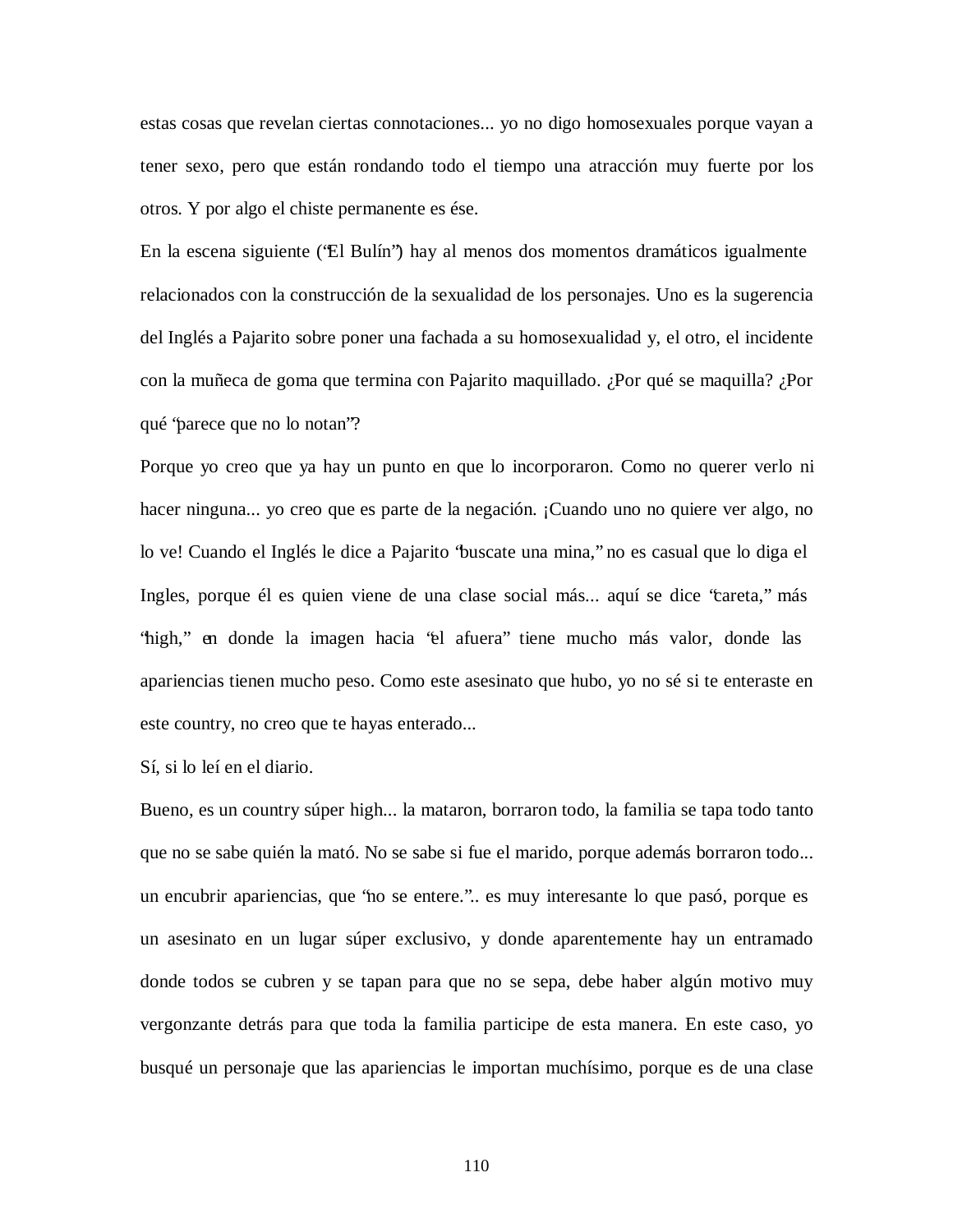alta, que es el que le dice a Pajarito... que en realidad le está diciendo "no me quemes a mí, que yo soy amigo tuyo y yo estoy con vos todo el tiempo, a ver si todavía se creen que yo también...," "hace como si estás con una mujer." Eso a Pajarito en algún lugar lo agrede, por eso la reacción que tiene cuando empieza todo este tema con la muñeca de goma y ellos que joroban... y que también es una manera sin que aparezca una mujer en escena poder reproducir... desde un lugar no realista y teatral un comportamiento con una mujer. Cuando llegan las chicas, ya la escena ahí se termina. Esa muñeca de goma de alguna manera, en ese momento simboliza a la mujer. Entonces, cuando la muñeca de goma, están con todo este tema "uh... sueca" y hacen juegos, el Gordo habla en sueco, ya los otros lo incentivan, ¿no? Yo lo siento muy típico de los hombres, esta cosa de "dale, dale que va...," "uy mirá te miró con ganas," de agarrarse para jorobar, aunque sean amigos, y como al Gordo hace años que vive con la madre... y como él lo dice "si quiero algo, tengo que pagarlo," porque el Gordo está cada vez más gordo y es medio tonto... entonces, los otros dos lo incentivan, lo incentivan... Entonces, yo creo que ahí es la venganza de Pajarito. Cuando el Gordo ya está colorado... con la muñeca encima, viene Pajarito y le hace "tuc" y la desinfla, y el Gordo le dice "¿pero qué hiciste?." Ese también es un momento fuertísimo en la escena. La escena es terrible... ésa es la venganza de Pajarito al planteo de salir con unas minas... y después ya, dramáticamente también era muy interesante que Pajarito, no sólo ya "no lo ven" sino que además aparece maquillado. Y los otros, lo interesante es que siguen como no registrándolo, porque registrarlo es asumir una situación que ninguno quiere asumir, que tienen un amigo que es homosexual. Como esas familias, "mientras no me entere, mientras yo no lo sepa, mientras no me traiga nadie a casa.".. ¿entendés?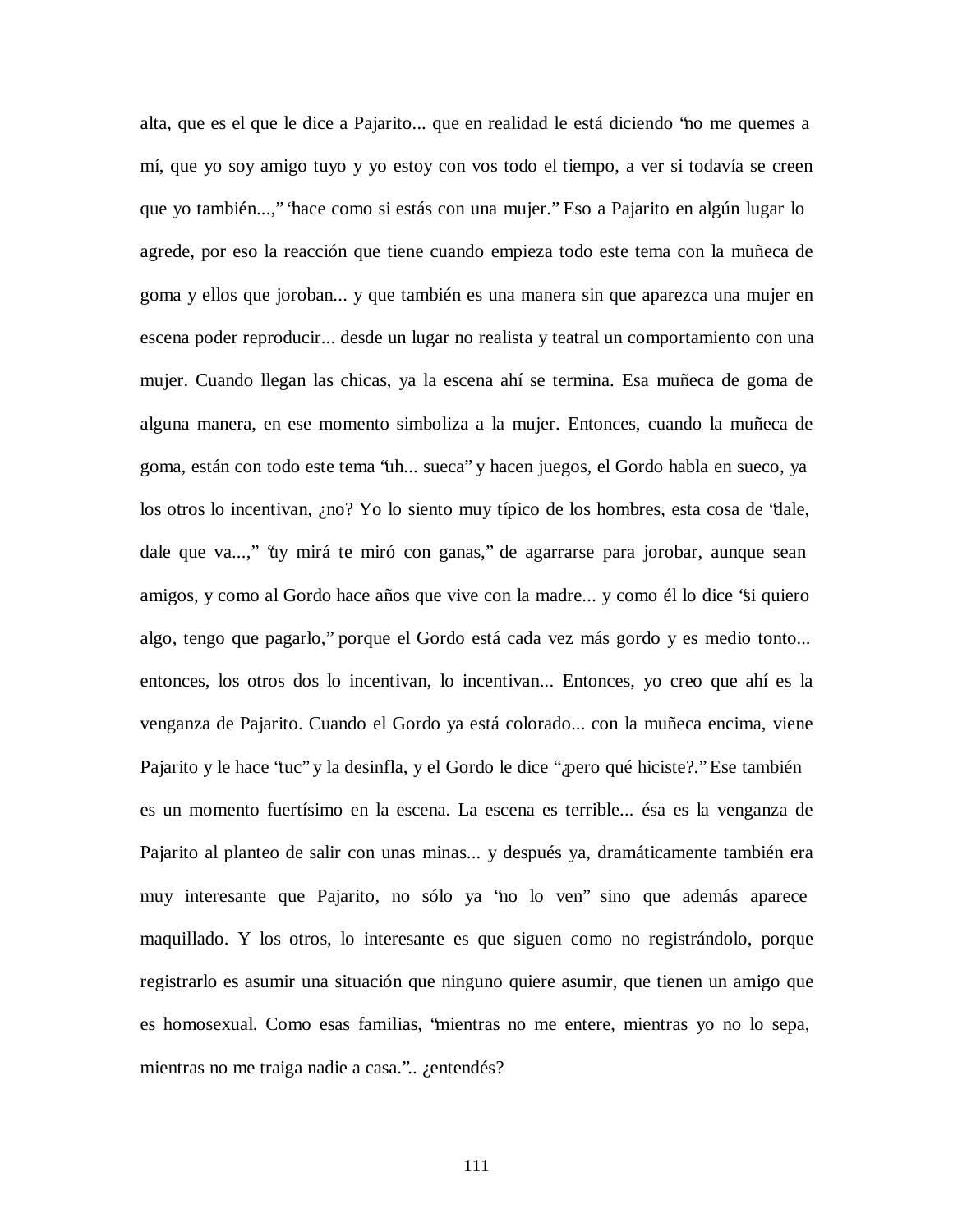¿Pero cómo encaja Pajarito en esa situación, es decir, esperando en el bulín del Flaco a que lleguen las mujeres?

Yo no creo que a él le interese estar con ninguna mujer El dijo que es homosexual; no le interesa estar con mujeres... él estará ahí, se quedará ahí, no sé qué hará, pero obviamente una mujer no le interesa. Creo que él dijo que iba a pasar las películas ... el proyector. De todos modos, no trates de ver como una secuencia realista, o lógica, porque el teatro es condensación. Yo en una escena pongo todo esto: pongo a estos tres esperando prostitutas que además tienen la misma edad que sus hijas, que además cuando hablan de sus hijas "que si las llegan a agarrar el novio lo matan..." y están esperando prostitutas de la misma edad. Pasa lo del Inglés y Pajarito: "dale, salí con una mina," pasa lo de la muñeca de goma, y ya como una imagen final, Pajarito que se aparece, no solamente maquillado, ya estaba maquillado, aparece vestido de mujer. Como encima, más todavía, sería como "no me miran, no se habla de esto, bueno muy bien...," y aparece vestido de mujer y con tacos, porque maquillada de mujer están todas, ojos y boca. Pero aparece con un vestido atigrado... no me acuerdo como era, con tacos y era muy interesante... porque trabajar el comportamiento, la actriz era y es excelente, y una mujer haciendo de hombre que a su vez hace de mujer... digamos que no hace de mujer, que se viste de mujer. Es decir, de como sería el comportamiento de un travesti. Que en ese tránsito que camina con los tacos, y aparece así, que no pareciera como mujer sino como travesti, una cosa más rígida, con unos zapatos... Entonces la vuelta de tuerca era muy fuerte, muy fuerte escénicamente, dramáticamente.

Insisto en esto del maquillaje porque, leyendo otros estudios críticos, tengo la impresión que existen como dos versiones distintas de la obra. En mi copia no hay ninguna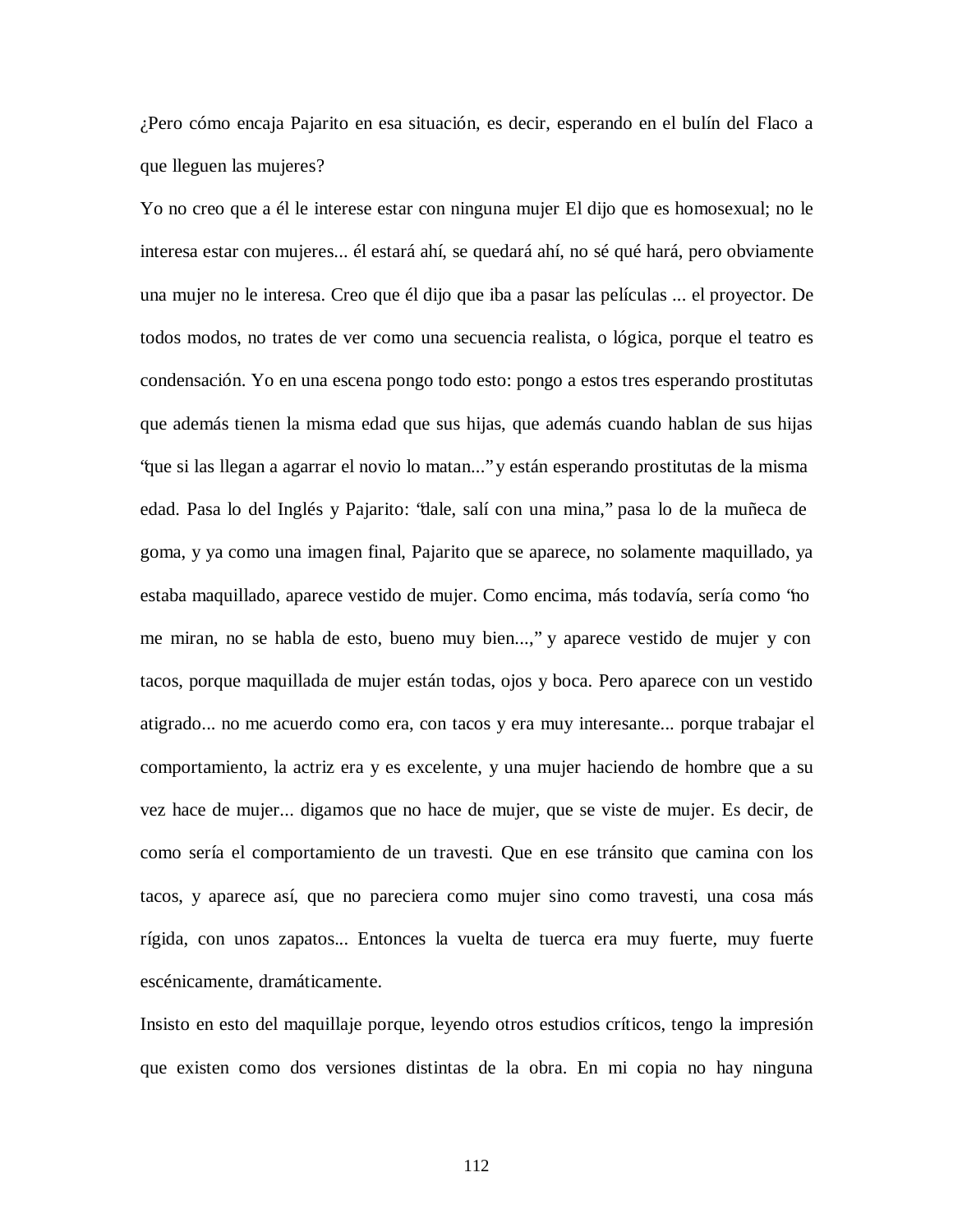indicación de que Pajarito se maquille sino luego de desinflar la muñeca de Cerdín y dirigirse al baño. Además, no dice nada de que él aparece vestido como travesti...

Todos los personajes tienen los ojos y las bocas maquillados... claro, lo que pasa que esa obra es previa a la puesta en escena.

*¿*Quiere decir que cuando puso la obra en escena agregó más detalles...

Este es nada más que el texto, yo después hago la puesta en escena y hago mil cosas... Qué sabía yo que los trajes iban a ser así, que iban a estar maquilladas de entrada, todo eso es el trabajo de ensayo. Yo tengo el texto y después con ese texto veo cómo lo voy a poner. Entonces, ellas ya estaban maquilladas de entrada. Pero aquí tenemos una actriz representando un rol masculino que a su vez está trasvestido de mujer. Escénicamente eso es muy potente. Porque una cosa es hablar del machismo y otra cosa es estar viendo todo eso que está sucediendo ahí, con todas estas situaciones sumamente intensas, potentes, ellos están esperando a estas mujeres... y todo esto está pasando ahí, la muñeca de goma está ahí, todo está sucediendo ahí, no es que "se habla de." También la muñeca de goma como procedimiento para incluir la presencia femenina, sin incluirla directamente, mediante una actriz. Ya de esto hablé, que no me parecía para nada necesario y que había otras formas que me parecían mucho más efectivas que aparezca una mujer.

Al final de la obra, encontramos a estos personajes, parece que han cambiado algo. Sin embargo, es claro que no han podido resolver esa doble vida, esa division entre sus apetencias de tener una familia y sus deseos sexuales. ¿por qué Ud. cree que los personajes, simbolizando de alguna manera parte de la sociedad argentina, están divididos?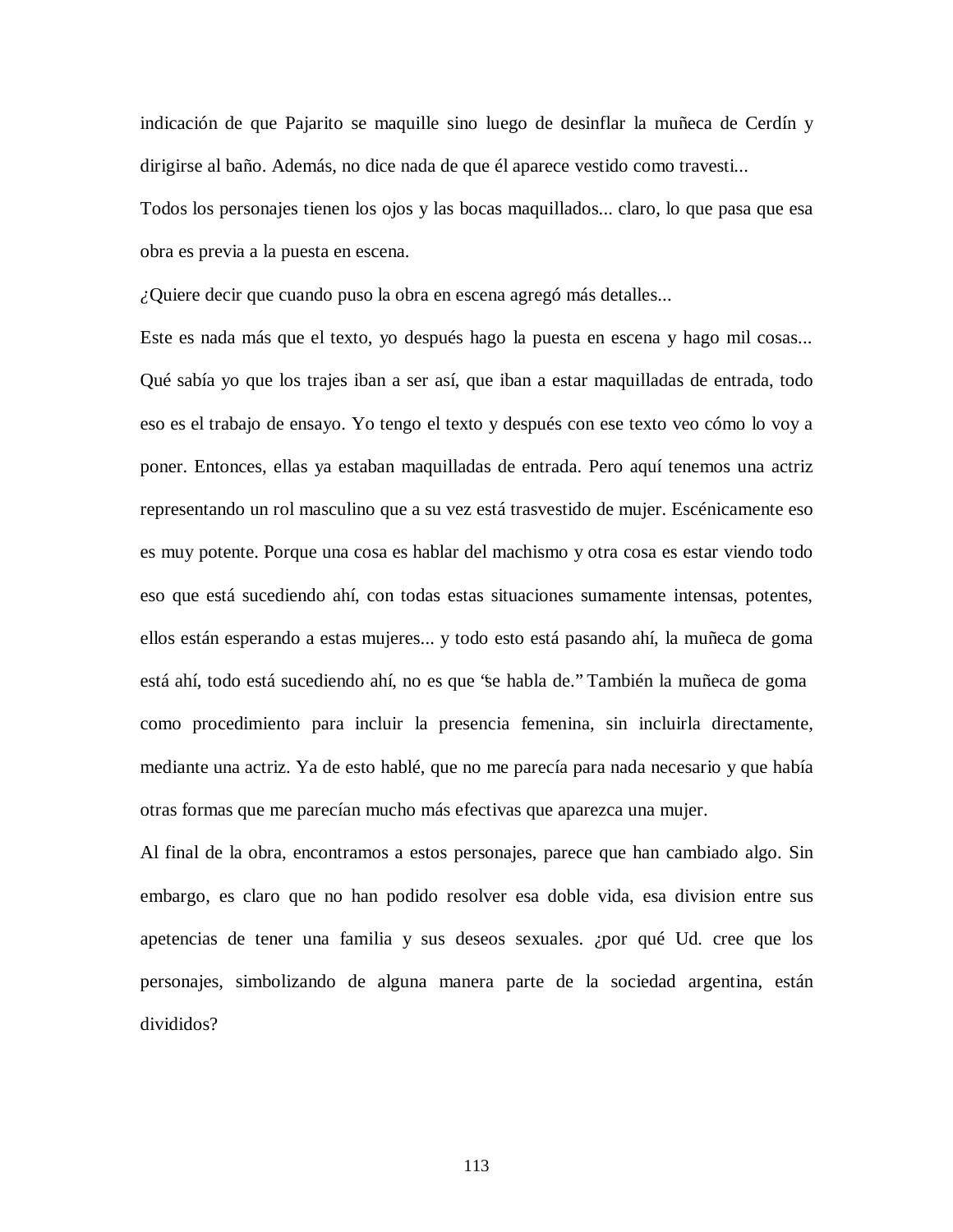No creo que eso sea un problema para nada del hombre argentino. Ese es un problema de los seres humanos. Eso pasa lo mismo en Estados Unidos con más o menos hipocresía, o más o menos abierto. En México es común las dos casas, la casa grande y la casa chica, donde el hombre tiene en su casa grande una familia, y en la otra, otra familia… y la mujer lo acepta. Es decir, que yo le quitaría la connotación argentina, yo creo que es una forma… quizás los únicos que escapan a esto son los países nordicos. No sé, a lo mejor la cosa está mucho más pareja… porque para mí son como los países más evolucionados, ¿no? en cuanto a calidad de vida y a relaciones humanas. Creo que éste es un problema que en ciertas sociedades, en ciertos sectores socials está más exacerbado, más impune. Pero este tema de la fragmentacion… me caso, me enamoro, tengo hijos, después me aburro, y en seguida tengo relaciones y amantes con otras mujeres. Eso lo vemos en las películas norteamericanas todo el tiempo, así que no es un tema del argentino.

## *Sí, pero ¿qué es particulamente argentino en esta division?*

Yo no sé hasta qué punto es un problema… es casi de la naturaleza humana…

# *¿Humana? ¿Hasta qué punto es también un tema de la mujer?*

La mujer también tiene lo mismo, por ahí lo tenían más oculto o inhibido hace unos años, pero ahora, la mujer también. Una mujer independiente, autónoma… no por supuesto el ama de casa que no ve a nadie en su vida y se la pasa en su casa, que no tiene la posibilidad de conocer o de experimentar más cosas que sus cuatro paredes. Pero como eso cada vez hay menos. La mujer estudia, trabaja, esta en relación a otros… ¿Por qué te creés que los matrimonios se separan? Porque el hombre quiere siempre separarse, porque encontró otra mujer, o muchas veces es porque la mujer se enamoró de otro hombre. ¿Por qué casi todos los matrimonios no duran en este momentos? No solamente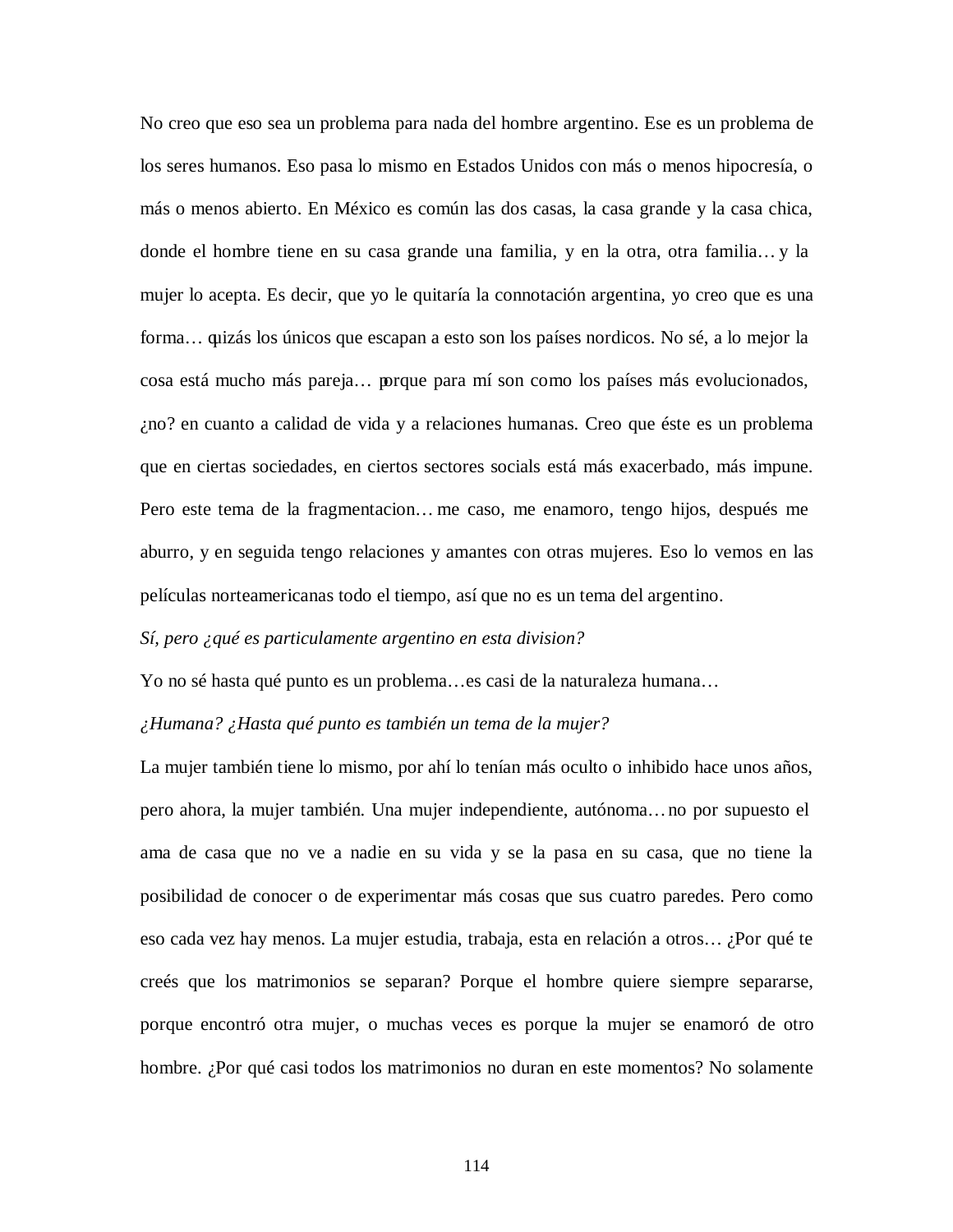por una decisión del hombre, muchas veces es por la decisión de la mujer, no se lo banca más al hombre o se enamoró de otro.

Entonces Ud. está hablando como de un doble discurso, porque convengamos que no hay muchas personas en Argentina que se casan, más alla si realmente creen o no en una idea romántica del matrimonio, teniendo presente que van a "ponerle los cuernos" a su pareja despues de los dos años de casados...

No, no la tienen, pero la mayoría de los casos... algo pasa que hay un porcentaje enorme de matrimonios que después de tener hijos, a los 10 años, o a los 7 años se separan. Cuántos son?, no sé de diez matrimonios debe haber 5 o 6 que antes de los diez años ya están separados. Puede ser por múltiples razones, obviamente que la mujer cuando se casa ... de todas maneras me parece... yo no sé cómo es allá, pero acá en muchísimas relaciones ni siquiera se casan! Se van a vivir con los novios, y viven y no se casan, mcuhas mujeres tienen hijos que les ponen a los hijos sus apellidos, en ese sentido, yo no puedo hablar por todo el país. Acordáte, además, que ahora las relaciones de concubinato inclusive son aceptadas y legalizadas, inclusive las relaciones homosexuales. Las obras sociales, en el trabajo, se acepta una relación homosexual como una relación de concubinato. Sin casarce, tienen derechos legales, primer país en Latinoamerica... En esta ciudad, en ese sentido, la mujer... clase media, media-alta y alta tiene... se maneja de una manera con bastante libertad en estos aspectos. Entre la gente joven, no creo que nadie vaya virgen al casamiento... cada vez se casan menos, se van a vivir juntos, claro, ven que los padres estan separados, ¿Para qué van a repetir esta historia?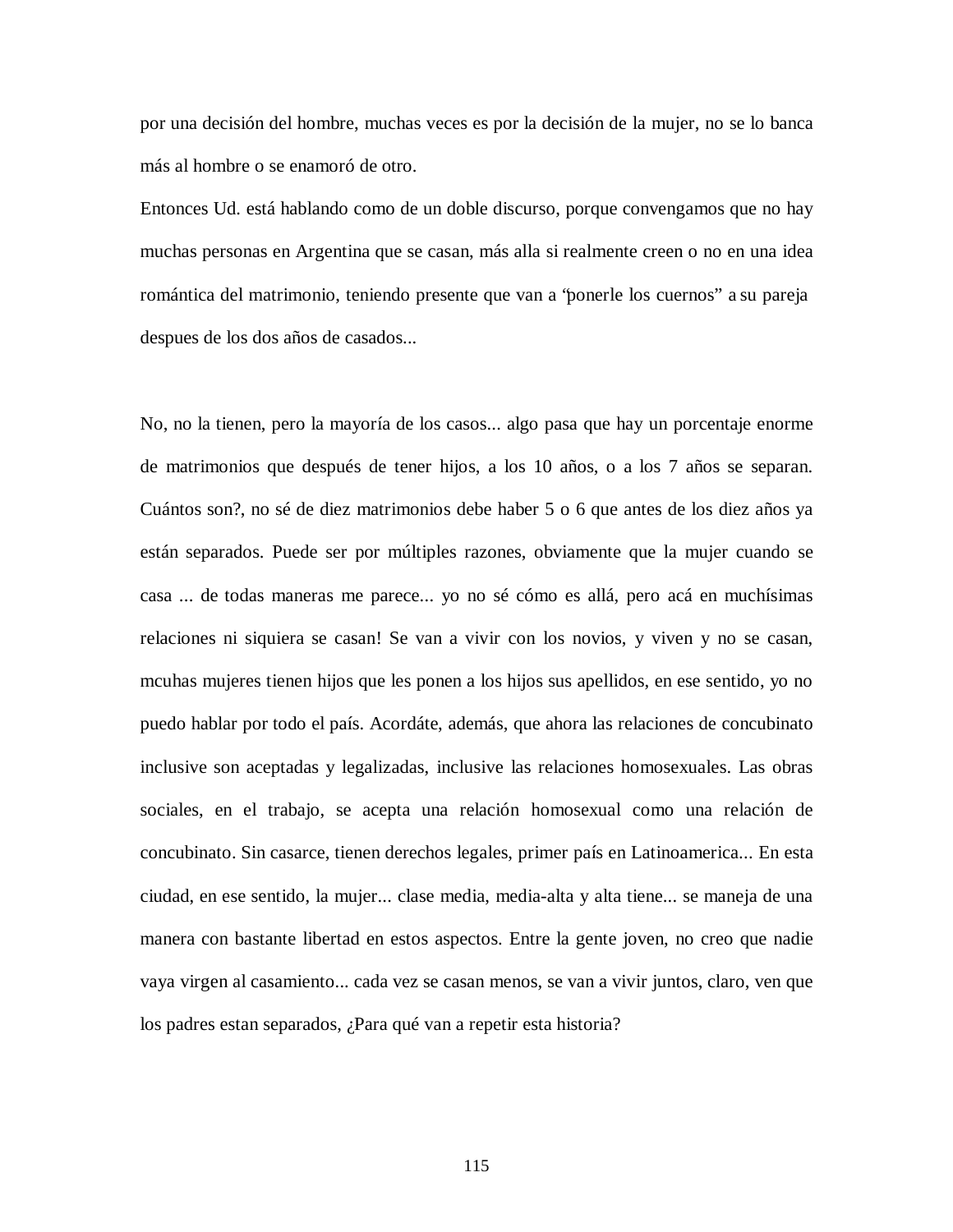Acordáte que, además, esta obra estaba escrita en los ochentas, han pasado veintipico de años! Imagináte el cambio de la mujer que ha sucedido, y por lo tanto, el cambio del hombre. Porque obviamente, si cambia la mujer y cambia la relación de la mujer con el hombre, la familia, los hijos, el trabajo, larelación con el dinero y el sexo... el hombre también... el hombre está todavía como que no entiende qué lugar ocupa. A veces el hombre no tiene trabajo y la mujer sí, y es la que sostiene la casa.

## *Entonces ¿cómo se ha transformado el machismo desde entonces en la Argentina?*

No bueno... hay menos, hay mucho menos, porque la mujer creció muchísimo y ocupó espacios a todo nivel, y se anima a muchísmo más, siempre hablando... no estoy hablando de las villas, que por ahí todavía se manejan con otros códigos, te estoy hablando de la clase media, media-alta, y también, los cambios obviamente que van bajando en las clases más bajas, debe haber habido cambios también porque la mujer debe haber salido a trabajar. Cuando la mujer sale a trabajar sale al mundo y se entera de otras cosas, participa de otras cosas, y éste es un país de movilizaciones sociales, ¿no? Cacerolazos, piqueteros, la gente se junta y participa. Y la mujer esta ahí. Vos en cualquier cacerolazo, en un grupo piquetero, las abuelas y madres de Plaza de Mayo, la mujer en primera línea. Pero, cual era tu pregunta?

## *¿Qué cambió con respecto al machismo?*

Cambió, cambió... igual éste sigue siendo un país donde en los lugares más jerárquicos la mujer no aparece todavía... candidatos a presidente. Por primera vez hay una mujer candidata. Todo el resto son hombres. Bueno, como también es un país muy católico, un espacio muy patriarcal, y también los militares tienen aca su predicamente fuerte, que es otro espacio también absolutamente patriarcal! Es decir, la religion, los militares, el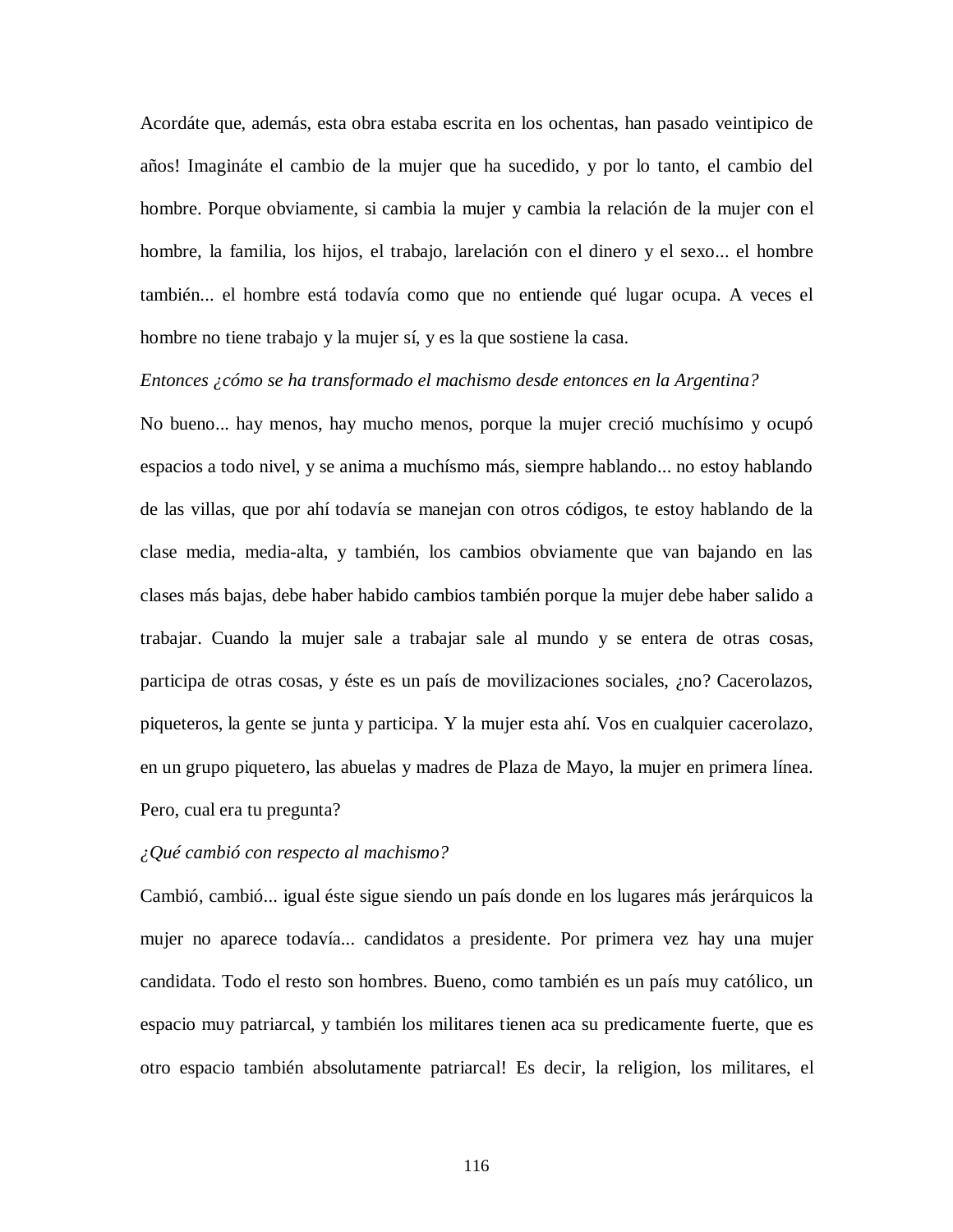mundo de las finanzas y los negocios, el de la política, en donde la mujer todavía no ocupa el mismo espacio que los hombres... tampoco en Estados Unidos...

Esta pregunta se conecta con esa idea muy interesante de la obra sobre cierto carácter cíclico o de reproducción de las creencias, expectativas y relaciones entre la mujer y el hombre, materializada cuando las actrices reaparecen en escena vestidas de niños como al comienzo.

Sí, porque no han tomado conciencia de nada, no hay posibilidad de cambio, y si no hay cambio se vuelve a reproducir todo eso. Es decir, si nos vamos a un barrio, seguramente todas estas situaciones que están ahí (*en la obra*) son actuales, *¿*entendés?. Estoy segura que sería lo mismo... y los tipos con guita que van y contratan a dos prostitutas de 15 o 16 años, o como en Salta (*an argentine provincial state*), este Hoyos, un abogado, señor feudal de allá, que lo encontraron en un hotel alojamiento con una chiquita de ocho años, y ya se la había violado a la hermana... pero como son esos feudalismos, bueno ahora se destapó todo eso. Pero viste, es muy contrastante. No se puede decir "no hay machismo," Sí, hay el mismo machismo. En ciertos sectores, intelectuales, en los lugares donde yo me manejo, no hay machismo, obviamente. Ahora, salís un poco, y seguramente se reproducen estas situaciones en lugares donde se ha trabajado menos este tema de las relaciones humanas, *¿*no?, y si no se toma conciencia, se sigue reproduciendo. Si la mujer no toma conciencia cuando cria a sus hijos, y ya los diferencia, "y vos porque sos hombre hacés esto, y ella porque es mujer hace lo otro," sigue reproduciendo ese mecanismo... pero no se puede generalizar. Lo que sé es que la mujer ha avanzado muchísimo. Al avanzar la mujer el hombre tiene que reordenar sus fichas, obviamente. Pero que el machismo, esa ideología, eso de que haya cuatro hombres en una esquina, y pasa una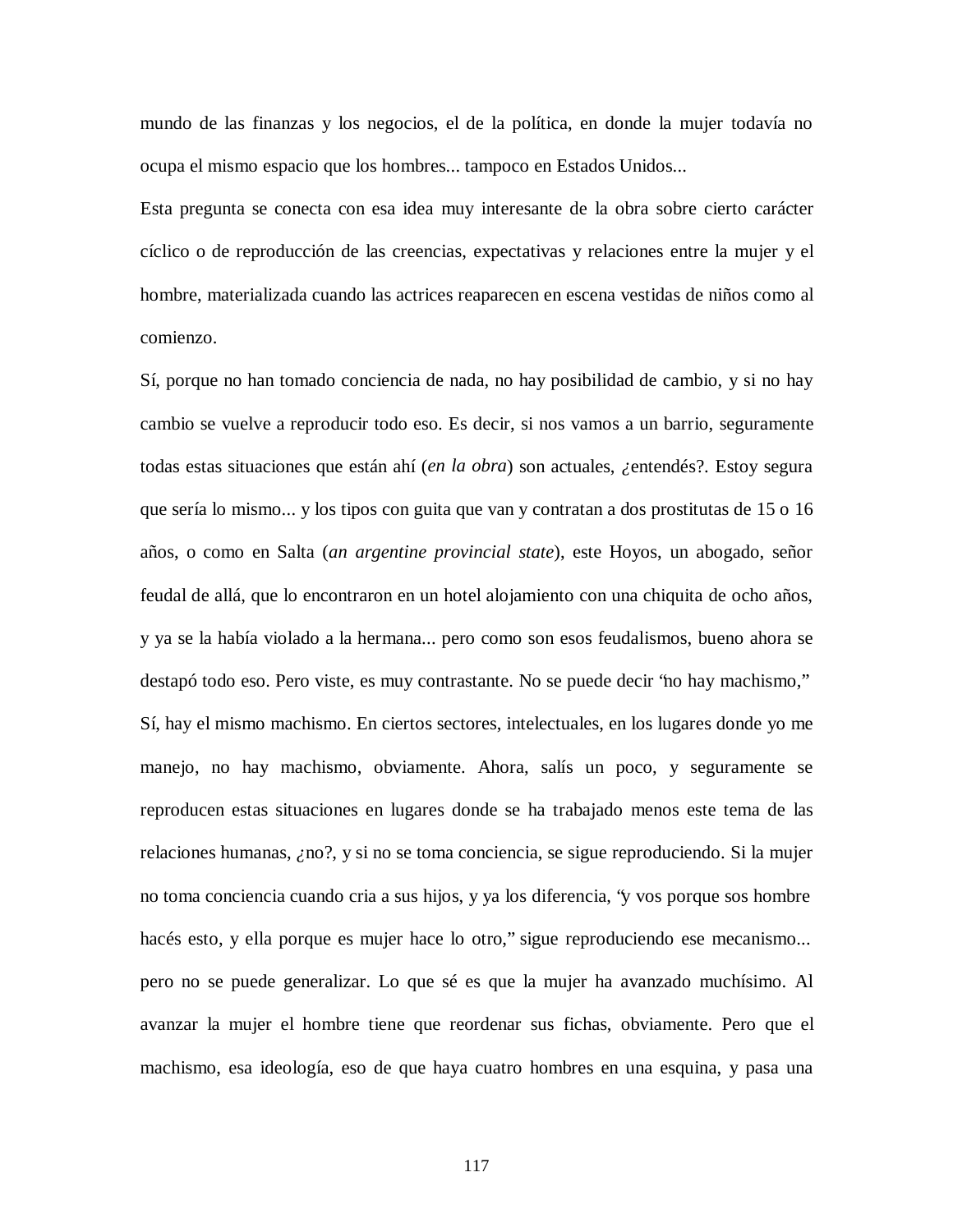mujer muy llamativa y la miran y le dicen cosas, eso está. *¿*Por qué cuatro mujeres, si pasa un hombre, no van y le dicen? Entonces, no es igual, no es equitativo. Hay lugares donde una mujer no se animaría a ir sola, cosa que no le pasa al hombre. Todas estas cosas se siguen viviendo ¿no?, pero... el avance de la mujer es descomunal en estos veinte años desde que yo escribí la obra. Ahora bien, estos energúmenos siguen existiendo, también. Estas situaciones siguen siendo actuales.

# *Desde que se estrenó la pieza, ¿Cuantas veces se repuso?*

No, no, la hice y nunca más la repuse. Se hizo en un montón de lados, cada dos por tres me piden autorización y la hacen. Esta obra (*...Y a otra cosa*) y Extraño Juguete, como se publicaron de entrada y siempre estuvieron, y además son lindos trabajos para actuar, para actrices que para actores, se hace en el Conservatorio, la tienen como material de estudio. Se ha hecho en casi todo el país por grupos diferentes, acá en Capital se ha hecho varias veces...

#### *¿En qué años?*

Tendría que fijarme... lo tengo por ahí anotado. Una de las actrices, la que hacía de Cerdín, la dirigió ella después con otras actrices. Estas fueron mis primeras obras, mi teatro se ha ido modificando, en otras búsquedas, en otra investigación. Me encantan que otros la hagan, pero yo estoy más en los temas y en las formas que me son actuales en este momento como necesidad de expresión. Excepto que me dijeran "te pagamos para que hagas la obra que nos interesa." Pero si no, yo prefiero seguir adelante con mis proyectos, que estan más relacionados con mi presente. Me gusta investigar y no repetirme, ni caer en fórmulas ya probadas. Mis textos tienen una amplia variedad desde algo muy, innovador en su forma, o como en "Una noche cualquiera" en el cual retomé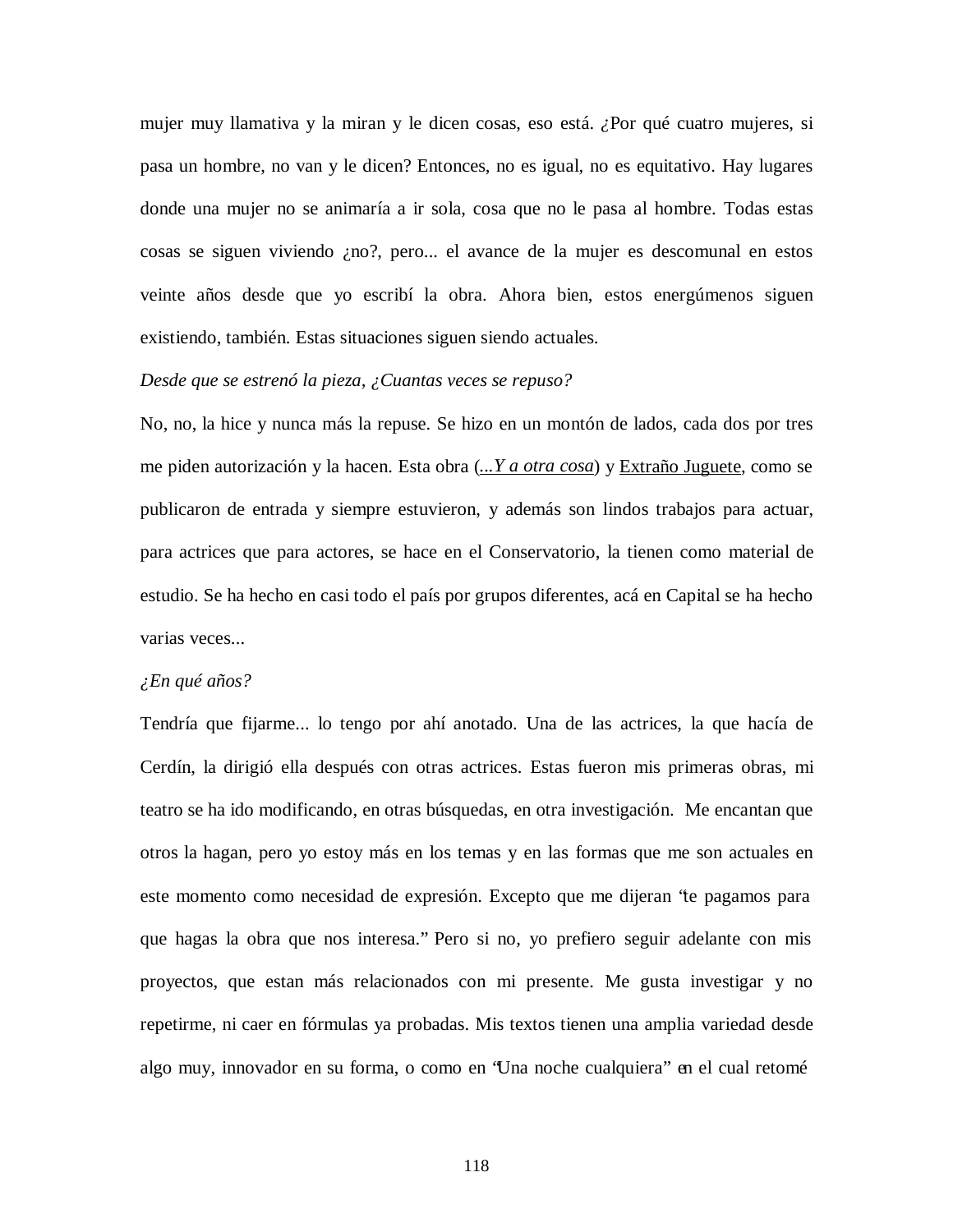un estilo de mis primeras obras, en cuanto a los personajes, diálogos, acción dramática. Mientras que muchas obras mías no tienen nada de eso.

¿Ahora en que está trabajando? Cuáles son sus temas?

Tuve una época de investigar mundos más internos... y también desde formas que tenían que ver con la investigación como fueron Espiral de Fuego, Amantísima, Canto de Sirenas, Paraíso Perdido, fueron todas obras de mucha investigación con textos poéticos, que tenían una búsqueda muy personal, algunas relacionadas con la búsqueda espiritual en el teatro. Hay como mucha separación en el teatro. Lo espiritual pareciera que no tiene que ver con el arte, y el arte pareciera que no tiene que ver con lo espiritual, y por caso Amanítisima y Canto de Sirenas son obras que hablan de la búsqueda espiritual, de una toma de conciencia. Ahora, ultimamente retomé como el tema de las pasiones humanas. Los últimos textos... Ella, son dos hombres hablando de una mujer que nunca aparece, y que también tiene que ver con las pasiones. Cero también es un hombre y una mujer, una mujer que contrata a un hombre porque no quiere arriesgarse nunca más a sufrir. Aquí también hago una inversión porque generalmente es el hombre el que contrata a la mujer, pero aca es al revés, cosa que también sabemos que también se da. Que hay lugares donde hay hombres, como "taxiboys," que se contratan. Pero en este caso es alguien que no quiere sufrir, no quiere más desengaños amorosos. Despúes, Estática es una obra de cuatro personajes, donde también se habla de la vejez... en general se hablan de los sentimientos, de la vida, de lo que nos da miedo. He vuelto a un teatro más con estas temáticas. Esta obra ganó un concurso de dramaturgia innovadora en España, y va a ser editada allá, y Ella ganó el primer premio del Fondo Nacional de las Artes, que es el concurso más importante en la Argentina y ahora la van a hacer en España. Una noche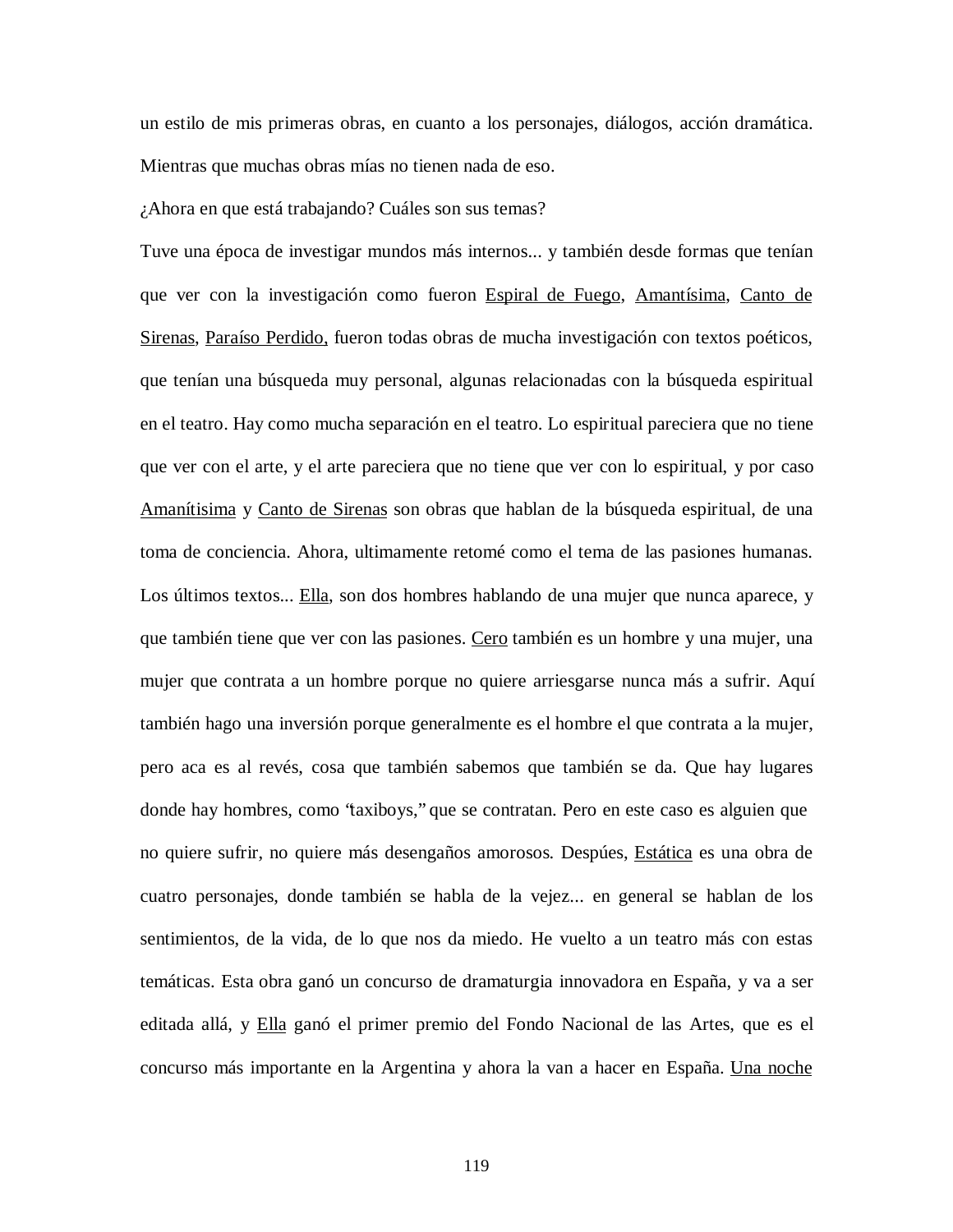cualquiera ganó el premio de los Hermanos Machado en España, y después tengo varias obras cortas. En diciembre del año pasado armé un espectáculo que se llama Actos privados," que retomaré en marzo. Nada entre los dientes, Modus Operandi y Turning Point son las tres obras con las que armo este espectáculo. Las dirijo yo. Tengo otras obras cortas. Lo que no se nombra, que ganó el premio Nacional de Teatro, son dos personajes donde uno está muerto, pero no lo sabe, estuvo ahogado... Creo que toco temas... me interesa mucho el tema de la intensidad, que lo que está sucediendo sea muy intenso. Me atraen mucho los personajes que estan desesperados... que la vida no les pasa por encima, por caso el hombre de Ella que está desesperado y se golpea la cabeza contra la pared por esta mujer, que después finalmente uno se entera que la ha matado. Personajes que sufren porque ya no pueden tener el mismo placer que antes... o por la soledad, que sufren por enfermedades, pero no sólo que sufren. Sufren en el sentido que les afecta, no los deja igual, los altera. Por lo menos en esta etapa me resulta atractivo escribir sobre personajes que estan muy en el borde, muy en los extremos.

Por caso ... la violencia, la idea de 'matar a la mujer.".. que también está en Una noche cualquiera cuando Pepe no puede cambiar su relación con su mujer y recurre al "apriete" para disciplinar a Luli, su mujer. La amenza del uso de la violencia (verbal o física) ¿cómo se relaciona con el machismo? ¿Significa una pérdida del estatus del hombre? Bueno, en el caso de Ella, la mujer lo deja y él la mata por desesperación, la empieza a golpear, a golpear hasta que la termina matando, pero porque ella está dejándolo...

Sí, pero si pensamos por ejemplo, que también es una especie de "estado de desesperación" el que lleva a Pepe a amenazar a Luli... porque el conflicto dramático se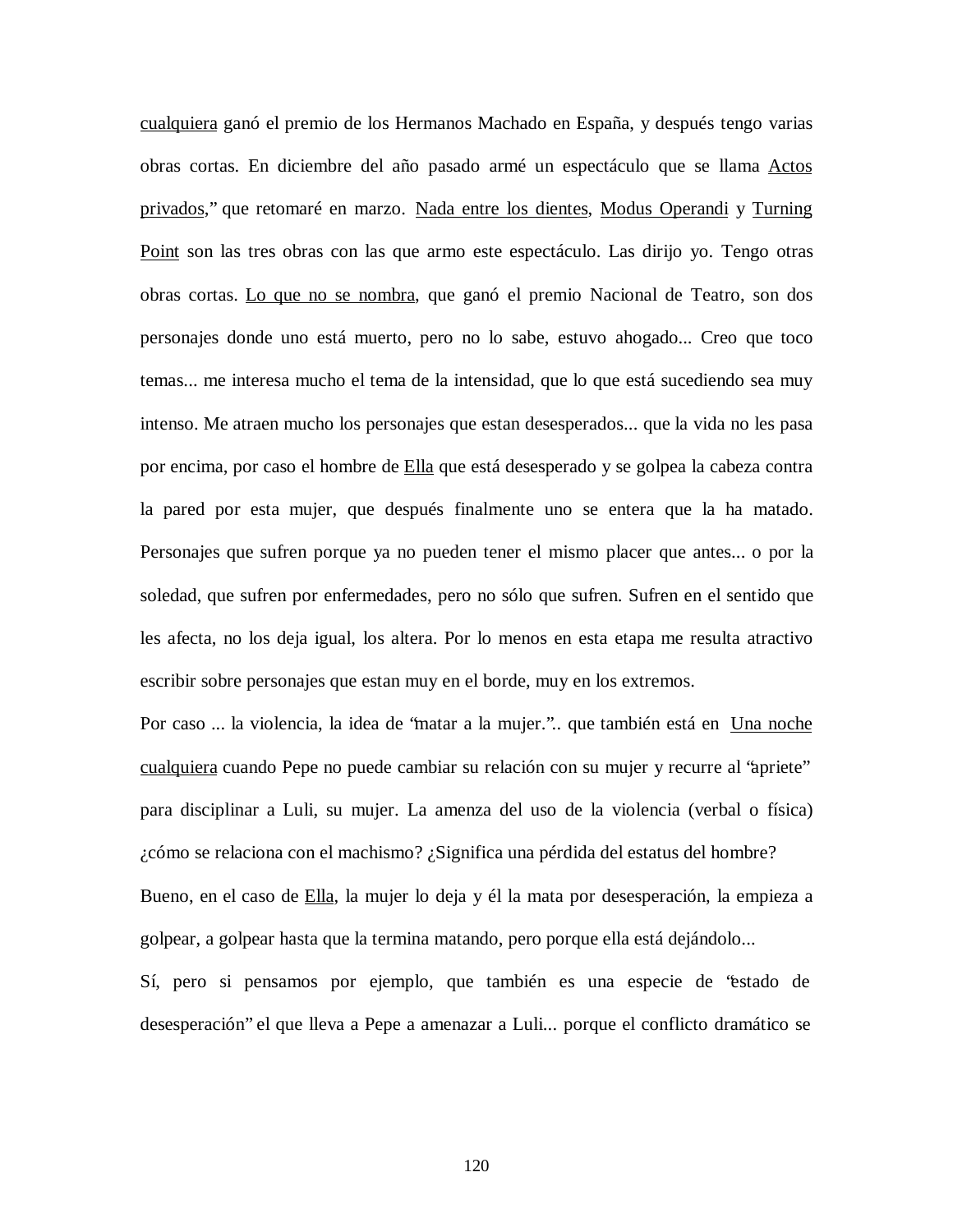desencadena precisamente a causa de él, que recurre a contratar estos hombres para que la asusten...

Sí, no sólo a ella... pero lo que se desencadena no lo había previsto Pepe, él lo único que quería era pegarle un susto, hacerlos pasar por policías a dos tipos, como un chiste, como una joda... asustarlos un poco y nada más. De pronto todo esto se desencadena, porque estos dos hombres no son lo que Pepe creía... estaban esperando la oportunidad para entrar, porque demás, detras de todo... estos cuatro exponentes sociales, el actor, la modelo, la mujer de clase alta, y el empresario, hay todo un transfondo como de tanta gente acá muy conectado con lo siniestro durante los años setenta. Es decir, no me interesaba tanto el machismo porque de pronto la modelo o la otra mujer (*Luli*) son tan responsables como los otros hombres. No hay en esta obra nada parecido a la idea de "los hombres son malos y las mujeres son víctimas." Cada uno tiene su cuota de responsabilidad. La modelo se acostaba con todos los que tenían cierto poder, y la otra mujer dejó que su marido lo mataran... y eso además es un caso real, porque Massera, ¿sabés quién es Massera?

# Sí.

Bueno, tenía como amante una mina que era de clase alta, Marta Mac Cormack. El marido desapareció, oh, casualidad!... y se quedaron con todo. Él (*el marido de Marta)* era un empresario. Es decir, en "la bolsa" de la represión hubo mucho delito económico y de todo tipo. Massera con el poder que tenía, tenía una mujer que le gustaba, eran amantes, el marido les estorbaría... ¿viste?, mandan a un comando, y simplemente desaparece. Ahora ése es un caso real. Yo me inspiré en Massera y esta mujer para el caso de Pepe y Luli. Después, lo que más me interesaba hablar era de la represión.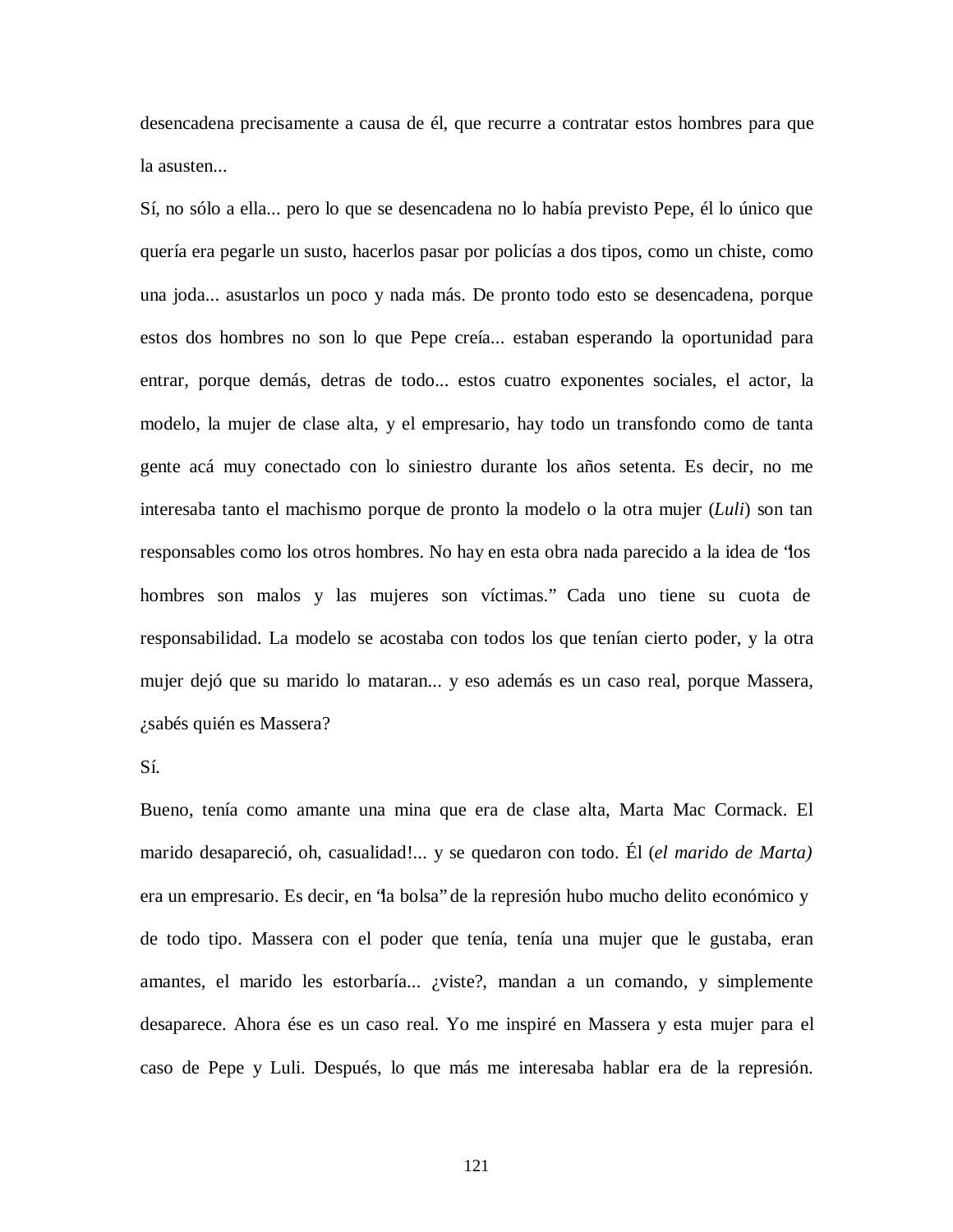Primero, porque con todas las leyes de obediencia de vida, todos los asesinos andan sueltos. Eso lo seguimos viendo aún ahora luego de veintipico de años. Es decir, que no es un tema cicatrizado, cerrado, ni mucho menos. También me interesaba tocarlo desde un lugar no tan trillado y más convencional que es "los militares asesinos y la sociedad civil victima"; sino ver que para que estos militares hayan tenido el éxito que tuvieron en la sociedad, era porque también gran parte de la sociedad era cómplice. Y los que no eran cómplices, muchos miraban para otro lado. Muchos de éstos que ahora son como "referentes de la democracia" tuvieron una actividad muy notoria en esa época. Entonces, me pareción interesante... ésto lo escribí en la época de Menem, 1998-99. Todavía estaba Ménem, y esto era una especie de "mercado persa." Todos estos modelos y actorcitos y empresarios de pronto poderosos que aparecían, y que de pronto son los referentes del éxito y la envidia... porque todos son como espléndidos... juntarlos e ir "destapando." Es decir, que cada uno de éstos hubiera tenido como un pasado de mucha responsabilidad por lo que pasó. Me interesaba que no apareciera ningún militar sino estos "exponentes exitosos" de esta sociedad.

Le pregunto esto porque yo veo como un cierto paralelismo entre algunos aspectos de lo que sucede en la relación entre los personajes y lo que sucede a nivel macro o de país. La amenza del uso de la violencia y su uso efectivo sucede a nivel de pareja cuando Pepe busca disciplinar a Luli, y ocurre igualmente con los militares, recurren al uso del aparato estatal para disciplinar a los ciudadanos.

Yo creo que la violencia tiene que ver con la impotencia y con el miedo. No podés, o no podés hacerlo de otra manera y entonces destruís... tiene mucho que ver con la impotencia, la violencia y también, sí, con el miedo a la impotencia recurrís a hechos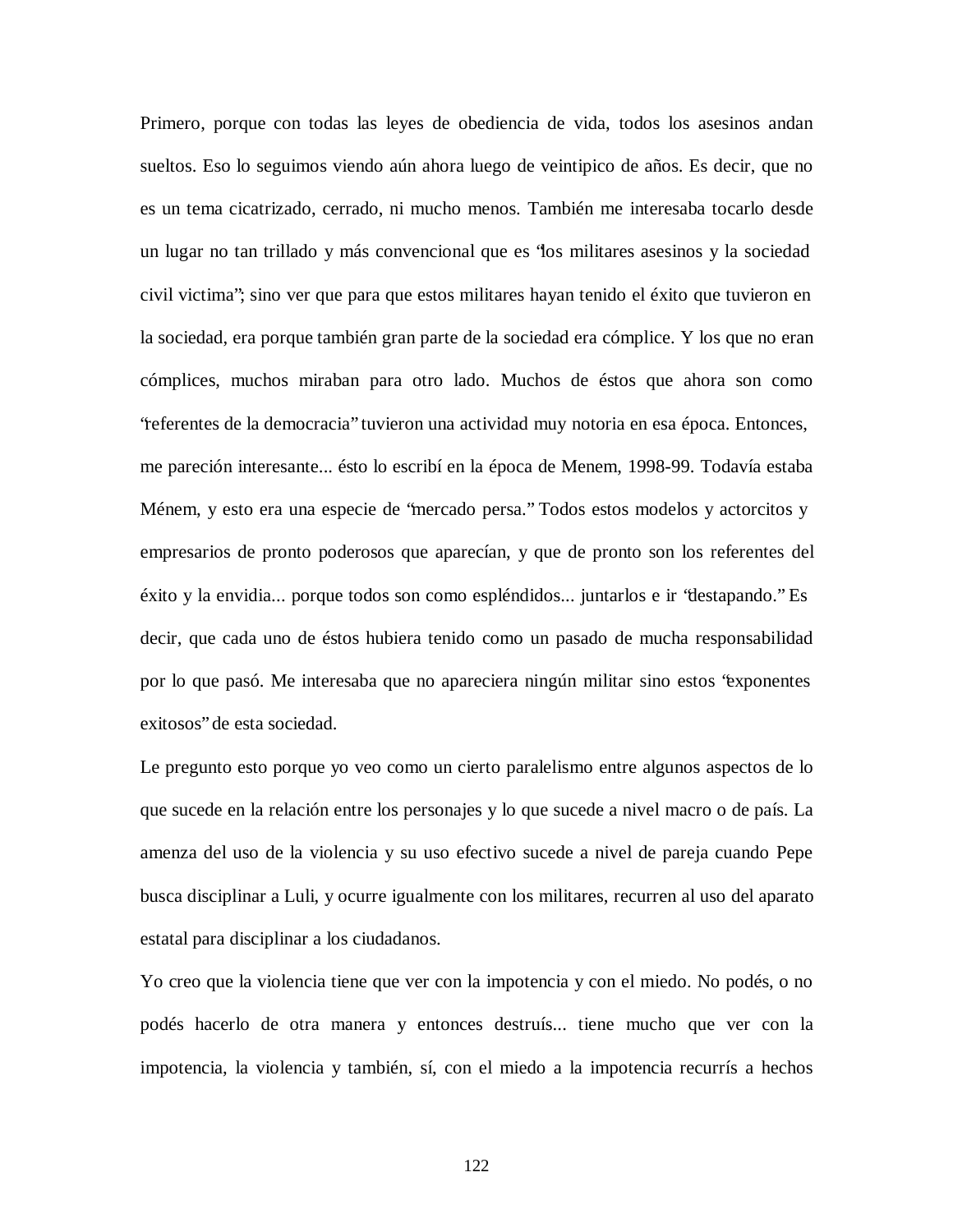violentos. En el caso de Ella, él (*el marido*) ve que ella se esta yendo, y no la puede parar y le empieza a pegar y la mata. En el caso de ... de los militares, bueno, obviamente una forma de paralizar a una sociedad, de generarle miedo, y además ellos están entrenados para matar, toda su cabeza está entrenada para éso, armas, represión, están esperando una oportunidad para poner en práctica todo lo que aprendieron, en Estados Unidos, por ejemplo. Claro... sale como directo! El tema de la autoridad, el orden, el control, "mano dura para que aprendan."..

Que es exactamente lo que Pepe quiere hacer, porque Luli desea estar con otro hombre.

Sí, igual Luli... su actitud también es despreciable. Lo que pasa que esto desencadena otras cosas que no tienen que ver con esa especie de *menage a trois* que se arma ahí, ese jolgorio. Porque además lo que me p¿arece interesante que algo muy liviano, una noche cualquiera, que aparece como una "jodita" y de "levante," y de vos me gustás y yo te gusto, después termina siendo algo terrible. Porque yo creo en esta cosa de que el "que siembra vientos cosecha tempestades." Es decir, si vos hiciste tantas atrocidades en algún momento algo te tiene que volver. Y acá en una especie de juego decadente, de matrimonios aburridos o de parejas aburridas, de pronto introducen a dos personajes que estaban esperando la situación, haciéndose amigo de Pepe para entrar, y Pepe pensó que iba a ser una jodita, que no pasaría nada... pero se desencadena todo lo que estaba tapado. Pero Luli, también lo desencadena, cuando le dice a Pepe que quiere que se vaya, que le duele la cabeza, y Pepe le dice, "pero ¿qué?, ¿te vas a quedar con ellos dos?," y de pronto el otro (*Pepe*) se da cuenta que ella se quiere quedar con Marcelo. Es decir, que de inocente, buena persona (*Luli*) tampoco. Una actitud bastante jorobada la de Luli, que hace que Pepe reaccione de esta manera, y porque Pepe reacciona de esta manera es que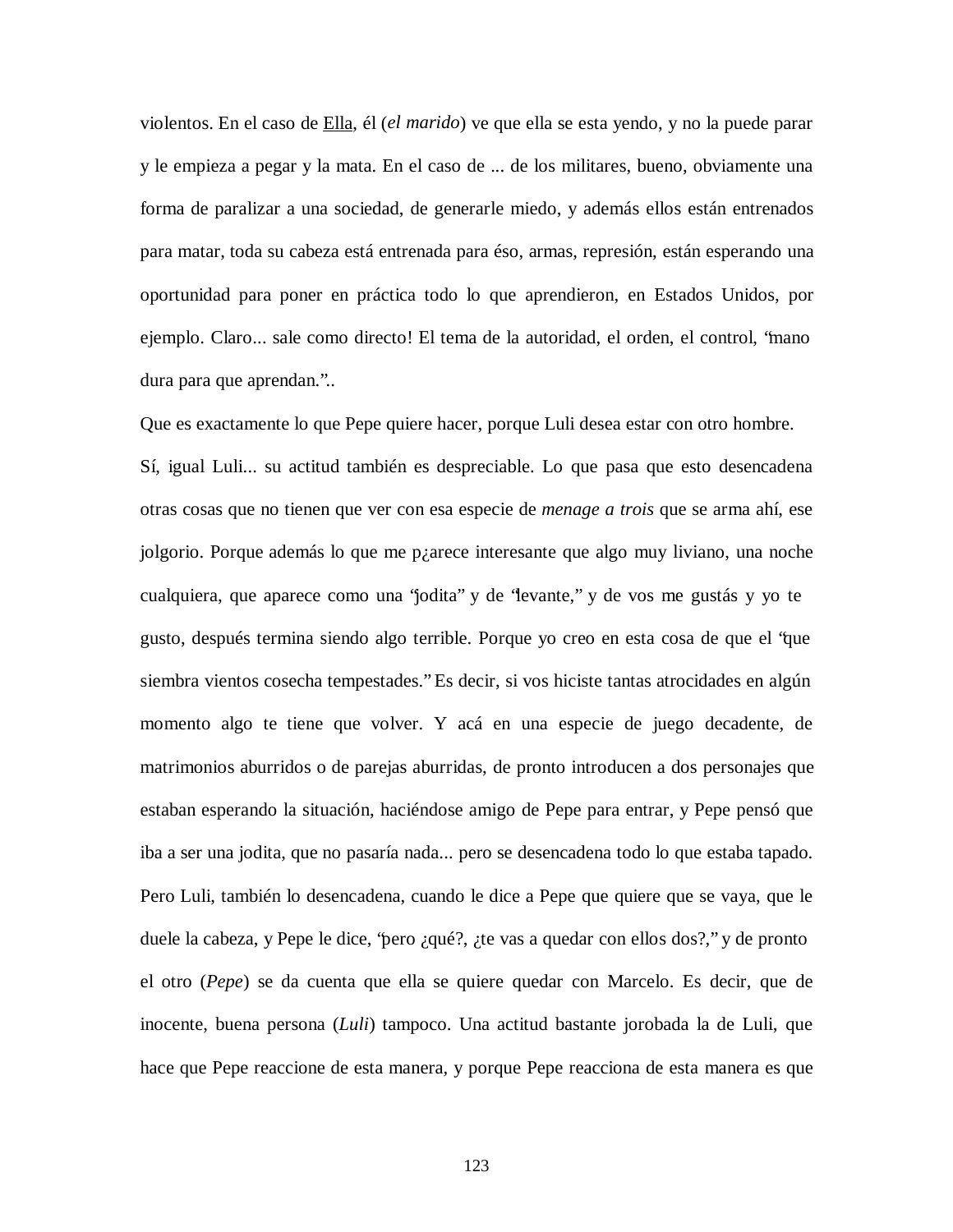se introducen estos dos personajes que tienen otros motivos mucho mas fuertes, detonantes. Y allí quedan todos involucrados en esta noche de pesadilla.

Acerca de esta noche de pesadilla, a causa de la intromisión de Muzetti y Sandro, cómo se entiende esta búsqueda de una "justicia personal," por cierto muy limitada y paradójica pues recurren a un tipo de violencia que se asemeja, aunque distinta, a la violencia de los militares.

Sí, pero es bastante distinta.

Sí, sí, pero hay un dilema planteado, por un lado todo el mundo en Argentina sabe que la justicia fue muy lenta, y cuando pasó algo, pasó tan poco que parece que nunca llegó (la justicia), y sin embargo, la búsqueda personal de justicia de Muzetti y Sandro está viciada por la violencia.

Es justamente eso, cuando no hay justicia, suceden estas cosas. Cuando no hay una justicia, un poder ejecutivo, un poder legal, que los asesinos, causantes de crimenes monstruosos, están libres porque leyes, como estas leyes que promulgaron como la "de Obediencia Debida," etc... pueden pasar estas cosas, que no son las que deberían pasar, pero pueden pasar, porque no hay justicia. Ni siquiera es justicia, es como una reparación. Es como la necesidad de que la gente se arrepienta de algo, y encima vos los ves a éstos como referentes exitosos, no es que no están presos pero se fueron del país o se mudaron y hacen perfil bajo, no nada de eso. Son referentes exitosos, sin ningún tipo de arrepentimiento. Al contrario, se muestran como que además siguen teniendo el poder. Entonces, para alguien que ve todo eso, que ha estado involucrado directamente, que han matado al hermano y de pronto los vés aparecer en la televisión, los vés aparecer en las revistas... la justicia no actúa... yo no digo que eso está bien, actuar con justicia propia.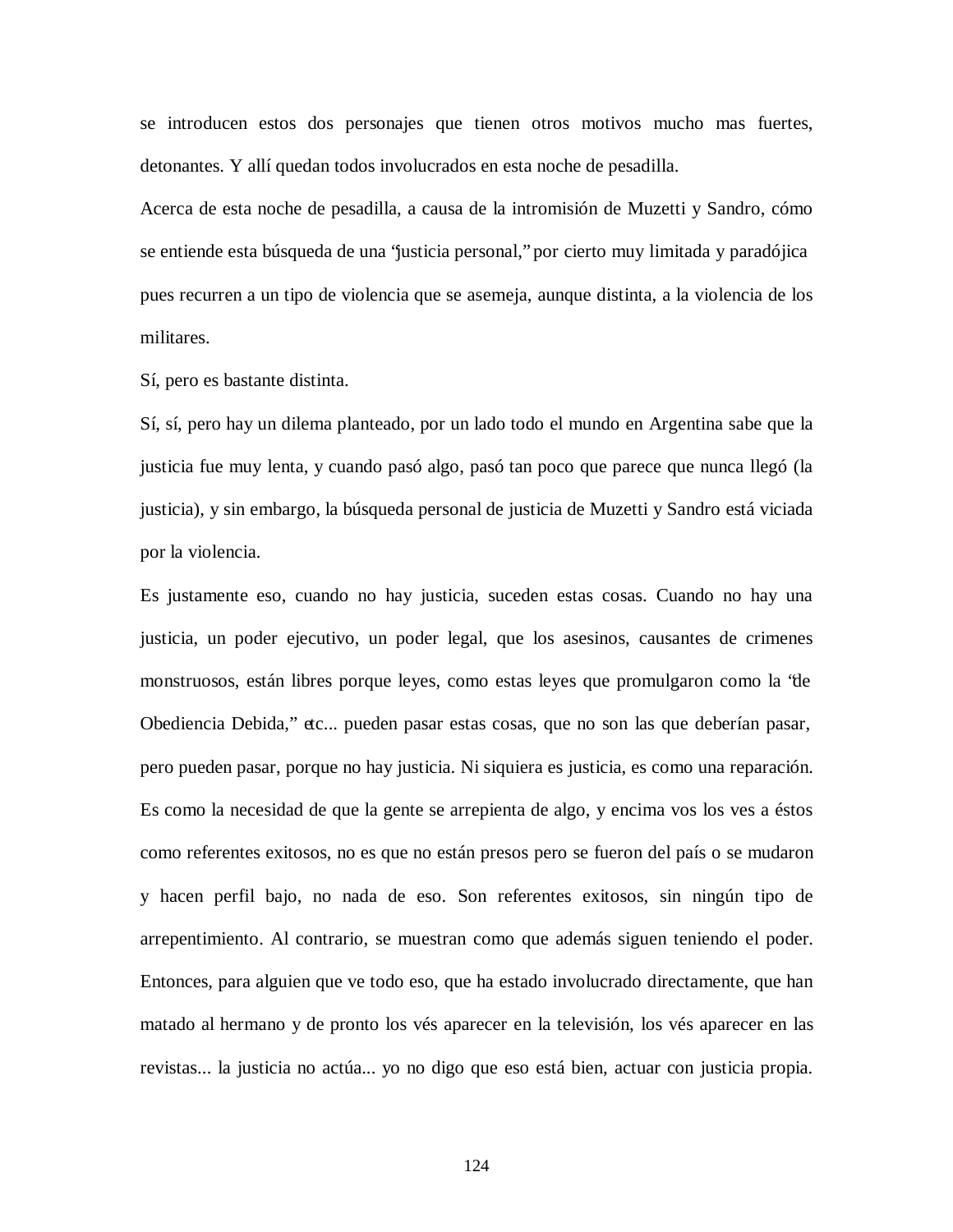Pero puedo entenderlo, como para mí el arte no tiene que hablar de lo que está bien y de lo que está mal, sino que tiene que abrir posibilidades y planteos y hacer cuestionar a la gente que ve lo que está viendo.

Pensando en nuestra conversación sobre "el destape" durante la España Pos-Franquista, y con algunas diferencias, el "destape" después de la caída de los militares en Argentina, me pregunto ¿cómo fué posible que los militares argentinos pudieran "tapar" aspectos tan fundamentales y privados como la sexualidad, el deseo, el placer de los individuos? Cuando hay una situación de tanta muerte alrededor es muy difícil conectarse con el erotismo. Por algo se habla de Eros y Tanatos, aca se vivía realmente una situación demucho temor, de mucha negación, si estabas en los círculos más peligrosos para ellos, que eran los intelectuales, los artistas, la gente comprometida políticamente, la gente de izquierda... tenías mideo concretamente de tu propia vida. No son momentos para que uno pueda estar conectado con el erotismo, tiene que ver con la vitalidad, con la plenitud, con cierta relajación. Entonces, todas esas posibiliades se van cerrando... ante una energía que está más puesta en defenderse, en preservarse. Temor concretamente. Tratando de dilucidar señales que eran imposible de decodificar, porque caía tanto gente que estaba comprometida políticamente como otra gente porque simplemente estaban en agendas de esta misma gente. Es como un texto de Pavlovsky "por cada gente torturada hay 500 muertos de miedo." Además el temor actúa de una manera... irradia. Con que uno cercano desaparezca ya eso genera en muchas personas muchismo temor. Todo esto es incompatible con el erotismo, cuando uno está con temor de su propia vida no está para conectarse con situaciones de placer, de disfrute.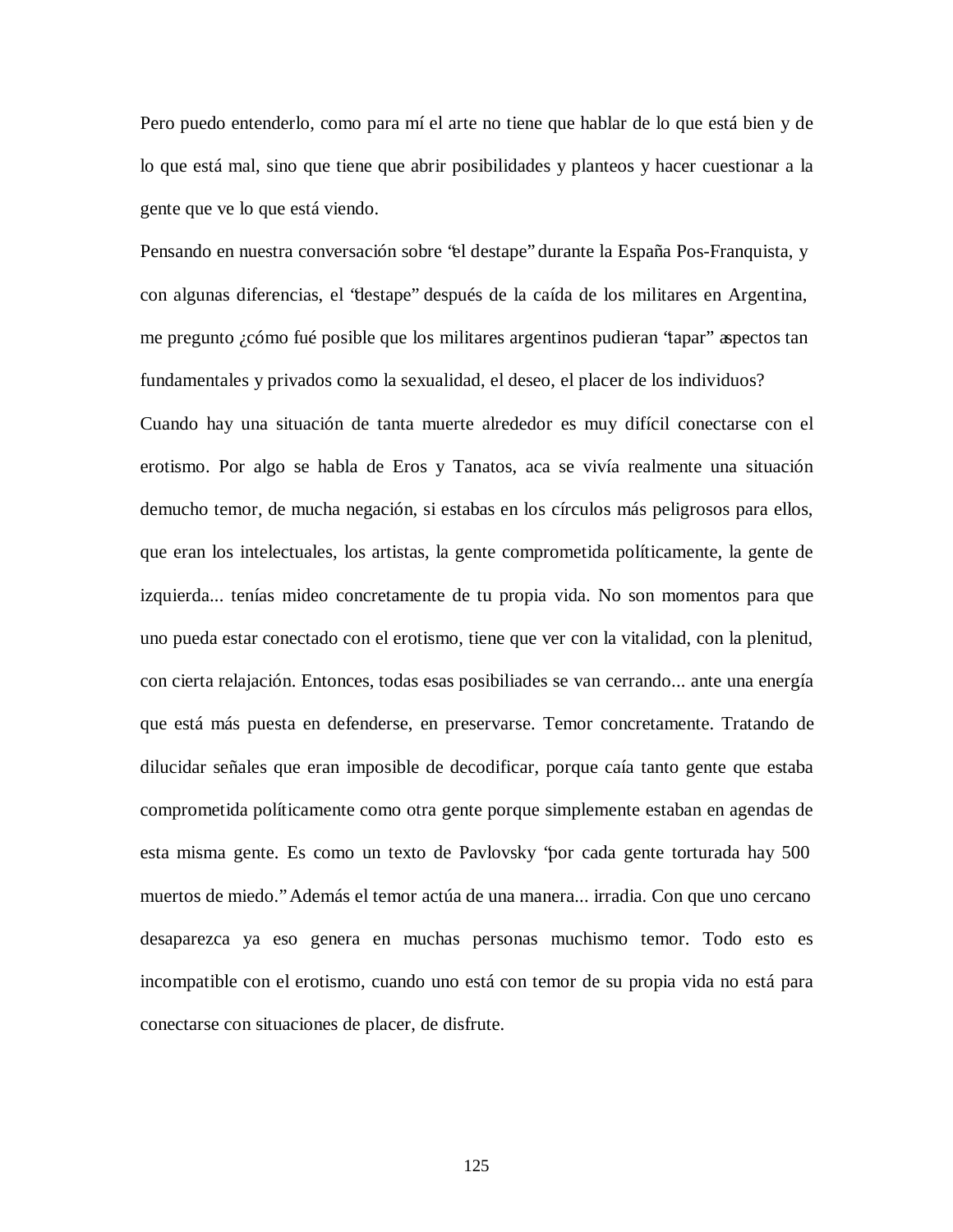*Con la llegada de la democracia, el destape que se decía que se vivía en la Argentina, ¿cuánto de realidad hubo en ese "destape" en términos de sexualidad, relaciones entre la mujer y el hombre?*

Se retomaba de nuevo un espacio de placer o de disfrute porque uno ya no estaba pendiente de la sobrevivencia. Más allá que no todo el mundo estuvo pendiente de la sobrevivencia, la negación también no es gratuita... el hacer que uno no se entera, de mirar para otro lado, aunque algo sabe, tiene sus consecuencias. Quiero decir, que no todo el mundo estaba con miedo a que le pudiera pasar algo, muchos no, pero igual había un clima que abarcaba, creo, a toda la sociedad. No era imposible mantenerse absolutamente al margen de esto. Cuando la energía que uno estaba poniendo para resgurdarse... se libera, uno se empieza a conectar con otras áreas de la vida que habían quedado relegadas como el arte, la creatividad, la sexualidad, el placer, volver a tener cierta alegría, cierta sensación de una vida mejor. La gente que salió al exilio o que había decidido quedarse definitivamente en otro país, o volvía y se reencontraba, mi caso, se retomaba lo que tenía que ver con lo vital.

De todos modos, hay algo que te quiero mencionar de antes. Yo creo que es peligroso generalizar, esto de hablar "del hombre," "la mujer," "la democracia," etc. Yo no puedo hablar de la totalidad del país. Te hablo desde mi perspectiva, y además es importante tener presente que las cosas cambian según clase social, nivel educativo, etc. En mis obras... como por ejemplo en Una noche cualquiera, yo meto ahí a personajes que de alguna manera son referentes de una ideología exitista, eso no quiere decir que éstos son los hombres y las mujeres que representan a la sociedad argentina. Es una modelo, un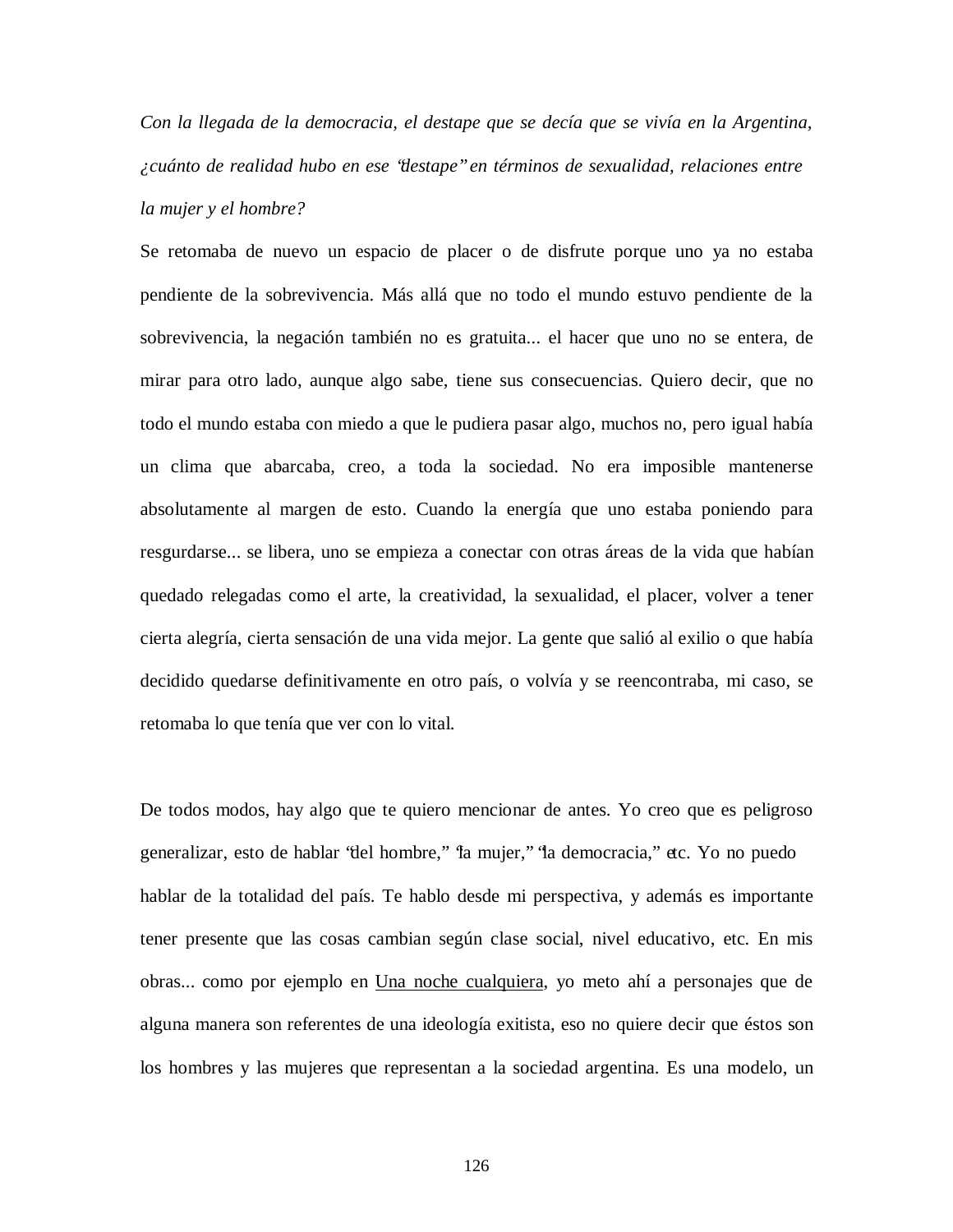empresario, pero no estoy representando a "las modelos," a "los empresarios," a "las mujeres de clase alta" y a "los actores." En esta situación con esta gente, son personas con bajos... inexistentes, diría, valores éticos y en donde lo que aparece, al principio, como una traición puramente sexual después se despliega y entramos en un terreno social. A mí me interesaba poner eso como inicio para después, que se abra, lo micro se transforme en macro y se termine hablando en la obra de una situación social, desde un punto de vista que generalmente no se habla, que es la complicidad civil, en la represión. Este punto lo tengo bien presente. No pretendo hacer de las obras una generalización al resto de la sociedad argentina. Sé que estamos trabajando alreadedor de fragmentos de una realidad cada vez más diseccionada, pero a la vez, entiendo que hablan de la sociedad.

## Sí, claro.

Precisamente porque son aspectos absolutamente focalizados. Por caso, este empresario, para mí, habla de una parte muy pequeña de la realidad de la Argentina, pero tan importante quizás como otras. Ahora bien, también entiendo que es bastante delicado pasar desde la obra de teatro y luego hacer las conexiones con la realidad macro del país. Claro, yo puedo hablar desde ese lugar, desde esa parcialidad, desde los personajes que escribo, pero no puedo hablar desde un lugar con mayor amplitud. Obviamente que existe... gente como Pepe, como todos éstos que hemos hablado, como Cerdín, el Flaco y Pajarito. Yo no los saco de la nada, son personajes que de alguna manera, en algún momento, yo los he visto, los he escuchado, los tengo muy definidos, los encuentro en la calle, así como encuentro todo tipo de gente. Me parece que es importante que quede claro... que no generalizemos en ningún momento, como son las relaciones hombre-mujer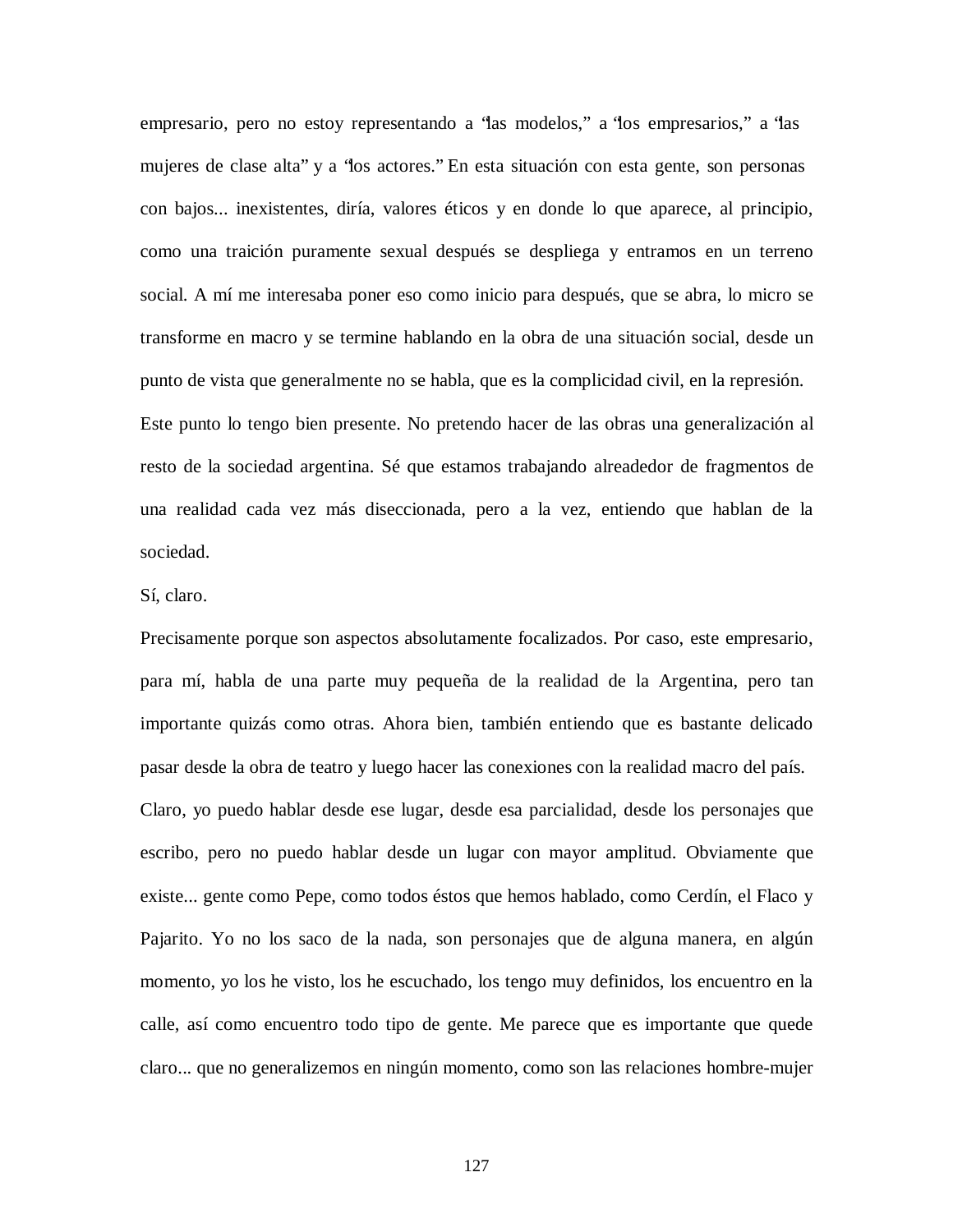en mis obras, todo así muy parcial, muy acotadamente... si quisiera ponerme a escribir sobre algo nacional no podría, porque sería una literatura o dramaturgia poco interesante, de bajada de línea. Yo lo que hago es agarrar la lupa y digo "voy a hablar de esto, que me va a permitir desde algo muy acotado abrir o tal vez rozar algo más macro."

No, creo tener esto en claro desde el comienzo. Es más, la descripción que hace del escenario en Una noche cualquiera ejemplifica como yo entiendo sus obras. La idea de poner en escena un texto en un escenario, el uso de los pasillos, y de la luz, la posición de los espectadores respecto a la escena, todo eso sugiere una conección entre la realidad de lo que sucede en el escenario, la realidad del público que observa, y la realidad del país. Y al igual que las luces, las conexiones son borrosas, y a veces, parecen simplemente disconexas.

Eso es una elección, así como yo elijo hablar de estos personajes y de esta temática, yo quería que no hubiera distancia, "ah, mirá lo que pasa allá arriba en el escenario y nosotros acá sentadas en nuestras butaquitas mirando." Como esto es algo que nos ha tocado a todos muchísimo, directa o indirectamente, oblicuamente, pero hay muy pocas personas que puedan decir que todos estos años de la represión no pasó algo con ellos. Entonces, me interesaba que la situación que era muy intensa, potente, violenta, estuviera muy cerca. Mi idea de puesta era que pasara entre la gente. Esa especie de lugar que no era realista. Por eso busqué una sala donde no hubiera un escenario en altura, donde no estaban delimitadas las áreas de representación. Eso era una decisión consciente que la situación *pasara entre la gente*, como decir esto nos pasó a todos, y además así evitar esa distancia.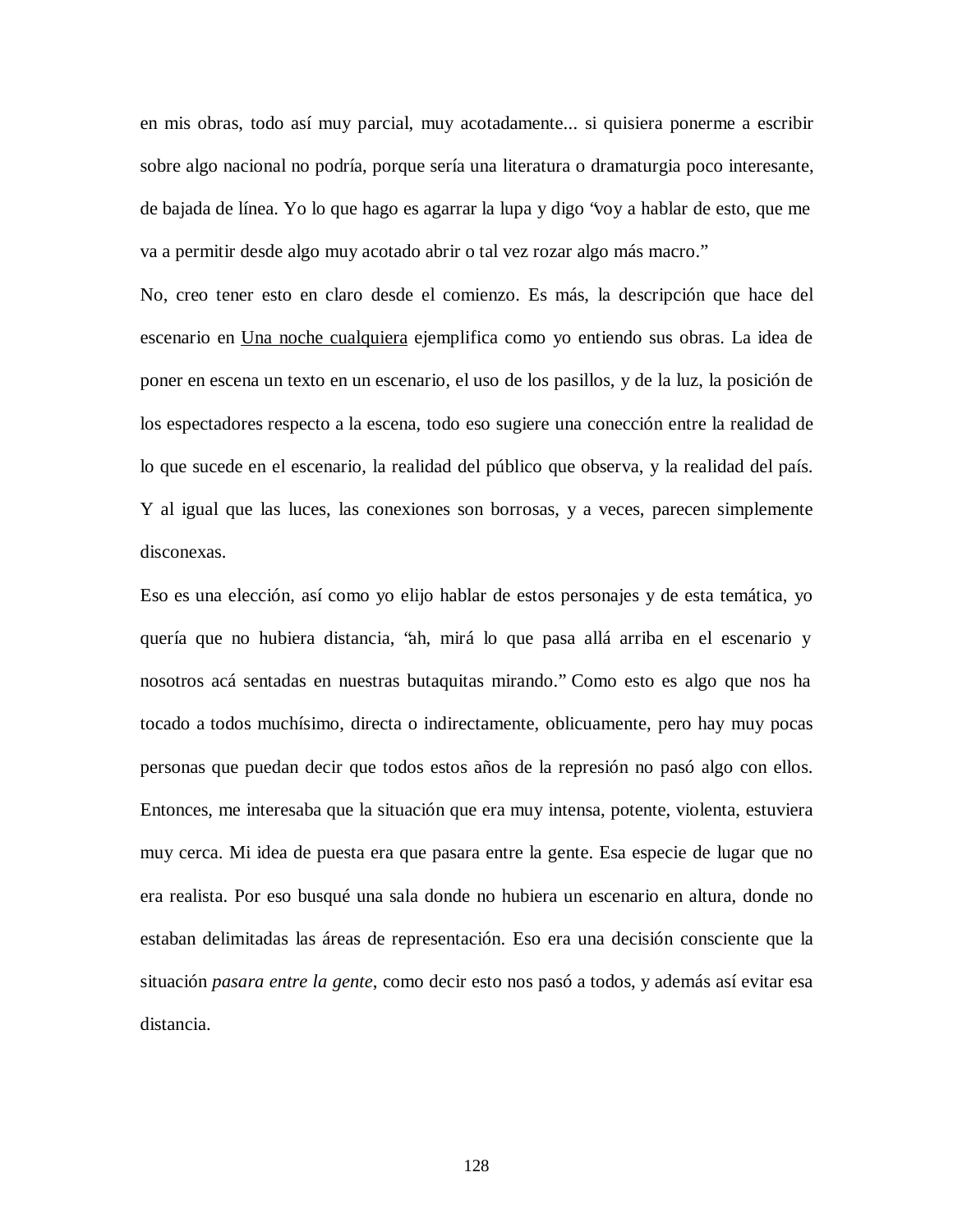También está el el uso de los televisores, que muestran "la realidad del país." Esa realidad deformada que Sandro y Musetti todo el tiempo crítican porque transforma "bichos" como Pedro y Marcelo en seres humanos. La mentira de la realidad de la televisión...

Sí, ellos representan a un sector de la sociedad... que no son casuales, son hermanos de un desaparecido, son de clase media, son intelectuales, además se nota por como hablan. Entonces, son críticos. Por cierto que no sería lo mismo si fueran dos muchachos de barrio, por ahí sería otro el texto. Estos se notan que son típicos de izquierda, con más información, y que tienen un gran rechazo por esto que pasa. Que en la televisión aparece cualquiera simplemente porque tiene una linda cara, ajenos al talento y a la capacidad, con que aparezca una semana seguida, ya se transforma, no va a poder salir a la calle que le van a pedir autógrafos. Porque la televisión es así, te mete a la gente en tu casa, y cualquiera que aparezca ya se transforma en algo exitoso. Vos podés hacer teatro durante cuarenta años que no salís en la televisión, la gente no se va a acordar de vos ni te va a... En cambio con que aparezacas en la televisión con cierta frecuencia, ya te transformás en un ser exitoso por aparecer en la pantalla. Entonces, es lo que ellos critican es el poder de la televisión a ese nivel, porque simplemente tiene buena estética, o es el amante del productor, se transforma en alguien exitoso, a su vez eso le da poder, le da plata, la plata le da poder, se transforma en una cadena de poderes. Bueno, uno de los cuatro es actor y la otra es modelo. Por eso dicen que la televisión transforma a las personas.

*Ud. dice que Sandro y Musetti serían como de clase media, de izquierda.*

Yo supongo que son personas comprometidas con la política, tirando más a la izquierda, aunque no está dicho, el hermano desapareció, posiblemente combatiente, yo supongo que vienen de una familia con ideas más de izquierda, más socialista.

Sin embargo, durante el comienzo del proceso de tortura psicológica Sandro y Musetti juegan a contar la historia de violencia contra su madre como una historia feminista y de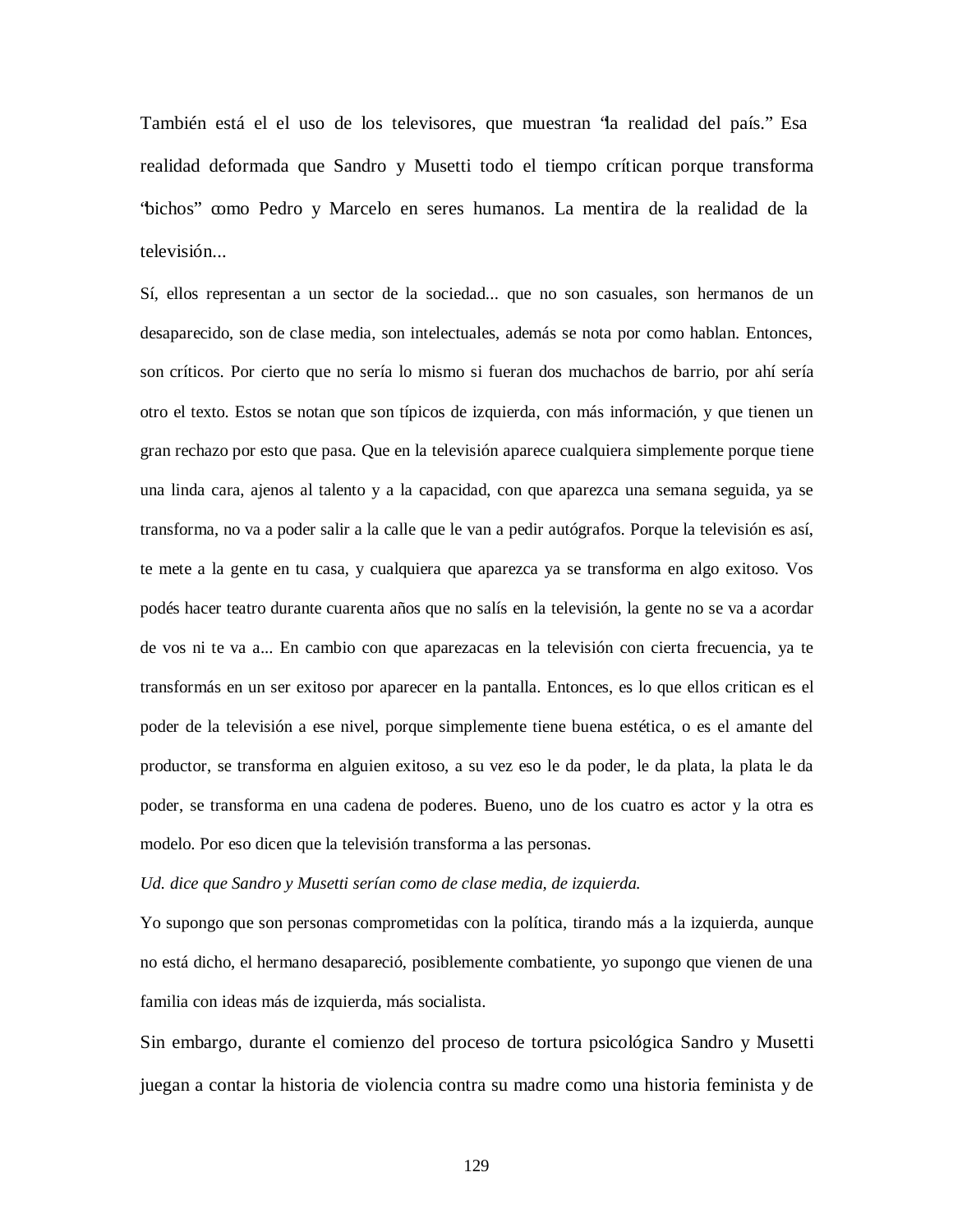manipulación. ¿Cuáles son los significados de invertir historias de violencia recontadas como historias donde en realidad "el débil" es el fuerte, en un contexto de violencia? Porque me parecía interesante dramáticamente. Hay cosas que simplemente tienen que ver con una elección dramática. La idea es tratar de mostrar esta situación con originalidad. Me parecía interesante que en medio de una situación muy violenta ellos se pusieran en una especie de filosofía barata, de hablar de diferentes aspectos, del amor, de la madre, en medio de una situación muy cargada, que eso aflojaba, por contraste, que estar con un revólver a una navaja y ponerse a charlar de cualquier cosa. Me inspiré en esto, en una película de Tarantino, en donde ... no me acuerdo del nombre, estaban los dos con un revólver y se ponían a hablar de hamburguesas... me pareció atractivo porque se podía trabajar como diferentes melodías para sostener la violencia y al mismo tiempo aflojar con comentarios, o una charla que no fuera tan densa.

Pero además de ser un recurso dramático, la idea de hablar de esta versión ridiculizada y cínica del feminismo en una situación así, tan violenta...

Bueno, obviamente que lo que yo cuento no es inocente, podría hablar de cualquier otra cosa, pero acá ellos hablan mucho irónicamente por las dos mujeres que tienen ahí. Las mujeres son bien rápidas, la modelo siempre se acostado con tipos muy poderosos, y esta Luli que, se quedó con todo del marido. Hay dos exponentes de mujeres que no son precisamente lentas, ni tontas. Nunca me interesó mucho meterme mucho en averiguar. Además cuando yo escribo hay ciertas cosas que las reflexiono y hay otras que me surgen así y no necesito ahondar mucho más. Seguramente que esto no era real, porque además la madre, aca no se dice que son hermanos, luego se sabe, es decir, no es un cuento de la madre, son como anécdotas que de alguna manera tocan de refilón las relaciones hombres-mujeres. Que no es casual que hablan ellos ahí, y de lo rápidas que son las mujeres, y de como siempre de alguna manera se las ingenian para quedarse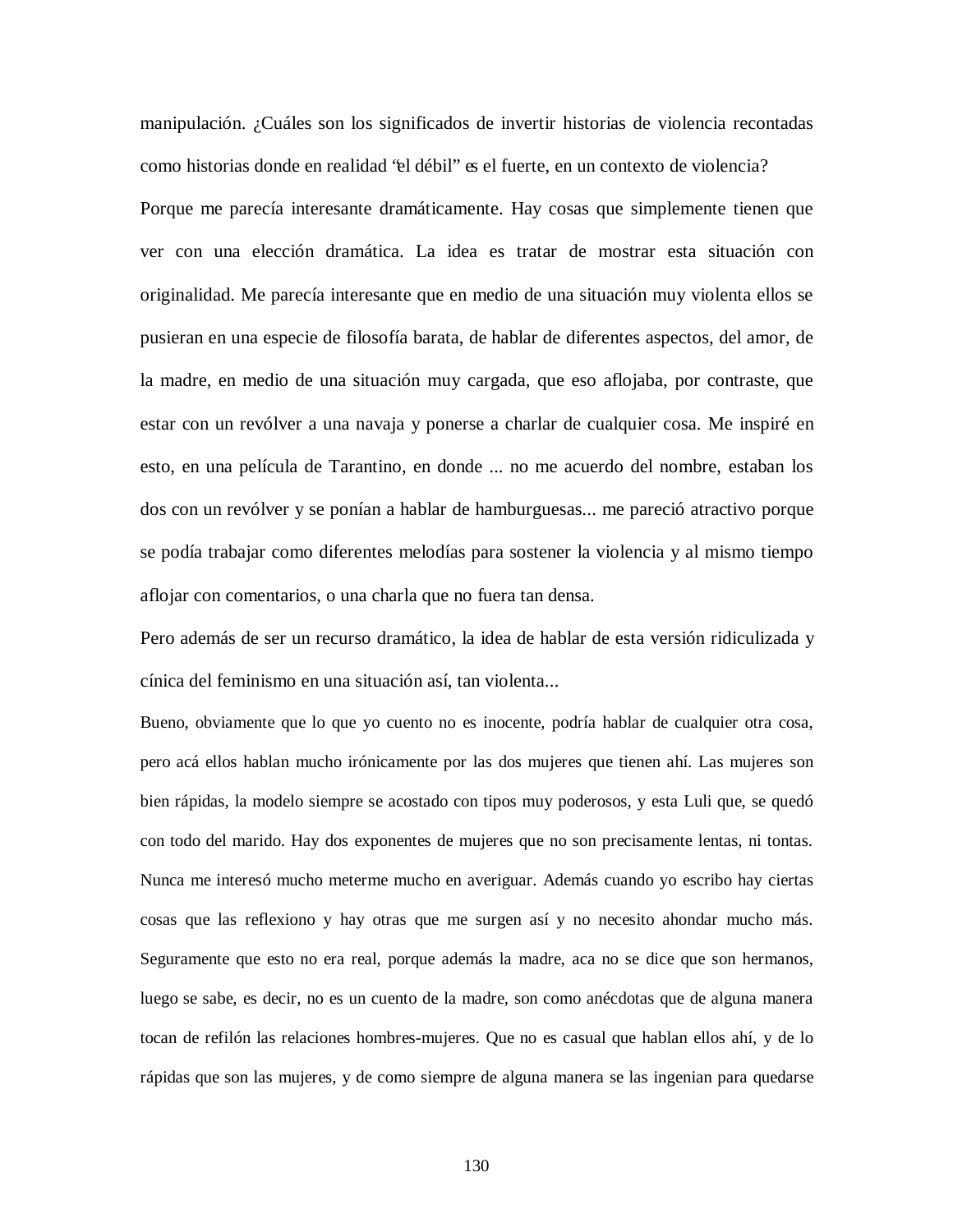con las cosas, porque bueno hay dos mujeres acá con estas características. Cuando le preguntan "y esto ¿de quién es?" ( *el departamento*), Luli responde "es mío," y luego dicen "debés haber trabajado mucho," y hacen la señal de abrir las piernas. Los comentarios no son gratuitos porque Luli no debe haber trabajado nunca en su vida y Marisa por tener una cara linda, puede haber trabajado de "prostituta fina." Pero me gustaba esto de que se ponen a reflexionar sobre temas mientras estan en una situación muy tensa.

Toda la obra está permeada por el tema del poder, aunque sea circunstancial, en particular el uso de la atracción física o sexual (por caso Marisa, quien seduce a Musetti para liberarse de la situación de dominio a los que Sandro y Musetti los someten), el uso de influencias, de dinero...

Sí además es lo que ella hace en la vida. Utiliza su belleza o atracción para conseguir cosas, la belleza o la juventud como poder. Cada uno ahí ocupa un lugar donde tiene poder. Poder económico, Pepe; poder de la belleza, del sexo que tiene, Marisa; Marcelo tiene el poder de estar en la televisión; y Luli, por ahí es la que menos claro tiene el poder, porque de alguna manera... esta en relación con Pepe que tiene el poder económico y tiene también esta cosa de clase alta que le da poder... y además en algún momento debe haber sido una persona muy linda e interesante. Todos tienen poder... en algún sentido, y los otros (Sandro y Musetti) tienen el poder de la fuerza, de la conquista, porque entran y conquistan desde un lugar muy violento. El poder de la violencia psicológica, sólo así podrían hacer que éstos personajes terminen de rodillas pidiendo perdón. ¿Me dijo antes que no pensaba estrenar esta obra sino adptarla para el cine?

La idea es transformarla en guión para el cine.

¿Cómo piensa sería la recepción del público, pensando en eso que dijo antes que no es un tema cicatrizado y la polémica que siempre genera el hablar de esa época (los años setenta) en la Argentina?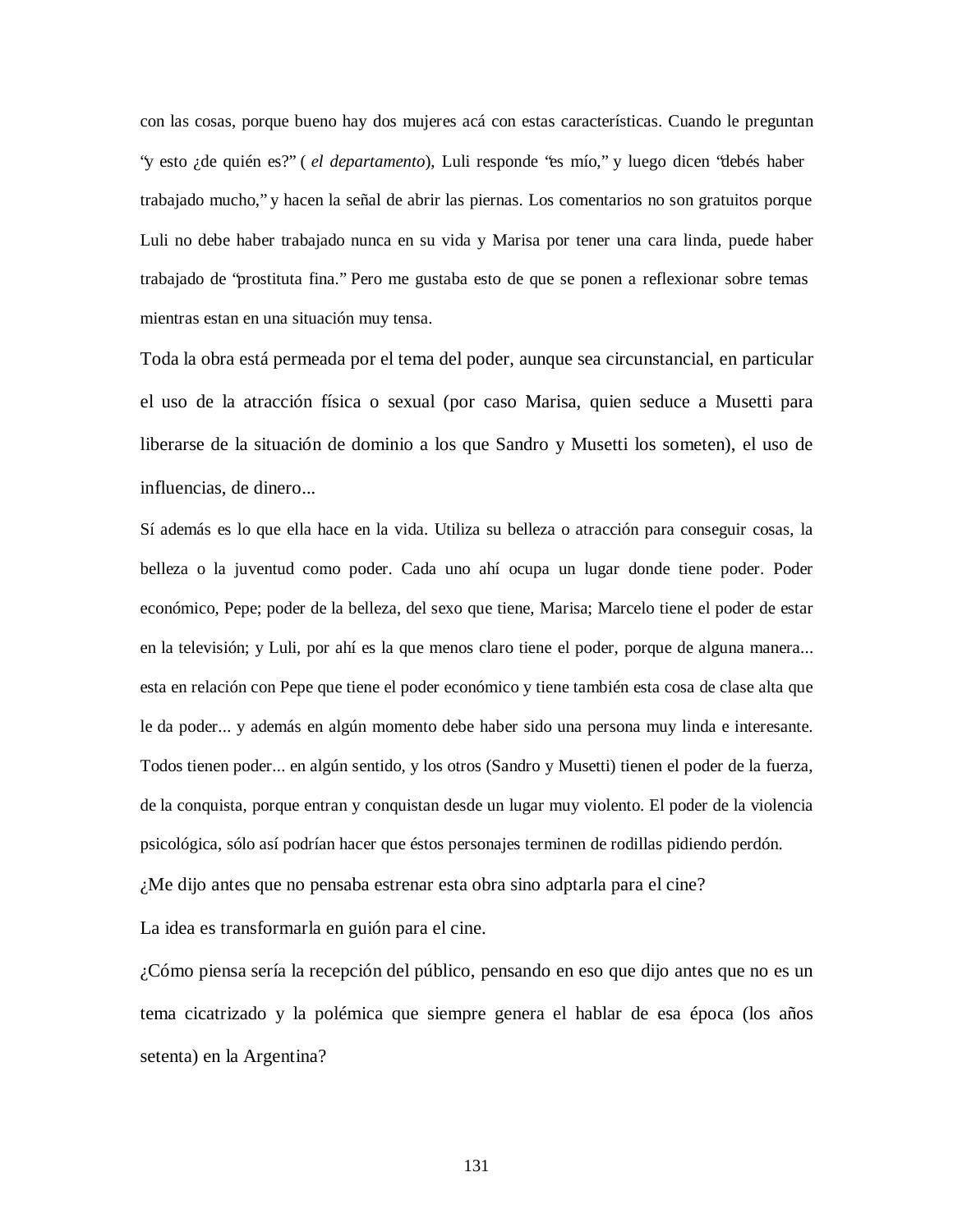Yo pienso que les interesaría por la temática, y lo que hablamos anteriormente... es difícil no identificarse con lo que está sucediendo, además porque es una mirada diferente. Es también una crítica a toda esta úiltima etapa Menemista conocida como *la pizza y el champán*: el exitismo, los nuevos ricos las 4x4 (*SUV's*), viajes a Miami, traer un montón de cosas. Había algo de ese clima en esa obra... y después más allá del contenido, tiene mucho ritmo, mucha intensidad. Entre las cosas que me ocupan más en el teatro es tratar de que no sea aburrido, porque yo me aburro mucho en el teatro. Me parece que es muy difícil sostener la tensión en el teatro. Esta obra, podrá interesar el tema o no, pero mantiene un nivel de clima, de intensidad a lo largo de la obra.

# *¿Cómo es esa época de la pizza y el champán?*

Sobre todo el primer gobierno de Menem, estuvo como diez años, ¿no?, como el dolar y el peso estaban uno a uno, se importaba todo, chino, coreano, de la India, todo era importado, la gente le era barato viajar, es decir, un sector grande de la clase media y alta, vivía viajando y compándose todo. Por otro lado, como se privatizaron los sevicios, había plata, porque el gobierno vendió todo lo que era estado. Bueno, entraba plata, se importaba, se viajaba. Había un especie de "florecimiento" llamado de *la pizza y el champán*, una especie de cambalache, en donde aparecieron un montón de personajes que no se sabía de dónde aparecían, y que por tener contactos se transformaban de un día para otro en multimillonarios. Aprecían todos con oro. Con casos de corrupción tremendos. Cuando se terminó todo de vender, las empresas cerraban porque era mucho más barato importar. Entonces, había cada vez más desocupación. Cuando llegó De La Rua ya no había más nada para vender, se termina esta época de festejos de champán de esta clase política, de nuevos ricos, de delincuentes devenidos en millonarios. Después con De La Rúa no había de dónde sacar plata, empezaron las dificultades sociales, millones de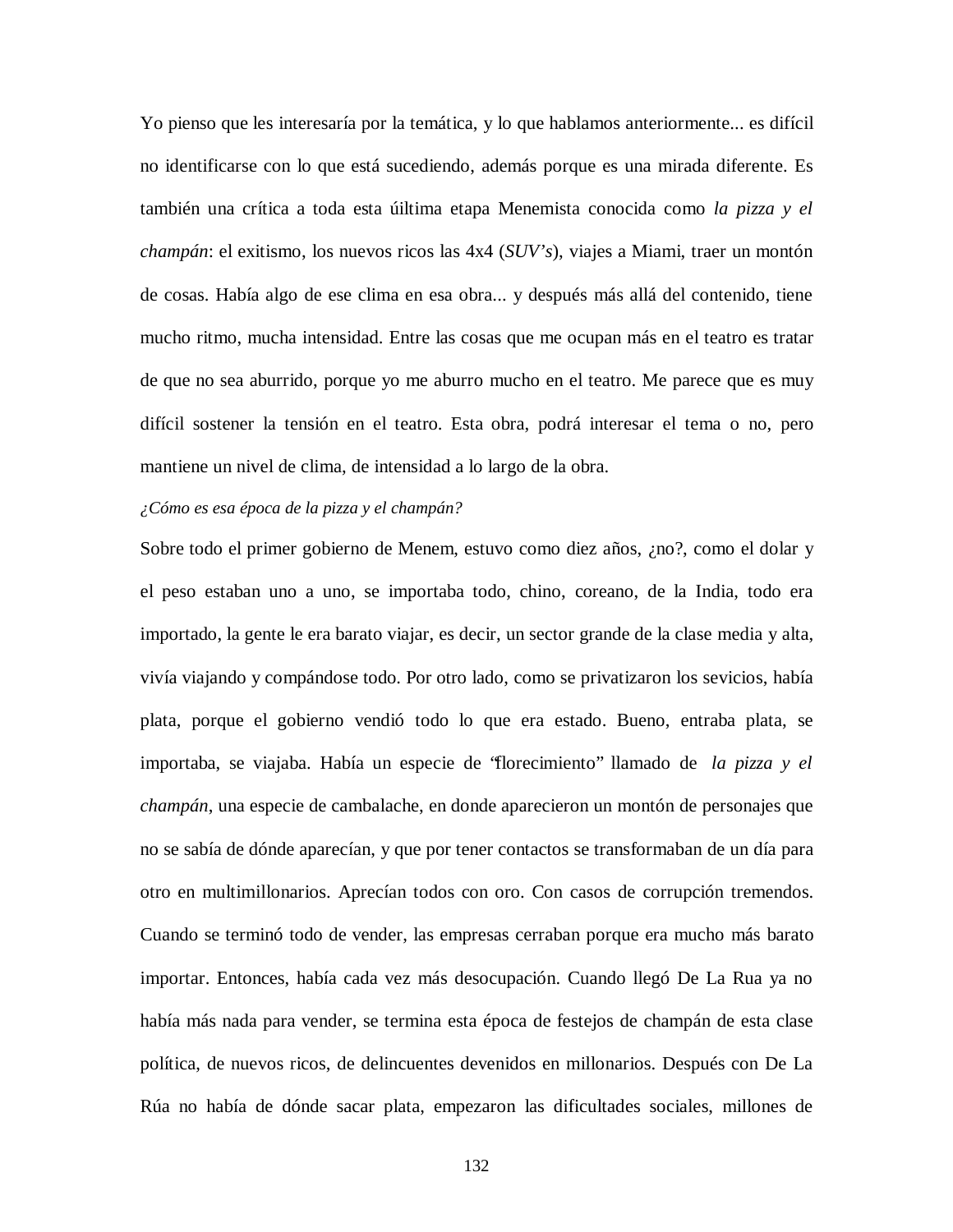desocupados, millones de personas que viven en condiciones infrahumanas. Nunca se vió tanta gente en la calle, comiendo basura, los cartoneros, etc. En el año que yo lo escribí pasaba esto, ahora con la situación social, como es realmente grave, y la gente está realmente cansada de los políticos, ningún político puede salir a caminar porque le tiran de todo, le dicen de todo. Ahora todos estos dirigentes tienen perfiles muy bajos, sabiendo que hay un alto porcentaje del país que vive en la miseria. Pero la época de Menem era de absoluta ostentación, los políticos mostraban sus casas en Gente o Caras, con escaleras de marmol. Es en esta época de ostentación, dónde éstos dicen (*Sandro y Musetti*), "el problema no era encontrarlos, *el problema era no verlos* porque salían en todos lados." La gente ahora, está muy cansada de tanta injusticia social, después de lo que pasó con los bancos, etc. Ahora está todo muy escondido, siguen robando pero no lo muestran. Esa es la epoca de la pizza con champán.